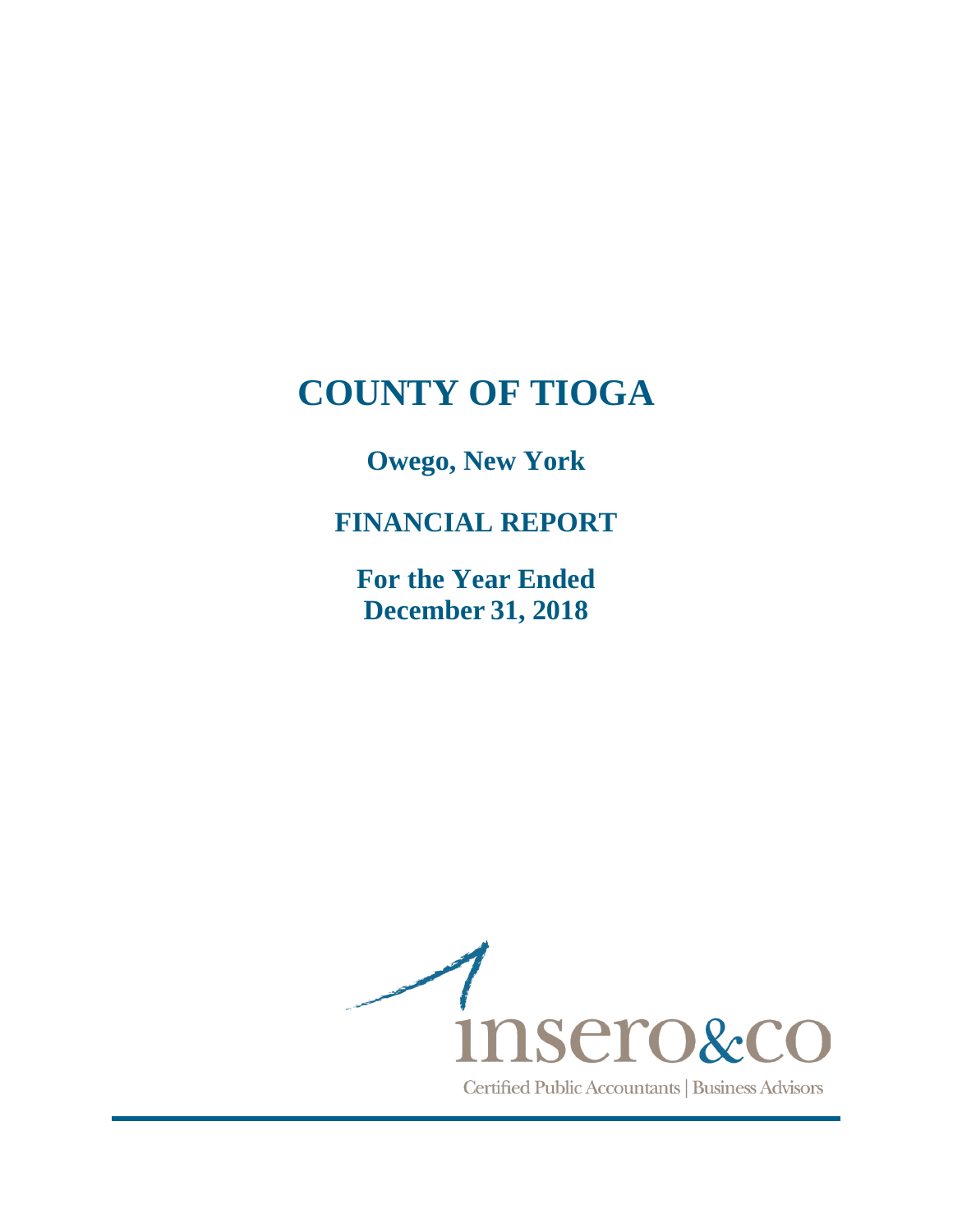### **TABLE OF CONTENTS**

|                                                                                                                                                            | $1-3$    |
|------------------------------------------------------------------------------------------------------------------------------------------------------------|----------|
| <b>Required Supplementary Information</b>                                                                                                                  |          |
|                                                                                                                                                            | $4 - 41$ |
| <b>Basic Financial Statements</b>                                                                                                                          |          |
| Government-wide Financial Statements                                                                                                                       |          |
|                                                                                                                                                            | 5        |
|                                                                                                                                                            | $6-6a$   |
| Governmental Fund Financial Statements                                                                                                                     |          |
|                                                                                                                                                            | $\tau$   |
| Reconciliation of Governmental Funds Balance Sheet to the Statement of Net Position<br>Statement of Revenues, Expenditures, and Changes in Fund Balances - | 8        |
|                                                                                                                                                            | 9        |
| Reconciliation of Governmental Funds Statement of Revenues, Expenditures, and Changes                                                                      |          |
|                                                                                                                                                            | 10       |
|                                                                                                                                                            | 11       |
| Statement of Revenues, Expenses, and Changes in Fund Net Position -                                                                                        |          |
|                                                                                                                                                            | 12       |
|                                                                                                                                                            | 13       |
|                                                                                                                                                            | 14       |
|                                                                                                                                                            | 15       |
|                                                                                                                                                            |          |
|                                                                                                                                                            |          |
| <b>Required Supplementary Information</b>                                                                                                                  | 55       |
| Schedule of Changes in the County's Total OPEB Liability and Related Ratios  56-56a                                                                        |          |
|                                                                                                                                                            |          |
| Schedule of the County's Proportionate Share of the Net Pension Liability                                                                                  |          |
|                                                                                                                                                            | 58       |
|                                                                                                                                                            | 59-61    |
| Supplementary Information                                                                                                                                  |          |
|                                                                                                                                                            |          |
| Combining Statement of Revenues, Expenditures, and Changes in Fund Balances -                                                                              |          |
|                                                                                                                                                            |          |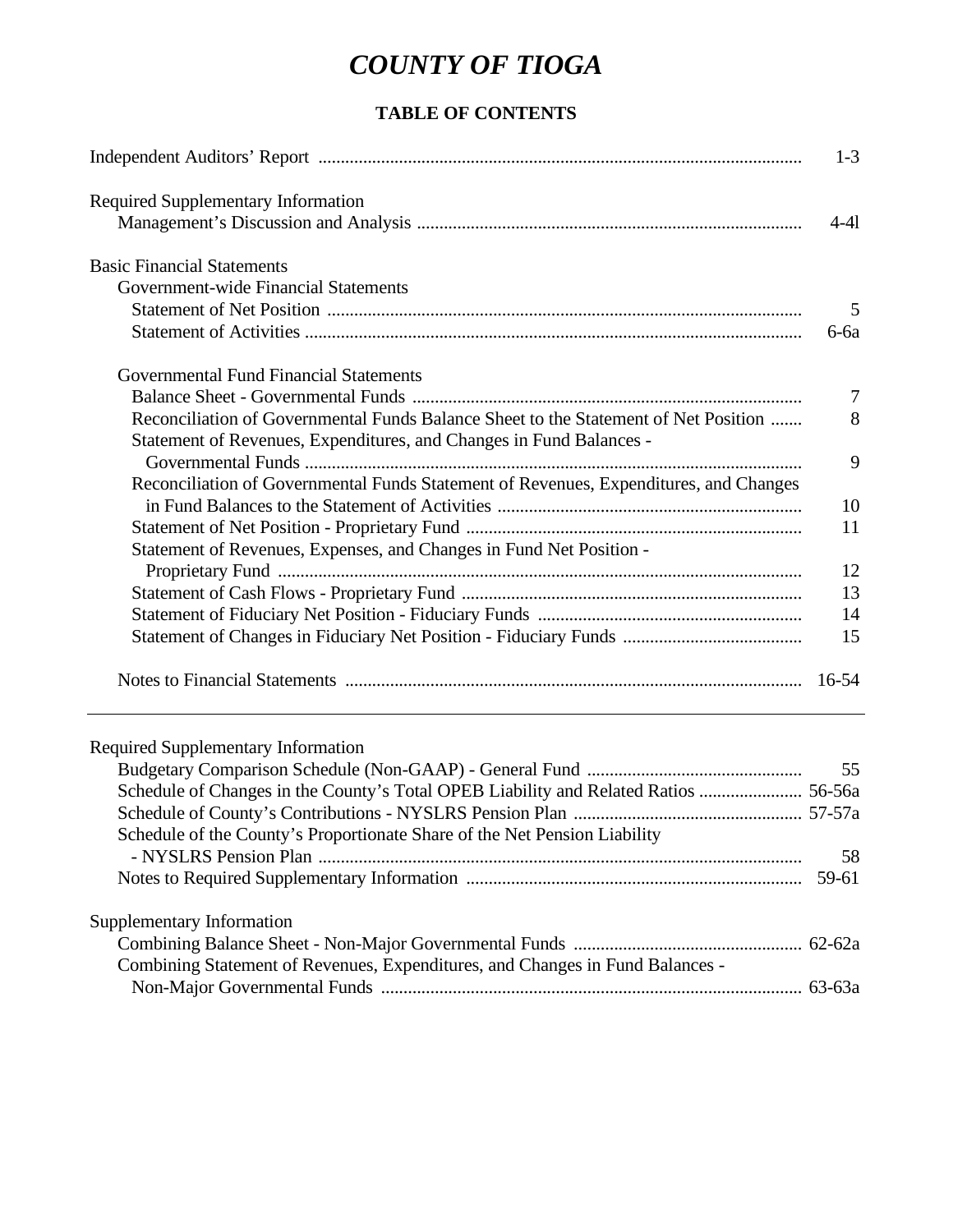### **TABLE OF CONTENTS**

| 66-67 |
|-------|
| 68-69 |
| 70    |
| 71    |
|       |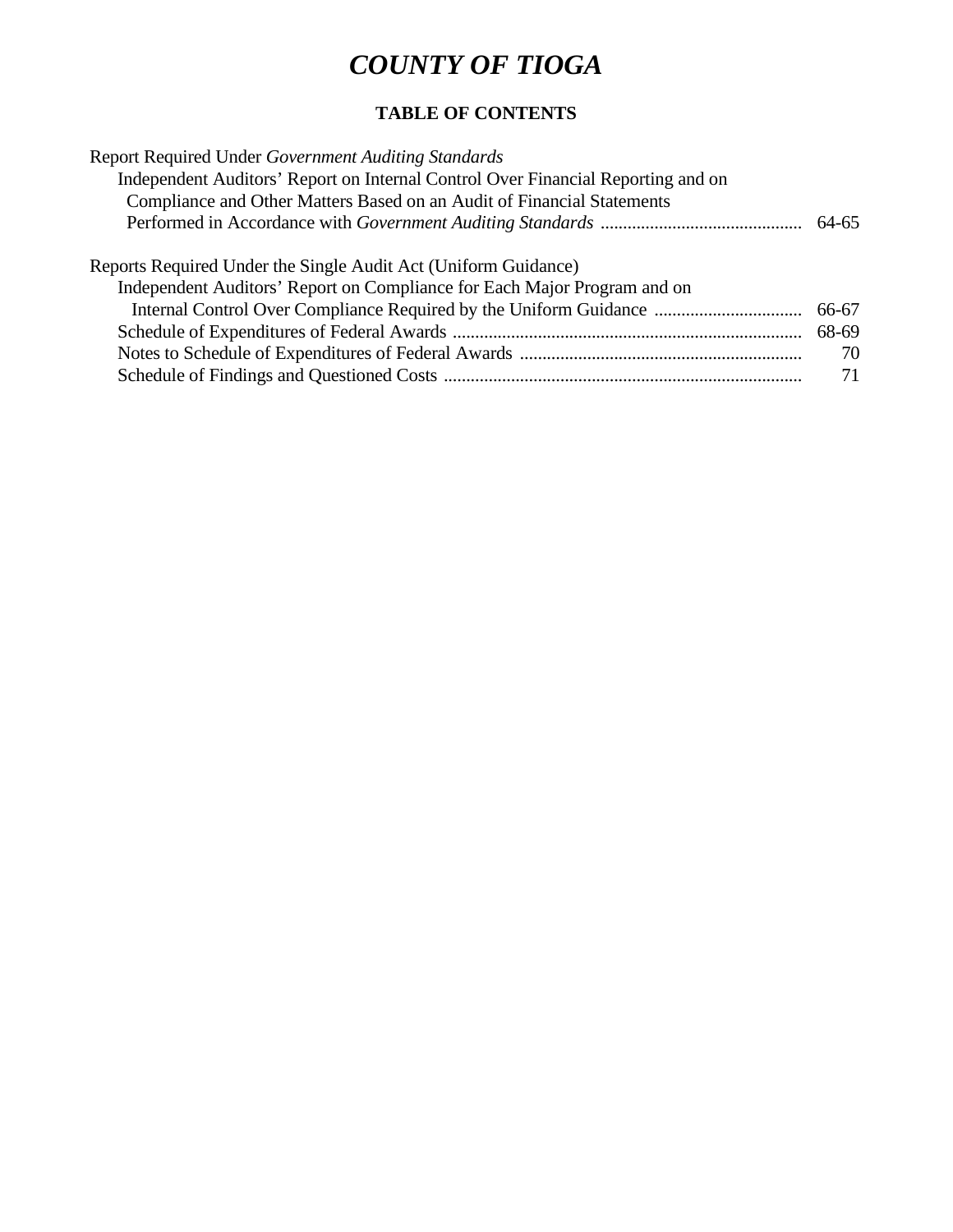

### **INDEPENDENT AUDITORS' REPORT**

The Chairman and Members of the County Legislature County of Tioga Owego, New York

### **Report on the Financial Statements**

We have audited the accompanying financial statements of the governmental activities, the aggregate discretely presented component units, each major fund, and the aggregate remaining fund information of the County of Tioga (the County), as of and for the year ended December 31, 2018, and the related notes to the financial statements, which collectively comprise the County's basic financial statements as listed in the table of contents.

### *Management's Responsibility for the Financial Statements*

Management is responsible for the preparation and fair presentation of these financial statements in accordance with accounting principles generally accepted in the United States of America; this includes the design, implementation, and maintenance of internal control relevant to the preparation and fair presentation of financial statements that are free from material misstatement, whether due to fraud or error.

### *Auditors' Responsibility*

Our responsibility is to express opinions on these financial statements based on our audit. We did not audit the financial statements of the Tioga County Soil and Water Conservation District or the Tioga County Industrial Development Agency. The Tioga County Soil and Water Conservation District and the Tioga County Industrial Development Agency represent 100% of the assets, net position and revenues of the discretely presented component units. Those statements were audited by other auditors whose reports have been furnished to us, and our opinion, insofar as it relates to the amounts included for the Tioga County Soil and Water Conservation District and the Tioga County Industrial Development Agency, is based solely on the reports of the other auditors. We conducted our audit in accordance with auditing standards generally accepted in the United States of America and the standards applicable to financial audits contained in *Government Auditing Standards*, issued by the Comptroller General of the United States. Those standards require that we plan and perform the audit to obtain reasonable assurance about whether the financial statements are free from material misstatement.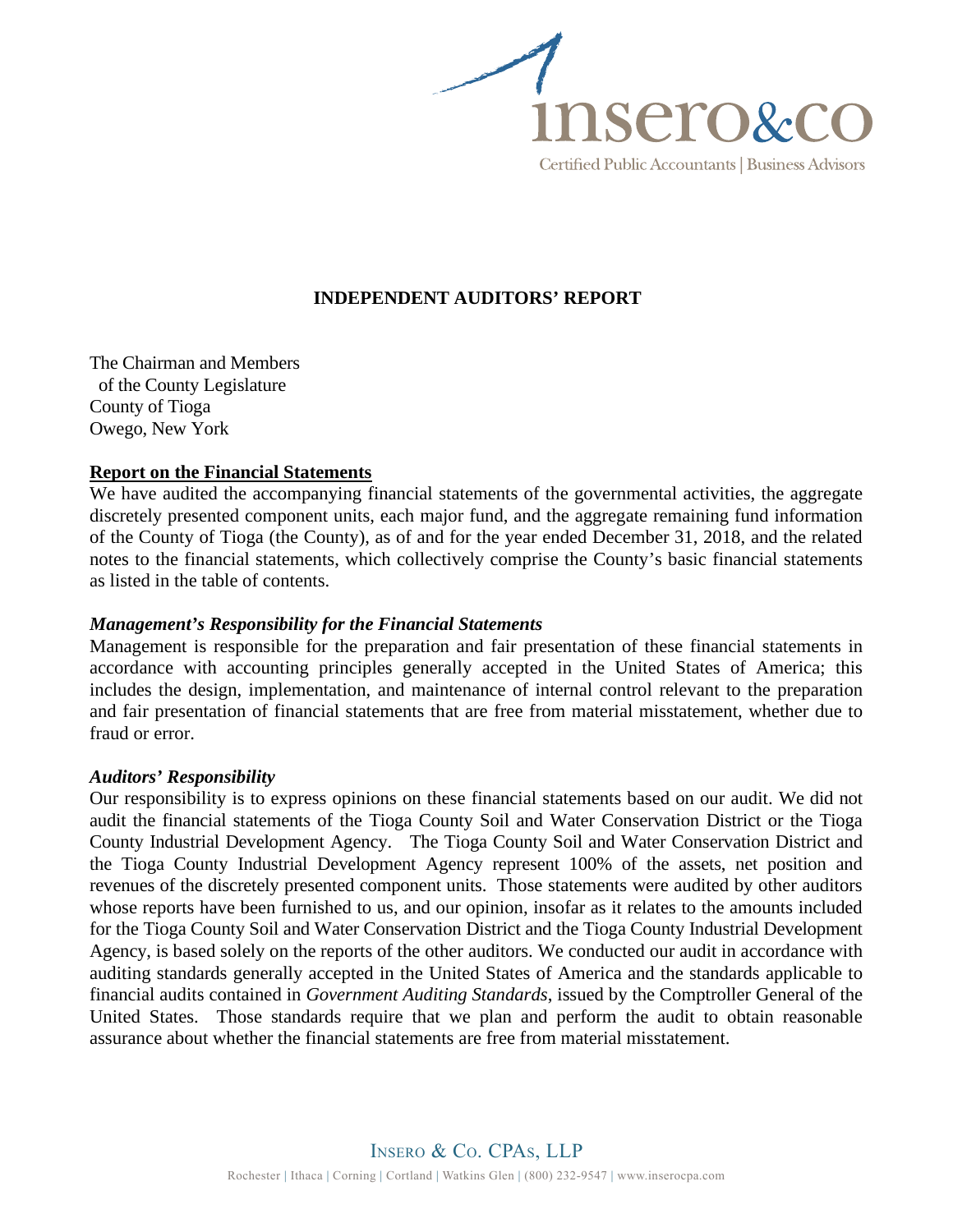An audit involves performing procedures to obtain audit evidence about the amounts and disclosures in the financial statements. The procedures selected depend on the auditors' judgment, including the assessment of the risks of material misstatement of the financial statements, whether due to fraud or error. In making those risk assessments, the auditor considers internal control relevant to the entity's preparation and fair presentation of the financial statements in order to design audit procedures that are appropriate in the circumstances, but not for the purpose of expressing an opinion on the effectiveness of the entity's internal control. Accordingly, we express no such opinion. An audit also includes evaluating the appropriateness of accounting policies used and the reasonableness of significant accounting estimates made by management, as well as evaluating the overall presentation of the financial statements.

We believe that the audit evidence we have obtained is sufficient and appropriate to provide a basis for our audit opinions.

### *Opinions*

In our opinion, based on our audit and the report of other auditors, the financial statements referred to above present fairly, in all material respects, the respective financial position of the governmental activities, the aggregate discretely presented component units, each major fund, and the aggregate remaining fund information of the County of Tioga, as of December 31, 2018, and the respective changes in financial position and, where applicable, cash flows thereof for the year then ended in accordance with accounting principles generally accepted in the United States of America.

### *Emphasis of a Matter*

During the year ended December 31, 2018, the County adopted Government Accounting Standards Board (GASB) Statement No. 75, "Accounting and Financial Reporting for Postemployment Benefits Other than Pensions." As discussed in Note 17 to the financial statements, net position as of December 31, 2017 was restated to reflect this change in accounting principle. Our opinion is not modified with respect to this matter.

### *Other Matters*

### *Required Supplementary Information*

Accounting principles generally accepted in the United States of America require that the Management's Discussion and Analysis, Budgetary Comparison Schedule (Non-GAAP) - General Fund, Schedule of Changes in the County's Total OPEB Liability and Related Ratios, Schedule of County's Contributions - NYSLRS Pension Plan, Schedule of the County's Proportionate Share of the Net Pension Liability - NYSLRS Pension Plan and related notes, on pages 4-4l and 55-61 be presented to supplement the basic financial statements. Such information, although not a part of the basic financial statements, is required by the Governmental Accounting Standards Board, who considers it to be an essential part of financial reporting for placing the basic financial statements in an appropriate operational, economic, or historical context. We have applied certain limited procedures to the required supplementary information in accordance with auditing standards generally accepted in the United States of America, which consisted of inquiries of management about the methods of preparing the information and comparing the information for consistency with management's responses to our inquiries, the basic financial statements, and other knowledge we obtained during our audit of the basic financial statements.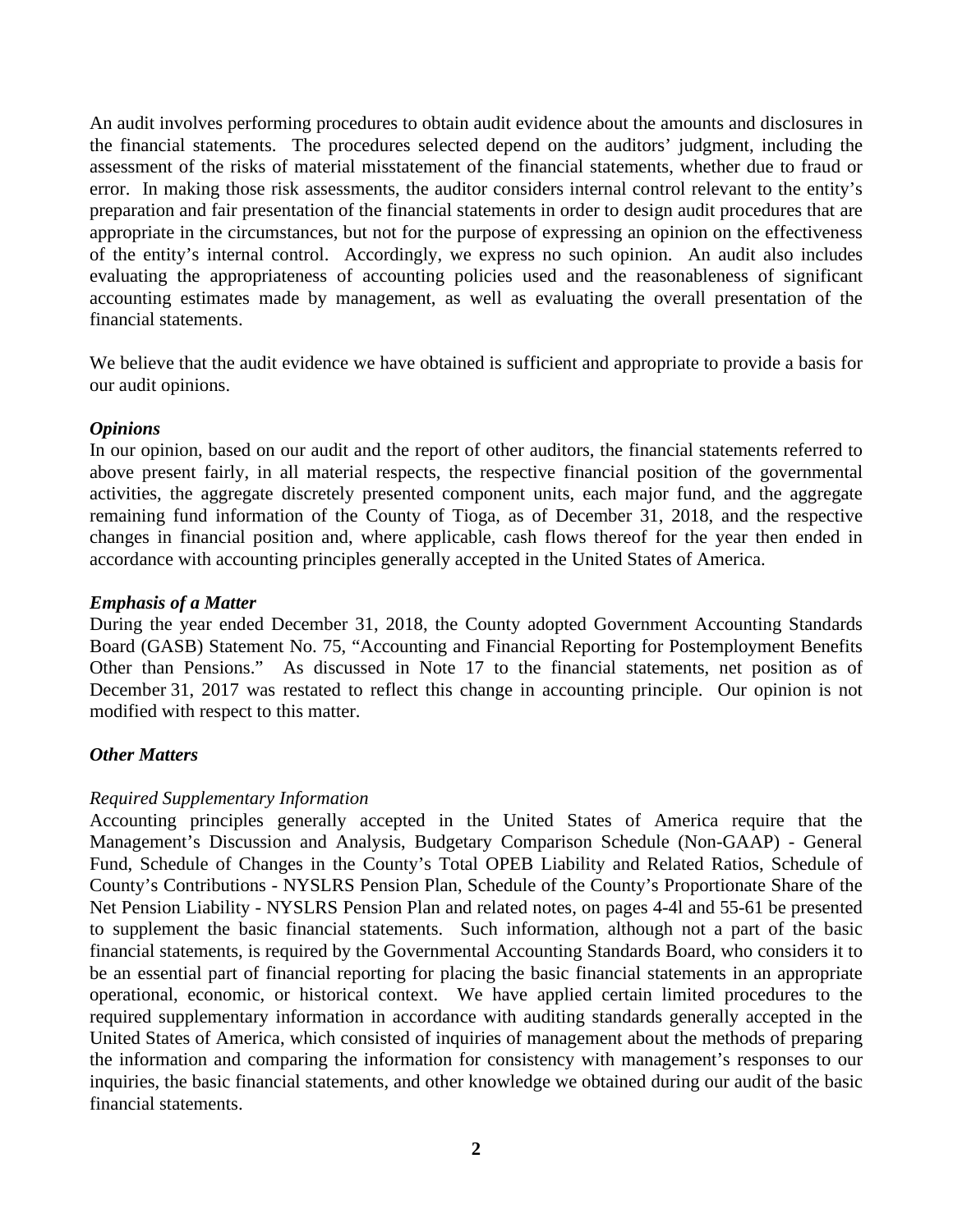We do not express an opinion or provide any assurance on the information because the limited procedures do not provide us with sufficient evidence to express an opinion or provide any assurance.

### *Other Information*

Our audit was conducted for the purpose of forming opinions on the financial statements that collectively comprise the County's basic financial statements. The combining non-major fund financial statements are presented for purposes of additional analysis and are not a required part of the basic financial statements. The accompanying Schedule of Expenditures of Federal Awards is presented for purposes of additional analysis as required by Title 2 U.S. *Code of Federal Regulations* (CFR) Part 200, *Uniform Administrative Requirements, Cost Principles, and Audit Requirements for Federal Awards*, and is also not a required part of the financial statements.

The combining non-major fund financial statements and the Schedule of Expenditures of Federal Awards are the responsibility of management and were derived from and relate directly to the underlying accounting and other records used to prepare the basic financial statements. Such information has been subjected to the auditing procedures applied in the audit of the basic financial statements and certain additional procedures, including comparing and reconciling such information directly to the underlying accounting and other records used to prepare the basic financial statements or to the basic financial statements themselves, and other additional procedures in accordance with auditing standards generally accepted in the United States of America. In our opinion, the combining non-major fund financial statements and the Schedule of Expenditures of Federal Awards are fairly stated, in all material respects, in relation to the basic financial statements as a whole.

### **Other Reporting Required by** *Government Auditing Standards*

In accordance with *Government Auditing Standards*, we have also issued our report dated September 5, 2019, on our consideration of the County's internal control over financial reporting and on our tests of its compliance with certain provisions of laws, regulations, contracts, and grant agreements and other matters. The purpose of that report is to describe the scope of our testing of internal control over financial reporting and compliance and the results of that testing, and not to provide an opinion on internal control over financial reporting or on compliance. That report is an integral part of an audit performed in accordance with *Government Auditing Standards* in considering the County's internal control over financial reporting and compliance.

Respectfully Submitted,

nsero r Co. CPA, LLP

Insero & Co. CPAs, LLP Certified Public Accountants

Ithaca, New York September 5, 2019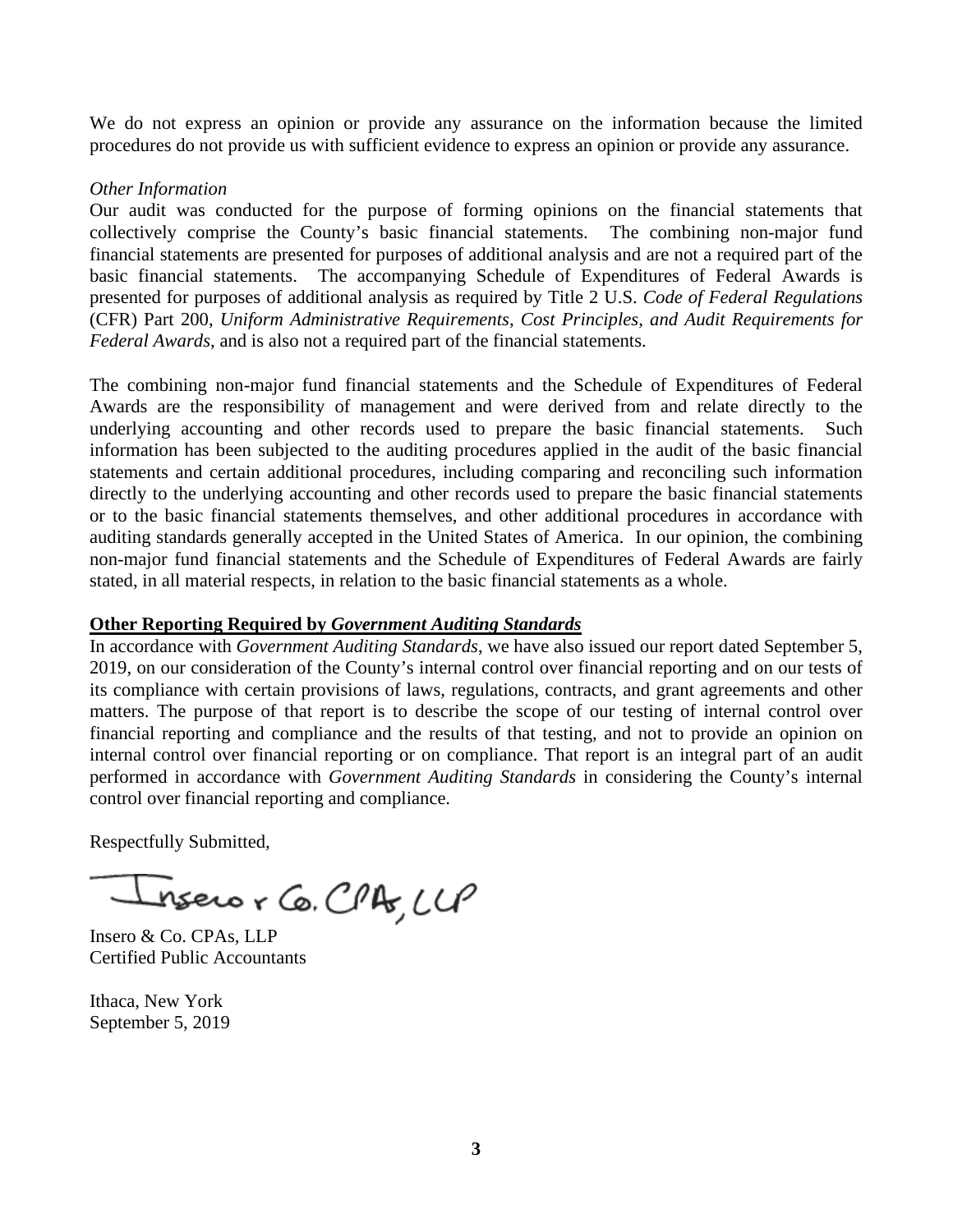Our discussion and analysis of the County of Tioga's (the County) financial performance provides an overview of the County's financial activities for the fiscal year ended December 31, 2018. Please read this information in conjunction with the County's financial statements, which begin on page 5.

- During the year ended December 31, 2018, the County, adopted Government Accounting Standards Board (GASB) Statement No. 75, "Accounting and Financial Reporting for Postemployment Benefits Other than Pensions," (OPEB) As a result, beginning net position was reduced by \$26,595,740. GASB Statement No. 75 requires governments to record their total OPEB liability, as well as deferred outflows of resources and deferred inflows of resources related to the OPEB plan. See Notes 7 and 18 for more detailed information.
- The liabilities and deferred inflows of resources of the County exceeded its assets and deferred outflows of resources at the close of the most recent fiscal year by \$(21,721,447) (net deficit) compared to \$(18,710,563) in 2017, as restated. Year-end net position was composed of \$4,362,202 in restricted net position, \$55,808,485 in net investment in capital assets, and \$(81,892,134) in unrestricted net deficit. Restricted net position increased \$111,998 primarily due to additional monies restricted for capital reserves. Net investment in capital assets decreased \$596,962 compared to the prior year because current year depreciation expense exceeded capital outlay and principal payments. Unrestricted net deficit increased \$2,525,920 compared to the prior year. This is primarily attributable to current year recognition of other postemployment benefits.
- Unrestricted net deficit is primarily the result of the requirement to record the other postemployment benefits liability of \$101,621,657.
- Expenses exceeded revenues by \$3,010,884 in 2018 compared to \$3,243,338 in 2017.
- The County records its proportionate share of the net pension liability along with deferred inflows and outflows of resources related to pensions in accordance with the parameters of GASB Statement No. 68. "Accounting and Financial Reporting for Pensions." Current year recognition resulted in a decrease of government wide expenses of \$224,323, compared to an increase of \$246,334 in 2017.
- The General Fund recorded an increase in fund balance of \$1,152,857 in 2018 and had a fund balance at the end of the year of \$23,747,545, compared to \$22,594,688 in 2017. Of this amount, \$18,604,606 was unassigned.
- Resources available for appropriation in the General Fund, including interfund transfers in, were \$1,469,654 more than budgeted. Actual expenditures, including encumbrances and interfund transfers out, were \$2,465,953 less than budgeted, resulting in a favorable budget variance of \$3,935,607.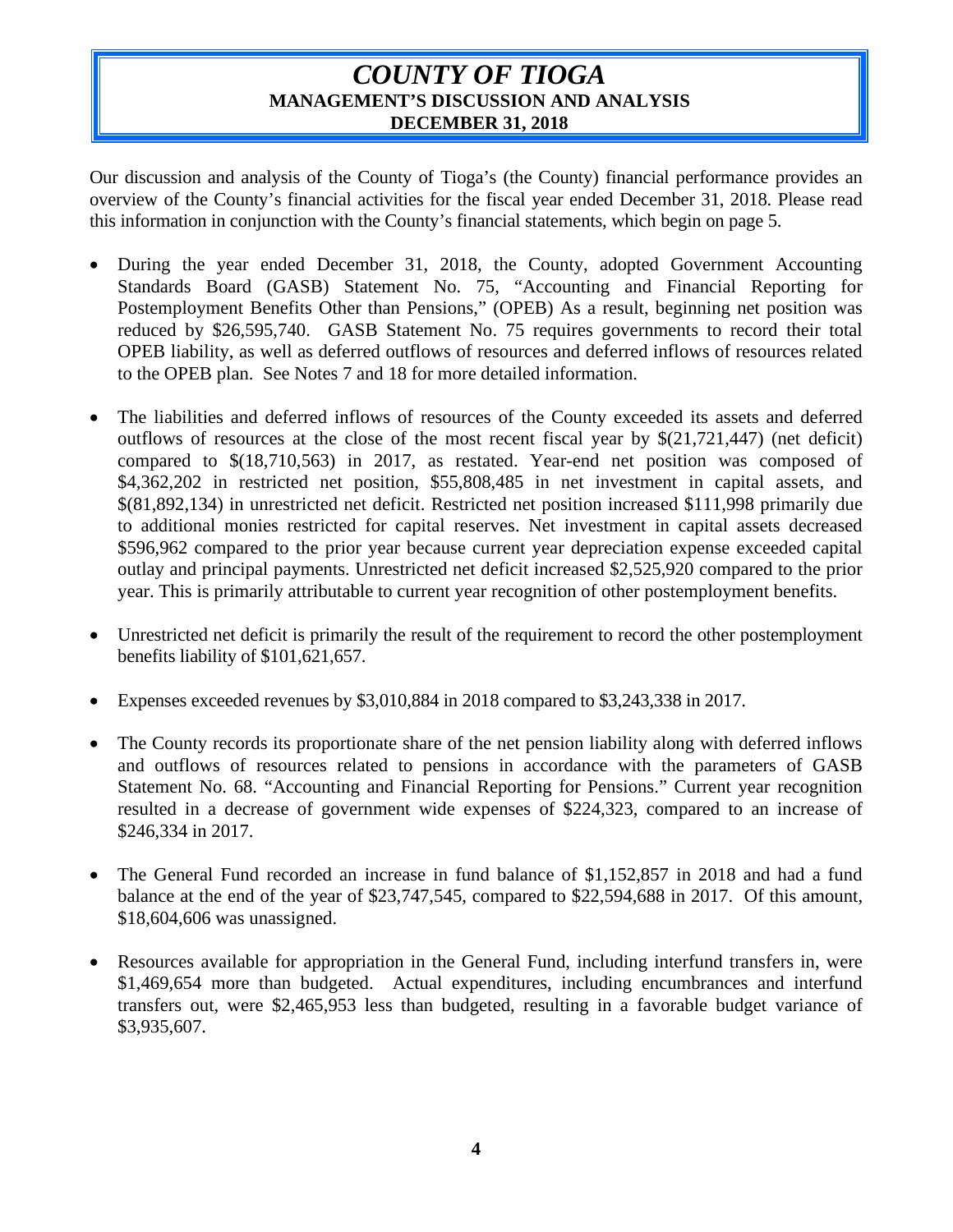- The County's total indebtedness decreased \$1,170,966 to \$28,936,714. Serial bond obligations decreased \$1,580,000 due to principal payments, while accreted interest on TTASC bonds increased \$409,034.
- Capital additions during 2018 amounted to \$3,441,290 for the purchase of various machinery and equipment, infrastructure, buildings and improvements, and construction in progress expenditures. Depreciation expense was \$4,482,517 for the year.

### **USING THIS ANNUAL REPORT**

This annual report consists of a series of basic financial statements. The Statement of Net Position and the Statement of Activities (on pages 5-6a) provide information about the County as a whole and present a longer-term view of the County's finances. Governmental Fund financial statements start on page 7. For Governmental Activities, these statements tell how these services were financed in the short term, as well as what remains for future spending. Governmental Fund financial statements also report the County's operations in more detail than the Government-wide financial statements by providing information about the County's most significant funds. The remaining statements provide financial information about activities for which the County acts solely as a trustee or agent for the benefit of those outside the government. Following these statements are notes that provide additional information that is essential to a full understanding of the data provided in the financial statements. The statements are followed by a section of required supplementary information that further explains and supports the financial statements with a comparison of the County's General Fund budget for the year, a Schedule of Changes in the County's Total OPEB Liability and Related Ratios related to the County's other postemployment benefits, a Schedule of County's Contributions, and a Schedule of the County's Proportionate Share of Net Pension Liability.

In addition to the basic financial statements, the annual report contains other information in the form of combining statements for those funds that are not considered major funds and, therefore, are not presented individually in the basic financial statements.

### **Reporting the County as a Whole**

Analysis of the County as a whole begins on page 5, with the Government-wide financial statements. The Statement of Net Position and the Statement of Activities report information about the County as a whole and about its activities in a way that helps answer the question of whether the County, as a whole, is better off or worse off as a result of the year's activities. These statements include all assets, deferred outflows of resources, liabilities, and deferred inflows of resources using the *accrual basis of accounting*, which is similar to the accounting used by most private-sector companies. All of the current year's revenues and expenses are taken into account regardless of when the cash is received or paid.

These two statements report the County's net position and its changes. The County's net position, the difference between assets, deferred outflows of resources, liabilities, and deferred inflows of resources, is one way to measure the County's financial health, or financial position. Over time, increases or decreases in the County's net position are one indicator of whether its financial health is improving or deteriorating. One needs to consider other non-financial factors, however, such as changes in the County's property tax base and the condition of the County's roads, to assess the overall health of the County.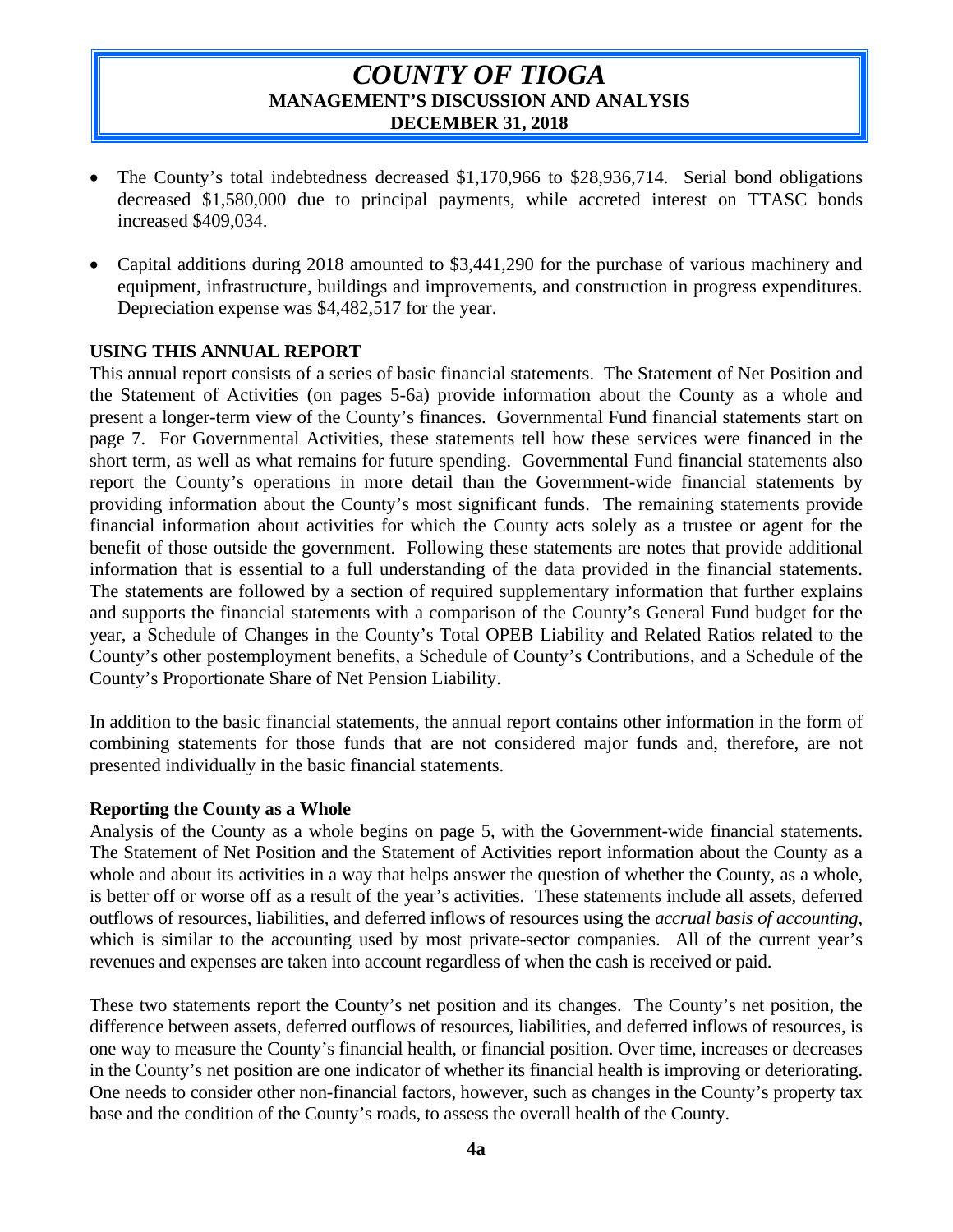In the Statement of Net Position and the Statement of Activities, the County is separated into two kinds of activities:

**Governmental Activities:** Most of the County's services are reported in this category, including public safety, public health, economic assistance, transportation, and general administration. Property and sales taxes, and state and federal grants finance most of these activities.

**Component Units:** The County includes three separate legal entities in its report - the Tioga Tobacco Asset Securitization Corporation, the Tioga County Soil and Water Conservation District, and Tioga County Industrial Development Agency. Although legally separate, these component units are important because the County is financially accountable for them. The Tioga Tobacco Asset Securitization Corporation is reported as a blended component unit. The Tioga County Soil and Water Conservation District and the Tioga County Industrial Development Agency are reported as discrete component units. Complete financial statements for the Tioga Tobacco Asset Securitization Corporation and the Tioga County Industrial Development Agency can be obtained from their administrative offices at 56 Main Street, Owego, New York 13827. Financial statements for the Tioga County Soil and Water Conservation District can be obtained from their administrative office at 183 Corporate Drive, Owego, New York 13827.

### **Reporting the County's Most Significant Funds**

### **Fund Financial Statements**

Analysis of the County's Major Funds begins on page 7. The Governmental Fund financial statements provide detailed information about the most significant funds - not the County as a whole. Some funds are required to be established by state law. However, management establishes many other funds to help it control and manage money for particular purposes or to show it is meeting legal responsibilities for using certain taxes and grants. The County's three kinds of funds - Governmental, Proprietary, and Fiduciary - use different accounting approaches.

**Governmental Funds:** All of the County's services are reported in the Governmental Funds which focus on how money flows into and out of those funds and the balances left at year end that are available for spending. These funds are reported using an accounting method called *modified accrual accounting* which measures cash and all other financial assets that can be readily converted to cash. The Governmental Fund statements provide a detailed short-term view of the County's general governmental operations and the basic services it provides. Governmental Fund information helps determine whether there are more or fewer financial resources that can be spent in the near future to finance the County's programs. The relationship (or differences) between Governmental Activities (reported in the Government-wide financial statements) and Governmental Funds is explained in a reconciliation following the fund financial statements.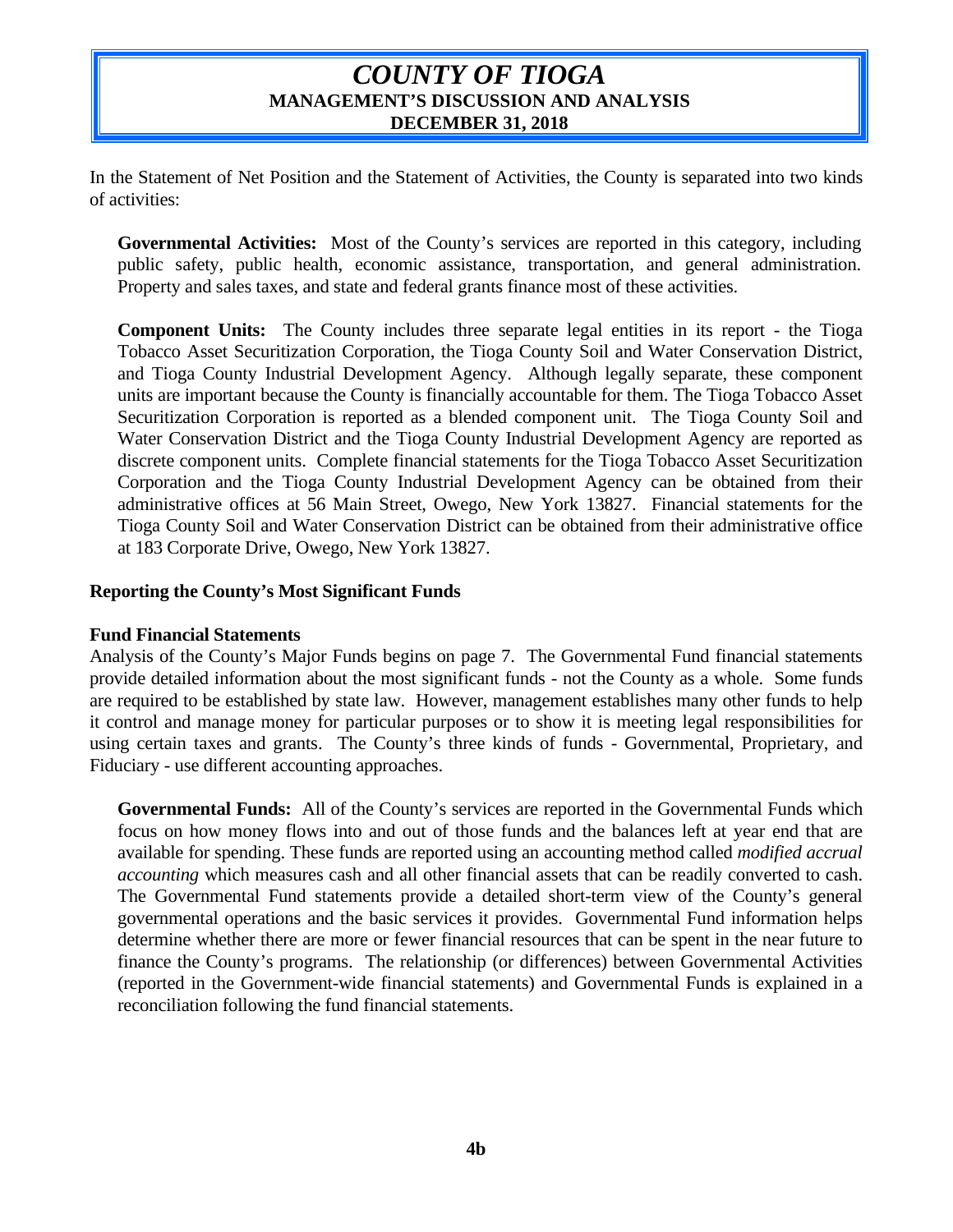**Proprietary Funds:** When the County charges customers for the services it provides - whether to outside customers or to other units of the County - these services are generally reported in Proprietary Funds. Proprietary Funds are reported in the same way that all activities are reported in the Statement of Net Position and the Statement of Activities. Internal Service Funds (a component of Proprietary Funds) are used to report activities that provide supplies and services for the County's other programs and activities such as the administration of workers' compensation obligations.

**The County as Trustee:** The County is the trustee, or fiduciary, for other assets that, because of a trust arrangement, can be used only for the trust beneficiaries. All of the County's fiduciary activities are reported in a separate Statement of Fiduciary Net Position on page 14. We exclude these activities from the County's other financial statements because the County cannot use these assets to finance its operations. The County is responsible for ensuring that the assets reported in these funds are used for their intended purposes.

### **THE COUNTY AS A WHOLE**

The County's net deficit for fiscal year ended December 31, 2018 increased \$(3,010,884), from \$(18,710,563) to \$(21,721,447). Last year net deficit increased by \$(3,243,338).

The largest portion of the County's net position, \$55,808,485, reflects its investment in capital assets (e.g. land, buildings, machinery and equipment, and infrastructure) less any related outstanding debt used to acquire those assets. The County uses these capital assets to provide services to citizens; consequently, these assets are not available for future spending. Although the County's investment in capital assets is reported net of related debt, it should be noted that the resources needed to repay this debt must be provided by other sources, as the capital assets themselves cannot be used to liquidate these liabilities.

A portion of the County's net position, \$4,362,202, represents resources subject to external restrictions on how they may be used and are reported as restricted. Restricted fund balance of \$5,054,220 in the General, Capital Projects, Special Grant, and Debt Service Funds, also includes unspent debt proceeds of \$692,018 which is reported as a portion of net investment in capital assets in the Statement of Net Position.

The remaining category of total net position, unrestricted net position, which shows a deficit of \$(81,892,134), is what may be used to meet the government's ongoing obligations and services to creditors and citizens.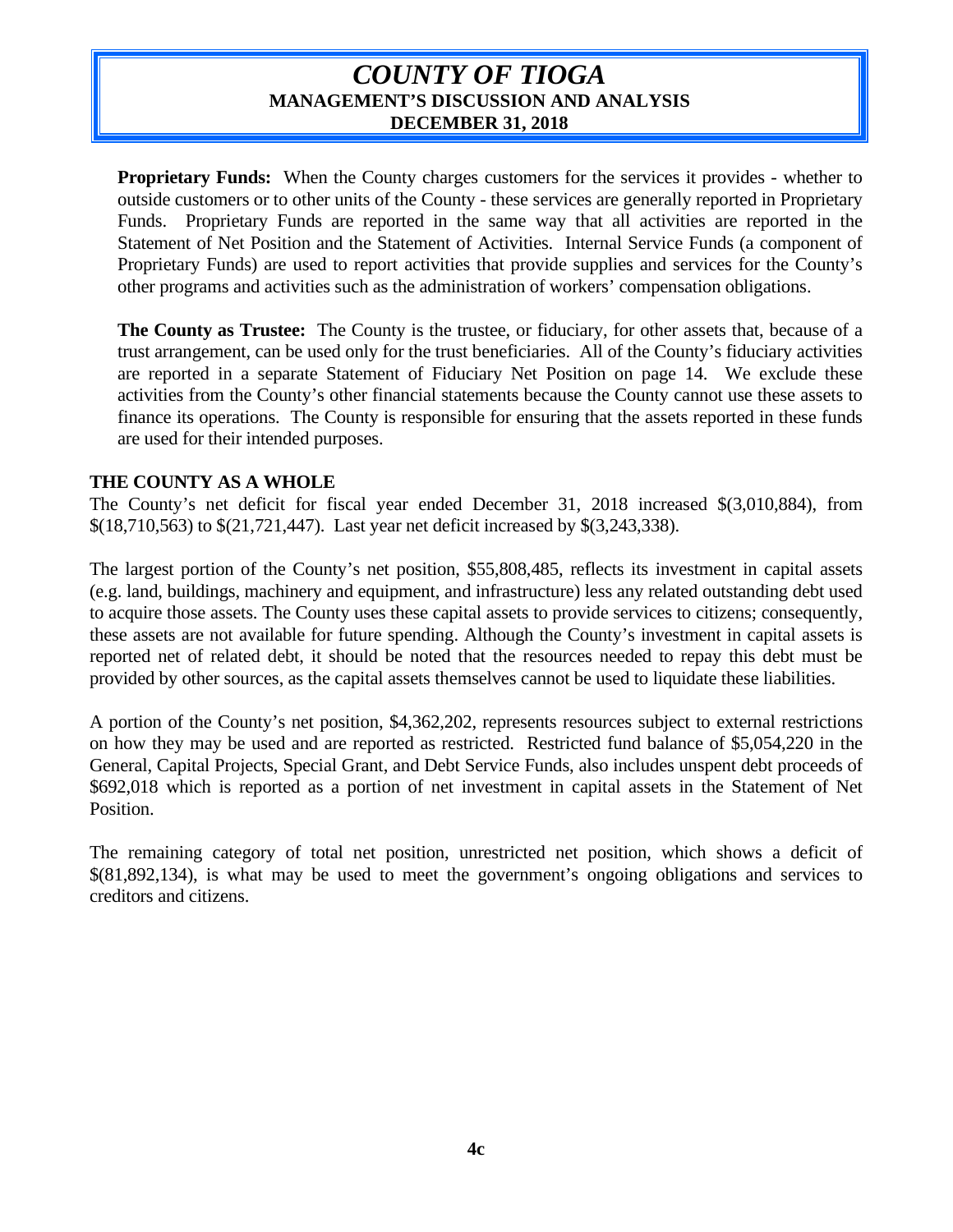Our analysis below focuses on the net position (Figure 1), and changes in net position (Figure 2), of the County's Governmental Activities.

|                                             |                                        | <b>Governmental Activities</b> |                 | <b>Dollar Change Percent Change</b> |  |
|---------------------------------------------|----------------------------------------|--------------------------------|-----------------|-------------------------------------|--|
|                                             | 2017                                   | 2018                           | $2017 - 2018$   | $2017 - 2018$                       |  |
| <b>Current Assets</b>                       | 47,823,506 \$<br>\$                    | 49,729,404                     | \$<br>1,905,898 | 3.99%                               |  |
| Capital Assets, Net                         | 68,437,694                             | 67,396,467                     | (1,041,227)     | $(1.52)\%$                          |  |
| <b>Other Noncurrent Assets</b>              | 775,969                                | 776,056                        | 87              | $0.01\%$                            |  |
| <b>Total Assets</b>                         | 117,037,169                            | 117,901,927                    | 864,758         | $0.74\%$                            |  |
| Pensions                                    | 6,295,711                              | 8,283,942                      | 1,988,231       | 31.58%                              |  |
| Other Postemployment Benefits               | 2,702,941                              | 7,277,553                      | 4,574,612       | 169.25%                             |  |
| <b>Total Deferred Outflows of Resources</b> | 8,998,652                              | 15,561,495                     | 6,562,843       | 72.93%                              |  |
| <b>Current Liabilities</b>                  | 10,911,377                             | 11,479,222                     | 567,845         | 5.20%                               |  |
| Noncurrent Liabilities                      | 131,720,129                            | 135,550,860                    | 3,830,731       | 2.91%                               |  |
| <b>Total Liabilities</b>                    | 142,631,506                            | 147,030,082                    | 4,398,576       | 3.08%                               |  |
| Pensions                                    | 2,114,878                              | 8,154,787                      | 6,039,909       | 285.59%                             |  |
| <b>Total Deferred Inflows of Resources</b>  | 2,114,878                              | 8,154,787                      | 6,039,909       | 285.59%                             |  |
| Net Investment in Capital Assets            | 56,405,447                             | 55,808,485                     | (596, 962)      | $(1.06)\%$                          |  |
| Restricted                                  | 4,250,204                              | 4,362,202                      | 111,998         | 2.64%                               |  |
| Unrestricted                                | (79, 366, 214)                         | (81,892,134)                   | (2,525,920)     | $(3.18)\%$                          |  |
| <b>Total Net (Deficit)</b>                  | $(18,710,563)$ \$<br>$\boldsymbol{\$}$ | $(21, 721, 447)$ \$            | (3,010,884)     | $(16.09)\%$                         |  |

|  |  |  |  | <b>Figure 1 - Net Position</b> |  |
|--|--|--|--|--------------------------------|--|
|--|--|--|--|--------------------------------|--|

Current assets increased primarily due to increases in cash as a result of operations, along with additional amounts due from state and federal governments for ongoing capital projects. Capital assets decreased because depreciation expense exceeded capital outlay.

The fluctuations in deferred outflows of resources, deferred inflows of resources, and noncurrent liabilities are due to changes in actuarially determined amounts.

Current liabilities increased from the prior year based on increases in accounts payable and accrued liabilities based on timing of payments.

The change in net investment in capital assets is due to reductions in debt and increases in capital assets net of accumulated depriciation. Restricted net position increased primarily as a result of increases in capital reserves. Unrestricted net position decreased primarily as a result of current year expenses exceeding revenues; see Figure 2 for additional information.

The County's total revenues increased by 4.99%, while the total cost of all programs and services increased 4.49%. Our analysis in Figure 2 considers the operations of Governmental Activities.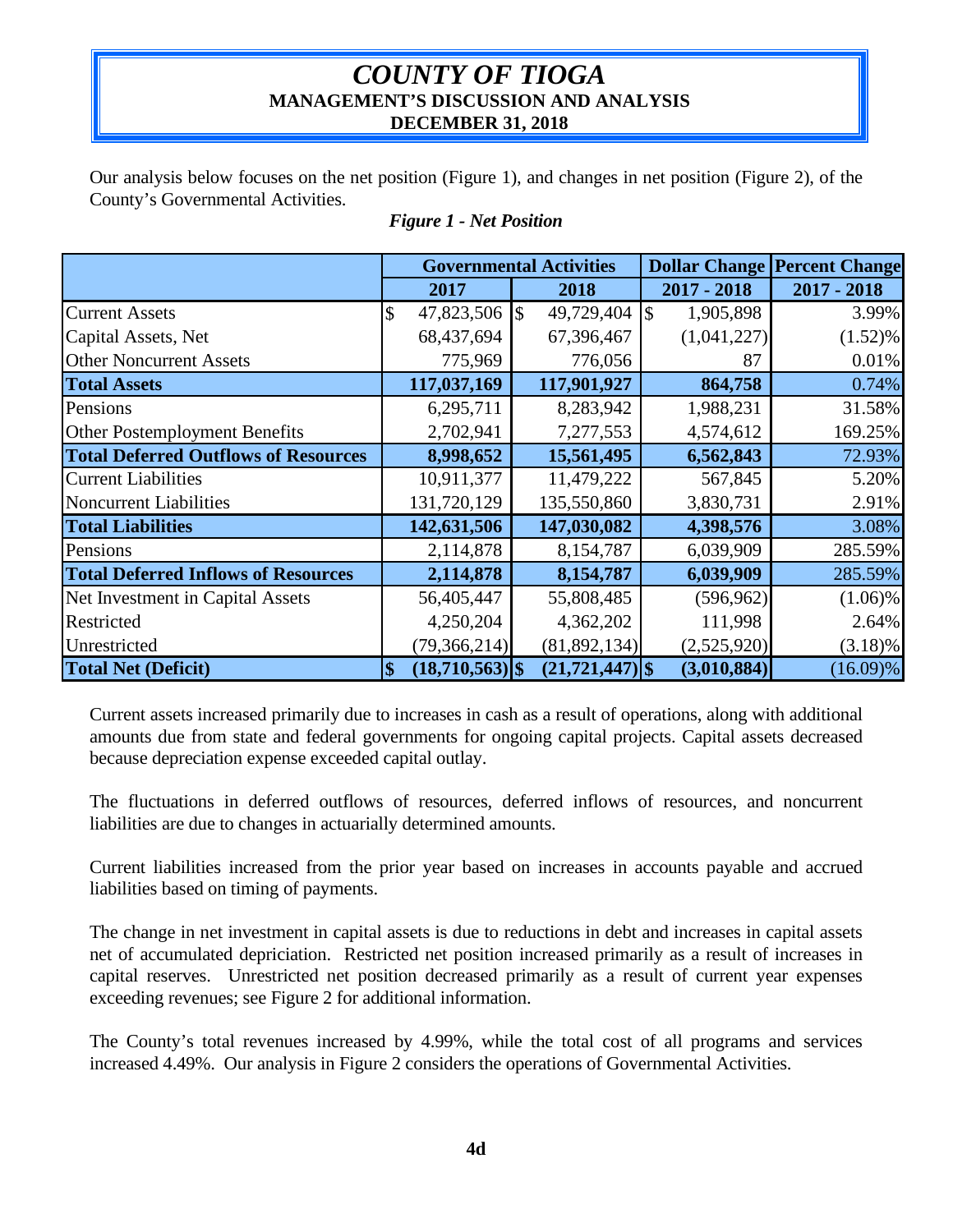| Figure 2 - Changes in Net Position        |    |                                |          |                  |            |               |                                         |  |  |  |  |
|-------------------------------------------|----|--------------------------------|----------|------------------|------------|---------------|-----------------------------------------|--|--|--|--|
|                                           |    | <b>Governmental Activities</b> |          |                  |            |               | <b>Dollar Change   Percent Change  </b> |  |  |  |  |
|                                           |    | $\overline{2017}$              |          | 2018             |            | $2017 - 2018$ | $2017 - 2018$                           |  |  |  |  |
| <b>REVENUES</b>                           |    |                                |          |                  |            |               |                                         |  |  |  |  |
| Program Revenues:                         |    |                                |          |                  |            |               |                                         |  |  |  |  |
| <b>Charges for Services</b>               | \$ | 6,232,695                      | <b>S</b> | 6,650,020        | $\sqrt{3}$ | 417,325       | 6.70%                                   |  |  |  |  |
| <b>Operating Grants and Contributions</b> |    | 16,691,927                     |          | 16,087,761       |            | (604, 166)    | $(3.62)\%$                              |  |  |  |  |
| <b>Capital Grants</b>                     |    | 2,868,262                      |          | 2,270,704        |            | (597, 558)    | $(20.83)\%$                             |  |  |  |  |
| <b>General Revenues:</b>                  |    |                                |          |                  |            |               |                                         |  |  |  |  |
| Property Taxes and Tax Items              |    | 25,792,998                     |          | 26,251,811       |            | 458,813       | 1.78%                                   |  |  |  |  |
| Sales and Other Taxes                     |    | 21,200,001                     |          | 24,658,094       |            | 3,458,093     | 16.31%                                  |  |  |  |  |
| <b>Tobacco Settlement</b>                 |    | 645,219                        |          | 630,058          |            | (15,161)      | $(2.35)\%$                              |  |  |  |  |
| <b>State Sources</b>                      |    | 1,146,009                      |          | 1,303,159        |            | 157,150       | 13.71%                                  |  |  |  |  |
| Use of Money and Property                 |    | 106,548                        |          | 288,006          |            | 181,458       | 170.31%                                 |  |  |  |  |
| Other                                     |    | 180,518                        |          | 460,755          |            | 280,237       | 155.24%                                 |  |  |  |  |
| <b>Total Revenues</b>                     | \$ | 74,864,177                     | \$       | 78,600,368       | I\$        | 3,736,191     | 4.99%                                   |  |  |  |  |
| PROGRAM EXPENSES                          |    |                                |          |                  |            |               |                                         |  |  |  |  |
| <b>General Government</b>                 | \$ | 16,705,486 \$                  |          | 17,657,073       | $\sqrt{3}$ | 951,587       | 5.70%                                   |  |  |  |  |
| Education                                 |    | 4,811,419                      |          | 5,311,304        |            | 499,885       | 10.39%                                  |  |  |  |  |
| <b>Public Safety</b>                      |    | 15,136,740                     |          | 15,979,213       |            | 842,473       | 5.57%                                   |  |  |  |  |
| <b>Public Health</b>                      |    | 7,584,836                      |          | 8,190,273        |            | 605,437       | 7.98%                                   |  |  |  |  |
| Transportation                            |    | 5,965,198                      |          | 6,075,404        |            | 110,206       | 1.85%                                   |  |  |  |  |
| Economic Assistance and Opportunity       |    | 23,726,275                     |          | 23,808,300       |            | 82,025        | 0.35%                                   |  |  |  |  |
| <b>Culture and Recreation</b>             |    | 340,447                        |          | 384,465          |            | 44,018        | 12.93%                                  |  |  |  |  |
| Home and Community Services               |    | 2,270,824                      |          | 2,656,450        |            | 385,626       | 16.98%                                  |  |  |  |  |
| Interest on Long-term Debt                |    | 1,566,290                      |          | 1,548,770        |            | (17,520)      | (1.12)%                                 |  |  |  |  |
| <b>Total Expenses</b>                     | \$ | 78,107,515                     | \$       | 81,611,252       | \$         | 3,503,737     | 4.49%                                   |  |  |  |  |
| <b>CHANGE IN NET POSITION</b>             | \$ | $(3,243,338)$ \$               |          | $(3,010,884)$ \$ |            | 232,454       | 41.94%                                  |  |  |  |  |

### *Figure 2 - Changes in Net Position*

### *Revenues*

- Charges for services increased based on additional charges for handicapped children.
- Operating grants decreased primarily because an emergency communications tower grant was received in 2017.
- Capital grants decreased due to fewer ongoing transportation projects.
- Property tax and tax items increased based on an increase in unpaid and estimated uncollectible taxes.
- Sales tax increased due to additional economic activity in the County.

### *Expenses*

- General government expenses increased primarily as a result of the increase in sales tax revenue disbursed to towns and villages within the County.
- The increase in education expense is attributable to increased tuition, services, and other transportation costs associated with the education of handicapped children.
- Public safety expenses increased as a result of increased personnel costs and new grant program expenditures for the current year.
- Public health increased as a result of increased public and mental health program costs.
- Home and community services expenses increased as a result of increased forestry program costs, special grant loan and grant program expenses, and refuse and garbage costs.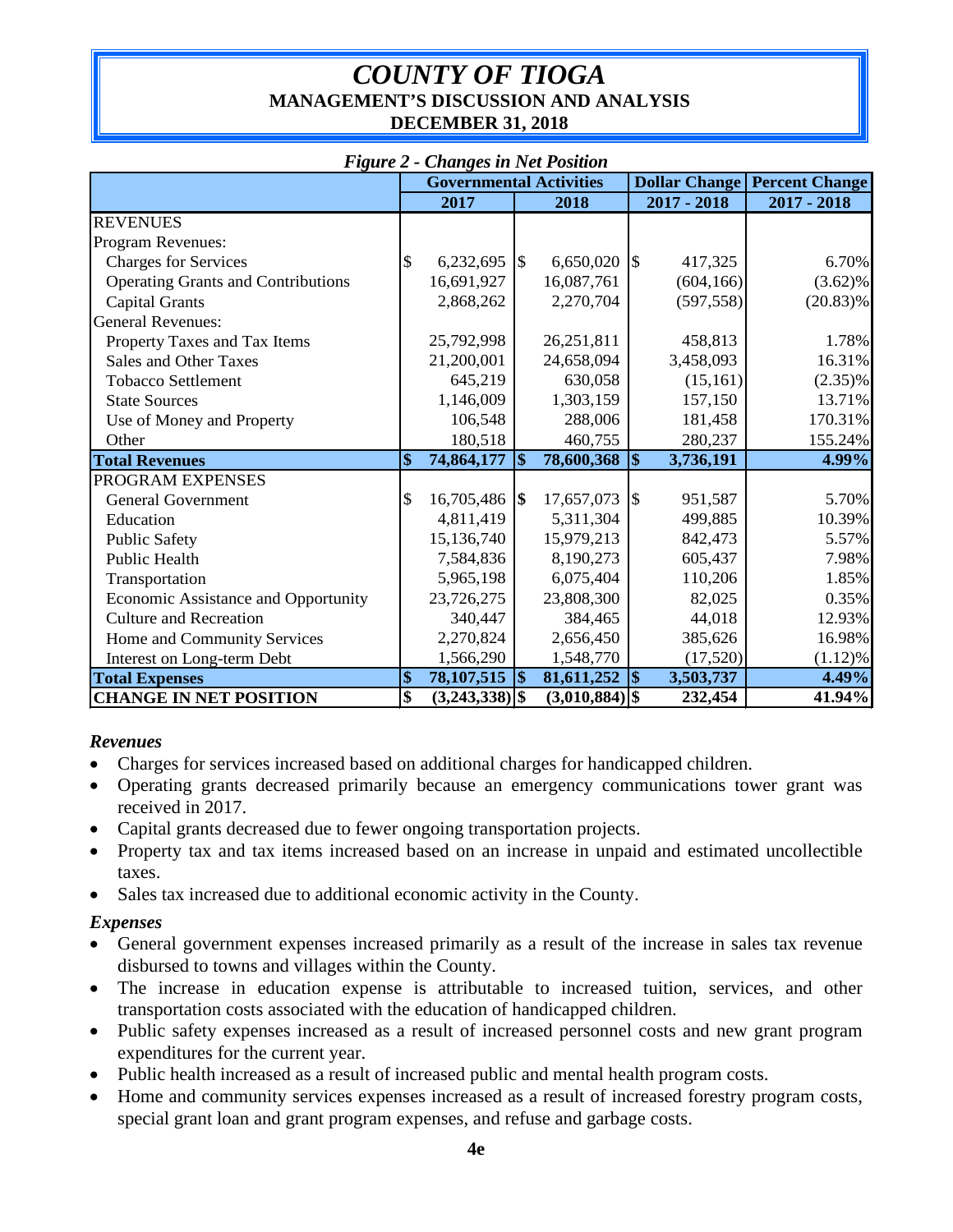Figures 3 and 4 show the sources of revenue for 2018 and 2017.



The cost of all Governmental Activities this year was \$81,611,252. As shown in the Statement of Activities, the amount our taxpayers ultimately financed for these activities through County property and other tax revenues was \$56,602,767, because some of the cost was paid by those who directly benefited from the programs or by other governments and organizations that subsidized certain programs with grants and contributions. Overall, the County's governmental program revenues were \$25,008,485. The County paid for the remaining "public benefit" portion of Governmental Activities with \$53,591,883 in taxes and other revenues, such as interest and general entitlements.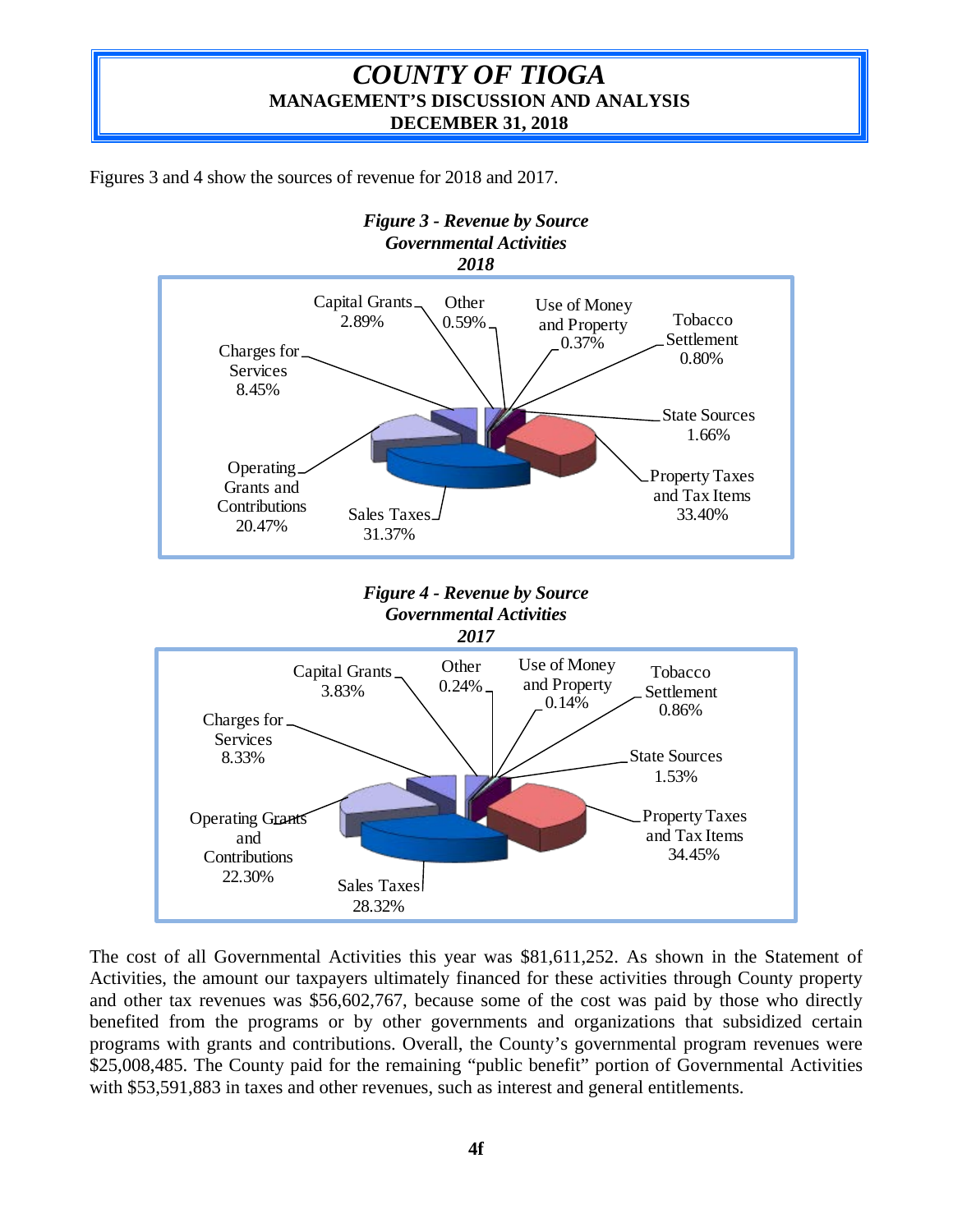Overall, program expenses of the County's Governmental Activities increased \$3,503,737, which represents a 4.49% increase over the prior year. The total cost versus revenue generated by activities for the County's largest programs is presented below. The difference between the cost and revenue shows the relative financial burden placed on the County's taxpayers by each of these functions.





*Figure 6 - Net Program Cost Governmental Activities 2017*

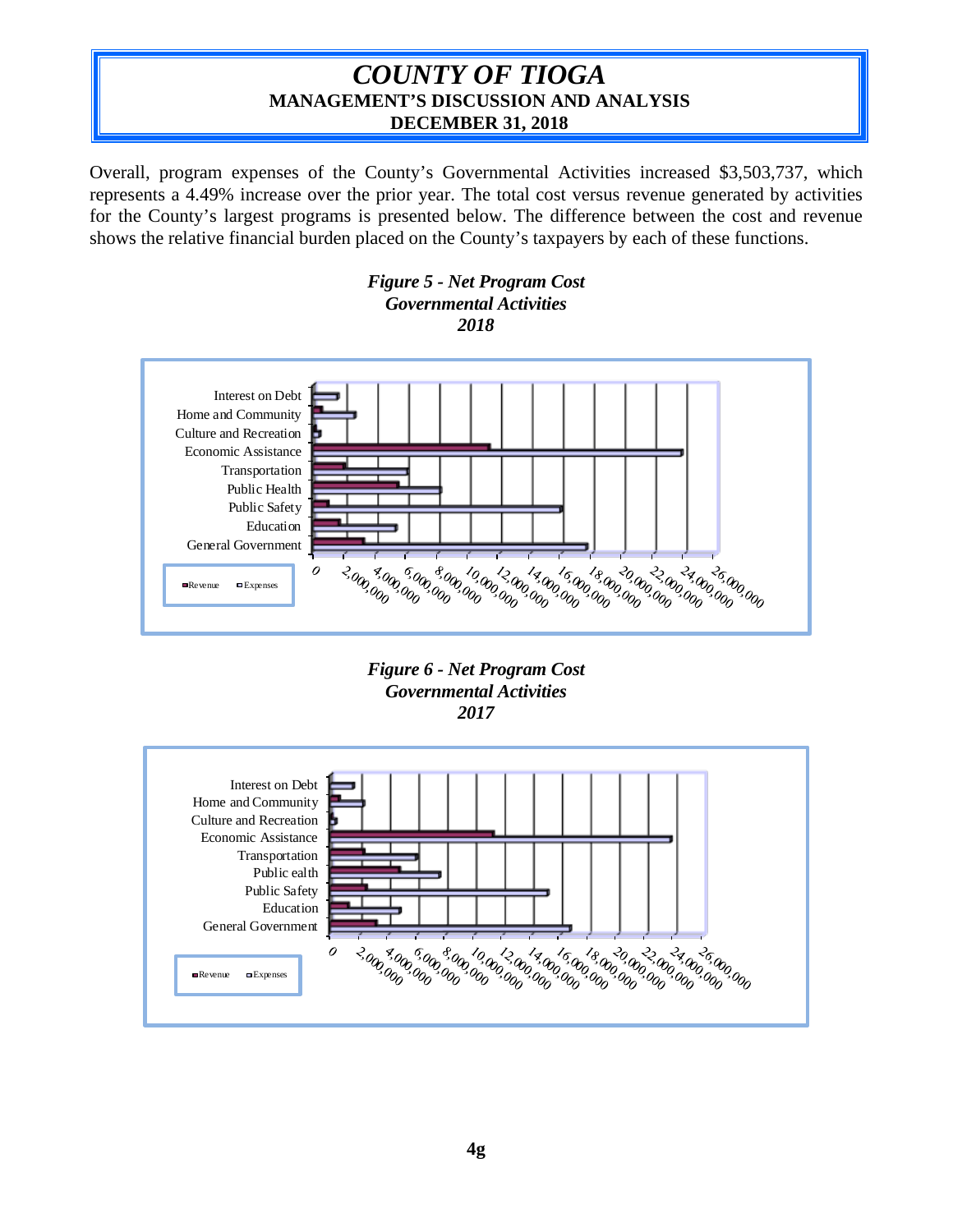### **THE COUNTY'S FUNDS**

At December 31, 2018, the County's Governmental Funds, as presented in the balance sheet on page 7, reported a combined fund balance of \$36,367,953, which represents a decrease of 4.10% from the prior year. Of this amount, \$763,870 was non-spendable, \$5,054,220 was restricted, and \$11,945,257 was assigned, leaving \$18,604,606 in unassigned fund balance. Figure 7 shows the changes in fund balance for the County's Governmental Funds.

|                               |            |          |              |                 | <b>Dollar Change Percent Change</b> |
|-------------------------------|------------|----------|--------------|-----------------|-------------------------------------|
|                               | 2017       |          | 2018         | $2017 - 2018$   | $2017 - 2018$                       |
| Major Funds:                  |            |          |              |                 |                                     |
| <b>General Fund</b>           | 22,594,688 | <b>S</b> | 23,747,545   | \$<br>1,152,857 | 5.10%                               |
| <b>Capital Projects Fund</b>  | 10,010,193 |          | 9,886,662    | (123, 531)      | $(1.23\%)$                          |
| <b>Nonmajor Funds:</b>        |            |          |              |                 |                                     |
| <b>Special Revenue Funds:</b> |            |          |              |                 |                                     |
| <b>County Road Fund</b>       | 11,387     |          | 250,177      | 238,790         | 2,097.04%                           |
| Road Machinery Fund           | 400,406    |          | 476,689      | 76,283          | 19.05%                              |
| <b>Special Grant Fund</b>     | 934,646    |          | 939,349      | 4,703           | 0.50%                               |
| Refuse and Garbage Fund       | 137,779    |          | 206,085      | 68,306          | 49.58%                              |
| Debt Service Fund             | 846,036    |          | 861,446      | 15,410          | 1.82%                               |
| <b>Totals</b>                 | 34,935,135 | 1\$      | 36, 367, 953 | \$<br>1,432,818 | 4.10%                               |

### *Figure 7 Governmental Funds Fund Balances*

The increase in the General Fund is primarily related to increased sales tax allocations.

### **General Fund Budgetary Highlights**

Over the course of the year, the County Legislature revised the County budget several times. These budget amendments consist of budget transfers between functions, which did not increase the overall budget. In addition to these transfers, the County Legislature increased the overall budget to provide for unspent appropriations from the previous year (encumbrances) and various federal and state grants.

Actual charges to appropriations (expenditures) and other financing uses were below final budgeted amounts by \$2,465,953. Resources available for appropriation and other financing sources were \$1,469,654 above the final budgeted amounts.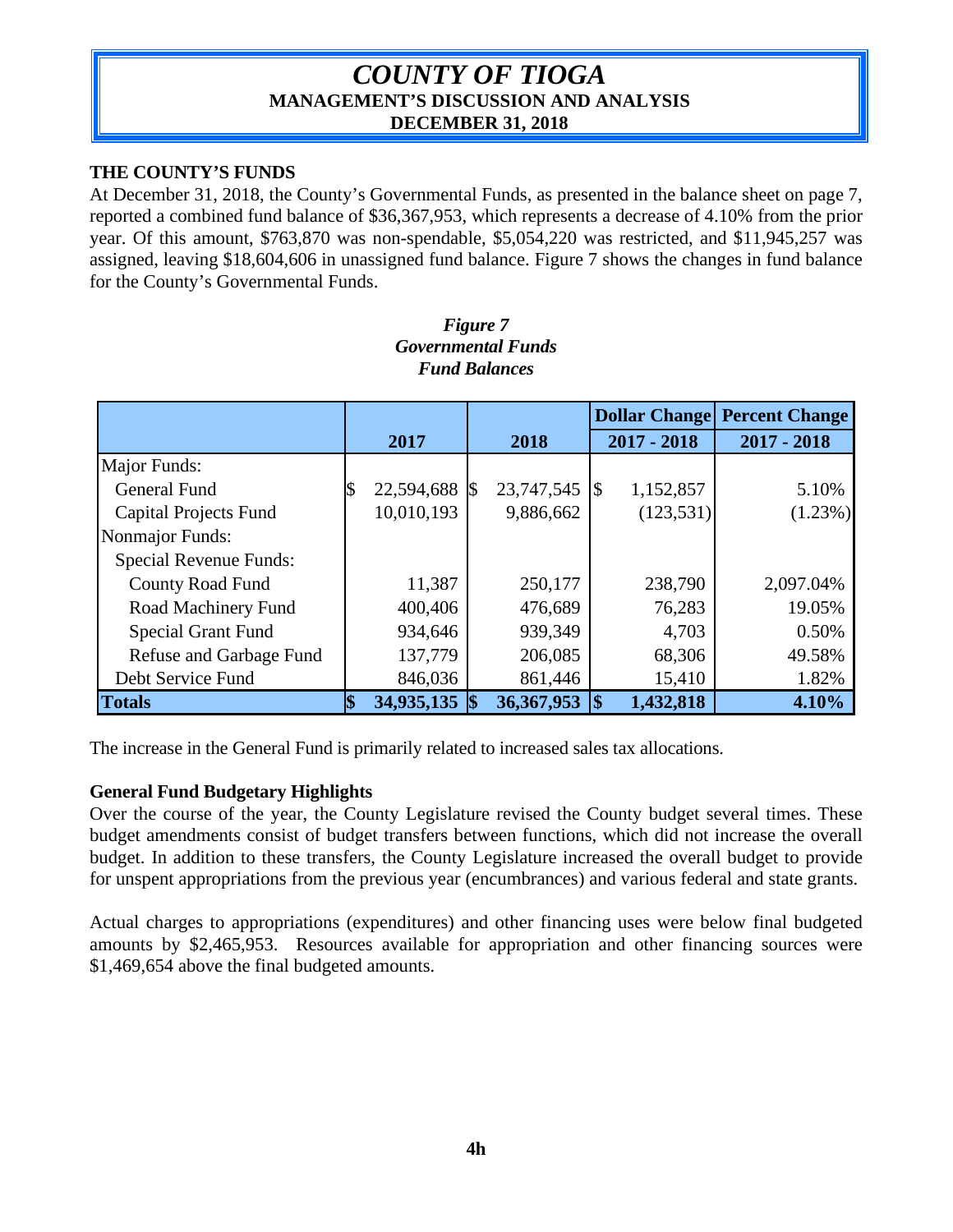### *Figure 8 - Budgetary Comparison Schedule - General Fund December 31, 2018*

|                                            | <b>Original</b>  |                     | <b>Final Budget</b>      |                           | <b>Actual w/</b>    |                            | <b>Variance</b> |
|--------------------------------------------|------------------|---------------------|--------------------------|---------------------------|---------------------|----------------------------|-----------------|
|                                            | <b>Budget</b>    |                     |                          |                           | <b>Encumbrances</b> |                            | Fav. (Unfav.)   |
| <b>REVENUES AND OTHER</b>                  |                  |                     |                          |                           |                     |                            |                 |
| <b>FINANCING SOURCES</b>                   |                  |                     |                          |                           |                     |                            |                 |
| Real Property Taxes and Tax Items          | \$<br>25,078,879 | $\sqrt{S}$          | 25,078,879               | $\boldsymbol{\mathsf{S}}$ | 25, 191, 521        | $\boldsymbol{\mathsf{\$}}$ | 112,642         |
| Nonproperty Tax Items                      | 19,639,000       |                     | 20,120,243               |                           | 23,755,956          |                            | 3,635,713       |
| <b>Departmental Income</b>                 | 5,818,798        |                     | 5,832,945                |                           | 5,301,098           |                            | (531, 847)      |
| <b>Intergovernmental Charges</b>           | 251,000          |                     | 265,193                  |                           | 141,364             |                            | (123, 829)      |
| Use of Money and Property                  | 69,000           |                     | 69,000                   |                           | 226,050             |                            | 157,050         |
| <b>State Sources</b>                       | 9,288,452        |                     | 10,508,763               |                           | 10,025,685          |                            | (483,078)       |
| <b>Federal Sources</b>                     | 6,927,025        |                     | 8,092,429                |                           | 6,658,254           |                            | (1, 434, 175)   |
| Other Revenues and Financing Sources       | 334,382          |                     | 340,301                  |                           | 477,479             |                            | 137,178         |
| <b>Total Revenues and Other Financing</b>  |                  |                     |                          |                           |                     |                            |                 |
| <b>Sources</b>                             | \$<br>67,406,536 | $\vert \$\$         | 70,307,753               | $\vert \mathbf{\$}$       | 71,777,407          | $\boldsymbol{\$}$          | 1,469,654       |
| <b>Appropriated Reserves and Fund</b>      |                  |                     |                          |                           |                     |                            |                 |
| <b>Balance</b>                             | \$<br>2,317,621  | $\vert \mathsf{s}$  | 3,751,408                | $\vert \$\$               |                     | \$                         |                 |
| <b>EXPENDITURES AND OTHER</b>              |                  |                     |                          |                           |                     |                            |                 |
| <b>FINANCING USES</b>                      |                  |                     |                          |                           |                     |                            |                 |
| <b>General Governmental Support</b>        | \$<br>11,824,368 | $\sqrt{S}$          | 12, 197, 282             | $\boldsymbol{\mathsf{S}}$ | 11,827,860          | $\boldsymbol{\mathsf{S}}$  | 369,422         |
| Education                                  | 5,249,455        |                     | 5,642,985                |                           | 5,636,534           |                            | 6,451           |
| <b>Public Safety</b>                       | 8,417,488        |                     | 9,372,338                |                           | 9,152,715           |                            | 219,623         |
| <b>Public Health</b>                       | 5,571,020        |                     | 5,807,556                |                           | 5,325,815           |                            | 481,741         |
| Transportation                             |                  |                     | 860,881                  |                           | 353,090             |                            | 507,791         |
| <b>Economic Assistance and Opportunity</b> | 19,966,569       |                     | 20,231,163               |                           | 19,733,767          |                            | 497,396         |
| <b>Culture and Recreation</b>              | 370,389          |                     | 408,208                  |                           | 393,759             |                            | 14,449          |
| Home and Community Services                | 758,247          |                     | 771,201                  |                           | 770,417             |                            | 784             |
| <b>Employee Benefits</b>                   | 12,669,998       |                     | 12,751,165               |                           | 12,395,335          |                            | 355,830         |
| Debt Service (Principal and Interest)      | 2,113,503        |                     | 2,113,503                |                           | 2,113,356           |                            | 147             |
| <b>Other Financing Uses</b>                | 2,783,120        |                     | 3,902,879                |                           | 3,890,560           |                            | 12,319          |
| <b>Total Expenditures and Other</b>        |                  |                     |                          |                           |                     |                            |                 |
| <b>Financing Uses</b>                      | \$<br>69,724,157 | $\vert \mathbf{\$}$ | $74,059,161$ \\\$        |                           | 71,593,208          | $\boldsymbol{\$}$          | 2,465,953       |
| <b>Excess of Revenues</b>                  |                  |                     |                          |                           |                     |                            |                 |
| and Other Financing Sources                | \$               | \$                  | $\overline{\phantom{0}}$ | \$                        | 184,199             | \$                         | 3,935,607       |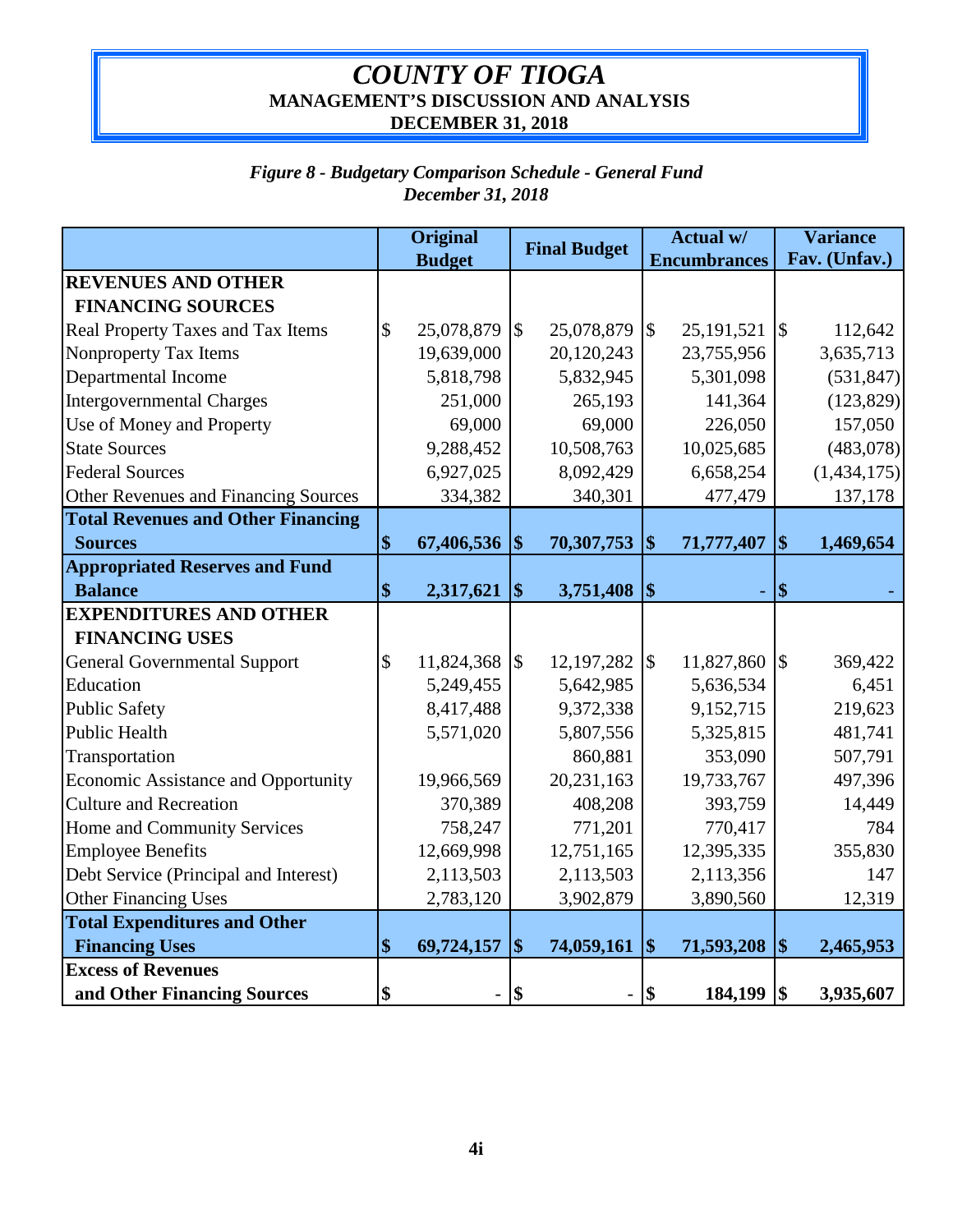### **CAPITAL ASSETS AND DEBT ADMINISTRATION**

### **Capital Assets**

At December 31, 2018, the County had \$130,401,968, partially offset by accumulated depreciation of \$(63,005,501), invested in a broad range of capital assets, including buildings and improvements, machinery and equipment, roads and bridges, and construction in process. This amount represents a net decrease (including additions, disposals and depreciation) of \$(1,041,227) from the prior year.

|                            | <b>Governmental Activities</b> |                |  |            |  | <b>Dollar</b><br><b>Change</b> | <b>Percent</b><br><b>Change</b> |
|----------------------------|--------------------------------|----------------|--|------------|--|--------------------------------|---------------------------------|
|                            |                                | 2017           |  | 2018       |  | $2017 - 2018$                  | $2017 - 2018$                   |
| Land                       |                                | $1,264,322$ \$ |  |            |  |                                | 0.00%                           |
| Construction-in-progress   |                                | 1,873,022      |  | 445,216    |  | (1,427,806)                    | $(76.23)\%$                     |
| Buildings and Improvements |                                | 22,179,019     |  | 21,324,256 |  | (854,763)                      | $(3.85)\%$                      |
| Machinery and Equipment    |                                | 3,453,755      |  | 3,396,722  |  | (57,033)                       | $(1.65)\%$                      |
| Infrastructure             |                                | 39,667,576     |  | 40,965,951 |  | 1,298,375                      | 3.27%                           |
| <b>Totals</b>              |                                | 68,437,694     |  | 67,396,467 |  | (1,041,227)                    | $(1.52)\%$                      |

### *Figure 9 - Capital Assets, Net of Depreciation*

This year's additions consisted of:

| (1,041,227)   |
|---------------|
| (4,482,517)   |
| 3,441,290     |
| 2,069,277     |
| 780,846       |
| 62,385        |
| 528,782<br>\$ |
|               |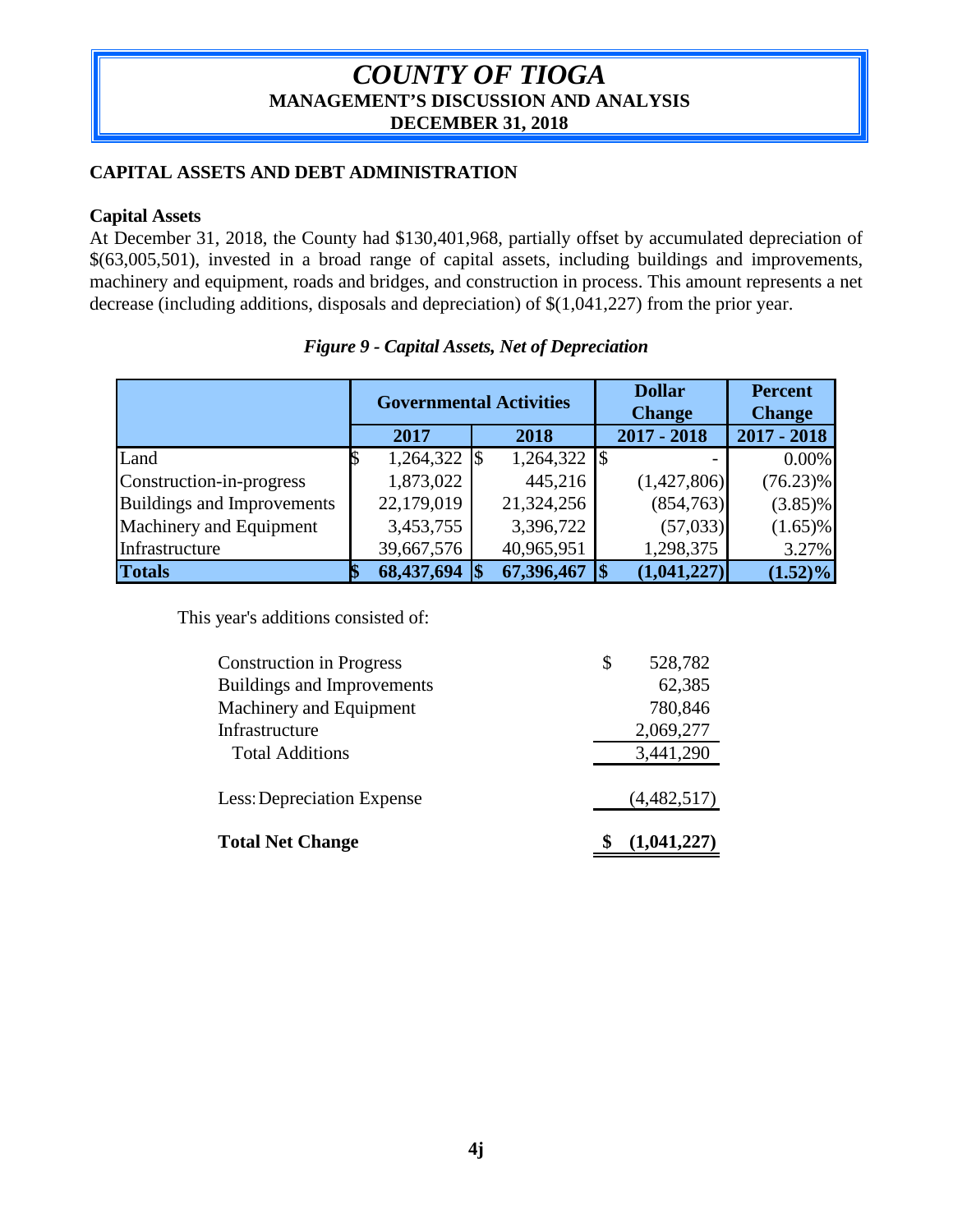### **Debt Administration**

At the end of 2018, the County and its blended component unit had total debt outstanding, in the form of serial bonds, of \$28,936,714. The County's debt of \$12,280,000 is backed by the full faith and credit of the County. Of this amount, \$12,280,000 is subject to the County's statutory debt limit of \$180,265,843, and represents approximately 6.8% of the County's debt limit. The blended component unit, Tioga Tobacco Asset Securitization Corporation, has debt of \$16,656,714, which is backed by future Tobacco Settlement Revenues.

### *Figure 10 - Outstanding Debt at Years Ended*

|                                       | <b>Governmental Activities</b> | <b>Dollar Change</b> |               |
|---------------------------------------|--------------------------------|----------------------|---------------|
|                                       | 2017                           | 2018                 | $2017 - 2018$ |
| <b>Bonds</b> - Issued by County       | 13,775,000 \$                  | 12,280,000 \$        | (1,495,000)   |
| Bonds - Issued by TTASC               | 13,147,915                     | 13,062,915           | (85,000)      |
| Tobacco Settlement Pass-through Bonds |                                |                      |               |
| <b>Accreted Interest</b>              | 3,184,765                      | 3,593,799            | 409,034       |
| <b>Totals</b>                         | 30,107,680 \$                  | 28,936,714 \$        | (1,170,966)   |

Moody's Investors Service assigned the rating of A1 to the County's most recent debt issuance.

The County also has other long-term liabilities, which are further described in the footnotes.

### **ECONOMIC FACTORS AND NEXT YEAR'S BUDGETS**

- The County Legislature is sensitive to property tax burdens on residents of the County and is working diligently to keep taxes low and find ways to have the County run more efficiently at a lower cost. In developing the 2019 Budget, the Legislature increased appropriations by a total of \$3,347,478 or 4.24%; appropriations increased in the General Fund by \$2,682,527 or 3.85%. Revenues increased by \$2,089,341 or 3.97%; General Fund revenue increased by \$1,664,698 or 3.70%. The tax levy for 2019 is up by \$485,247; an actual 2.05% increase over 2018 while reliance on appropriated fund balance increased by \$772,891.
- In the first 6 months of 2019 sales tax revenue is up 4.56% over 2018; energy prices may be a significant contributor. Sales tax revenue is expected to exceed the 2019 budgeted amount by over \$2.5 million dollars. 2019 begins the Sales Tax intercept of AIM Funding the state previously provided for funding villages and towns. It is to be replaced by internet sales tax collections of over \$500,000. It is yet to be determined what the overall impact to the County will be. We continue to distribute the same allocated percentage to towns, villages, and the county capital account for bond payments.
- The 2019 County budget appropriates \$3,257,500 (compared to \$2,698,800 in 2018) for all capital projects (bridges, road projects, vehicles, and equipment).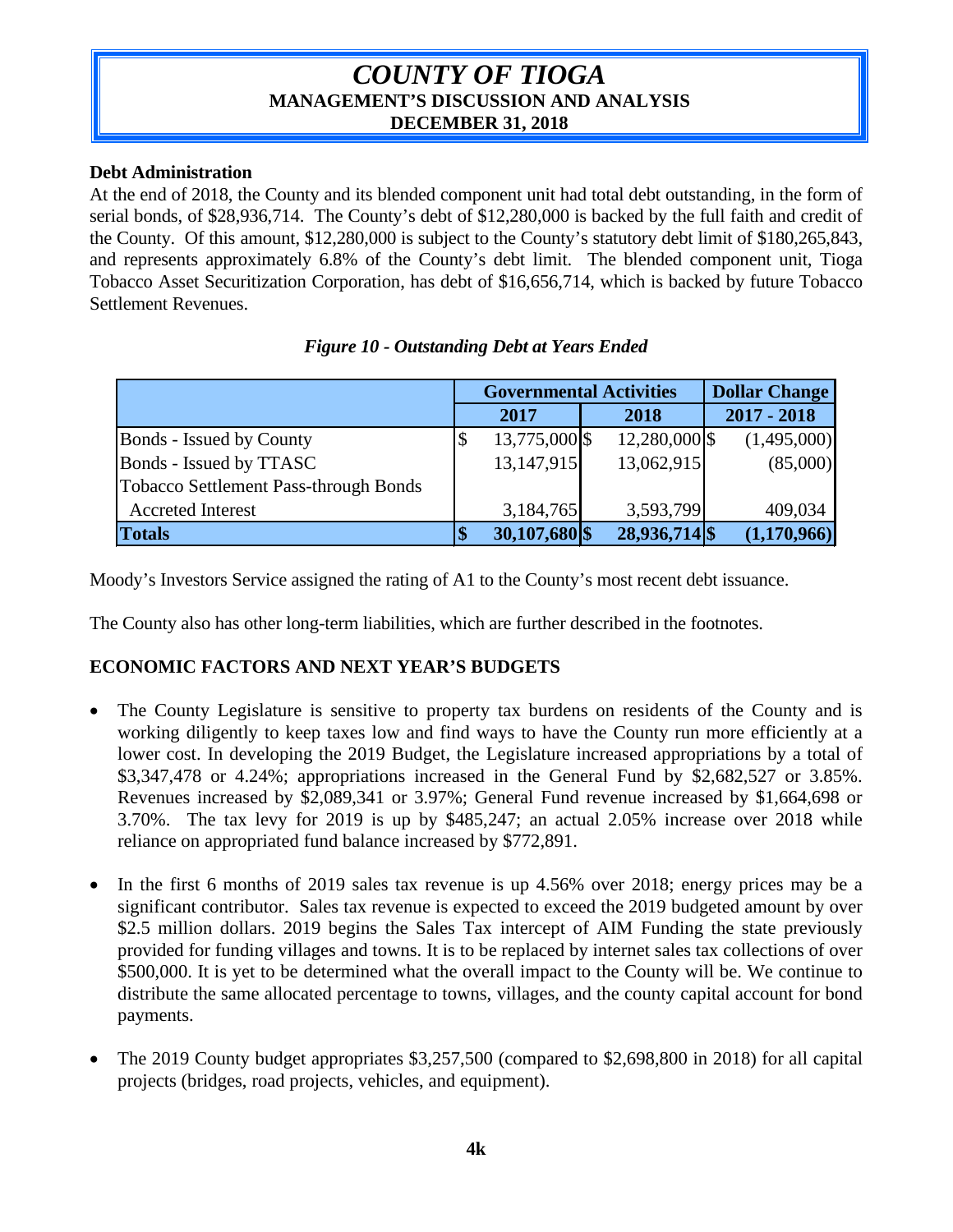- Employee benefit costs continue to challenge the 2019 budget, with \$14,310,809 budgeted for 2019 compared to \$13,434,107 for 2018, a 6.53% increase overall, largely attributed to health insurance premiums which increased by 17.88% or \$1,410,938. Health insurance covers retirees and active employees.
- Gaming Revenue for 2018 was \$1,303,159, an increase of 13.75% over 2017. Some of these funds have been earmarked to specific capital reserve accounts. Based on the first six months of 2019, it is anticipated revenue will be level with 2018. An additional source of revenue was established via the Traffic Diversion Program with the District Attorney in 2018. Collections at year end 2018 were \$254,229. Projections for 2019 appear to be slightly higher, at \$260,000.

### **CONTACTING THE COUNTY'S FINANCIAL MANAGEMENT**

This financial report is designed to provide the County of Tioga's citizens, taxpayers, customers, and investors and creditors with a general overview of the County's finances and to show the County's accountability for the money it receives and disburses. If you have questions about the report or need any additional financial information, contact James McFadden, County Treasurer, 56 Main Street, Owego, New York 13827.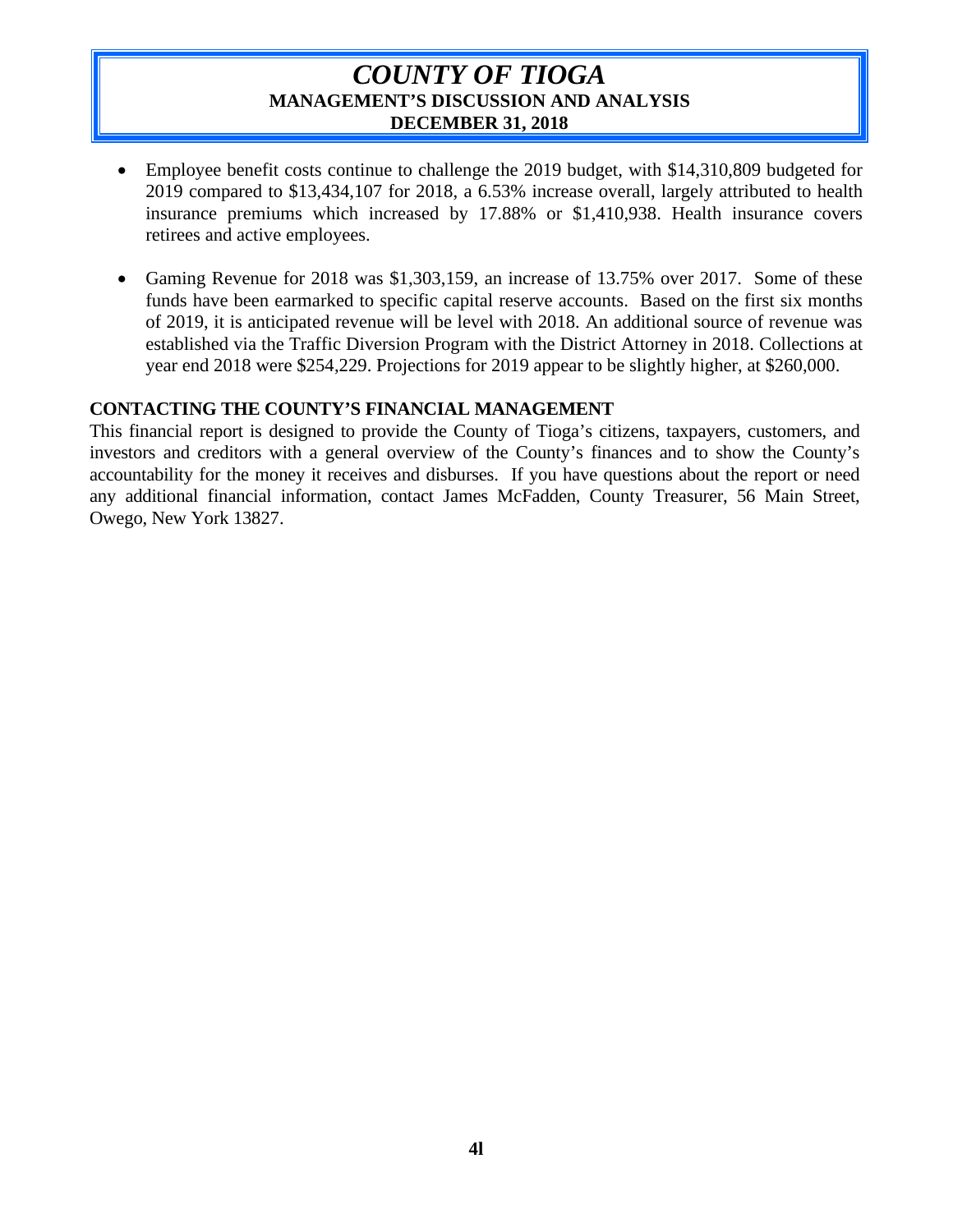#### **STATEMENT OF NET POSITION DECEMBER 31, 2018**

|                                                             | <b>Primary</b>                    | <b>Component Units</b>                                   |                                                          |  |  |  |  |
|-------------------------------------------------------------|-----------------------------------|----------------------------------------------------------|----------------------------------------------------------|--|--|--|--|
|                                                             | Government                        |                                                          |                                                          |  |  |  |  |
|                                                             | Governmental<br><b>Activities</b> | <b>Industrial</b><br><b>Development</b><br><b>Agency</b> | <b>Soil and Water</b><br>Conservation<br><b>District</b> |  |  |  |  |
| <b>ASSETS</b>                                               |                                   |                                                          |                                                          |  |  |  |  |
| <b>Current Assets</b>                                       |                                   |                                                          |                                                          |  |  |  |  |
| Cash and Cash Equivalents                                   | 28,180,319                        | 2,282,781<br>\$                                          | 1,751,530<br>\$                                          |  |  |  |  |
| <b>Restricted Cash</b>                                      | 4,259,939                         | 540,516                                                  |                                                          |  |  |  |  |
| Investments                                                 |                                   | 849,759                                                  |                                                          |  |  |  |  |
| Taxes Receivable, Net                                       | 6,939,207                         |                                                          |                                                          |  |  |  |  |
| Accounts Receivable, Net                                    | 1,145,579                         | 558,522                                                  | 1,399,168                                                |  |  |  |  |
| Loans and Leases Receivable - Current Portion               |                                   | 77,488                                                   |                                                          |  |  |  |  |
| Due from State and Federal Governments                      | 8,431,331                         |                                                          |                                                          |  |  |  |  |
| Due from Other Governments                                  | 9,159<br>763,870                  |                                                          | 5,610                                                    |  |  |  |  |
| Prepaid Expenses<br><b>Total Current Assets</b>             | 49,729,404                        | 4,309,066                                                | 3,156,308                                                |  |  |  |  |
|                                                             |                                   |                                                          |                                                          |  |  |  |  |
| <b>Noncurrent Assets</b>                                    |                                   |                                                          |                                                          |  |  |  |  |
| Restricted Cash and Cash Equivalents                        | 776,056                           |                                                          |                                                          |  |  |  |  |
| Loans and Leases Receivable, Long-term Portion              |                                   | 462,807                                                  |                                                          |  |  |  |  |
| Accounts Receivable, Long-term Portion                      |                                   | 252,000                                                  |                                                          |  |  |  |  |
| Capital Assets-Land and Construction in Progress            | 1,709,538                         | 1,450,178                                                |                                                          |  |  |  |  |
| Capital Assets-Depreciable, Net of Accumulated Depreciation | 65,686,929                        | 805,242                                                  | 486,752                                                  |  |  |  |  |
| <b>Total Noncurrent Assets</b>                              | 68,172,523                        | 2,970,227                                                | 486,752                                                  |  |  |  |  |
| <b>Total Assets</b>                                         | 117,901,927                       | 7,279,293                                                | 3,643,060                                                |  |  |  |  |
| <b>Deferred Outflows of Resources</b>                       |                                   |                                                          |                                                          |  |  |  |  |
| Pensions                                                    | 8,283,942                         |                                                          | 320,214                                                  |  |  |  |  |
| Other Postemployment Benefits                               | 7,277,553                         |                                                          |                                                          |  |  |  |  |
| <b>Total Deferred Outflows of Resources</b>                 | 15,561,495                        |                                                          | 320,214                                                  |  |  |  |  |
| <b>LIABILITIES</b>                                          |                                   |                                                          |                                                          |  |  |  |  |
| <b>Current Liabilities</b>                                  |                                   |                                                          |                                                          |  |  |  |  |
| <b>Accounts Payable</b>                                     | 233,105                           | 464,101                                                  | 386,146                                                  |  |  |  |  |
| <b>Accrued Liabilities</b>                                  | 892,341                           |                                                          | 29,087                                                   |  |  |  |  |
| <b>Interest Payable</b>                                     | 168,277                           |                                                          |                                                          |  |  |  |  |
| Due to Other Governments                                    | 4,718,899                         |                                                          |                                                          |  |  |  |  |
| <b>Compensated Absences</b>                                 | 1,209,405                         |                                                          |                                                          |  |  |  |  |
| <b>Contract Advances</b>                                    |                                   |                                                          | 516,203                                                  |  |  |  |  |
| <b>Unearned Revenue</b>                                     | 1,147,195                         |                                                          |                                                          |  |  |  |  |
| <b>Self Insurance Accruals</b>                              | 840,000                           |                                                          |                                                          |  |  |  |  |
| Long-term Obligations Due Within One Year                   | 2,270,000                         | 38,892                                                   |                                                          |  |  |  |  |
| <b>Total Current Liabilities</b>                            | 11,479,222                        | 502,993                                                  | 931,436                                                  |  |  |  |  |
| Long-term Obligations Due After One Year                    | 135,550,860                       | 599,623                                                  | 132,994                                                  |  |  |  |  |
| <b>Total Liabilities</b>                                    | 147,030,082                       | 1,102,616                                                | 1,064,430                                                |  |  |  |  |
| <b>Deferred Inflows of Resources</b>                        |                                   |                                                          |                                                          |  |  |  |  |
| Pensions                                                    | 8,154,787                         |                                                          | 416,085                                                  |  |  |  |  |
| <b>Total Deferred Inflows of Resources</b>                  | 8,154,787                         |                                                          | 416,085                                                  |  |  |  |  |
| <b>Net Position</b>                                         |                                   |                                                          |                                                          |  |  |  |  |
| Net Investment in Capital Assets                            | 55,808,485                        | 2,255,420                                                | 486,752                                                  |  |  |  |  |
| Restricted                                                  | $\overline{4,362,202}$            | 540,516                                                  | 1,291,055                                                |  |  |  |  |
| Unrestricted (Deficit)                                      | (81, 892, 134)                    | 3,380,741                                                | 704,952                                                  |  |  |  |  |
| <b>Total Net Position (Deficit)</b>                         | (21, 721, 447)<br>\$              | \$<br>6,176,677                                          | \$<br>2,482,759                                          |  |  |  |  |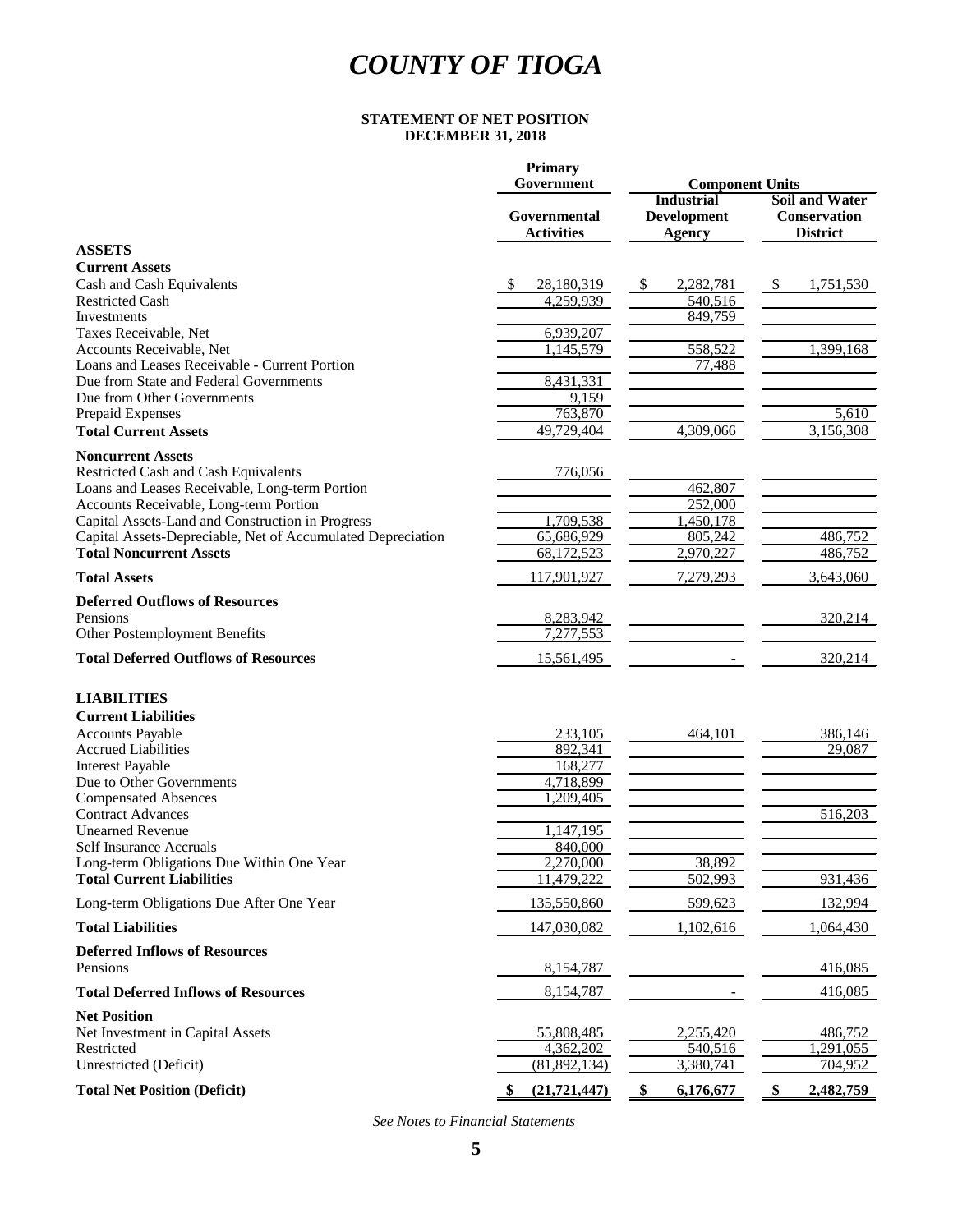#### **STATEMENT OF ACTIVITIES FOR THE YEAR ENDED DECEMBER 31, 2018**

|                                      |                  | <b>Program Revenues</b>               |                                                               |                                                      |  |  |  |  |  |  |  |
|--------------------------------------|------------------|---------------------------------------|---------------------------------------------------------------|------------------------------------------------------|--|--|--|--|--|--|--|
| <b>FUNCTIONS/PROGRAMS</b>            | <b>Expenses</b>  | <b>Charges for</b><br><b>Services</b> | <b>Operating</b><br><b>Grants</b> and<br><b>Contributions</b> | Capital<br><b>Grants</b> and<br><b>Contributions</b> |  |  |  |  |  |  |  |
| <b>Primary Government</b>            |                  |                                       |                                                               |                                                      |  |  |  |  |  |  |  |
| Governmental Activities:             |                  |                                       |                                                               |                                                      |  |  |  |  |  |  |  |
| <b>General Governmental Support</b>  | 17,657,073       | 2,546,706<br><sup>\$</sup>            | \$<br>253,023                                                 | 401,701<br>\$                                        |  |  |  |  |  |  |  |
| Education                            | 5,311,304        |                                       | 1,633,333                                                     |                                                      |  |  |  |  |  |  |  |
| <b>Public Safety</b>                 | 15,979,213       | 302,980                               | 598,629                                                       |                                                      |  |  |  |  |  |  |  |
| <b>Public Health</b>                 | 8,190,273        | 2,997,417                             | 2,432,534                                                     |                                                      |  |  |  |  |  |  |  |
| Transportation                       | 6,075,404        |                                       | 461,174                                                       | 1,492,297                                            |  |  |  |  |  |  |  |
| Economic Assistance and Opportunity  | 23,808,300       | 772,989                               | 10,557,881                                                    |                                                      |  |  |  |  |  |  |  |
| Culture and Recreation               | 384,465          |                                       | 76,600                                                        |                                                      |  |  |  |  |  |  |  |
| Home and Community Services          | 2,656,450        | 29,928                                | 74,587                                                        | 376,706                                              |  |  |  |  |  |  |  |
| Interest on Debt                     | 1,548,770        |                                       |                                                               |                                                      |  |  |  |  |  |  |  |
| <b>Total Primary Government</b>      | 81,611,252<br>S. | 6,650,020<br>\$                       | 16,087,761<br>\$                                              | 2,270,704<br>S                                       |  |  |  |  |  |  |  |
| <b>Component Units</b>               |                  |                                       |                                                               |                                                      |  |  |  |  |  |  |  |
| <b>Industrial Development Agency</b> | 950,720          | 470,401                               | 2,355,885                                                     |                                                      |  |  |  |  |  |  |  |
| Soil and Water Conservation District | 2,873,191        | 218,235                               | 2,549,146                                                     |                                                      |  |  |  |  |  |  |  |
| <b>Total Component Units</b>         | 3,823,911<br>\$  | 688,636<br>\$                         | 4,905,031<br>\$                                               | \$                                                   |  |  |  |  |  |  |  |

Net (Expense) Revenue and Changes in Net Position Brought Forward

#### **GENERAL REVENUES**

Property Taxes, Levied for General Purposes Sales and Other Taxes County Appropriations Tobacco Settlement Payments State Sources Not Restricted to Specific Programs Use of Money and Property Sale of Property and Compensation for Loss Miscellaneous Fines and Forfeitures Special Item - Transfer of Wastewater Treatment Plant

#### **Total General Revenues**

Change in Net Position

Net Position (Deficit) - Beginning of Year

#### **Net Position (Deficit) - End of Year**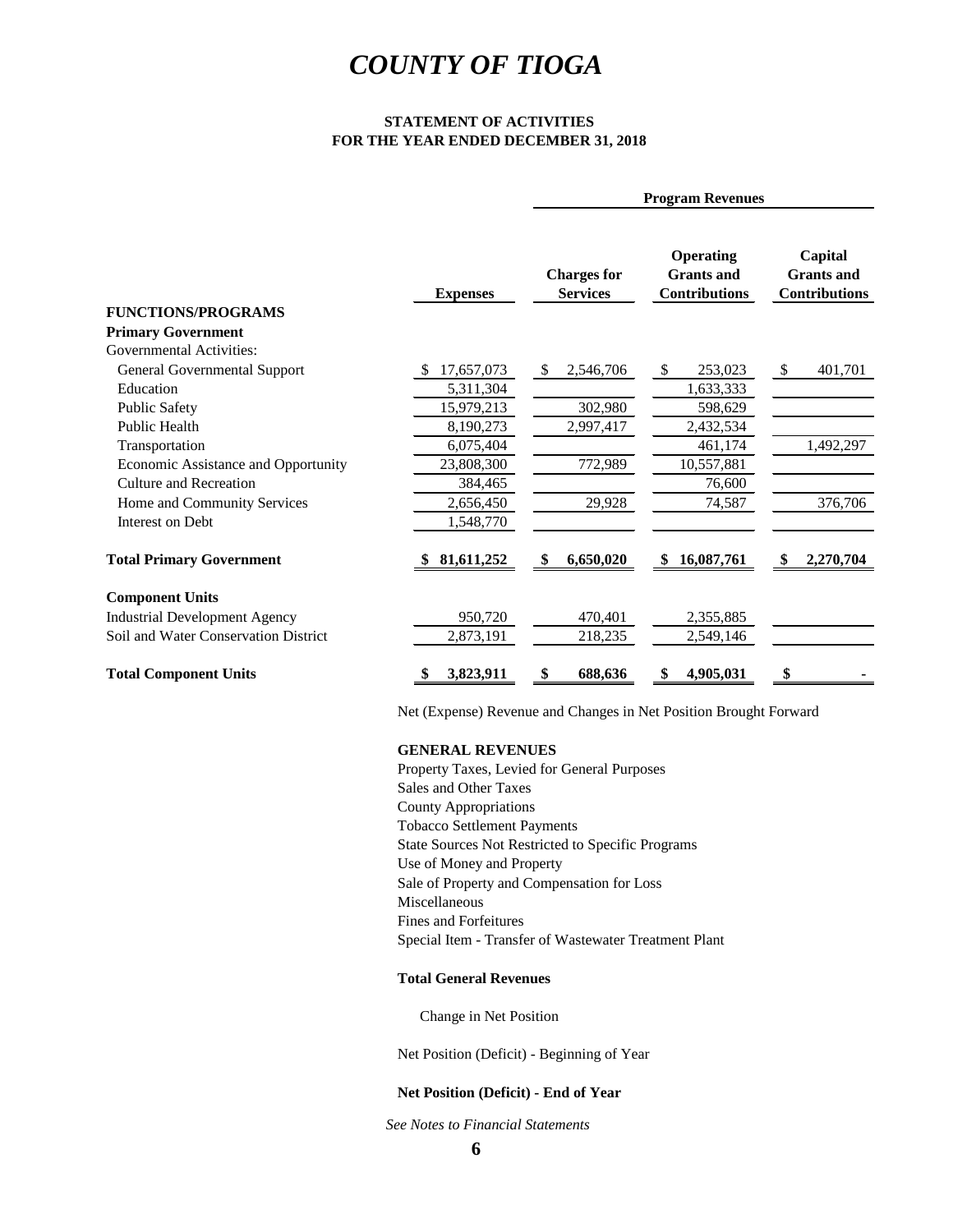| <b>Net (Expense) Revenue and</b> |
|----------------------------------|
|                                  |
| <b>Changes in Net Position</b>   |

| Primary                    |                        |                       |  |  |
|----------------------------|------------------------|-----------------------|--|--|
| Government                 | <b>Component Units</b> |                       |  |  |
| <b>Total</b>               | <b>Industrial</b>      | Soil and Water        |  |  |
| Governmental               | <b>Development</b>     | <b>Conservation</b>   |  |  |
| <b>Activities</b>          | <b>Agency</b>          | <b>District</b>       |  |  |
|                            |                        |                       |  |  |
| \$(14, 455, 643)           | \$                     | \$                    |  |  |
| (3,677,971)                |                        |                       |  |  |
| (15,077,604)               |                        |                       |  |  |
| (2,760,322)                |                        |                       |  |  |
| (4, 121, 933)              |                        |                       |  |  |
| (12, 477, 430)             |                        |                       |  |  |
| (307, 865)                 |                        |                       |  |  |
| (2,175,229)<br>(1,548,770) |                        |                       |  |  |
|                            |                        |                       |  |  |
| (56, 602, 767)             |                        |                       |  |  |
|                            |                        |                       |  |  |
|                            | 1,875,566              | (105, 810)            |  |  |
|                            |                        |                       |  |  |
|                            | 1,875,566              | (105, 810)            |  |  |
| (56, 602, 767)             | 1,875,566              | (105, 810)            |  |  |
| 26,251,811                 |                        |                       |  |  |
| 24,658,094                 |                        |                       |  |  |
|                            |                        | 309,234               |  |  |
| 630,058                    |                        |                       |  |  |
| 1,303,159                  |                        |                       |  |  |
| 288,006                    | 22,673                 |                       |  |  |
| 53,034                     |                        |                       |  |  |
| 293,909                    |                        | 28,462                |  |  |
| 113,812                    |                        |                       |  |  |
|                            | (2,899,623)            |                       |  |  |
| 53,591,883                 | (2,876,950)            | 337,696               |  |  |
| (3,010,884)                | (1,001,384)            | 231,886               |  |  |
| (18,710,563)               | 7,178,061              | 2,250,873             |  |  |
| <u>\$(21,721,447)</u>      | <u>6,176,677</u><br>P. | <u>2,482,759</u><br>P |  |  |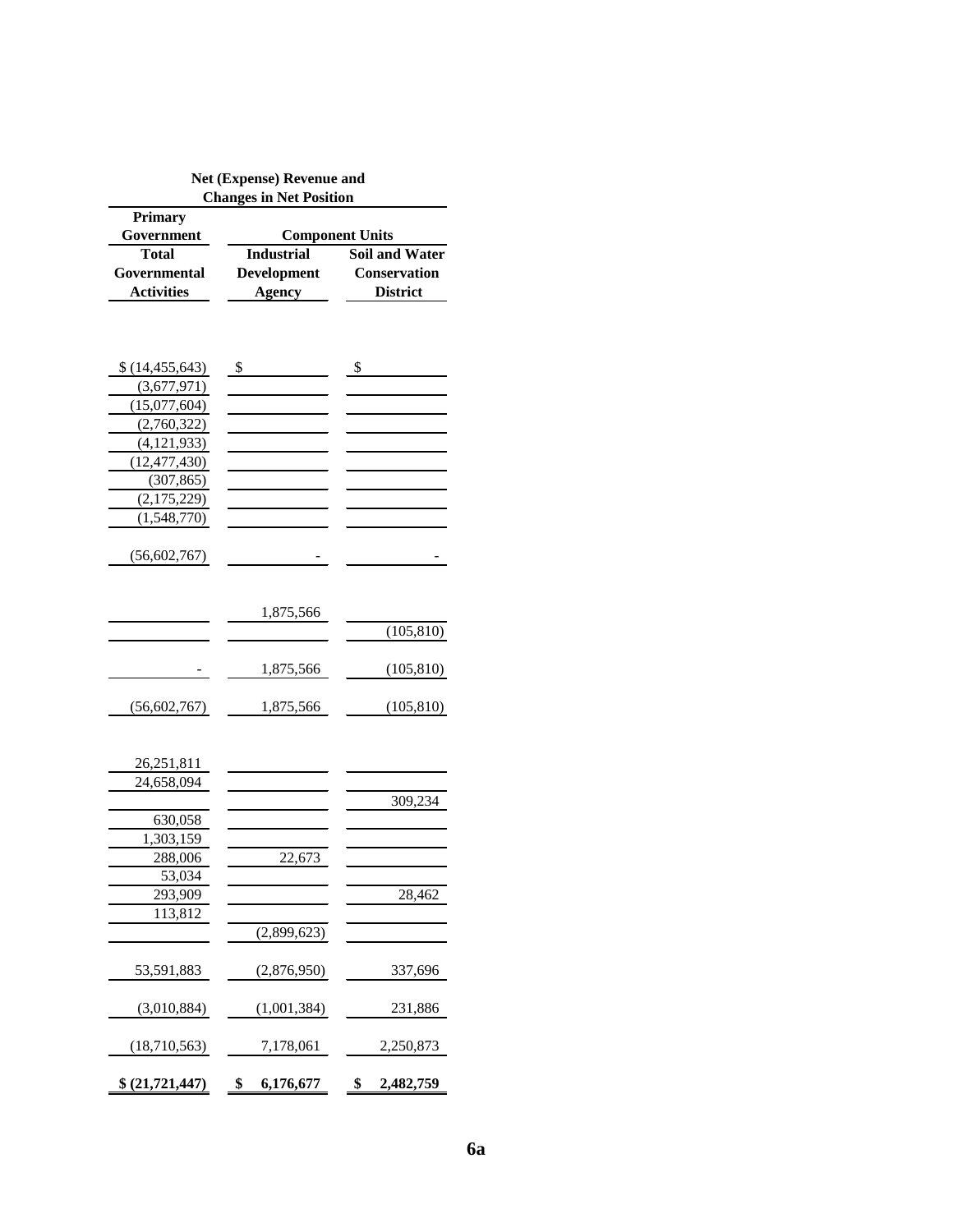### **BALANCE SHEET GOVERNMENTAL FUNDS DECEMBER 31, 2018**

|                                            | <b>Major Funds</b><br><b>Total</b>   |                  |                                     |                  |  |
|--------------------------------------------|--------------------------------------|------------------|-------------------------------------|------------------|--|
|                                            |                                      | Capital          | Non-Major                           | <b>Total</b>     |  |
|                                            | <b>General</b>                       | Projects         | Governmental<br>Governmental        |                  |  |
|                                            | Fund                                 | <b>Funds</b>     | <b>Funds</b>                        | <b>Funds</b>     |  |
| <b>ASSETS</b>                              |                                      |                  |                                     |                  |  |
| Cash and Cash Equivalents - Unrestricted   | 17,320,493<br>-SS                    | 5,752,843<br>\$  | 1,018,882<br>\$                     | 24,092,218<br>S. |  |
| Cash and Cash Equivalents - Restricted     | 406,580                              | 2,932,235        | 1,697,180                           | 5,035,995        |  |
| Taxes Receivable, Net                      | 6,939,207                            |                  |                                     | 6,939,207        |  |
| Other Receivables, Net                     | 508,965                              |                  | 619,973                             | 1,128,938        |  |
| Due from State and Federal Governments     | 6,861,521                            | 1,519,214        | 50,596                              | 8,431,331        |  |
| Due from Other Governments                 | 9,159                                |                  |                                     | 9,159            |  |
| Prepaid Expenses                           | 761,569                              |                  | 2,301                               | 763,870          |  |
| <b>Total Assets</b>                        | 32,807,494                           | 10,204,292<br>\$ | \$<br>3,388,932                     | 46,400,718<br>\$ |  |
| <b>LIABILITIES</b>                         |                                      |                  |                                     |                  |  |
| <b>Accounts Payable</b>                    | $\boldsymbol{\mathsf{S}}$<br>199,069 | \$<br>1,087      | $\boldsymbol{\mathsf{S}}$<br>12,458 | \$<br>212,614    |  |
| <b>Accrued Liabilities</b>                 | 864,328                              |                  | 26,687                              | 891,015          |  |
| Due to Other Governments                   | 4,547,780                            | 171,119          |                                     | 4,718,899        |  |
| <b>Unearned Revenue</b>                    | 1,001,771                            | 145,424          |                                     | 1,147,195        |  |
|                                            |                                      |                  |                                     |                  |  |
| <b>Total Liabilities</b>                   | 6,612,948                            | 317,630          | 39,145                              | 6,969,723        |  |
| <b>DEFERRED INFLOWS OF RESOURCES</b>       |                                      |                  |                                     |                  |  |
| Unavailable Revenue                        | 2,447,001                            |                  | 616,041                             | 3,063,042        |  |
| <b>FUND BALANCES</b>                       |                                      |                  |                                     |                  |  |
| Nonspendable                               | 761,569                              |                  | 2,301                               | 763,870          |  |
| Restricted                                 | 406,580                              | 2,932,235        | 1,715,405                           | 5,054,220        |  |
| Assigned                                   | 3,974,790                            | 6,954,427        | 1,016,040                           | 11,945,257       |  |
| Unassigned                                 | 18,604,606                           |                  |                                     | 18,604,606       |  |
| <b>Total Fund Balances</b>                 | 23,747,545                           | 9,886,662        | 2,733,746                           | 36, 367, 953     |  |
| <b>Total Liabilities, Deferred Inflows</b> |                                      |                  |                                     |                  |  |
| of Resources and Fund Balances             | 32,807,494<br>SS.                    | \$10,204,292     | 3,388,932<br>\$                     | 46,400,718<br>\$ |  |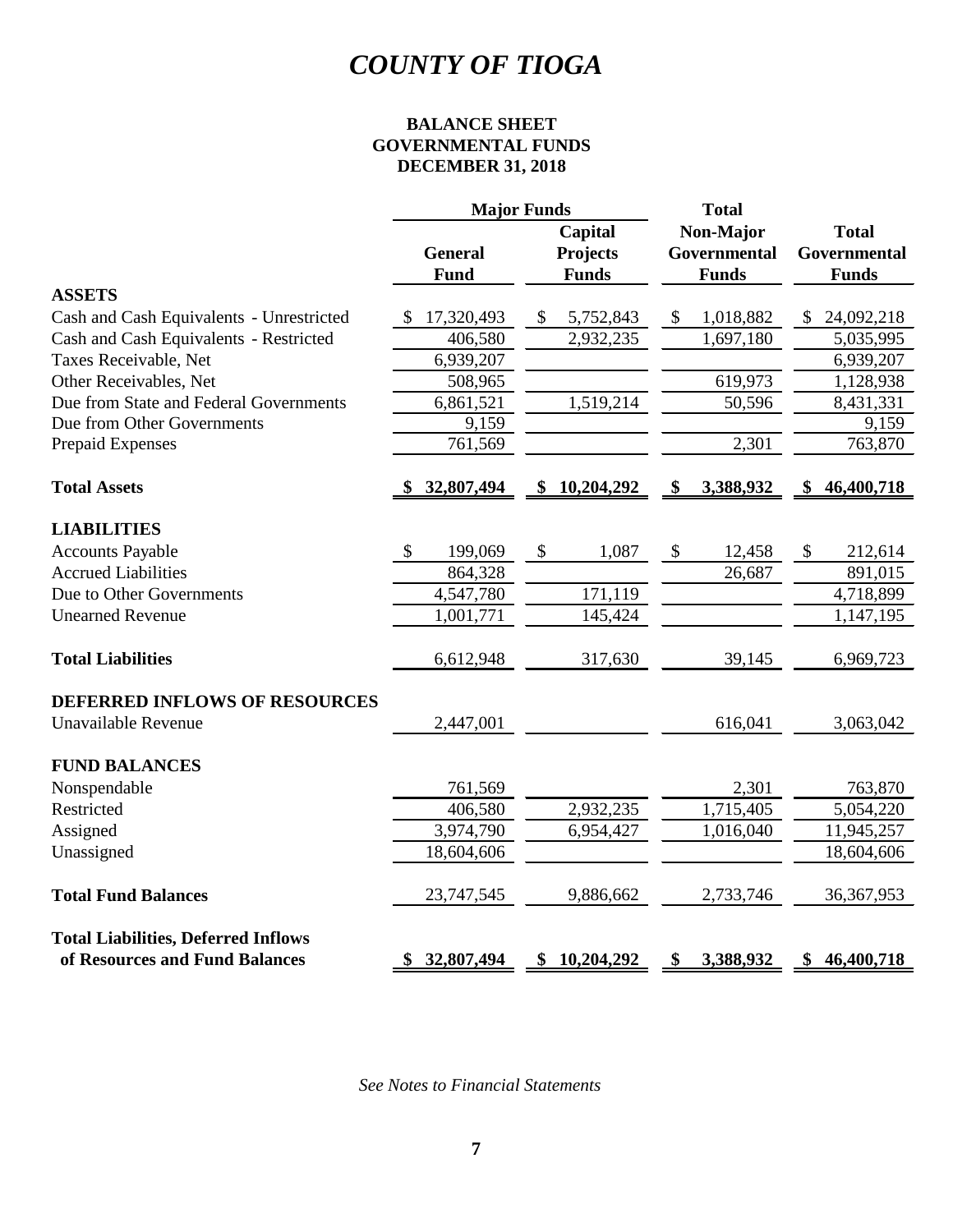#### **RECONCILIATION OF GOVERNMENTAL FUNDS BALANCE SHEET TO THE STATEMENT OF NET POSITION DECEMBER 31, 2018**

| <b>Total Governmental Fund Balances</b>                                                                                                                                                                                                                                                                                                      |                     | \$<br>36, 367, 953   |
|----------------------------------------------------------------------------------------------------------------------------------------------------------------------------------------------------------------------------------------------------------------------------------------------------------------------------------------------|---------------------|----------------------|
| Amounts reported for Governmental Activities in the Statement of Net Position are different<br>because:                                                                                                                                                                                                                                      |                     |                      |
| Capital assets, net of accumulated depreciation, used in Governmental Activities are not                                                                                                                                                                                                                                                     |                     |                      |
| financial resources and, therefore, are not reported in the funds.                                                                                                                                                                                                                                                                           |                     |                      |
| Historical Cost of Capital Assets                                                                                                                                                                                                                                                                                                            | \$<br>130,401,968   |                      |
| Less Accumulated Depreciation                                                                                                                                                                                                                                                                                                                | (63,005,501)        | 67,396,467           |
| The County's proportionate share of the local retirement systems' collective net pension                                                                                                                                                                                                                                                     |                     |                      |
| liability is not reported in the funds.                                                                                                                                                                                                                                                                                                      |                     |                      |
| Net Pension Liability - Proportionate Share                                                                                                                                                                                                                                                                                                  |                     | (2,352,489)          |
| Certain revenues are deferred in Governmental Funds due to applying the "availability"<br>criterion" to receivables for the modified accrual basis of accounting. However, these<br>deferred inflows of resources are considered revenues in the Statement of Activities due                                                                 |                     |                      |
| to applying the full accrual basis of accounting.                                                                                                                                                                                                                                                                                            |                     | 3,063,042            |
|                                                                                                                                                                                                                                                                                                                                              |                     |                      |
| Internal Service Fund is used by management to charge the costs of certain activities, such                                                                                                                                                                                                                                                  |                     |                      |
| as health and workers' compensation insurance. The assets and liabilities of the Internal                                                                                                                                                                                                                                                    |                     |                      |
| Service Fund are included in Governmental Activities in the Statement of Net Position.                                                                                                                                                                                                                                                       |                     | (1,667,075)          |
| Certain accrued expenses, such as interest on debt, reported in the Statement of Net<br>Position do not require the use of current financial resources and, therefore, are not                                                                                                                                                               |                     |                      |
| reported as liabilities in Governmental Funds.                                                                                                                                                                                                                                                                                               |                     | (168, 277)           |
| Deferred outflows of resources represents a consumption of net position that applies to<br>future periods and, therefore, is not reported in the Governmental Funds. Deferred inflows<br>of resources represents an acquisition of net position that applies to future periods and,<br>therefore, is not reported in the Governmental Funds. |                     |                      |
| Deferred Inflows of Resources - Pensions                                                                                                                                                                                                                                                                                                     | \$<br>(8, 154, 787) |                      |
| Deferred Outflows of Resources - Pensions                                                                                                                                                                                                                                                                                                    | 8,283,942           |                      |
| Deferred Outflows of Resources - OPEB                                                                                                                                                                                                                                                                                                        | 7,277,553           | 7,406,708            |
| Long-term liabilities, including bonds payable, compensated absences, and other<br>postemployment benefits liability, are not due and payable in the current period and,<br>therefore, are not reported in the funds.                                                                                                                        |                     |                      |
| <b>Bonds Payable</b>                                                                                                                                                                                                                                                                                                                         | \$<br>(25,342,915)  |                      |
| <b>Accreted Interest on TASC Bonds</b>                                                                                                                                                                                                                                                                                                       | (3,593,799)         |                      |
| Other Postemployment Benefits Liability                                                                                                                                                                                                                                                                                                      | (101, 621, 657)     |                      |
| <b>Compensated Absences</b>                                                                                                                                                                                                                                                                                                                  | (1,209,405)         | (131, 767, 776)      |
| <b>Net Position (Deficit) of Governmental Activities</b>                                                                                                                                                                                                                                                                                     |                     | (21, 721, 447)<br>\$ |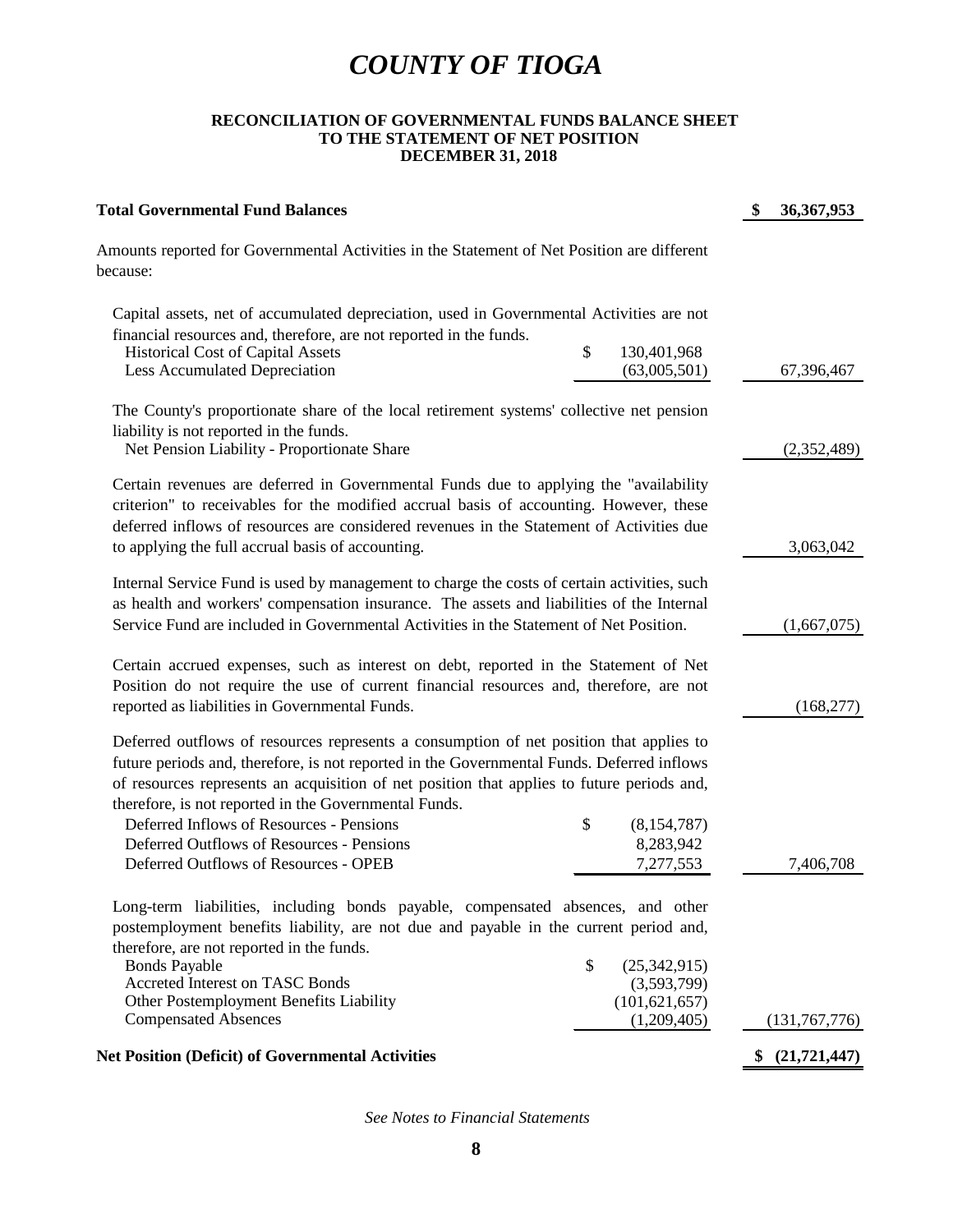#### **STATEMENT OF REVENUES, EXPENDITURES, AND CHANGES IN FUND BALANCES GOVERNMENTAL FUNDS FOR THE YEAR ENDED DECEMBER 31, 2018**

|                                             | <b>Major Funds</b> |                        | <b>Total</b>               |                               |
|---------------------------------------------|--------------------|------------------------|----------------------------|-------------------------------|
|                                             |                    | Capital                | Non-Major                  | <b>Total</b>                  |
|                                             | <b>General</b>     | <b>Projects</b>        | Governmental               | Governmental                  |
|                                             | Fund               | <b>Funds</b>           | <b>Funds</b>               | <b>Funds</b>                  |
| <b>REVENUES</b>                             |                    |                        |                            |                               |
| <b>Real Property Taxes</b>                  | 22,574,837<br>S    | $\$\,$                 | \$<br>1,209,205            | 23,784,042<br>\$              |
| Real Property Tax Items                     | 2,616,684          |                        | 79,736                     | 2,696,420                     |
| Nonproperty Tax Items                       | 23,755,956         | 902,138                |                            | 24,658,094                    |
| Departmental Income                         | 5,301,098          |                        | 23,114                     | 5,324,212                     |
| <b>Intergovernmental Charges</b>            | 141,364            |                        |                            | 141,364                       |
| Use of Money and Property                   | 226,050            | 27,303                 | 20,977                     | 274,330                       |
| <b>Licenses</b> and Permits                 | 38,220             |                        |                            | 38,220                        |
| <b>Fines and Forfeitures</b>                | 113,812            |                        |                            | 113,812                       |
| Sale of Property and Compensation for Loss  | 25,000             |                        | 28,034                     | 53,034                        |
| Miscellaneous Local Sources                 |                    |                        |                            |                               |
| <b>State Sources</b>                        | 291,574            | 2,335                  | 664,325                    | 958,234                       |
|                                             | 10,025,685         | 1,845,628              | 468,159                    | 12,339,472                    |
| <b>Federal Sources</b>                      | 6,658,254          | 190,578                | 465,821                    | 7,314,653                     |
| <b>Total Revenues</b>                       | 71,768,534         | 2,967,982              | 2,959,371                  | 77,695,887                    |
| <b>EXPENDITURES</b>                         |                    |                        |                            |                               |
| <b>General Governmental Support</b>         | 11,742,245         |                        | 46,101                     | 11,788,346                    |
| Education                                   | 5,311,304          |                        |                            | 5,311,304                     |
| <b>Public Safety</b>                        | 8,989,556          |                        |                            | 8,989,556                     |
| Health                                      | 5,197,218          |                        |                            | 5,197,218                     |
| Transportation                              | 268,374            |                        | 2,196,217                  | 2,464,591                     |
| Economic Assistance and Opportunity         | 19,569,591         |                        | 184,288                    | 19,753,879                    |
| <b>Culture and Recreation</b>               | 379,094            |                        |                            | 379,094                       |
| Home and Community Services                 | 767,917            |                        | 1,710,949                  | 2,478,866                     |
| <b>Employee Benefits</b>                    | 12,395,335         |                        | 665,830                    | 13,061,165                    |
| Debt Service (Principal and Interest)       | 2,113,356          |                        | 620,295                    | 2,733,651                     |
| Capital Outlay                              |                    | $\overline{3,}732,640$ |                            | 3,732,640                     |
|                                             |                    |                        |                            |                               |
| <b>Total Expenditures</b>                   | 66,733,990         | 3,732,640              | 5,423,680                  | 75,890,310                    |
| Excess of Revenues (Expenditures)           | 5,034,544          | (764, 658)             | (2,464,309)                | 1,805,577                     |
| OTHER FINANCING SOURCES (USES)              |                    |                        |                            |                               |
| <b>Interfund Transfers In</b>               | 8,873              | 650,000                | 2,867,801                  | 3,526,674                     |
| Interfund Transfers (Out)                   | (3,890,560)        | (8, 873)               |                            | (3,899,433)                   |
|                                             |                    |                        |                            |                               |
| <b>Total Other Financing Sources (Uses)</b> | (3,881,687)        | 641,127                | 2,867,801                  | (372, 759)                    |
| Excess of Revenues (Expenditures)           |                    |                        |                            |                               |
| and Other Financing Sources (Uses)          | 1,152,857          | (123, 531)             | 403,492                    | 1,432,818                     |
| Fund Balances, Beginning                    | 22,594,688         | 10,010,193             | 2,330,254                  | 34,935,135                    |
| <b>Fund Balances, Ending</b>                | 23,747,545<br>S    | \$9,886,662            | $\frac{1}{2}$<br>2,733,746 | $\frac{1}{2}$<br>36, 367, 953 |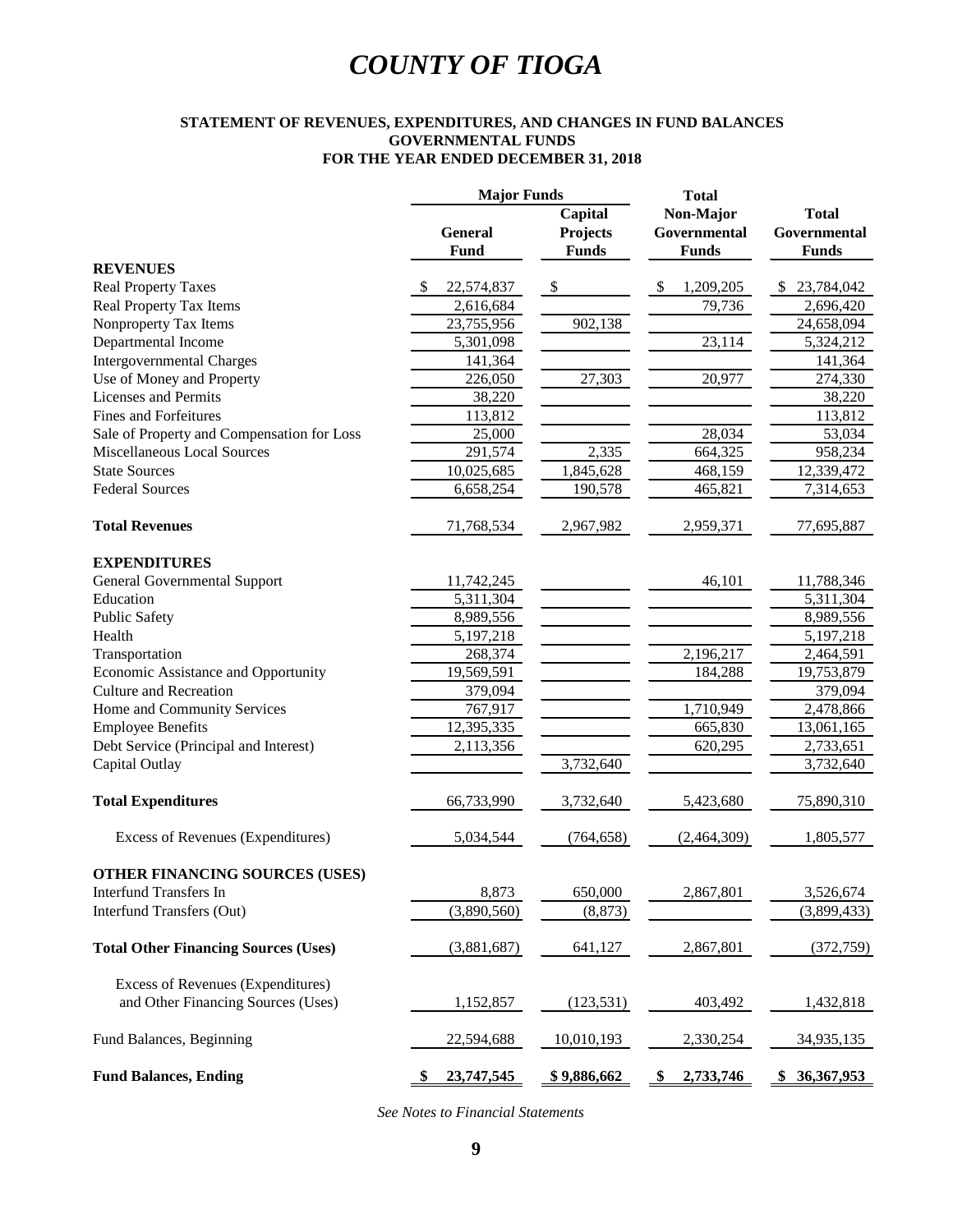#### **TO THE STATEMENT OF ACTIVITIES RECONCILIATION OF GOVERNMENTAL FUNDS STATEMENT OF FOR THE YEAR ENDED DECEMBER 31, 2018 REVENUES, EXPENDITURES, AND CHANGES IN FUND BALANCES**

**Net Change in Fund Balances - Total Governmental Funds \$ 1,432,818**

| Amounts reported for Governmental Activities in the Statement of Activities are different<br>because:                                                                                                                                                                                                                                                                                                                                                                                                                                                                                        |             |
|----------------------------------------------------------------------------------------------------------------------------------------------------------------------------------------------------------------------------------------------------------------------------------------------------------------------------------------------------------------------------------------------------------------------------------------------------------------------------------------------------------------------------------------------------------------------------------------------|-------------|
| Governmental Funds report capital outlay as expenditures. However, in the Statement of<br>Activities, the cost of those assets is allocated over their estimated useful lives as depreciation<br>expense. This is the amount by which depreciation expense exceeded capital outlay.<br>Capital Outlay<br>3,441,290<br>S                                                                                                                                                                                                                                                                      |             |
| Depreciation Expense<br>(4, 482, 517)                                                                                                                                                                                                                                                                                                                                                                                                                                                                                                                                                        | (1,041,227) |
| Revenues in the Statement of Activities that do not provide current financial resources are not<br>reported as revenues in the funds. This is the change in certain deferred inflows of resources.                                                                                                                                                                                                                                                                                                                                                                                           | (262,918)   |
| Bond proceeds provide current financial resources to Governmental Funds, but issuing debt<br>increases long-term liabilities in the Statement of Net Position. Repayment of bond principal<br>is an expenditure in the Governmental Funds, but the repayment reduces long-term liabilities<br>in the Statement of Net Position.                                                                                                                                                                                                                                                              |             |
| Repayment of Principal                                                                                                                                                                                                                                                                                                                                                                                                                                                                                                                                                                       | 1,580,000   |
| Some expenses reported in the Statement of Activities do not require the use of current<br>financial resources and, therefore, are not reported as expenditures in Governmental Funds.<br>Changes in these expenses include the following:<br><b>Change in Compensated Absences</b><br>\$<br>(224,040)<br>Change in Postemployment Benefits Liability<br>(4,793,086)<br>Change in Accrued Interest Payable<br>13,915<br>Change in Accreted Interest on TASC Capital Appreciation Bonds<br>(409, 034)                                                                                         | (5,412,245) |
| Changes in the County's proportionate share of net pension liabilities have no effect on<br>current financial resources and, therefore, are not reported in the Governmental Funds. In<br>addition, changes in the County's deferred outflows of resources and deferred inflows of<br>resources related to pensions do not effect current financial resources and are also not<br>reported in the Governmental Funds.<br>Deferred Outflows of Resources - Pensions<br>1,988,231<br>S<br>Net Pension Liability - Proportionate Share<br>4,276,001<br>Deferred Inflows of Resources - Pensions |             |
| (6,039,909)                                                                                                                                                                                                                                                                                                                                                                                                                                                                                                                                                                                  | 224,323     |
| Internal Service Funds are used by management to charge the costs of certain activities, such<br>as workers' compensation and insurance, to individual funds. Net revenue of the internal                                                                                                                                                                                                                                                                                                                                                                                                    |             |
| service fund is reported with Governmental Activities.                                                                                                                                                                                                                                                                                                                                                                                                                                                                                                                                       | 468,365     |
| <b>Change in Net Position of Governmental Activities</b>                                                                                                                                                                                                                                                                                                                                                                                                                                                                                                                                     | (3,010,884) |
|                                                                                                                                                                                                                                                                                                                                                                                                                                                                                                                                                                                              |             |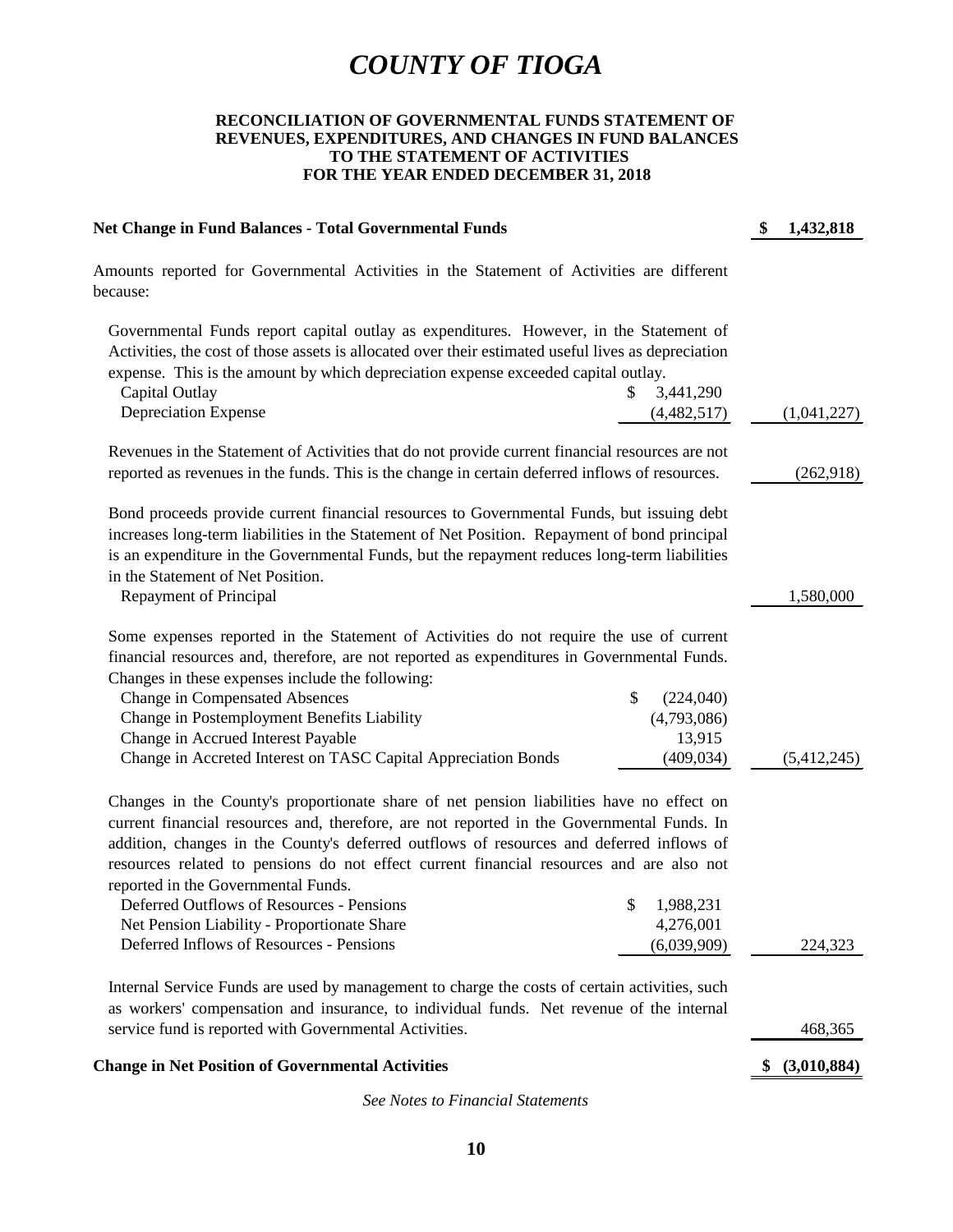### **STATEMENT OF NET POSITION PROPRIETARY FUND DECEMBER 31, 2018**

|                                     |                           | <b>Fund</b> |
|-------------------------------------|---------------------------|-------------|
| <b>ASSETS</b>                       |                           |             |
| <b>Current Assets</b>               |                           |             |
| Cash and Cash Equivalents           | $\boldsymbol{\mathsf{S}}$ | 4,088,101   |
| Accounts Receivable, Net            |                           | 16,641      |
| <b>Total Assets</b>                 |                           | 4,104,742   |
| <b>LIABILITIES</b>                  |                           |             |
| <b>Current Liabilities</b>          |                           |             |
| <b>Accounts Payable</b>             |                           | 20,491      |
| <b>Accrued Liabilities</b>          |                           | 1,326       |
| Self Insurance Accruals             |                           | 840,000     |
| <b>Total Current Liabilities</b>    |                           | 861,817     |
| <b>Noncurrent Liabilities</b>       |                           |             |
| <b>Benefits and Awards Payable</b>  |                           | 4,910,000   |
| <b>Total Noncurrent Liabilities</b> |                           | 4,910,000   |
| <b>Total Liabilities</b>            |                           | 5,771,817   |
| <b>NET POSITION</b>                 |                           |             |
| Unrestricted                        |                           | (1,667,075) |
| <b>Total Net Position (Deficit)</b> | \$                        | (1,667,075) |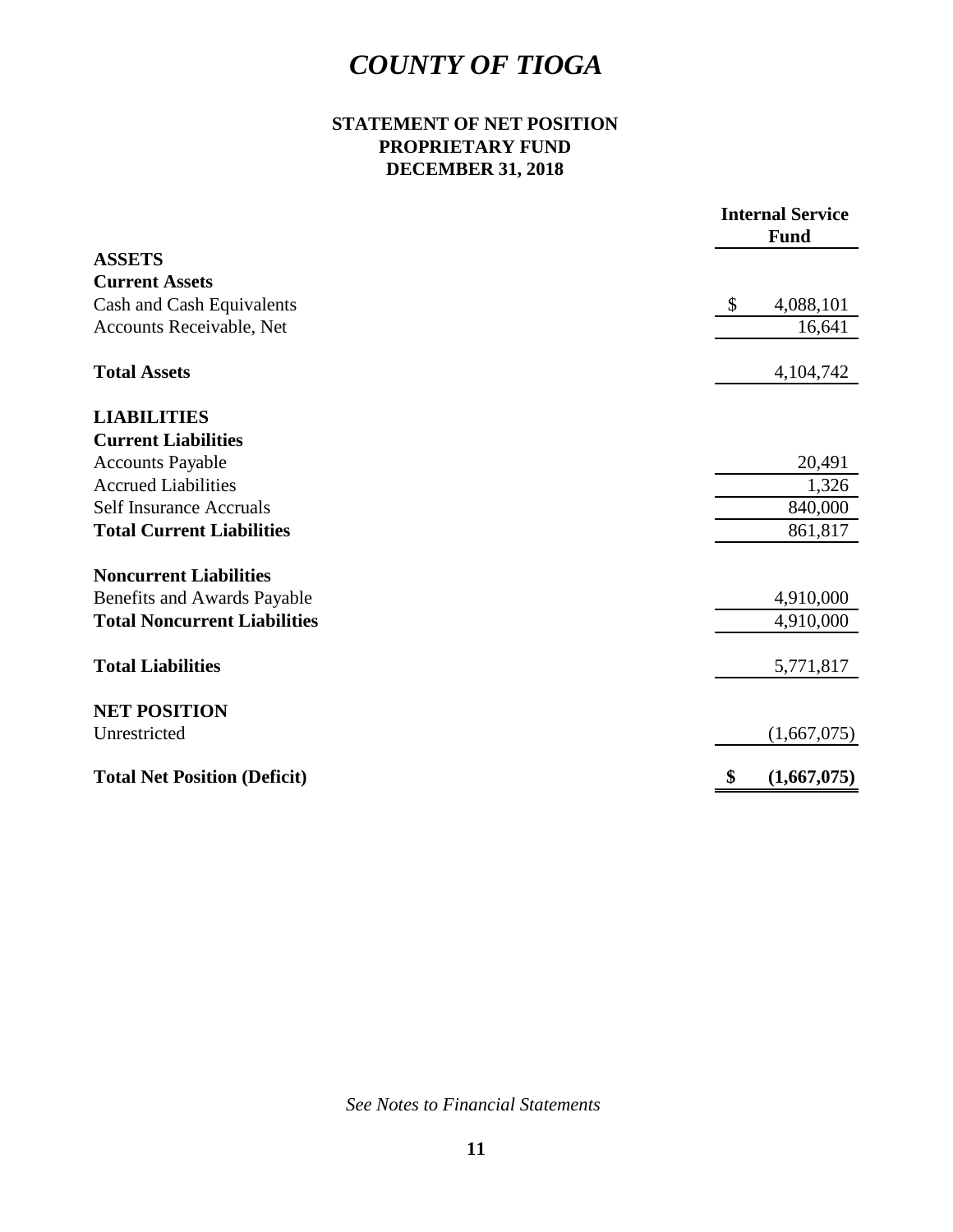### **STATEMENT OF REVENUES, EXPENSES, AND CHANGES IN FUND NET POSITION PROPRIETARY FUND FOR THE YEAR ENDED DECEMBER 31, 2018**

|                                         | <b>Internal Service</b><br><b>Fund</b> |               |  |
|-----------------------------------------|----------------------------------------|---------------|--|
| <b>OPERATING REVENUES</b>               |                                        |               |  |
| <b>Charges for Services</b>             | $\mathcal{S}$                          | 1,816,472     |  |
| <b>Other Operating Revenues</b>         |                                        | 52,243        |  |
| <b>Total Operating Revenues</b>         |                                        | 1,868,715     |  |
| <b>OPERATING EXPENSES</b>               |                                        |               |  |
| Salaries and Wages                      |                                        | 233,234       |  |
| Contractual                             |                                        | 613,829       |  |
| <b>Benefits and Awards</b>              |                                        | 591,390       |  |
| Claims and Judgments                    |                                        | 348,332       |  |
| <b>Total Operating Expenses</b>         |                                        | 1,786,785     |  |
| <b>Income from Operations</b>           |                                        | 81,930        |  |
| <b>NONOPERATING REVENUES (EXPENSES)</b> |                                        |               |  |
| <b>Interest Income</b>                  |                                        | 13,676        |  |
| <b>Transfer from Other Funds</b>        |                                        | 372,759       |  |
| <b>Total Nonoperating Revenues</b>      |                                        | 386,435       |  |
| Change in Net Position                  |                                        | 468, 365      |  |
| Net Position (Deficit), January 1,      |                                        | (2, 135, 440) |  |
| Net Position (Deficit), December 31,    |                                        | (1,667,075)   |  |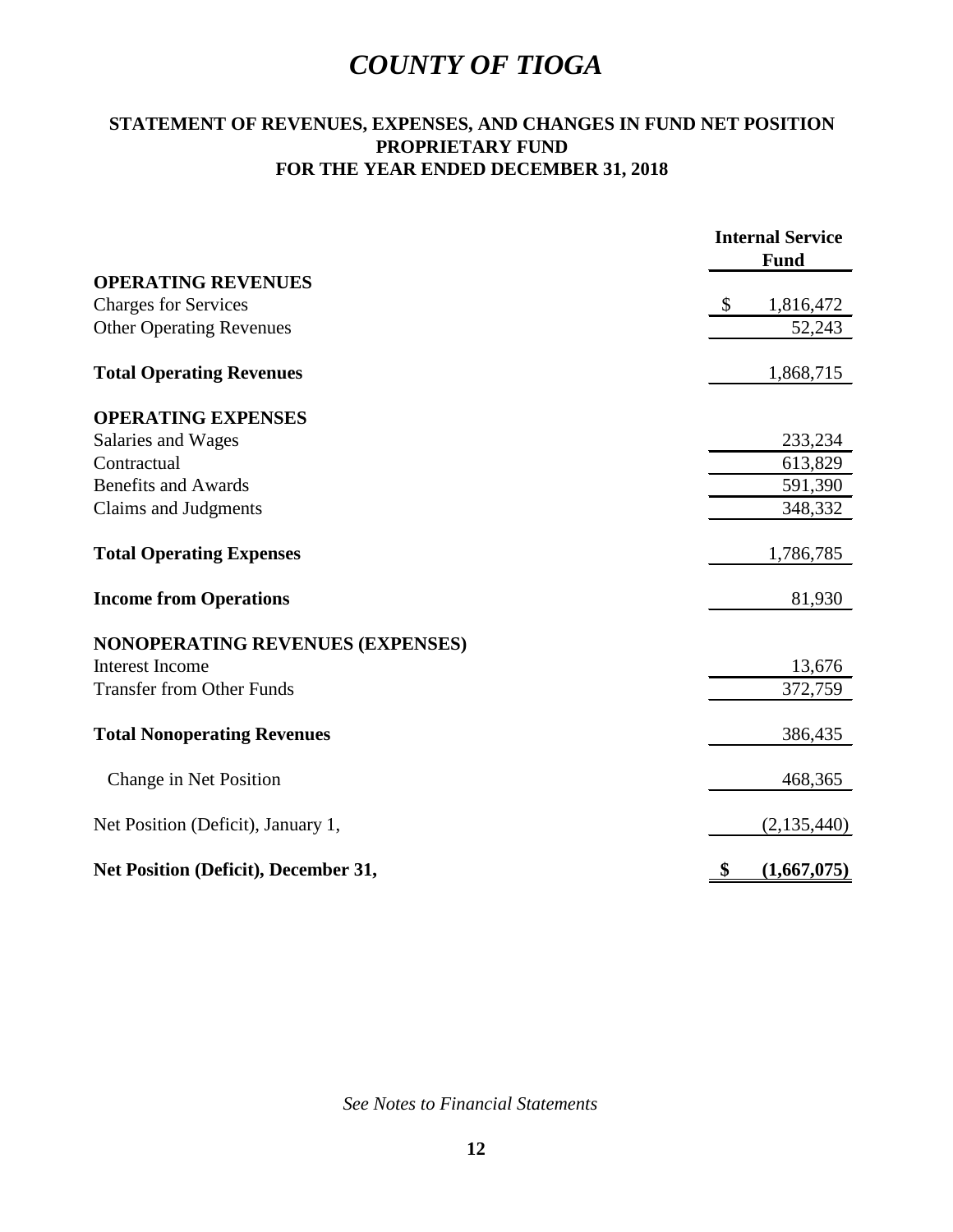### **STATEMENT OF CASH FLOWS PROPRIETARY FUND FOR THE YEAR ENDED DECEMBER 31, 2018**

|                                                                                                        |    | <b>Internal Service</b><br>Fund |  |  |
|--------------------------------------------------------------------------------------------------------|----|---------------------------------|--|--|
| <b>Cash Flows from Operating Activities</b>                                                            |    |                                 |  |  |
| Cash Received from Providing Services - External Participants                                          | \$ | 1,799,831                       |  |  |
| <b>Cash Received from Insurance Recoveries</b>                                                         |    | 52,243                          |  |  |
| <b>Cash Payments - Employees</b>                                                                       |    | (233, 539)                      |  |  |
| <b>Cash Payments - Claims and Benefits</b>                                                             |    | (939, 722)                      |  |  |
| <b>Cash Payments - Vendors</b>                                                                         |    | (609,760)                       |  |  |
| <b>Net Cash Provided (Used) by Operating Activities</b>                                                |    | 69,053                          |  |  |
| <b>Cash Flows from Non-Capital Financing Activities</b>                                                |    |                                 |  |  |
| <b>Transfer from Other Funds</b>                                                                       |    | 372,759                         |  |  |
| <b>Net Cash Provided (Used) by Non-Capital Financing Activities</b>                                    |    | 372,759                         |  |  |
| <b>Cash Flows from Investing Activities</b>                                                            |    |                                 |  |  |
| <b>Interest Income Received</b>                                                                        |    | 13,676                          |  |  |
| <b>Net Cash Provided (Used) by Investing Activities</b>                                                |    | 13,676                          |  |  |
| Change in Cash and Cash Equivalents                                                                    |    | 455,488                         |  |  |
| Cash and Cash Equivalents, January 1,                                                                  |    | 3,632,613                       |  |  |
| <b>Cash and Cash Equivalents, December 31,</b>                                                         | \$ | 4,088,101                       |  |  |
| <b>Reconciliation of Income from Operations</b><br>to Net Cash Provided (Used) by Operating Activities |    |                                 |  |  |
| Income from Operations                                                                                 | \$ | 81,930                          |  |  |
| (Increase) Decrease in Other Receivables                                                               |    | (16, 641)                       |  |  |
| Increase (Decrease) in Accounts Payable                                                                |    | 4,069                           |  |  |
| Increase (Decrease) in Accrued Liabilities                                                             |    | (305)                           |  |  |
| <b>Net Cash Provided (Used) by Operating Activities</b>                                                | \$ | 69,053                          |  |  |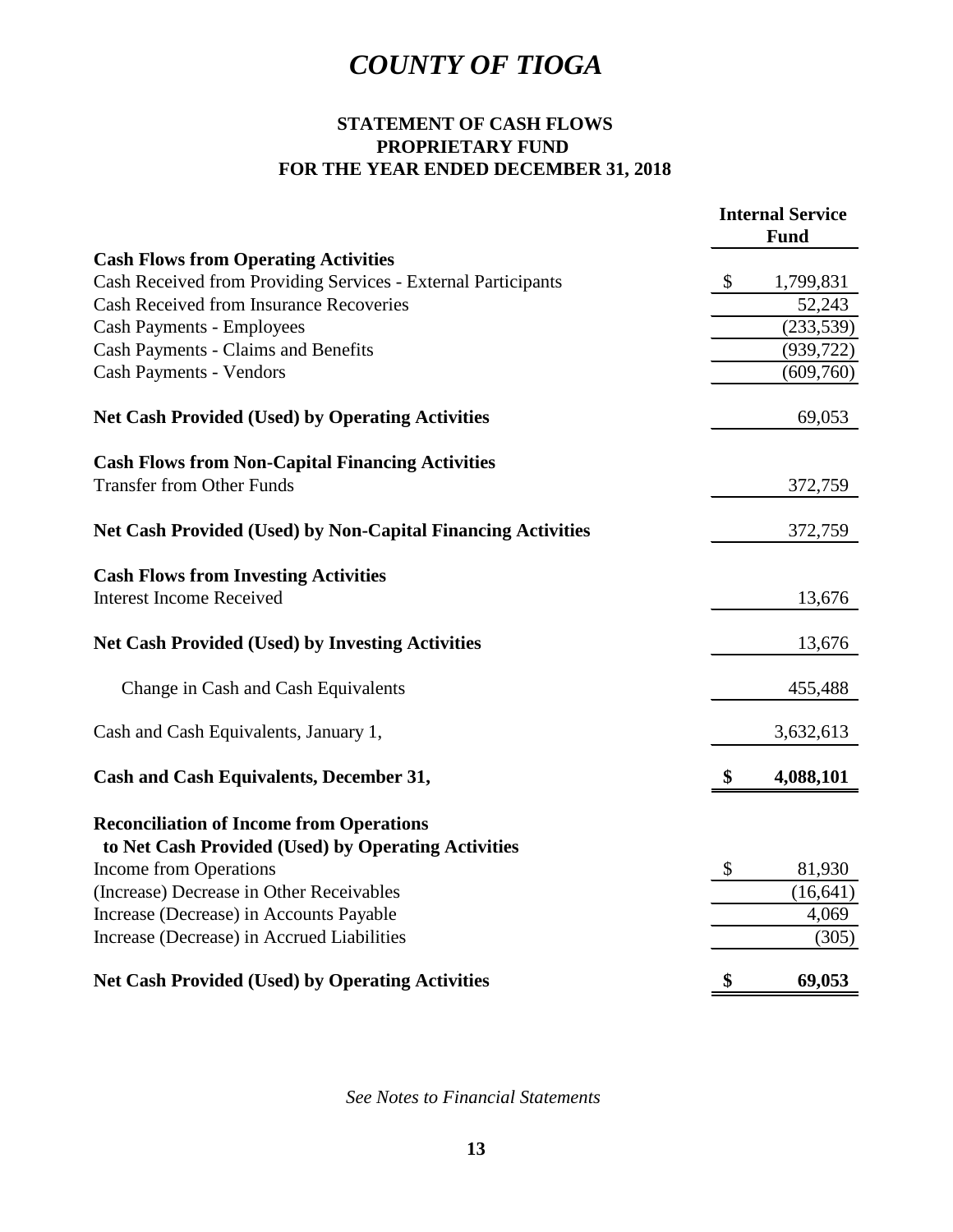### **STATEMENT OF FIDUCIARY NET POSITION FIDUCIARY FUNDS DECEMBER 31, 2018**

|                                                           | <b>Private</b><br><b>Purpose Trust</b><br><b>Funds</b> |                           | <b>Agency</b><br><b>Funds</b> |
|-----------------------------------------------------------|--------------------------------------------------------|---------------------------|-------------------------------|
| <b>ASSETS</b><br>Cash and Cash Equivalents - Unrestricted | 96,593<br>\$                                           | $\boldsymbol{\mathsf{S}}$ | 379,354                       |
| <b>Total Assets</b>                                       | 96,593                                                 | \$                        | 379,354                       |
| <b>LIABILITIES</b><br><b>Agency Liabilities</b>           |                                                        | $\boldsymbol{\mathsf{S}}$ | 379,354                       |
| <b>Total Liabilities</b>                                  |                                                        | \$                        | 379,354                       |
| <b>NET POSITION</b><br>Held in Trust for Private Purposes | 96,593<br>\$                                           |                           |                               |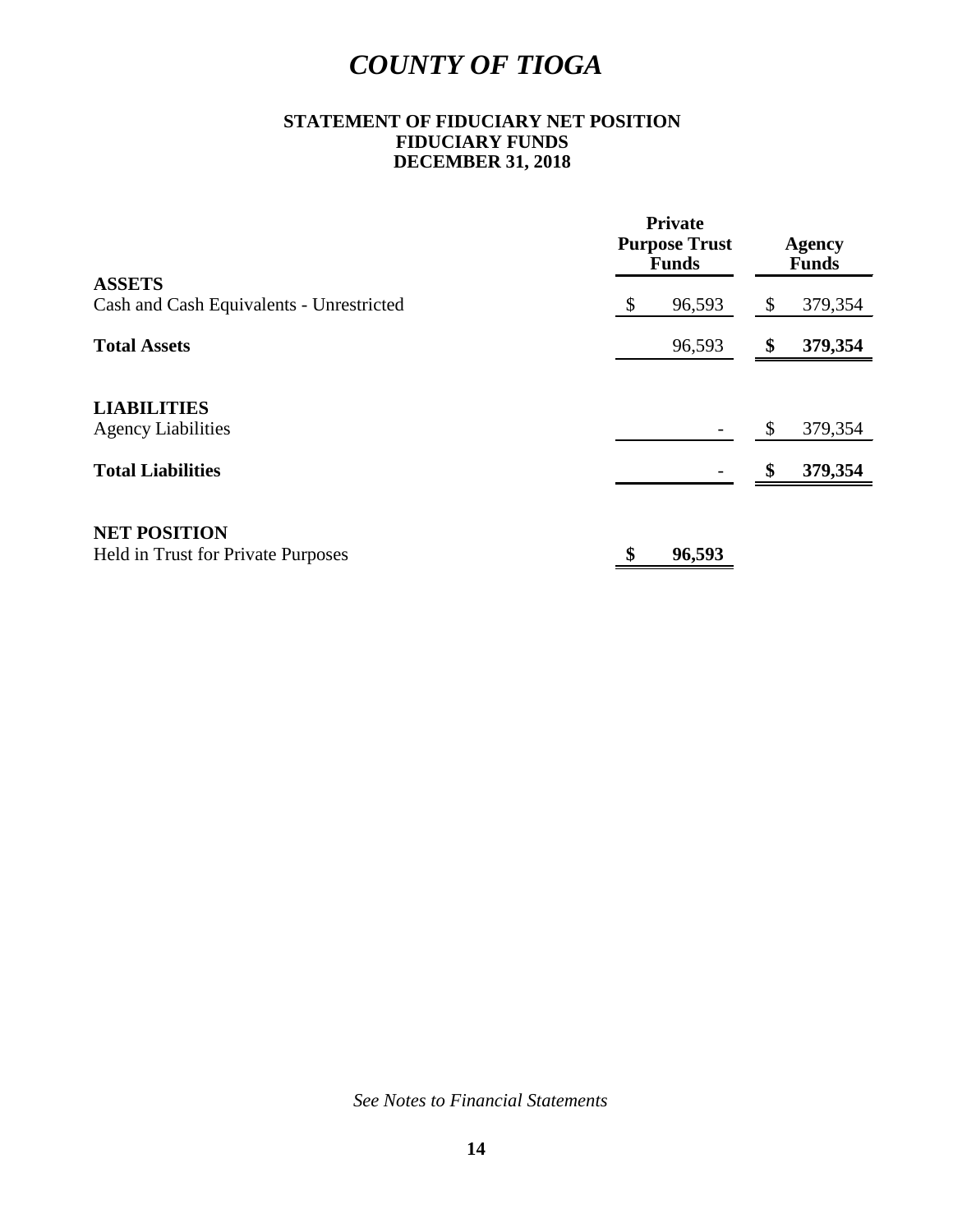### **STATEMENT OF CHANGES IN FIDUCIARY NET POSITION FIDUCIARY FUNDS FOR THE YEAR ENDED DECEMBER 31, 2018**

|                              | <b>Private</b><br><b>Purpose Trust</b><br><b>Funds</b> |        |
|------------------------------|--------------------------------------------------------|--------|
| <b>ADDITIONS</b>             |                                                        |        |
| Contributions                | $\boldsymbol{\mathsf{S}}$                              | 4,391  |
| <b>Total Additions</b>       |                                                        | 4,391  |
| <b>DEDUCTIONS</b>            |                                                        |        |
| <b>Distributions</b>         |                                                        | 3,964  |
| <b>Total Deductions</b>      |                                                        | 3,964  |
| Change in Net Position       |                                                        | 427    |
| Net Position - Beginning     |                                                        | 96,166 |
| <b>Net Position - Ending</b> |                                                        | 96,593 |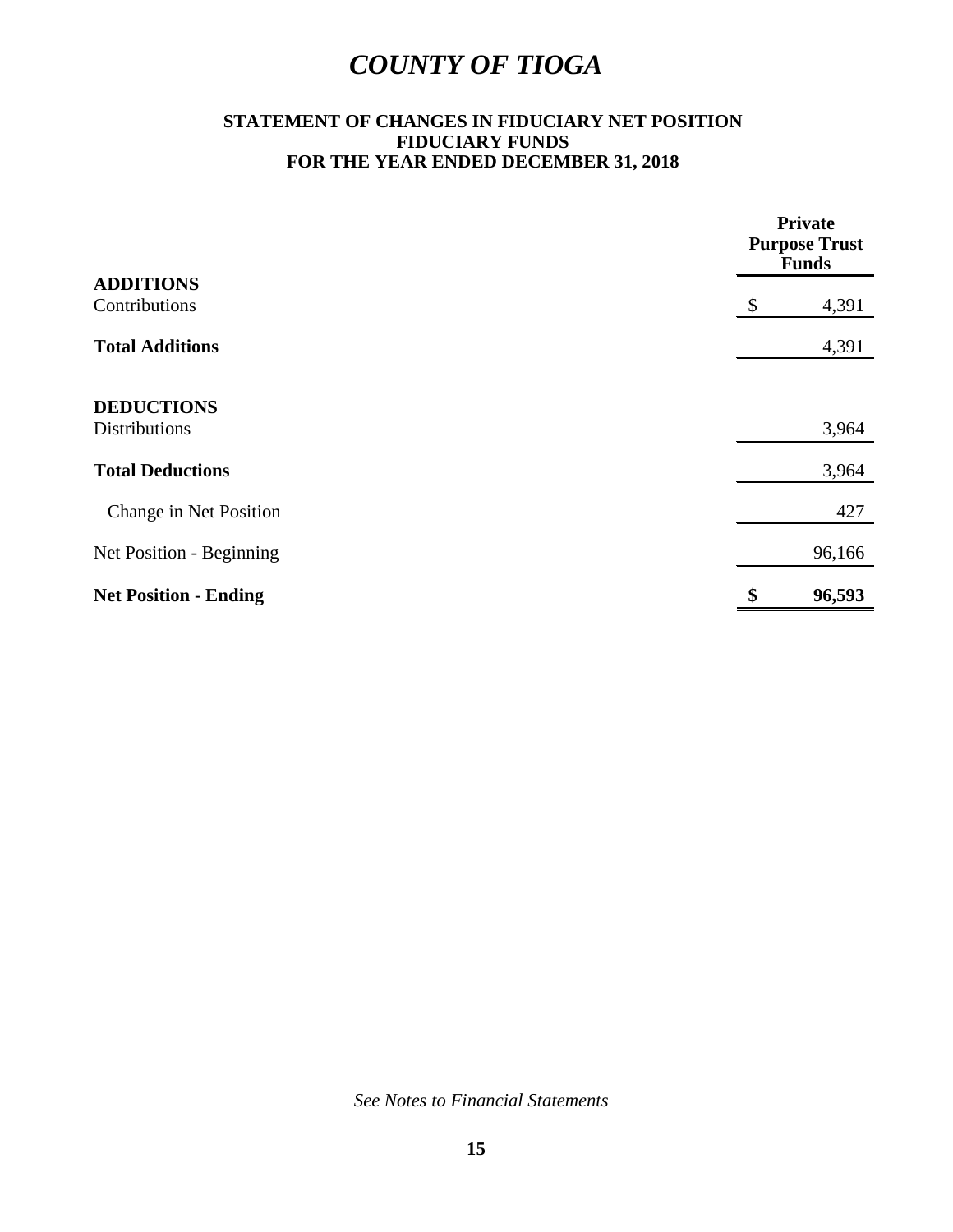### **NOTES TO FINANCIAL STATEMENTS DECEMBER 31, 2018**

### *Note 1* **Summary of Significant Accounting Policies**

The financial statements of the County of Tioga (the County) have been prepared in conformity with generally accepted accounting principles (GAAP). The Governmental Accounting Standards Board (GASB) is the accepted standard-setting body for establishing GAAP for state and local governments through its pronouncements (Statements and Interpretations). The more significant of the County's accounting policies are described below.

### **Financial Reporting Entity**

The County, which was established in 1791, is governed by County Law, and other general laws of the State of New York. The County Legislature, which is the legislative body responsible for the overall operation of the County, consists of nine members representing seven legislative districts within the County. The Chairman of the County Legislature, elected by the Legislature each year, serves as Chief Executive Officer. The County Treasurer, elected for a four-year term, serves as Chief Fiscal Officer.

The County provides the following basic services: police and law enforcement, educational assistance for County residents attending community colleges, economic assistance, health and nursing services, maintenance of County roads, culture and recreational services, home and community services, and mental health services.

All Governmental Activities and functions performed for the County are its direct responsibility. No other governmental organizations have been included or excluded from the reporting entity.

The financial reporting entity consists of (a) the primary government which is the County, (b) organizations for which the primary government is financially accountable, and (c) other organizations for which the nature and significance of their relationship with the primary government are such that exclusion would cause the reporting entity's statements to be misleading or incomplete, as set forth in GASB Statement No. 14, "The Financial Entity," as amended by GASB Statement No. 39, "Determining Whether Certain Organizations are Component Units," GASB Statement No. 61, "The Financial Reporting Entity: Omnibus - an Amendment to GASB Statements No. 14 and No. 34" and GASB Statement No. 85, "Omnibus 2017."

The decision to include a component unit in the County's reporting entity is based on several criteria set forth in GASB Statement No. 14, as amended by GASB Statements No. 39, No. 61, and No. 85, including legal standing, fiscal dependency, and financial accountability. Based on the application of these criteria, the following is a brief review of certain entities considered in determining the County's reporting entity.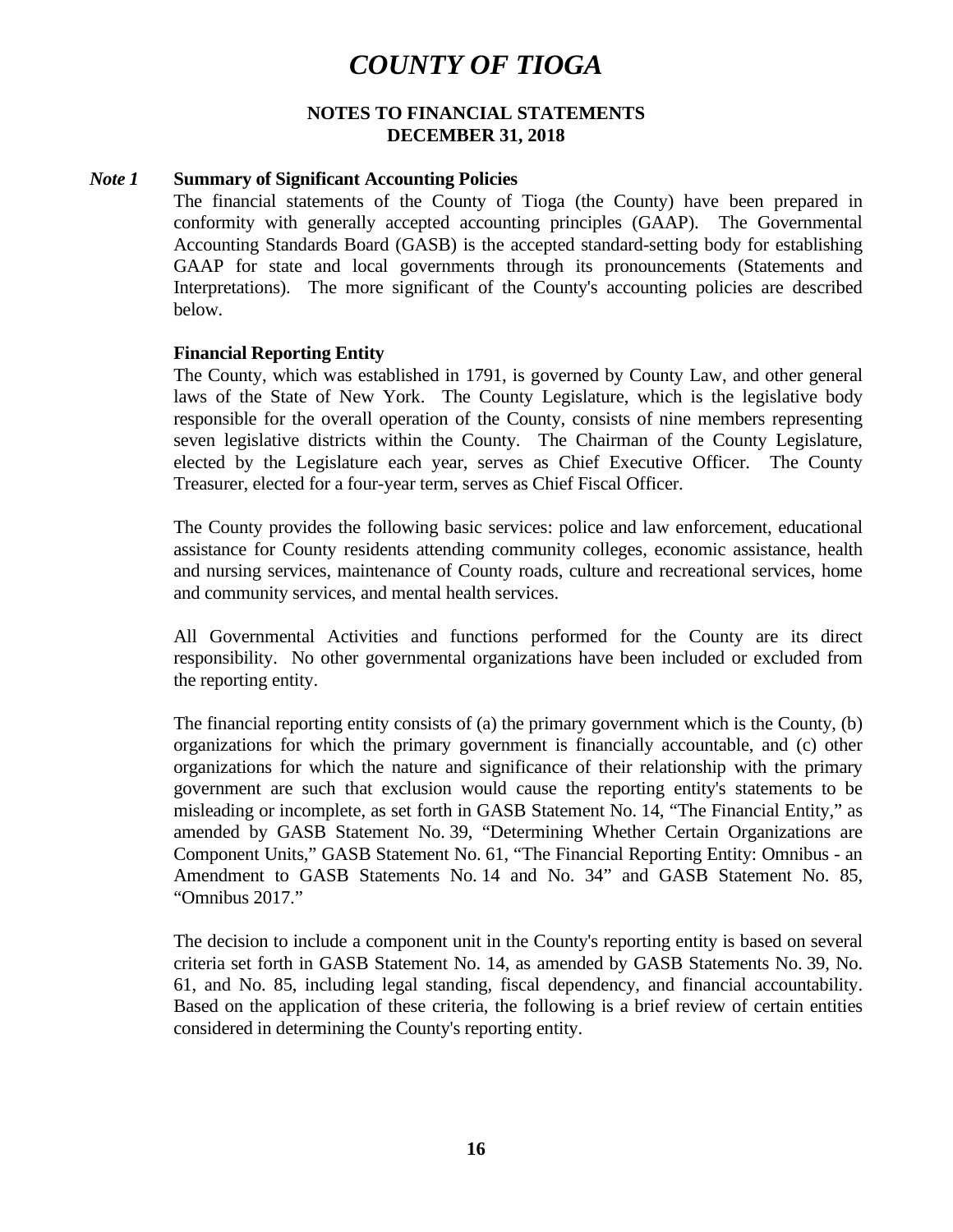### **NOTES TO FINANCIAL STATEMENTS DECEMBER 31, 2018**

### *Note 1* **Summary of Significant Accounting Policies - Continued**

### **Blended Component Units**

• Tioga Tobacco Asset Securitization Corporation - Tioga Tobacco Securitization Corporation (TTASC), established on October 11, 2000, is a special purpose, local development corporation organized under the laws of the State of New York. TTASC is an instrument of the County, but is a separate legal entity from the County. TTASC will have not less than three or more than five directors, consisting of one ex-officio position being the chairperson of the County Legislature, up to four additional directors and one independent director appointed by the members of TTASC. Although legally separate from the County, TTASC is a component unit of the County and accordingly, is included in the County's basic financial statements as a blended component unit, as its purpose is to exclusively serve the County.

TTASC is blended as part of the County's Governmental Activities and Non-Major Governmental Funds (Debt Service Fund). Separate financial statements may be obtained from the County Treasurer's Office.

### **Discretely Presented Component Units**

- Tioga County Soil and Water Conservation District (TCSWCD) The Tioga County Soil and Water Conservation District (the District) was created by the state legislature to provide for the conservation of soil and water resources and prevention of soil erosion. The District provides technical assistance relative to natural resources conservation and water quality to the residents of the County. The five members of the District Board have complete responsibility for management and fiscal matters of the District. Separate financial statements may be obtained from the Tioga County Soil and Water Conservation District, 183 Corporate Drive, Owego, New York 13827.
- Tioga County Industrial Development Agency (the Agency) A public benefit corporation created by the state legislature and established to promote the economic welfare, recreation opportunities, and prosperity of the County's inhabitants and to develop economically sound commerce and industry. Members of the Agency have complete responsibility for management of the Agency and accountability for fiscal matters. The County is not liable for Agency bonds and exercises no oversight responsibility. Separate financial statements may be obtained from the Tioga County Industrial Development Agency, 56 Main Street, Owego, New York 13827.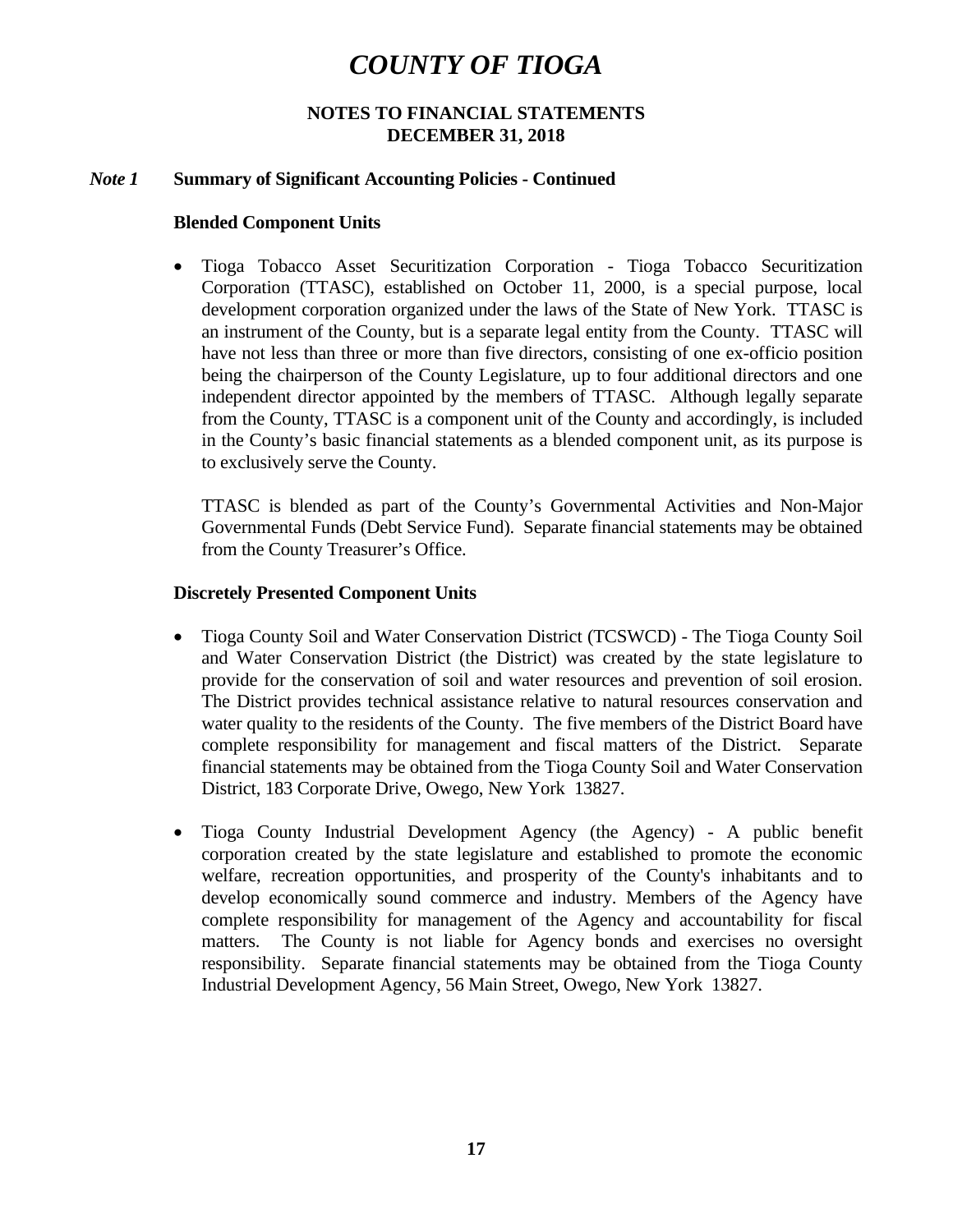### **NOTES TO FINANCIAL STATEMENTS DECEMBER 31, 2018**

### *Note 1* **Summary of Significant Accounting Policies - Continued**

#### **Basic Financial Statements**

The County's basic financial statements include both Government-wide (reporting the County as a whole) and Governmental Fund financial statements (reporting the County's Major Funds). Both the Government-wide and Governmental Fund financial statements categorize primary activities as either Governmental or Business-type. The County's general governmental support, education, public safety, health, transportation, economic assistance and opportunity, culture and recreation, and home and community services are classified as Governmental Activities. Services relating to self-insurance and workers' compensation administration are classified as Internal Service Funds and are also included in Governmental Activities.

### **Government-wide Financial Statements**

The Government-wide financial statements include a Statement of Net Position and a Statement of Activities. These statements present summaries of activities for the primary government and for the County's discretely presented component units.

Government-wide financial statements do not include the activities reported in the Fiduciary Funds or fiduciary component units. This Government-wide focus is more on the sustainability of the County as an entity and the change in the County's net position resulting from the current year's activities.

In the Government-wide Statement of Net Position, the Governmental Activities are presented on a consolidated basis in one column, and are reported on a full accrual, economic resource basis, which recognizes all long-term assets and receivables as well as long-term debt and obligations. The County's net position is reported in three parts - invested in capital assets, restricted, and unrestricted. The County first utilizes restricted resources to finance qualifying activities.

The Statement of Activities reports both the gross and net cost for each of the County's functions or programs. Gross expenses are direct expenses, including depreciation, that are specifically associated with a service, program, or department and, therefore, clearly identifiable to a particular function. These expenses are offset by program revenues - charges paid by the recipient of the goods or services offered by the program, grants, and contributions that are restricted to meeting the prepared or capital requirements of a particular program. Depreciation on assets that are shared by essentially all of the County's programs has been reported in general governmental support. Revenues, which are not classified as program revenues, are presented as general revenues of the County, with certain limited exceptions. The net cost represents the extent to which each function or program is selffinancing or draws from the general revenues of the County.

Indirect expenses, principally employee benefits, are allocated to functional areas in proportion to the payroll expended for those areas.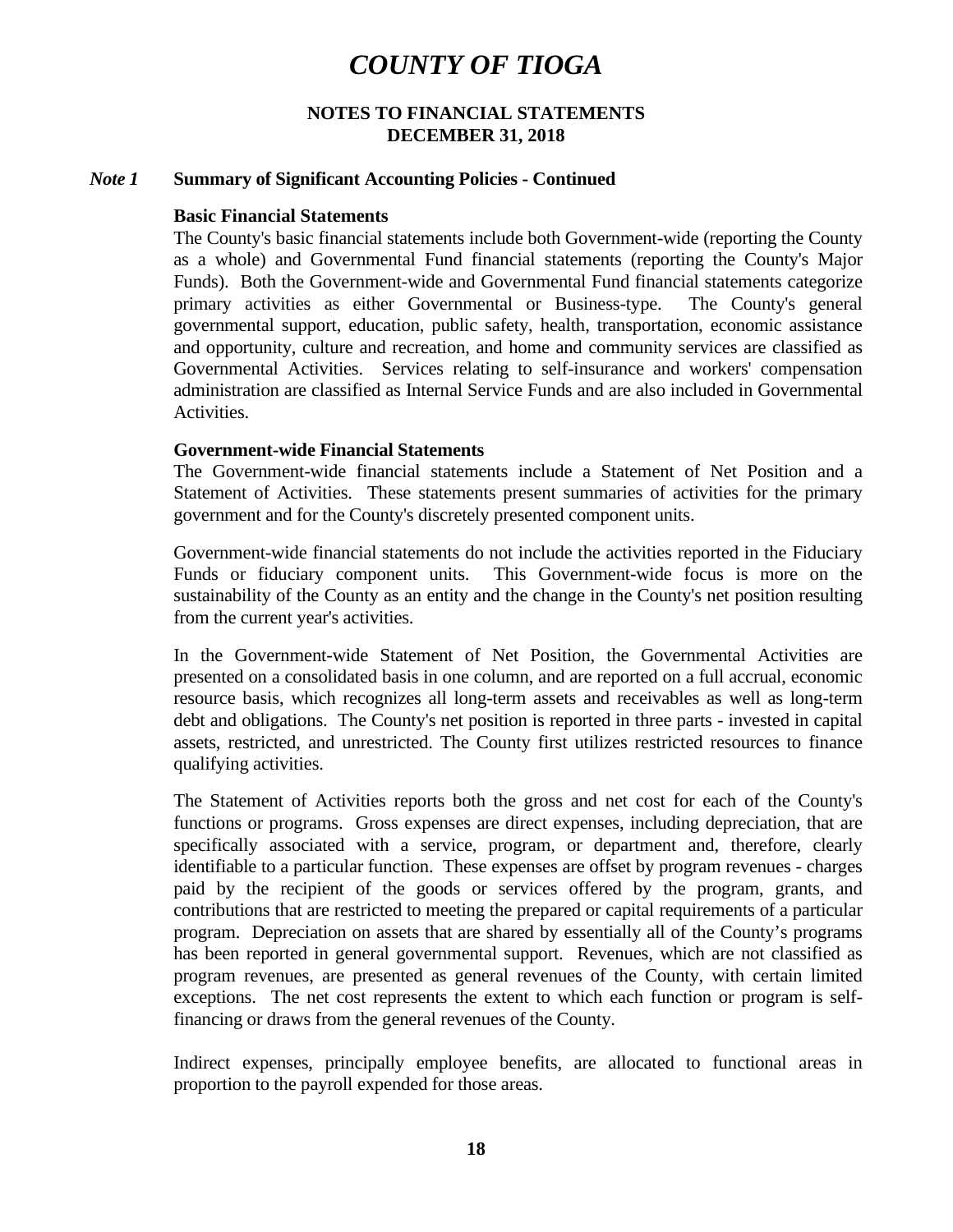### **NOTES TO FINANCIAL STATEMENTS DECEMBER 31, 2018**

### *Note 1* **Summary of Significant Accounting Policies - Continued**

### **Governmental Fund Financial Statements**

The financial transactions of the County are reported in individual funds in the Governmental Fund financial statements. Each fund is accounted for by providing a separate set of selfbalancing accounts that comprises its assets, liabilities, reserves, fund equity, revenues, and expenditures or expenses. Fund accounting is designed to demonstrate legal compliance and to aid financial management by segregating transactions related to certain government functions or activities. The County records its transactions in the fund types described below:

### **Governmental Funds**

Governmental Funds are those through which most governmental functions are financed. The acquisition use and balances of expendable financial resources, and the related liabilities are accounted for through Governmental Funds. The measurement focus of the Governmental Funds is based upon determination of financial position and changes in financial position. The following are the County's Governmental Funds:

### **Major Funds**

- General Fund Principal operating fund which includes all operations not required to be recorded in other funds.
- Capital Projects Fund Accounts for and reports financial resources to be used for acquisition, construction, or renovation of major capital facilities or equipment.

### **Non-Major Funds**

- Special Revenue Funds Accounts for proceeds of specific revenue sources legally restricted to expenditures for specified purposes. The following Special Revenue Funds are utilized:
	- Road Machinery Fund Accounts for purchase, repair, maintenance, and storage of highway machinery, tools, and equipment pursuant to §133 of Highway Law.
	- County Road Fund Accounts for expenditures for highway purposes authorized by §114 of the Highway Law.
	- Refuse and Garbage Fund Accounts for expense of operation and program income of the solid waste and recycling facility.
	- Special Grant Fund Accounts for funds received under the Workforce Investment Act (WIA).
- Debt Service Fund (TTASC) Accounts for accumulation of resources from tobacco settlement payments and payment of principal and interest on Tobacco Settlement Pass Through Bonds.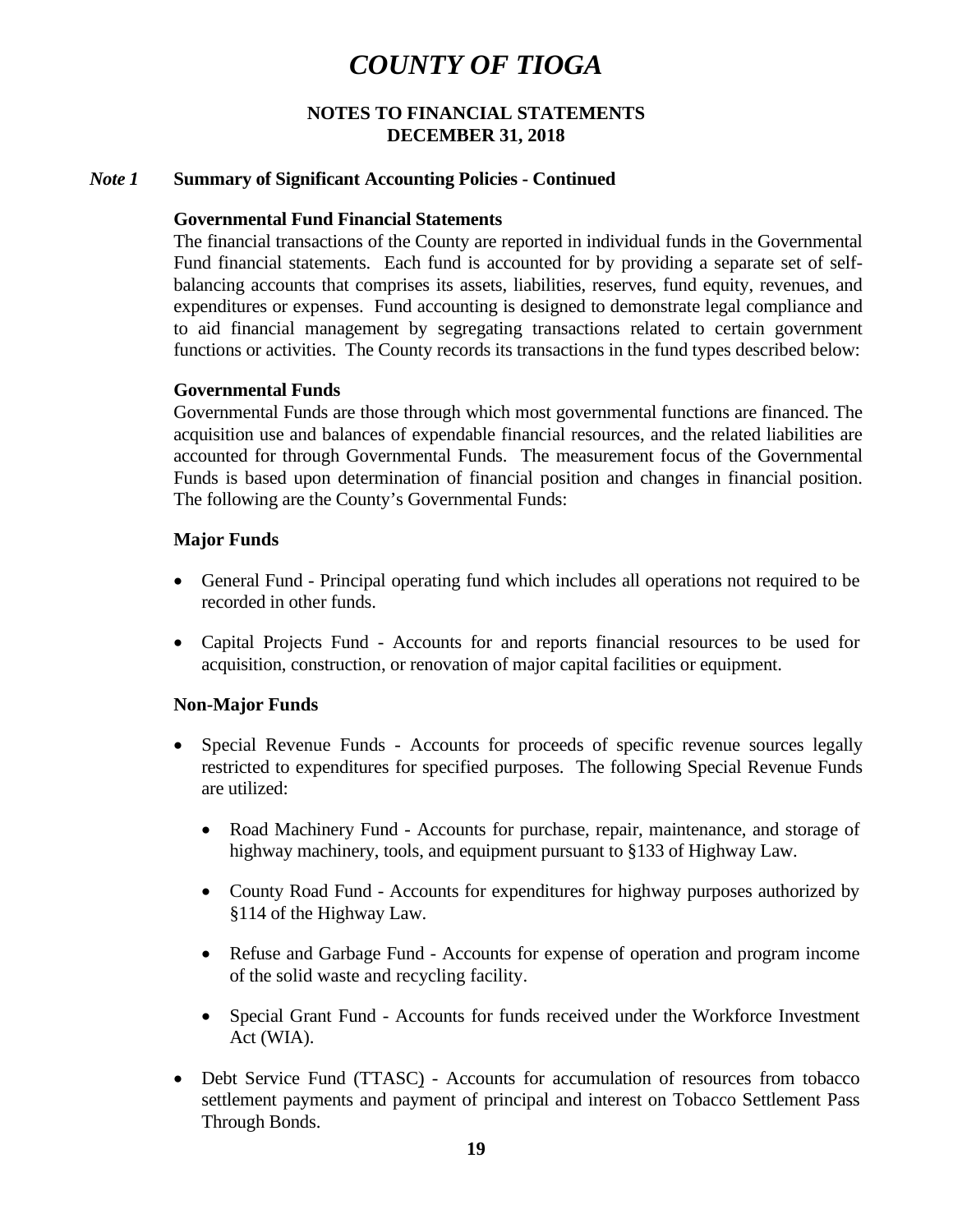### **NOTES TO FINANCIAL STATEMENTS DECEMBER 31, 2018**

### *Note 1* **Summary of Significant Accounting Policies - Continued**

### **Proprietary Funds**

Account for ongoing organizations or activities, which are similar to those often found in the private sector. The measurement focus is upon determination of net income, financial position, and changes in financial position. The following Proprietary Fund is utilized:

• Internal Service Fund - Accounts for accumulation of resources for payment of unemployment insurance as authorized by §6M of the General Municipal Law and to account for the accumulation of resources for payment of compensation, assessments, and other obligations under Workers' Compensation Law, Article 5, and accumulation of resources for payment of self-insured risks as authorized by §6N of the General Municipal Law.

### **Fiduciary Funds**

Account for assets held by the local government in a trustee or custodial capacity which are not available to support the County's programs. The following are the County's Fiduciary Funds:

- Private Purpose Trust Funds Trust arrangements under which principal and income benefit individuals, private organizations or other governments.
- Agency Funds Account for money and/or property received and held in the capacity of trustee, custodian, or agent. Agency Funds are custodial in nature and do not involve measurement of results for operations. The most significant of the County's Agency Funds are mortgage tax and social service trust funds.

#### **Basis of Accounting/Measurement Focus**

Basis of accounting refers to when revenues and expenditures/expenses and the related assets and liabilities are recognized in the accounts and reported in the financial statements. Basis of accounting relates to the timing of the measurements made, regardless of measurement focus. Measurement focus is the determination of what is measured, i.e. expenditures or expenses.

#### **Accrual Basis**

The Government-wide financial statements and the Proprietary and Fiduciary Fund financial statements are presented on an "economic resources" measurement focus and the accrual basis of accounting. Accordingly, all of the County's assets and liabilities, including capital assets, as well as infrastructure assets and long-term liabilities, are included in the accompanying Statement of Net Position. The Statement of Activities presents changes in net position. Under the accrual basis of accounting, revenues are recognized when earned and expenses are recognized when incurred.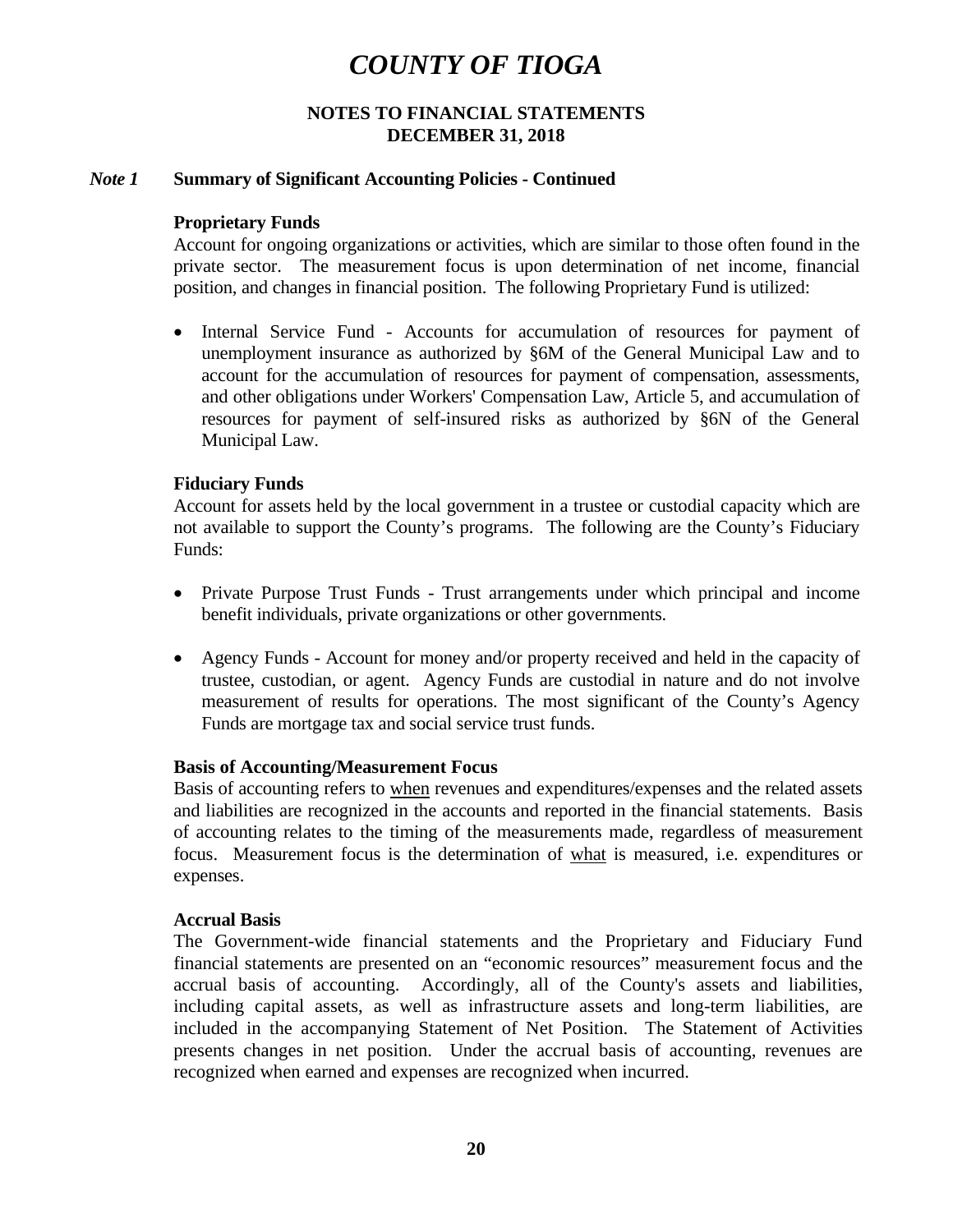## **NOTES TO FINANCIAL STATEMENTS DECEMBER 31, 2018**

## *Note 1* **Summary of Significant Accounting Policies - Continued**

### **Modified Accrual Basis**

Under this basis of accounting, revenues are recorded when measurable and available. Available means collectible within the current period or soon enough thereafter to be used to pay liabilities of the current period. Material revenues that are accrued include real property taxes, state and federal aid, sales tax, and certain user charges.

The County considers property tax receivables collected within 60 days after year-end to be available and recognizes them as revenues of the current year. All other revenues deemed collectible within 60 days after year end are recognized as revenues in the current year. If expenditures are the prime factor for determining eligibility, revenues from federal and state grants are accrued when the expenditure is made. Expenditures are recorded when incurred. The cost of capital assets is recognized as an expenditure when received. Exceptions to this general rule are that 1) principal and interest on indebtedness are not recognized as an expenditure until due, and 2) compensated absences, such as vacation and sick leave, which vests or accumulates, are charged as an expenditure when paid.

#### **Use of Estimates**

The preparation of financial statements in conformity with U.S. generally accepted accounting principles requires management to make estimates and assumptions that affect the reported amounts of assets and liabilities and disclosure of contingent assets and liabilities at the date of the financial statements. Estimates also affect the reported amounts of revenues and expenditures/expenses during the reporting period. Actual results could differ from those estimates. Significant estimates made by the County in the determination of recorded assets and liabilities include, but are not limited to, allowances for uncollectible property taxes, reserves for self-insurance claim liabilities, other postemployment benefits liability, net pension liability, and accumulated depreciation.

## **Equity Classifications**

#### **Government-wide Financial Statements**

Equity is classified as net position and displayed in three components:

- Net Investment in Capital Assets Consists of capital assets including restricted capital assets, net of accumulated depreciation and reduced by the outstanding balances of any bonds, mortgages, notes, or other borrowings that are attributable to the acquisition, construction, or improvement of those assets.
- Restricted Consists of net resources with constraints placed on their use either by 1) external groups such as creditors, grantors, contributors, or laws or regulations of other governments; or 2) law through constitutional provisions or enabling legislation.
- Unrestricted Consists remaining net resources that does not meet the definition of "restricted" or "net investment in capital assets."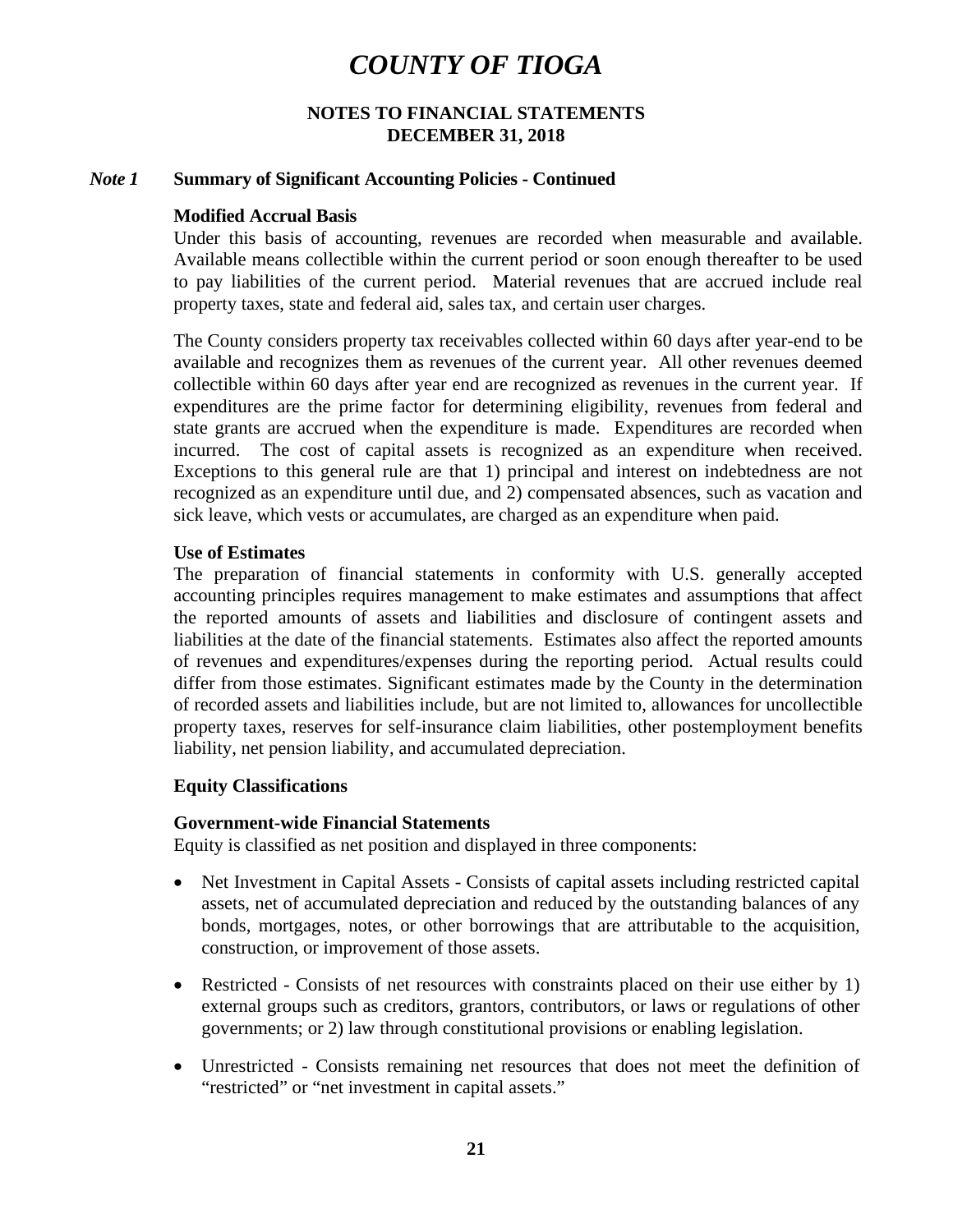## **NOTES TO FINANCIAL STATEMENTS DECEMBER 31, 2018**

## *Note 1* **Summary of Significant Accounting Policies - Continued**

## **Governmental Fund Financial Statements**

Governmental Fund equity is classified as fund balance. Proprietary Fund equity is classified the same as in the Government-wide financial statements. Any capital gains or interest earned on reserve fund resources becomes part of the respective reserve fund. While a separate bank account is not necessary for each reserve fund, a separate identity for each reserve fund must be maintained.

Constraints are broken into five classifications: nonspendable, restricted, committed, assigned, and unassigned. These classifications serve to inform readers of the financial statements of the extent to which the government is bound to honor any constraints on specific purposes for which resources in a fund can be spent.

- Nonspendable Consists of assets inherently nonspendable in the current period either because of their form or because they must be maintained intact; including prepaid items, inventories, long-term portions of loans receivable, financial assets held for resale, and endowments principal.
- Restricted Consists of amounts subject to legal purpose restrictions imposed by creditors, grantors, contributors, or laws and regulations of other governments and enforced externally; or through constitutional provisions or enabling legislation. Most of the County's legally adopted reserves are reported here.
- Committed Consists of amounts subject to a purpose constraint imposed by formal action of the government's highest level of decision-making authority prior to the end of the fiscal year and requires the same level of formal action to remove said constraint.
- Assigned Consists of amounts subject to a purpose constraint representing an intended use established by the government's highest level of decision-making authority, or their designated body or official. The purpose of the assignment must be narrower than the purpose of the General Fund. In funds other than the General Fund, assigned fund balance represents the residual amount of fund balance.
- Unassigned Represents the residual classification of the government's General Fund and could report a surplus or deficit. In funds other than the General Fund, the unassigned classification should only be used to report a deficit balance resulting from overspending amounts restricted, committed, or assigned for specific purposes.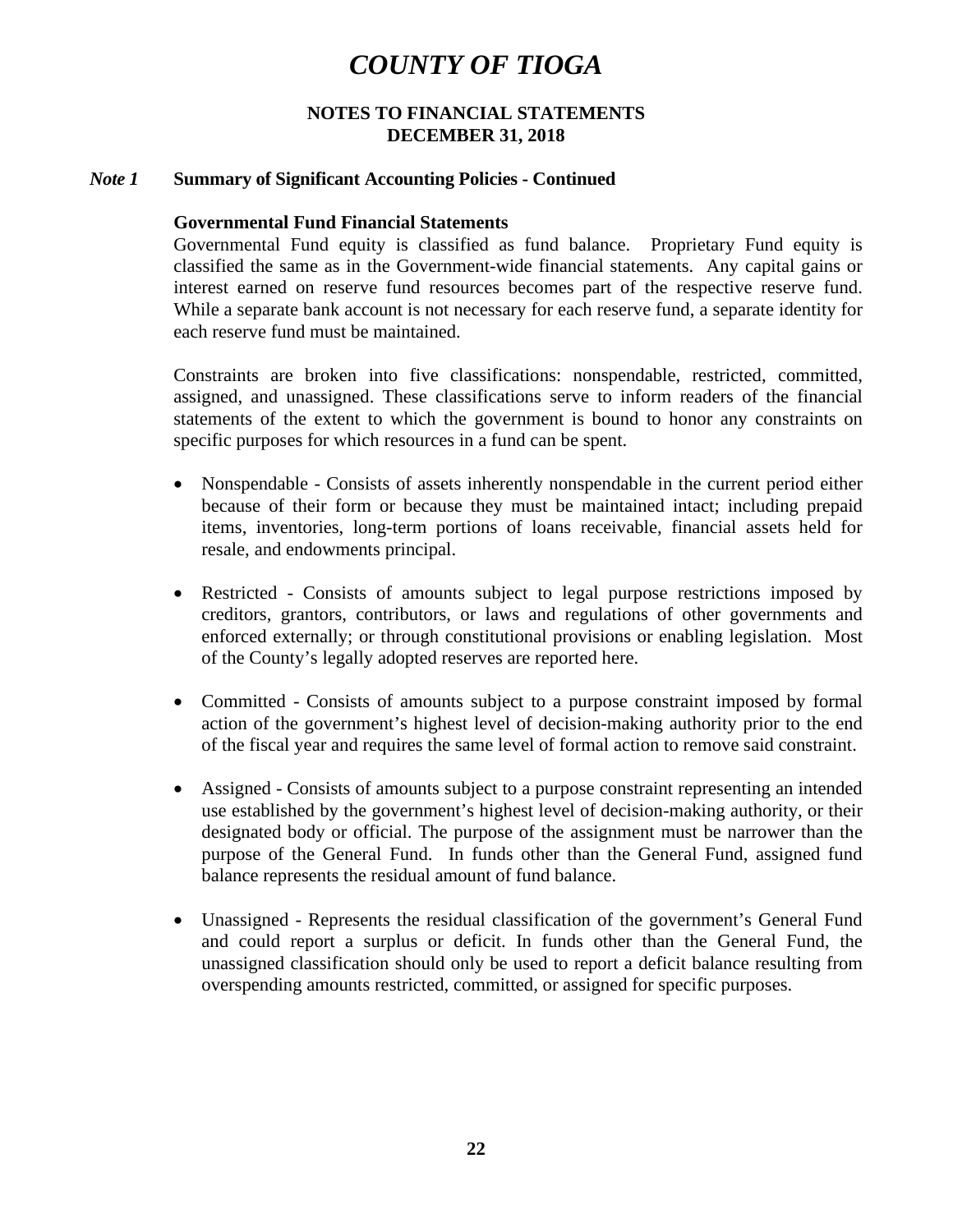## **NOTES TO FINANCIAL STATEMENTS DECEMBER 31, 2018**

## *Note 1* **Summary of Significant Accounting Policies - Continued**

#### **Governmental Fund Financial Statements - Continued**

The County has not adopted any resolutions to commit fund balance. Currently, fund balance is assigned by the County Treasurer for encumbrances and designations and the County Legislature, by resolution, approves fund balance appropriations for next year's budget. The County has not formally adopted a policy defining the order in which to apply expenditures against fund balances. However, the County's informal policy is to apply expenditures against non-spendable fund balance, restricted fund balance, committed fund balance, assigned fund balance, and unassigned fund balance.

## **Property Taxes**

The authority of levying taxes for the support of County and town governments, inclusive of special districts, and for re-levying unpaid school taxes, has been delegated by the State Legislature to the governing board of the County through various provisions of the Real Property Tax Law. For purposes of both County and town taxes, the value of real property is listed and established by the towns for each parcel of real property therein. Amounts to be raised by tax are determined from balances budgets of towns and the County and levied on or before December 31, each year. Unpaid school taxes are purchased from each school district and added to tax levies and, until paid, are counted among the assets of the County; the County thus acquires all rights, title, and interest in any unpaid school taxes. Any such taxes remaining unpaid at the time of the tax sale are sold along with any other unpaid taxes subject to County enforcement.

County real property taxes are levied annually no later than December 31, on the assessed value of all real property located within the County and become a tax lien on January 1. Taxes are collected in towns from January 1 to a date not later than June 1 when settlement is made with the County Treasurer, who makes collections thereafter. The towns' shares of tax levies, which are guaranteed by the County, are paid to Town Supervisors out of the first monies received. Unpaid taxes are assessed a 5% penalty, bearing interest at an annual variable rate determined by the New York State Commission of Taxation and Finance.

Property taxes are recorded as receivables and revenues at the time the tax levy is billed. Uncollected amounts estimated to be collected subsequent to the first 60 days after year end are recorded as deferred inflows of resources.

School district taxes are turned over to the County for enforcement on November 15. The County collects the second installment of school taxes on or before November 30. Payment to school districts for second installments is required to be remitted within ten days of collection. On December 1, any such taxes remaining unpaid are relevied as County taxes in the subsequent year. The balance of uncollected school taxes is required to be remitted by April 1.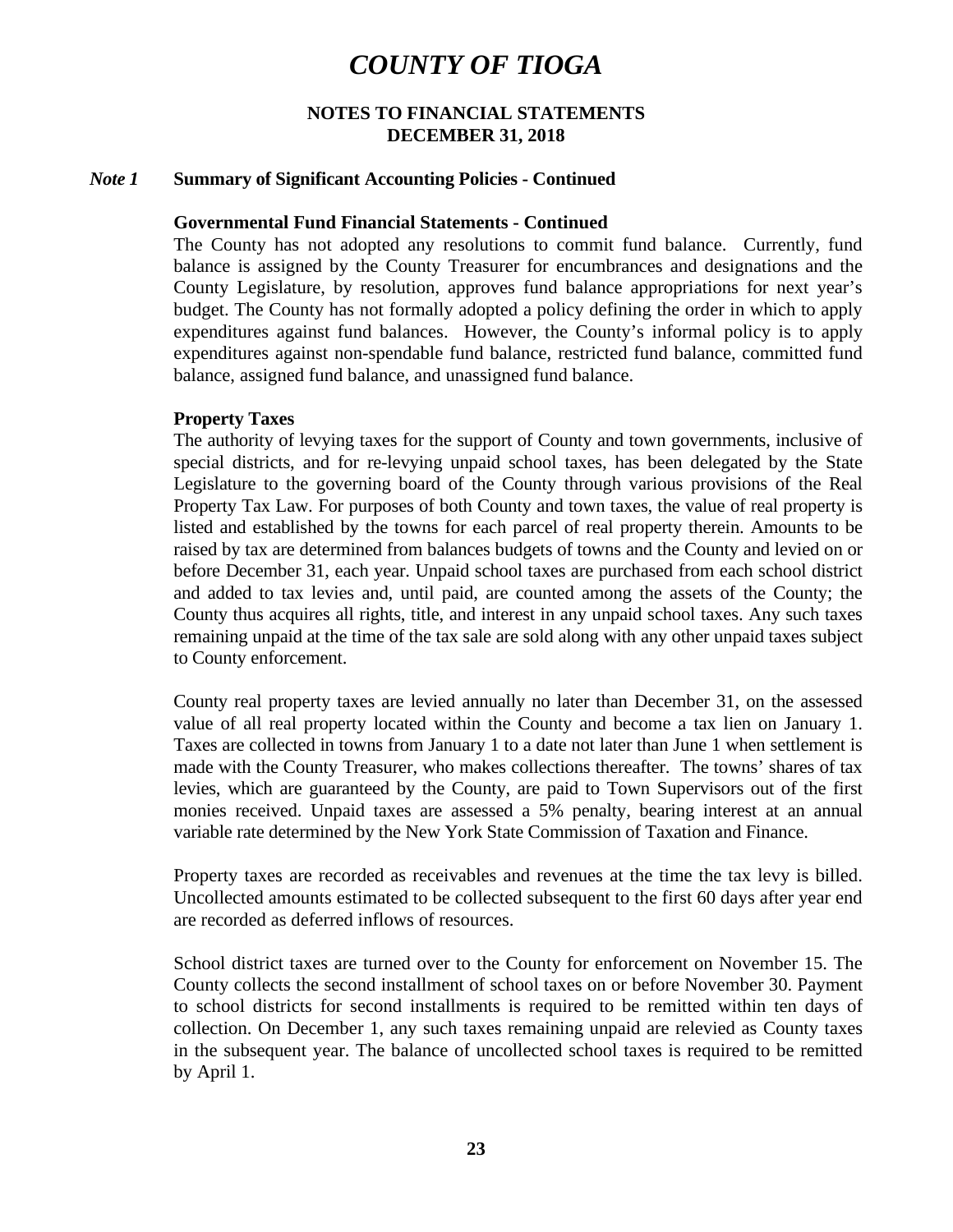## **NOTES TO FINANCIAL STATEMENTS DECEMBER 31, 2018**

## *Note 1* **Summary of Significant Accounting Policies - Continued**

#### **Property Taxes - Continued**

All unpaid taxes of the current year are advertised and collected under the provisions of Article 11 of the Real Property Tax Law. Properties to which title is taken under this section of the Real Property Tax Law are sold through advertising for bids at public auction.

## **Sales Tax**

The County imposes a 4% sales tax in the County, and in accordance with §14 of the tax law, shares a portion of the sales tax collections with the towns and villages. In addition, a portion of sales tax collections are restricted to a capital reserve fund to be used only to finance capital improvement projects. The Capital Projects Fund's non-property tax item amounting to \$902,138 is sales tax designated for capital projects.

The General Fund's primary non-property tax item is sales tax, which amounted to \$23,338,100. At December 31, 2018 this amount included an accrual of \$1,562,907, which is included in state and federal receivables, for sales that occurred in the State of New York in 2018 which were not received by the County at December 31, 2018. Of the \$23,338,100 recognized as revenue, \$6,172,131 was distributed to local municipalities within the County.

### **Cash and Cash Equivalents**

For financial statement purposes, the County considers all highly liquid investments with original maturities of three months or less as cash equivalents.

#### **Investments**

Investments are stated at cost, which approximates market value.

#### **Receivables**

Receivables are stated net of estimated allowances for uncollectible amounts. Amounts due from state and federal governments represent amounts owed to the County to reimburse it for expenditures incurred pursuant to state and federally funded programs.

#### **Revenues**

Substantially all Governmental Fund revenues are accrued. Property tax receivables expected to be received later than 60 days after year end are reported as deferred inflows of resources in the Governmental Fund financial statements. Other sources of revenue expected to be received more than one year after year end are also reported as deferred inflows of resources in the Governmental Fund financial statements. In applying GASB Statement No. 33 to grant revenues, the provider recognizes liabilities and expenses and the recipient recognizes receivables and revenue when the applicable eligibility requirements are met. Resources transmitted before time eligibility requirements are met are reported as deferred outflows of resources by the provider and deferred inflows of resources revenue by the recipient. Resources transmitted before all other eligibility requirements are met are reported as advances by the provider and unearned revenue by the recipient.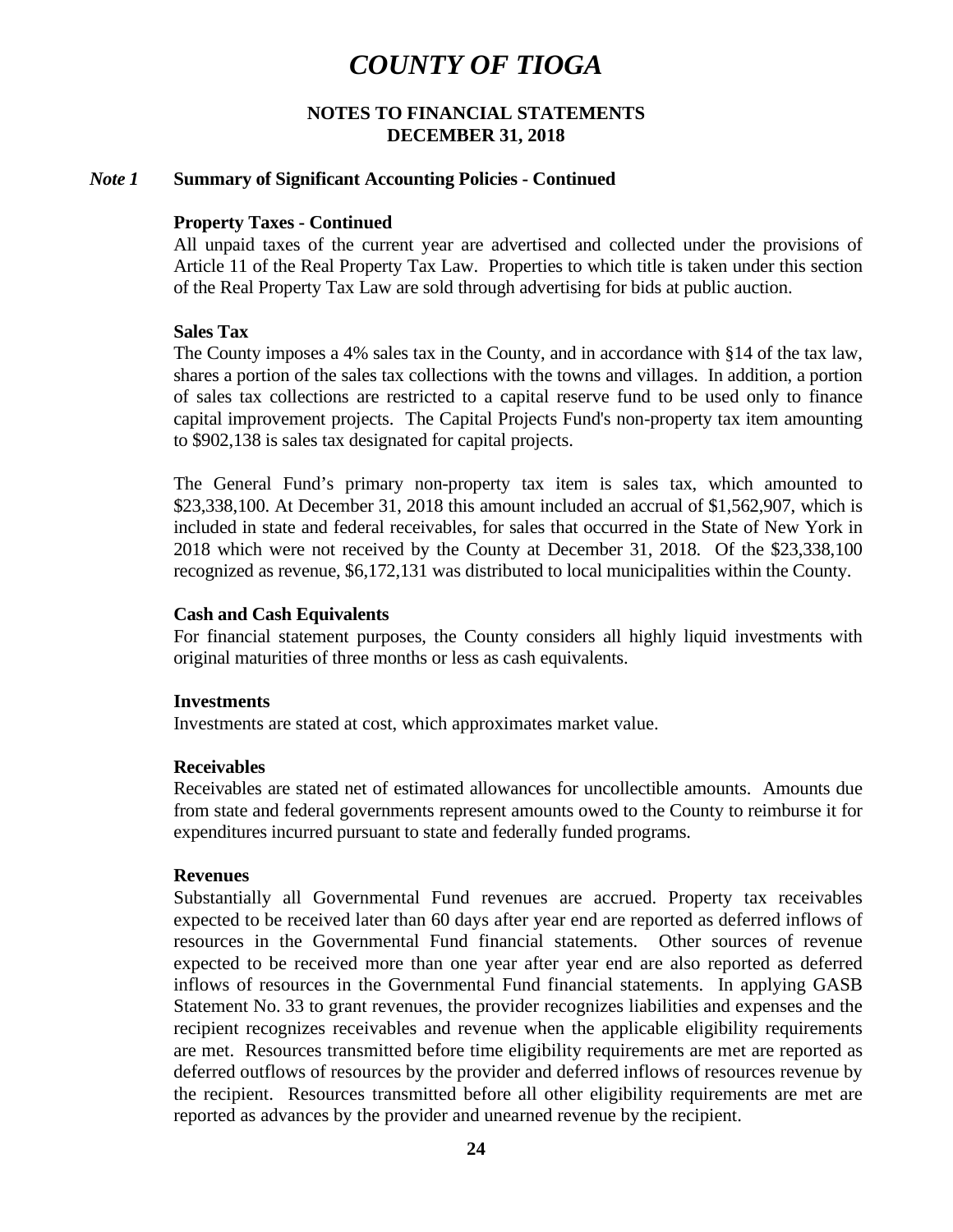## **NOTES TO FINANCIAL STATEMENTS DECEMBER 31, 2018**

## *Note 1* **Summary of Significant Accounting Policies - Continued**

## **Deferred Outflows and Inflows of Resources**

In addition to assets, the Statements of Net Position will sometimes report a separate section for deferred outflows of resources. This separate financial statement element, *deferred outflows of resources*, represents a consumption of net position that applies to a future period and so will not be recognized as an outflow of resources (expense/expenditure) until then. The County reports deferred outflows related to pensions, and other postemployment benefits (OPEB) in the Statements of Net Position. The types of deferred outflows related to pensions and OPEB are described in Notes 6 and 7.

In addition to liabilities, the Statement of Net Position and the Balance Sheet will sometimes report a separate section for deferred inflows of resources. This separate financial statement element, *deferred inflows of resources*, represents an acquisition of net position that applies to a future period(s) and so will not be recognized as an inflow of resources (revenue) until that time. The County reports deferred inflows related to pensions which are further described in Note 6. In addition, the governmental funds report unavailable revenue from taxes and loans receivable that remain uncollected 60 days after year end.

#### **Constitutional Tax Limit**

The amount that may be raised by the County-wide tax levy on real estate in any fiscal year (for purposes other than debt service on County indebtedness) is limited to one and one-half per centum (subject to increase up to two per centum by resolution of the County Legislature) of the five-year average full valuation of taxable real estate of the County, per New York State statutes.

The County's constitutional tax limit (per New York State statutes) for the fiscal year ended December 31, 2018 is computed as follows:

| Tax Levy Subject to Tax Limit                                          | 21,586,980      |
|------------------------------------------------------------------------|-----------------|
| <b>Less Exclusions</b>                                                 | (1,952,066)     |
| Tax Levy                                                               | 23,539,046      |
| Less :                                                                 |                 |
| Tax limit $@1.7\%$                                                     | 43,778,848      |
| Five-Year Average Full Valuation of Taxable<br>Real Estate (2014-2018) | \$2,575,226,327 |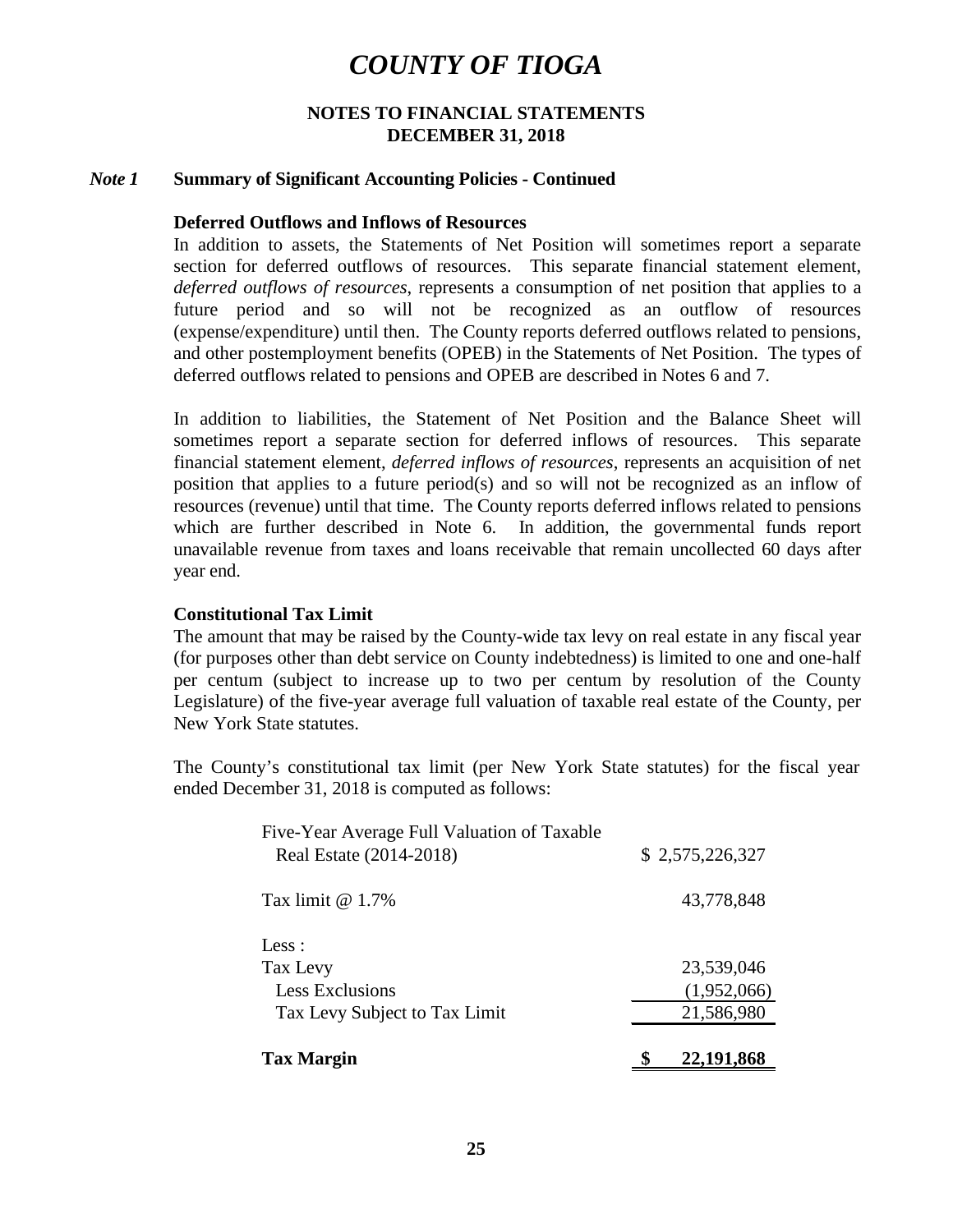## **NOTES TO FINANCIAL STATEMENTS DECEMBER 31, 2018**

## *Note 1* **Summary of Significant Accounting Policies - Continued**

#### **Proprietary Funds Operating and Nonoperating Revenues and Expenses**

Proprietary funds distinguish operating revenues and expenses from nonoperating items. Operating revenues and expenses generally result from providing services and producing and delivering goods in connection with a proprietary fund's principal ongoing operations. Principal operating revenues of the Proprietary Fund are charges to customers for sales and services. Operating expenses for enterprise funds include the cost of sales and services, administrative expenses, and depreciation on capital assets. All revenues and expenses not meeting this definition are reported as nonoperating revenues and expenses.

#### **Restricted Resources**

When an expense is incurred for purposes for which both restricted and unrestricted net assets are available, it is the County's policy to apply restricted funds before unrestricted funds, unless otherwise prohibited by legal requirements.

#### **Unearned Revenues**

The County reports unearned revenues on its Statement of Net Position and its Balance Sheet. Unearned revenue arises when resources are received by the County before it has legal claim to them, as when grant monies are received prior to incurrence of qualifying expenditures. In subsequent periods, when the County has legal claim to resources, the liability is removed and revenue is recognized.

#### **Property, Plant, and Equipment**

All capital assets are valued at historical cost or estimated historical cost. Contributed assets are reported at fair market value as of the date received. Additions, improvements, and other capital outlays that significantly extend the useful life of an asset are capitalized. Other costs incurred for repairs and maintenance are expensed as incurred.

Depreciation on all assets is provided on the straight-line basis over the estimated useful lives of the assets. Governmental capital assets purchased or acquired with an original cost of over \$3,000 and having a useful life of greater than two years are capitalized at cost in the Statement of Net Position. Contributed fixed assets are recorded at fair market value at the date received. The estimated useful lives for governmental capital assets are as follows:

| Buildings and Improvements | 50 Years      |
|----------------------------|---------------|
| Machinery and Equipment    | 2 - 25 Years  |
| Infrastructure             | 12 - 40 Years |

#### **Postemployment Benefits**

In addition to providing pension benefits, the County provides health insurance coverage and survivor benefits for retired employees and their survivors. Substantially all of the County's employees may become eligible for these benefits if they reach normal retirement age while working for the County. Health care benefits and survivors benefits are provided through an insurance company whose premiums are based on the benefits paid during the year. The County recognizes the cost of providing benefits by recording its share of insurance premiums as an expenditure in the year paid.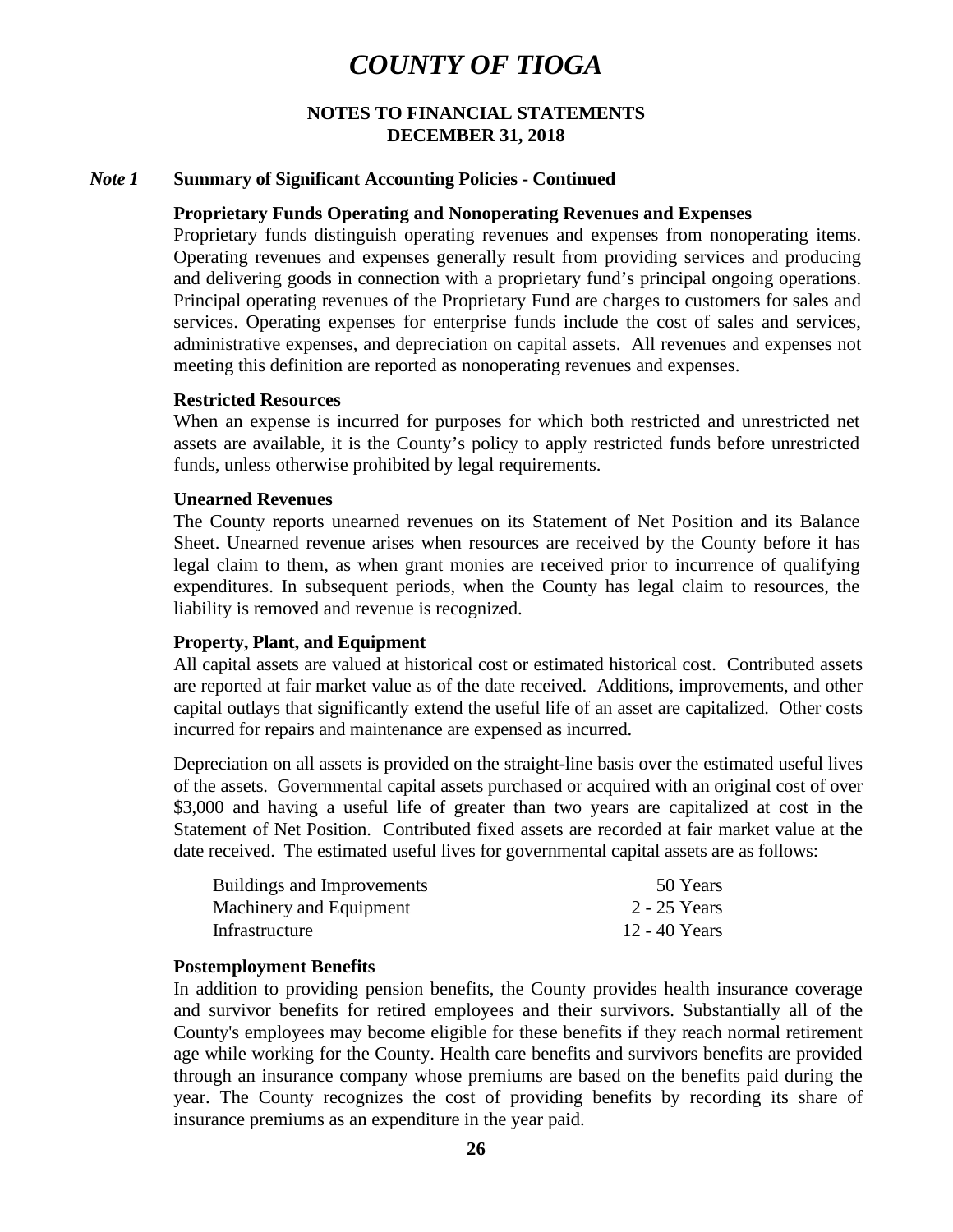## **NOTES TO FINANCIAL STATEMENTS DECEMBER 31, 2018**

## *Note 1* **Summary of Significant Accounting Policies - Continued**

### **Postemployment Benefits - Continued**

During 2018, the County adopted GASB Statement No. 75, "Accounting and Financial Reporting for Postemployment Benefits Other Than Pensions." The County's liability for other postemployment benefits has been recorded in the Statement of Net Position, in accordance with the statement. See Note 7 for additional information.

## **Vacation and Sick Leave and Compensatory Absences**

Under terms of personnel policies and union contracts, County employees, other than elected officials, are granted personal, vacation, and sick leave credits and may accumulate these credits as follows:

- Employees are granted between three- and four-days personal leave each year depending on contracts, coverage, and hiring date. At December 31 of each year, all unused personal leave is forfeited. Employees are not reimbursed for unused personal leave credits upon termination.
- Employees are granted sick leave credits of one day per month and may accumulate up to 216 days of sick leave credits, depending on contract coverage. Sick leave must be used prior to leaving County employment or for postretirement benefit premiums as described in Note 10.
- Employees are granted vacation leave credits of 10 to 20 days per year depending on their contract and years of service. Up to two weeks of such leave can be carried over to the following year unless unusual circumstances exist, and more time is requested and approved. Upon resignation or retirement, employees are paid for all unused vacation leave. Liability for compensated absences totaling \$1,209,405 is reported as an accrued liability in the Governmental Activities, as such, amounts were not due and payable at December 31, 2018.

## **Interfund Activity**

Interfund activity is reported as either loans, services provided, reimbursements, or transfers. Loans are reported as interfund receivables and payables as appropriate and are subject to elimination upon consolidation. Services provided, deemed to be at market or near market rates, are treated as revenues and expenditures/expenses. Reimbursements take place when one fund incurs a cost, charges the appropriate benefiting fund and reduces its related cost as a reimbursement. All other interfund transactions are treated as transfers. Transfers between Governmental Funds are netted as part of the reconciliation to the Government-wide financial statements.

#### **Insurance**

The County assumes the liability for most risk including, but not limited to, property damage and personal injury liability. Judgments and claims are recorded when it is probable that an asset has been impaired, or a liability has been incurred and the amount of loss can be reasonably estimated.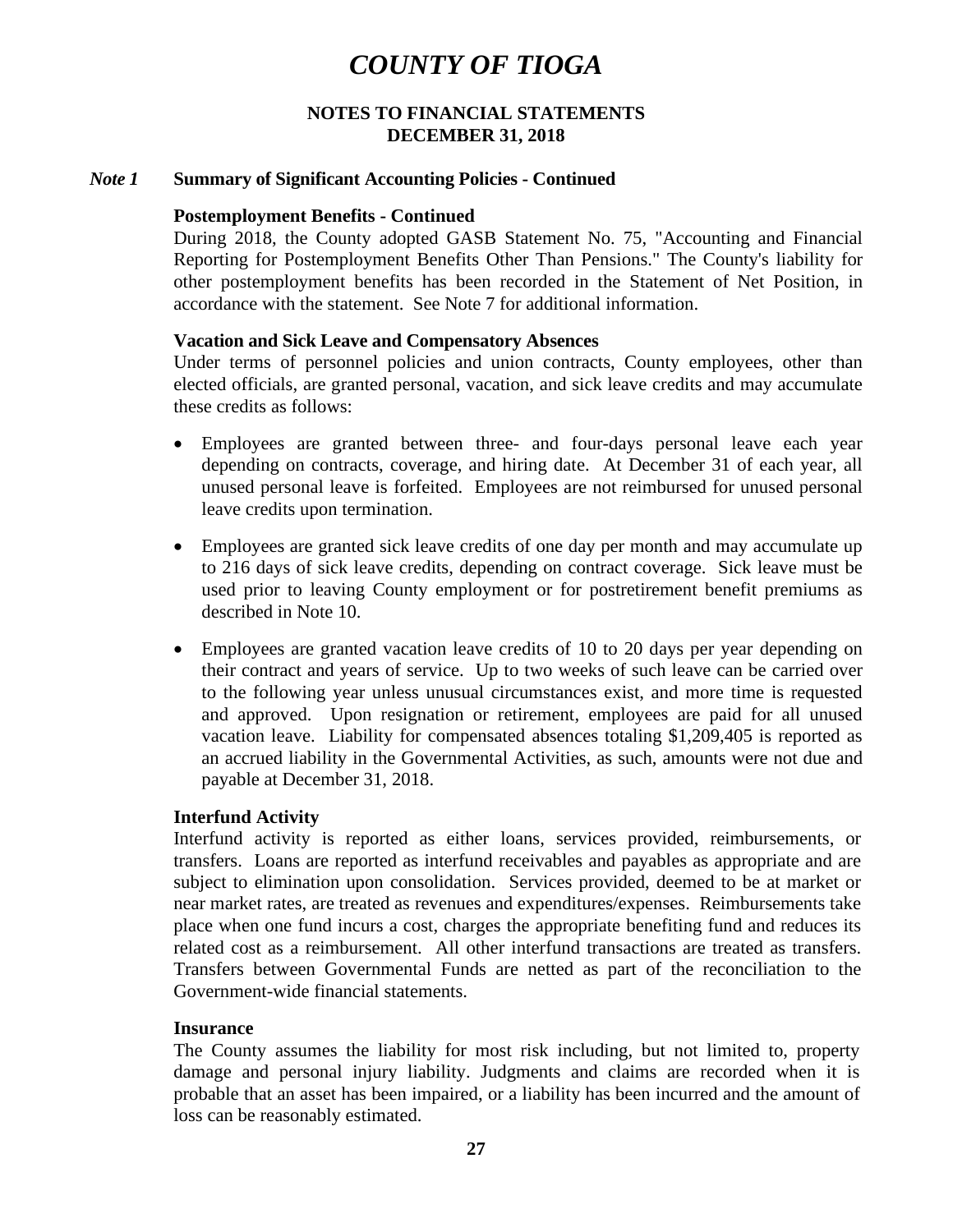## **NOTES TO FINANCIAL STATEMENTS DECEMBER 31, 2018**

## *Note 1* **Summary of Significant Accounting Policies - Continued**

### **New Accounting Standards**

The County adopted and implemented the following current Statements of the Governmental Accounting Standards Board (GASB) effective for the year ended December 31, 2018:

- GASB has issued Statement No. 75, "Accounting and Financial Reporting for Postemployment Benefits Other than Pensions," effective for the year ended December 31, 2018. This statement replaces the requirements of Statements No. 45, "Accounting and Financial Reporting by Employers for Postemployment Benefits Other than Pensions," as amended, and No. 57, "OPEB Measurements by Agent Employers and Agent Multiple-Employer Plans, for OPEB."
- GASB has issued Statement No. 85, "Omnibus 2017," effective for the year ended December 31, 2018.
- GASB has issued Statement No. 86, "Certain Debt Extinguishment Issues," effective for the year ended December 31, 2018.

## **Future Changes in Accounting Standards**

The County will evaluate the impact each of these pronouncements may have on its financial statements and will implement them as applicable and when material.

- GASB has issued Statement No. 83, "Certain Asset Retirement Obligations," effective for the year ending December 31, 2019.
- GASB has issued Statement No. 84, "Fiduciary Activities," effective for the year ending December 31, 2019.
- GASB has issued Statement No. 87, "Leases," effective for the year ending December 31, 2020.
- GASB has issued Statement No. 88, "Certain Disclosures Related to Debt, including Direct Borrowings and Direct Placements," effective for the year ending December 31, 2019.
- GASB has issued Statement No. 89, "Accounting for Interest Cost Incurred Before the End of a Construction Period," effective for the year ending December 31, 2020.
- GASB has issued Statement No. 90, "Majority Equity Interests An Amendment of GASB Statements No. 14 and No. 61," effective for the year ending December 31, 2019.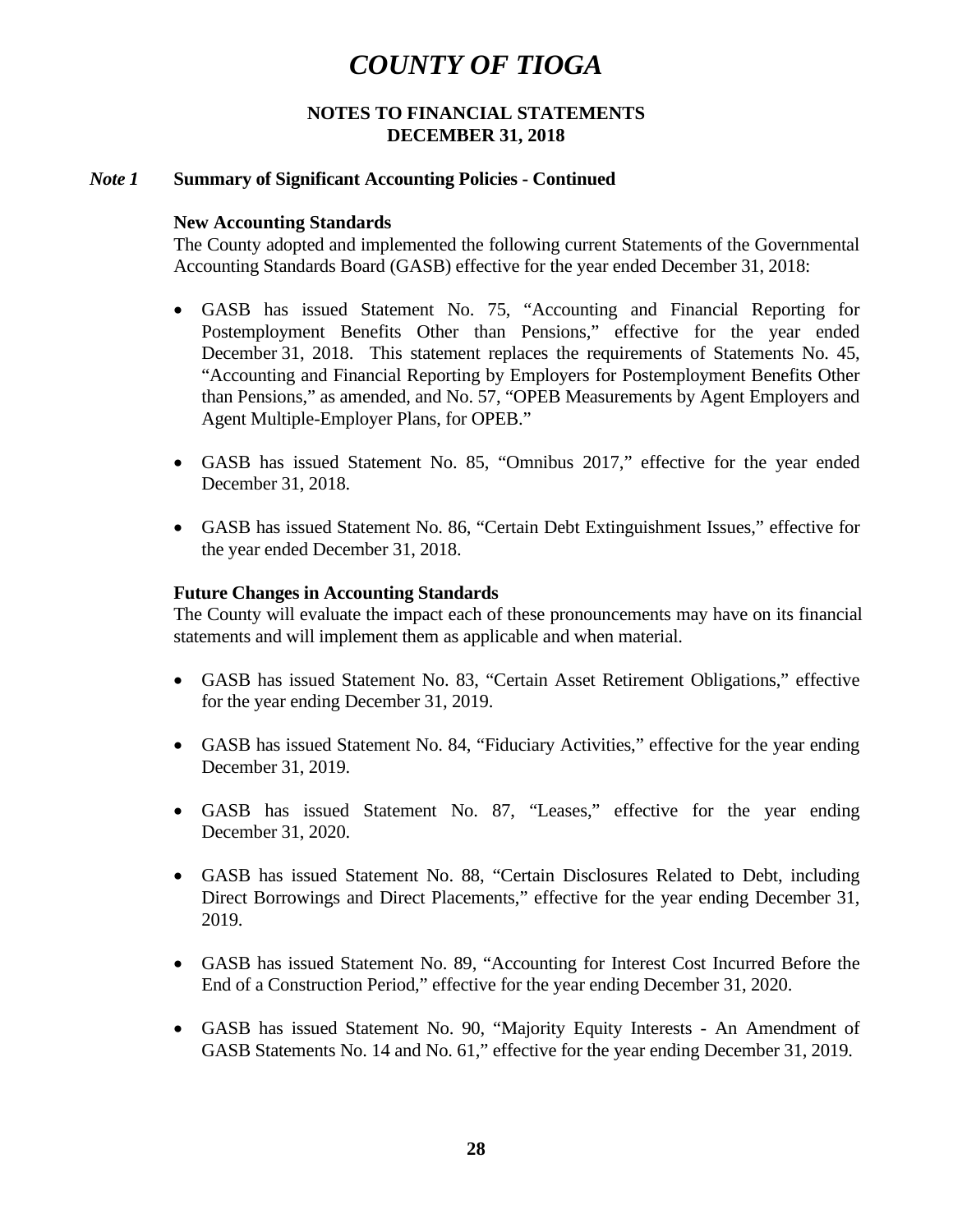## **NOTES TO FINANCIAL STATEMENTS DECEMBER 31, 2018**

## *Note 2* **Cash and Investments**

Custodial credit risk is the risk that in the event of a bank failure, the County's deposits may not be returned to it. While the County does not have a specific policy for custodial credit risk, New York State statutes govern the County's investment policies. The County has its own written investment policy, the overall objective of which is to adequately safeguard the principal amount of funds invested or deposited; conform with federal, state, and other legal requirements; provide sufficient liquidity of invested funds in order to meet obligations as they become due; and attain a market rate of return. Oversight of investment activity is the responsibility of the County Treasurer.

The County's monies must be deposited in Federal Deposit Insurance Corporation (FDIC) insured commercial banks or trust companies located within the state. The Treasurer is authorized to use demand accounts and certificates of deposit. Permissible investments include obligations of the U.S. Treasury and U.S. Agencies, repurchase agreements, and obligations of New York State or its localities. Collateral (security) is required for demand and time deposits and certificates of deposit not covered by Federal Deposit Insurance. Obligations that may be pledged as collateral are obligations of the United States and its agencies and obligations of the state and its municipalities and school districts, obligations of Puerto Rico, obligations of municipalities of other states, obligations of domestic corporations, mortgage related securities, commercial paper and bankers acceptances, and zero coupon obligations of the United States.

GASB Statement No. 40 directs that deposits be disclosed as exposed to custodial credit risk if they are not covered by depository insurance, and the deposits were either uncollateralized or collateralized with securities held by the pledging financial institution's trust department or agent, but not in the County's name.

The County's aggregate bank balances of \$34,161,872 include \$859,145 for the TTASC, and were either insured or collateralized with securities held by the pledging financial institution in the County's name. The TTASC had liquidity reserves recorded as restricted cash in the amount of \$776,056 and held by the TASC trustee.

#### **Interest Rate Risk**

The County's investment policy does not have a formal policy limiting investment maturities as a means of managing its exposure to fair value losses arising from increasing interest rates.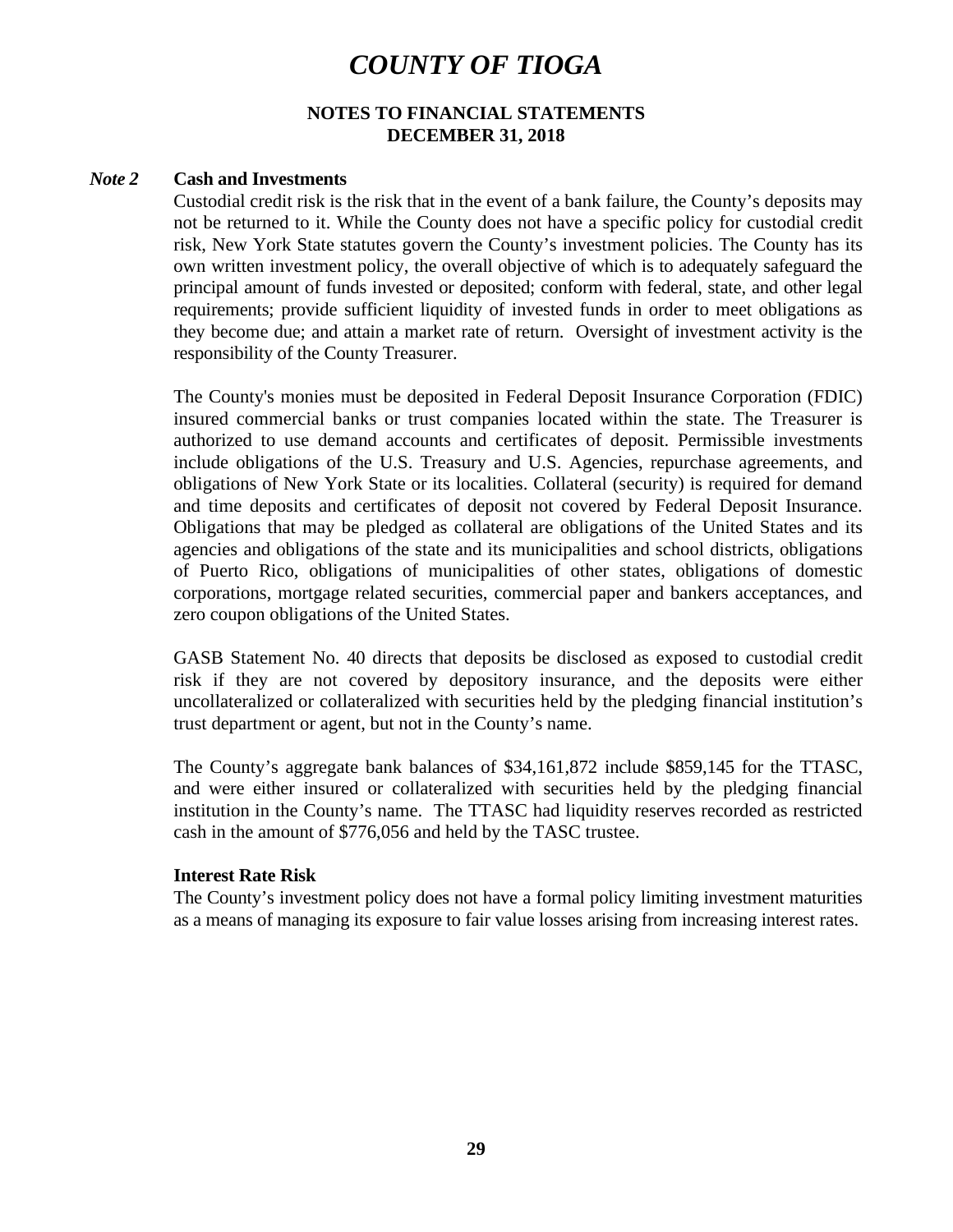## **NOTES TO FINANCIAL STATEMENTS DECEMBER 31, 2018**

## *Note 2* **Cash and Investments - Continued**

#### **Restricted Cash**

Restricted cash and cash equivalents of the primary government at December 31, 2018 consisted of the following:

| <b>Purpose</b>                                 | <b>Amount</b> |           |  |  |
|------------------------------------------------|---------------|-----------|--|--|
| <b>General Fund</b>                            |               |           |  |  |
| <b>STOP DWI Program</b>                        | \$            | 86,817    |  |  |
| <b>Criminal Forfeiture Proceeds</b>            |               | 7,097     |  |  |
| <b>Unexpended Hotel/Motel Usage Proceeds</b>   |               | 108,001   |  |  |
| <b>Unexpended Handicapped Parking Proceeds</b> |               | 911       |  |  |
| Debt Service Reserve                           |               | 203,754   |  |  |
| <b>Total General Fund</b>                      |               | 406,580   |  |  |
| <b>Capital Fund</b>                            |               |           |  |  |
| <b>Software Reserve</b>                        |               | 143,427   |  |  |
| <b>Hardware Reserve</b>                        |               | 21,760    |  |  |
| Public Land, Structure, and Equipment          |               | 1,916,329 |  |  |
| <b>Financial Management System Reserve</b>     |               | 158,701   |  |  |
| <b>Unspent Debt Proceeds</b>                   |               | 692,018   |  |  |
| <b>Total Capital Fund</b>                      |               | 2,932,235 |  |  |
| <b>Refuse and Garbage Fund</b>                 |               |           |  |  |
| <b>Restricted for Community Envelopment</b>    |               | 921,124   |  |  |
| <b>Debt Service (TTASC) Fund</b>               |               |           |  |  |
| <b>TTASC</b>                                   |               | 776,056   |  |  |
| <b>Total Governmental Activities</b>           | \$            | 5,035,995 |  |  |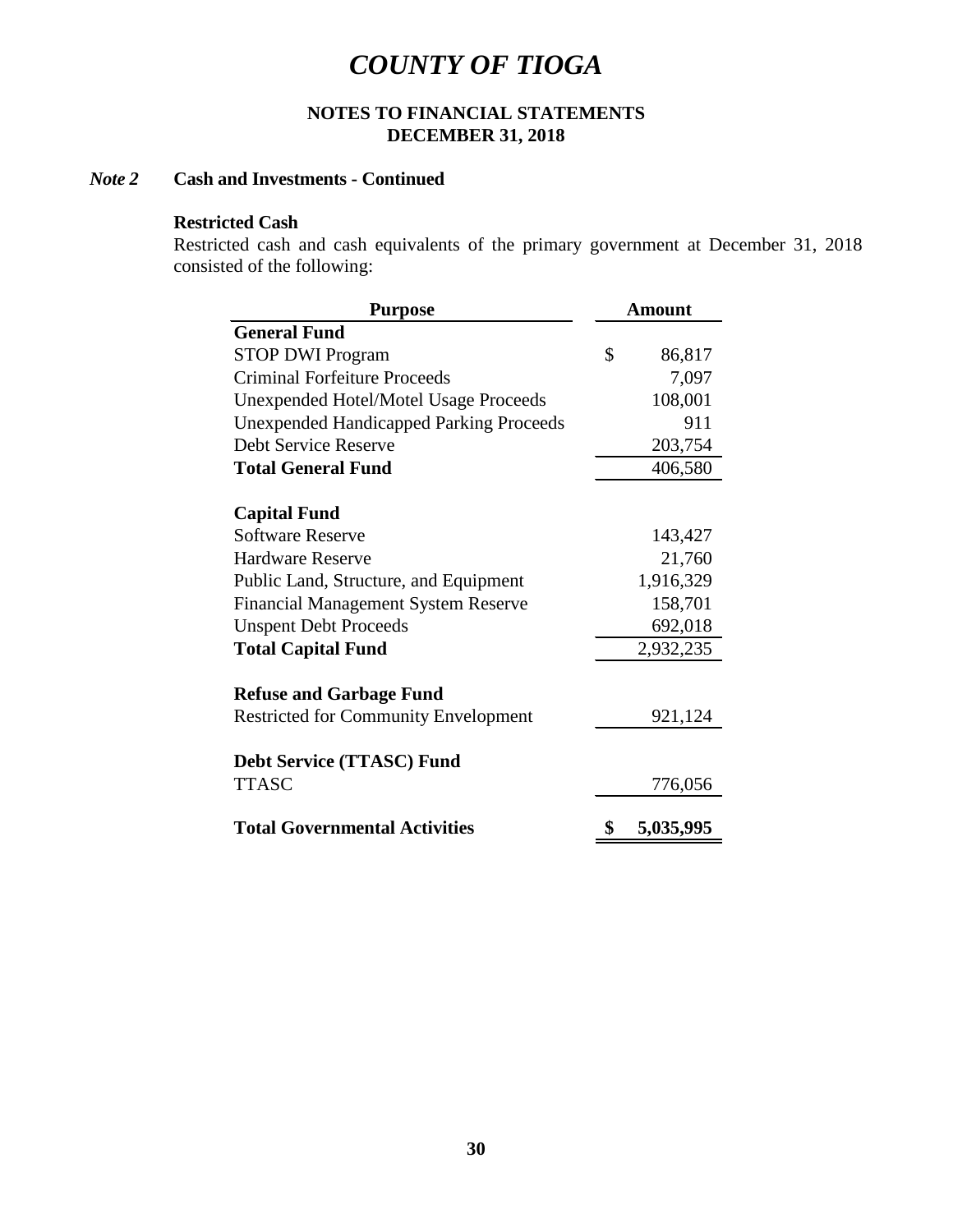## **NOTES TO FINANCIAL STATEMENTS DECEMBER 31, 2018**

## *Note 2* **Cash and Investments - Continued**

## **Discretely Presented Component Unit - Tioga County Soil and Water Conservation District (District)**

Total bank balances of the District totaled approximately \$1,626,000 at December 31, 2018 and were entirely insured or collateralized with securities held by TCIDA's agent in the Agency's name.

## **Discretely Presented Component Unit - Tioga County Industrial Development Agency (Agency)**

Total bank balances of the Agency, including long-term certificates of deposit, totaled approximately \$3,673,056 at December 31, 2018 and were entirely insured or collateralized with securities held by the agency's agent in the Agency's name. Cash and investments in the amount of \$540,516 were restricted for use as part of the Agency's board designated, outside contractual and loan program restrictions. The Agency also had certificates of deposit of \$849,759, with an interest rate of 1.15%, all of which mature in 2020.

#### *Note 3* **Property Taxes**

Property taxes levied for 2018 are recorded as revenue and receivables, net of estimated uncollectible amounts. In the fund financial statements, the net receivables collected during 2018 and expected to be collected within the first 60 days of 2018 are recognized as revenues in 2018.

Net receivables estimated to be collectible subsequent to the first 60 days of 2019 are reflected as unavailable revenue. At December 31, 2018, the County recognized \$2,447,001 of unavailable tax revenue.

Taxes receivable at December 31, 2018 are summarized as follows:

| Total                                   | 6,939,207   |
|-----------------------------------------|-------------|
| Allowance for Uncollectible Taxes       | (1,187,617) |
| Other                                   | 393,449     |
| Delinquent Village Taxes Receivable     | 425,439     |
| Taxes Receivable - Overdue              | 3,934,640   |
| <b>Returned School Taxes Receivable</b> | 3,373,296   |

Uncollected school and village taxes assumed by the County as a result of settlement proceedings are reported as receivables in the General Fund to maintain central control and provide for tax settlement and enforcement proceedings. The portion of the receivable that represents taxes re-levied for schools and villages in the amount of \$3,790,906 is reflected as part of a liability, due to other governments, in the accompanying basic financial statements.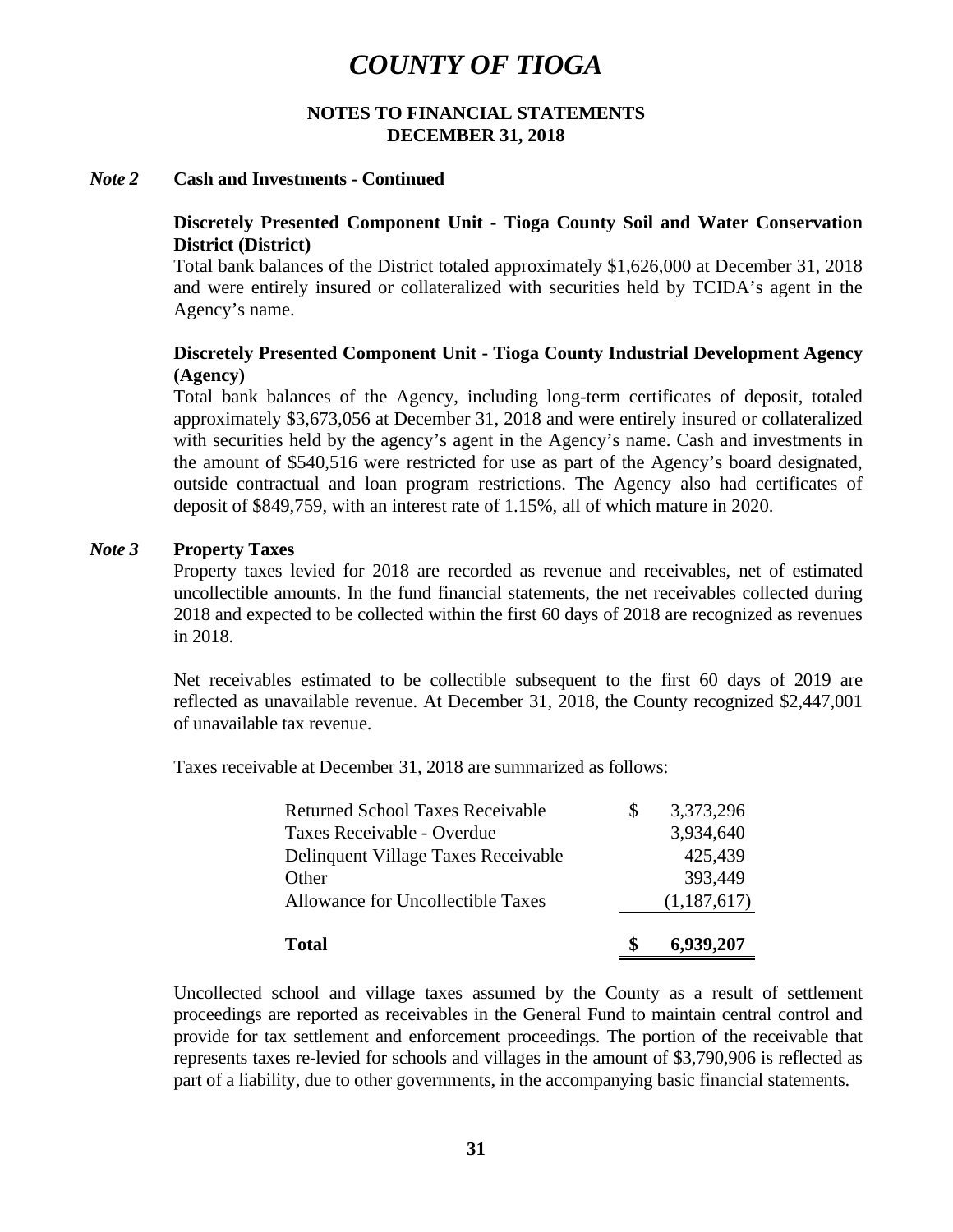## **NOTES TO FINANCIAL STATEMENTS DECEMBER 31, 2018**

## *Note 4* **Receivables**

#### **State and Federal Receivables**

State and federal receivables in the General Fund are comprised primarily of claims and reimbursement of expenditures in administering various health and social service programs in accordance with New York State and Federal laws and regulations. These receivables are reported net of related advances received from the state. Cash advances received by the County under other programs are reported as unearned revenue.

The County participates in a number of grant and assistance programs. These programs are subject to financial and compliance audits by the grantors or their representatives. The County believes, based upon its review of current activity and prior experience, the amount of disallowances resulting from these audits, if any, will not be significant to the County's financial position or results of operations. Expenditures disallowed by completed audits relating to operating programs have been reflected as adjustments to revenues in the year the expenditure was determined to be unallowable, as such amounts have been immaterial in nature.

#### **Tobacco Settlement and Other**

In October 2000, the County sold to TTASC all of its future rights, title and interest, in the tobacco settlement revenues. As part of this sale, the County became the beneficial owner of a Residual Certificate, which represents the entitlement to receive all amounts required to be distributed after payment of debt service, operating expenses and certain other costs. The Non-Major Governmental Funds reflect \$664,325 of tobacco settlement revenues for the year ended December 31, 2018. The amount recognized in the Statement of Activities, on the accrual basis, is \$630,058.

#### **Other Accounts Receivable**

Other accounts receivable as of December 31, 2018, are as follows:

| <b>Governmental Activities</b>                                |    | Amount    |  |  |
|---------------------------------------------------------------|----|-----------|--|--|
| Various Fees and Charges Recorded in:                         |    |           |  |  |
| General Fund                                                  | \$ | 508,965   |  |  |
| Road Machinery Fund                                           |    | 3,932     |  |  |
| <b>Internal Service Funds</b>                                 |    | 16,641    |  |  |
| Tobacco Settlement Revenues Recorded in the Debt Service Fund |    | 616,041   |  |  |
| Total                                                         |    | 1,145,579 |  |  |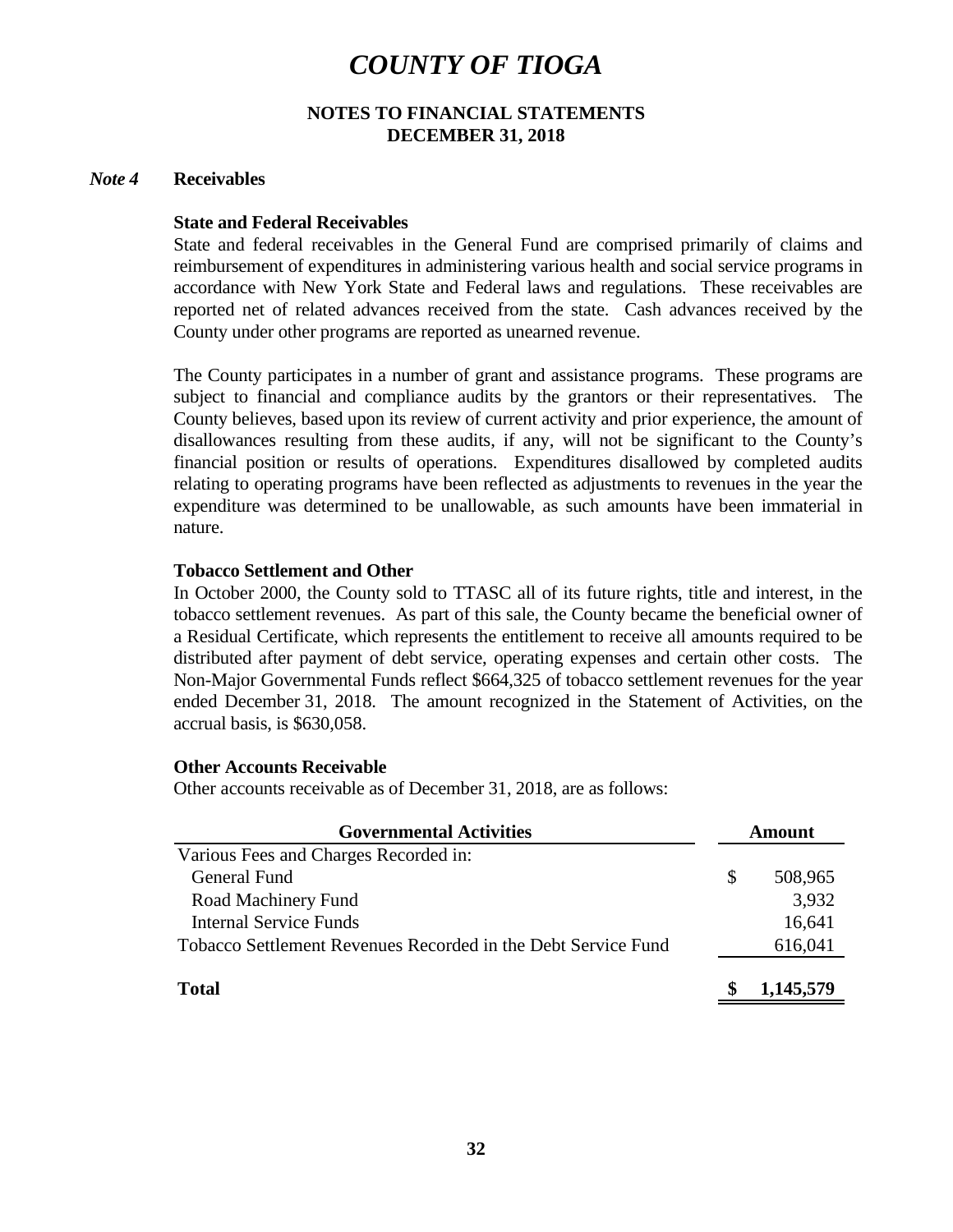## **NOTES TO FINANCIAL STATEMENTS DECEMBER 31, 2018**

## *Note 5* **Capital Assets**

Capital asset activity for the year ended December 31, 2018, was as follows:

|                                             | <b>Balance</b> at<br>12/31/2017 | <b>Additions</b>  | Disposals/Re-<br>classifications | <b>Balance at</b><br>12/31/2018 |
|---------------------------------------------|---------------------------------|-------------------|----------------------------------|---------------------------------|
| <b>Governmental Activities</b>              |                                 |                   |                                  |                                 |
| Land                                        | \$<br>1,264,322                 | \$                | \$                               | 1,264,322                       |
| <b>Construction in Progress</b>             | 1,873,022                       | 528,782           | (1,956,588)                      | 445,216                         |
| <b>Total Non-Depreciable Capital Assets</b> | 3,137,344                       | 528,782           | (1,956,588)                      | 1,709,538                       |
| <b>Buildings</b>                            | 34,180,573                      | 62,385            |                                  | 34,242,958                      |
| Machinery and Equipment                     | 13,238,644                      | 780,846           | (33, 128)                        | 13,986,362                      |
| Infrastructure                              | 76,437,245                      | 2,069,277         | 1,956,588                        | 80,463,110                      |
| <b>Total Depreciable Capital Assets</b>     | 123,856,462                     | 2,912,508         | 1,923,460                        | 128,692,430                     |
| <b>Total Historical Cost</b>                | 126,993,806                     | 3,441,290         | (33, 128)                        | 130,401,968                     |
| Less Accumulated Depreciation:              |                                 |                   |                                  |                                 |
| <b>Buildings</b>                            | (12,001,554)                    | (917, 148)        |                                  | (12,918,702)                    |
| Machinery and Equipment                     | (9,784,889)                     | (837, 879)        | 33,128                           | (10,589,640)                    |
| Infrastructure                              | (36, 769, 669)                  | (2,727,490)       |                                  | (39, 497, 159)                  |
| <b>Total Accumulated Depreciation</b>       | (58, 556, 112)                  | (4, 482, 517)     | 33,128                           | (63,005,501)                    |
| <b>Governmental Activities</b>              |                                 |                   |                                  |                                 |
| <b>Capital Assets, Net</b>                  | 68,437,694                      | (1,041,227)<br>\$ | \$                               | 67,396,467                      |

Depreciation expense was charged to functions as follows:

| <b>Governmental Activities</b>             |               |
|--------------------------------------------|---------------|
| <b>General Government Support</b>          | \$<br>880,677 |
| <b>Public Safety</b>                       | 674,658       |
| <b>Public Health</b>                       | 124,552       |
| Transportation                             | 2,765,233     |
| <b>Economic Assistance and Opportunity</b> | 34,840        |
| Home and Community                         | 2,557         |
|                                            |               |
| <b>Total</b>                               | 4,482,517     |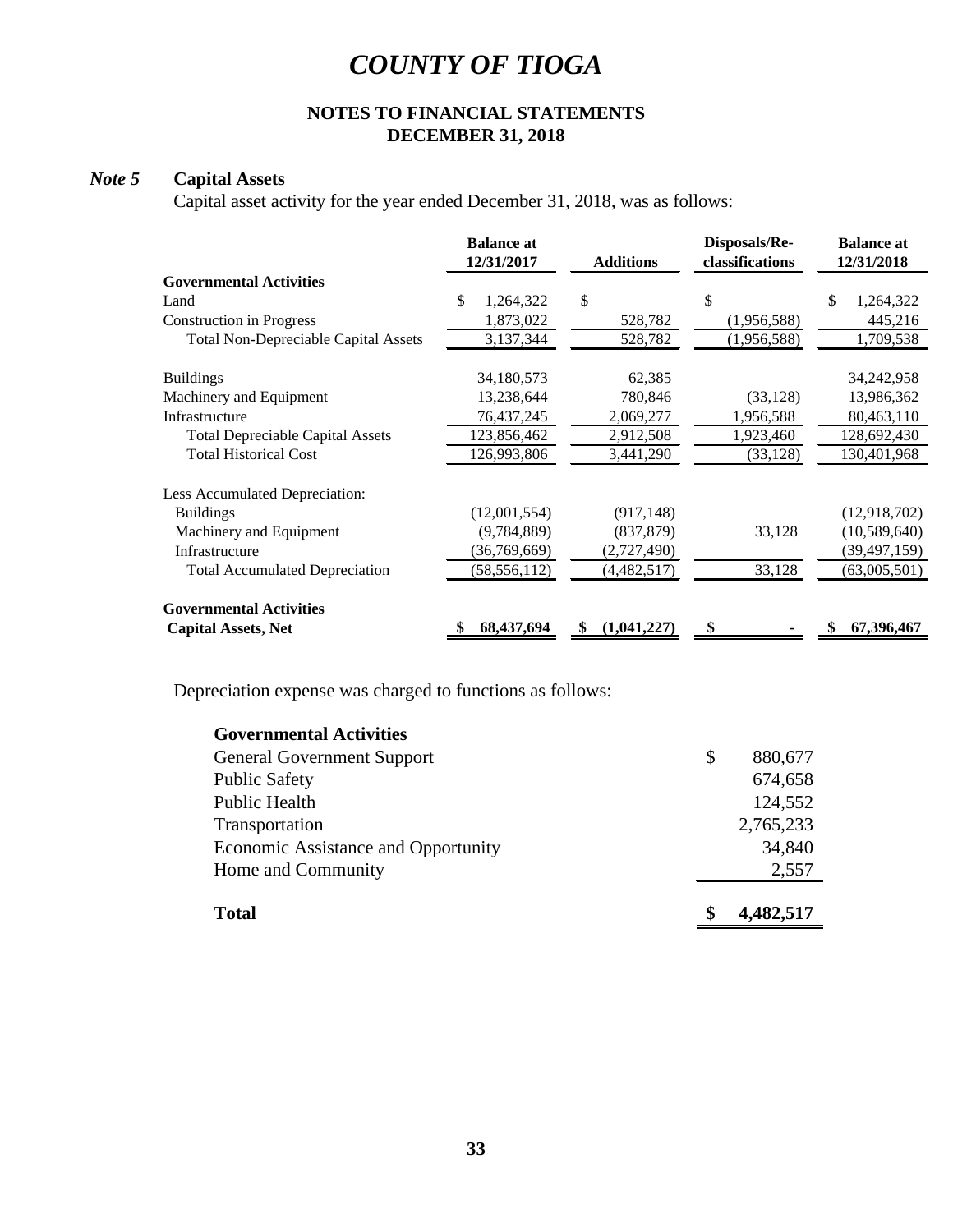## **NOTES TO FINANCIAL STATEMENTS DECEMBER 31, 2018**

## *Note 5* **Capital Assets - Continued**

Capital asset activity for the Tioga County Industrial Development Agency for the year ended December 31, 2018, was as follows:

|                                             | <b>Balance at</b> |                  |                  | <b>Balance at</b> |  |
|---------------------------------------------|-------------------|------------------|------------------|-------------------|--|
| <b>TCIDA</b>                                | 12/31/2017        | <b>Additions</b> | <b>Disposals</b> | 12/31/2018        |  |
| Land                                        | \$<br>1,039,606   | \$<br>410,572    | \$               | \$<br>1,450,178   |  |
| <b>Construction in Progress</b>             | 2,899,623         |                  | (2,899,623)      |                   |  |
| <b>Total Non-Depreciable Capital Assets</b> | 3,939,229         | 410,572          | (2,899,623)      | 1,450,178         |  |
| Railroad Tracking and Facilities            | 1,979,331         |                  |                  | 1,979,331         |  |
| Machinery and Equipment                     | 1,701             |                  |                  | 1,701             |  |
| <b>Total Depreciable Capital Assets</b>     | 1,981,032         |                  |                  | 1,981,032         |  |
| <b>Total Historical Cost</b>                | 5,920,261         | 410,572          | (2,899,623)      | 3,431,210         |  |
| Less Accumulated Depreciation               | (1,154,503)       | (21, 287)        |                  | (1,175,790)       |  |
| <b>TCIDA Capital Assets, Net</b>            | 4,765,758         | \$<br>389,285    | (2,899,623)      | 2,255,420         |  |

Capital asset activity for the Soil and Water Conservation District for the year ended December 31, 2018, was as follows:

|                                   | <b>Balance at</b> |                                      |                | <b>Balance at</b> |
|-----------------------------------|-------------------|--------------------------------------|----------------|-------------------|
| <b>TCSWCD</b>                     | 12/31/2017        | <b>Additions</b><br><b>Disposals</b> |                | 12/31/2018        |
| Office Equipment                  | 34,388<br>\$      | \$<br>1.328                          | \$<br>(25,695) | \$<br>10,021      |
| Program Buildings and Equipment   | 1,417,322         | 92,851                               | (120, 132)     | 1,390,041         |
| <b>Total Historical Cost</b>      | 1,451,710         | 94,179                               | (145, 827)     | 1,400,062         |
| Less Accumulated Depreciation:    |                   |                                      |                |                   |
| Office Equipment                  | (27, 433)         | (2,016)                              | 24,728         | (4,721)           |
| Program Buildings and Equipment   | (910, 383)        | (113, 944)                           | 115,738        | (908, 589)        |
|                                   | (937, 816)        | (115,960)                            | 140,466        | (913,310)         |
| <b>TCSWCD Capital Assets, Net</b> | 513,894           | (21,781)                             | (5,361)        | 486,752           |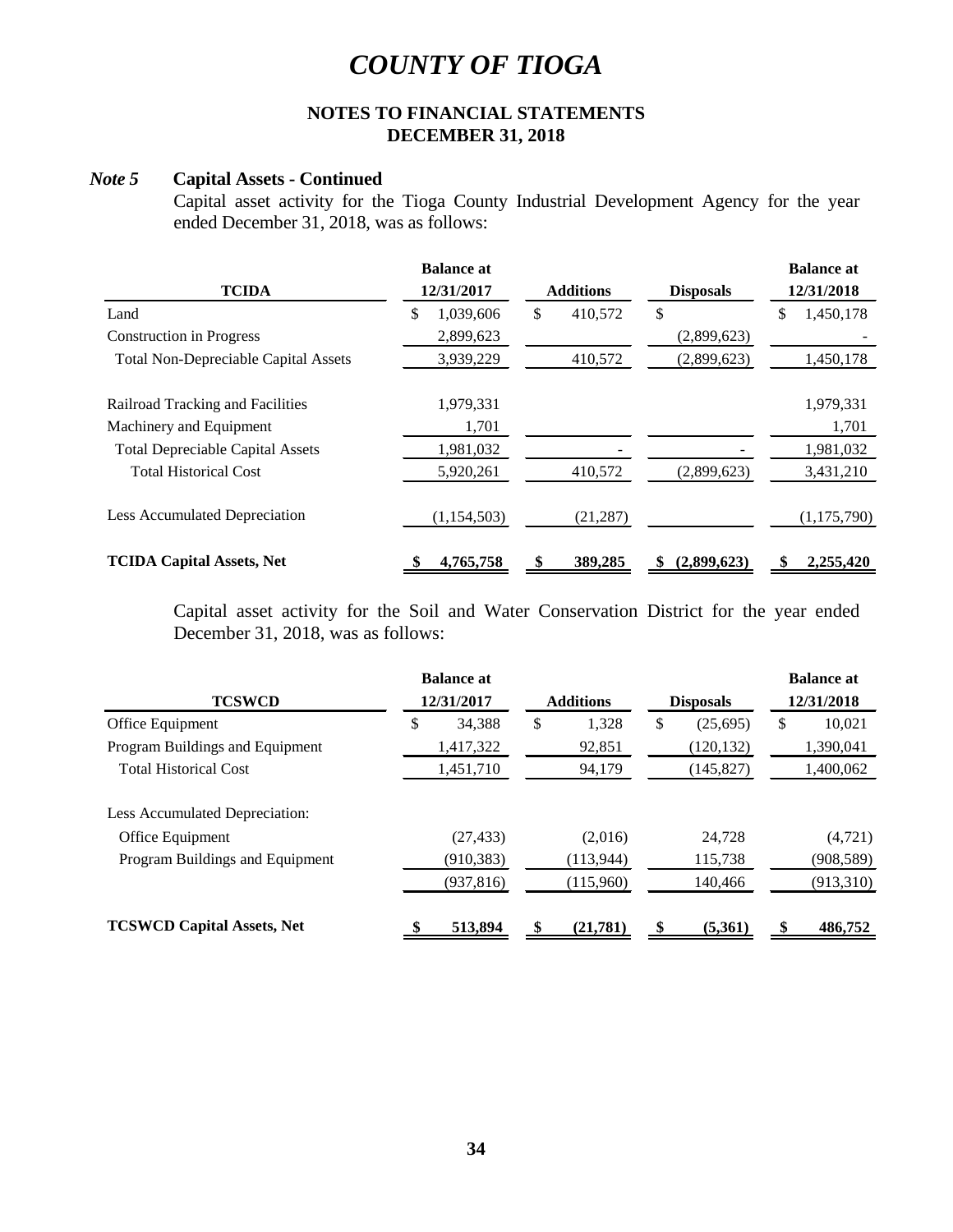## **NOTES TO FINANCIAL STATEMENTS DECEMBER 31, 2018**

## *Note 6* **Pension Obligations - New York State and Local Employees' Retirement System (ERS)**

### **Plan Descriptions and Benefits Provided**

#### **Employees' Retirement System (ERS)**

The County participates in the New York State and Local Employees' Retirement System (the System). This is a cost-sharing multiple-employer retirement system. The System provides retirement benefits as well as death and disability benefits. The net position of the System is held in the New York State Common Retirement Fund (the Fund), which was established to hold all net assets and record changes in plan net position allocated to the System. The Comptroller of the State of New York serves as the trustee of the Fund and is the administrative head of the System. System benefits are established under the provisions of the New York State Retirement and Social Security Law (RSSL). Once a public employer elects to participate in the System, the election is irrevocable. The New York State Constitution provides that pension membership is a contractual relationship and plan benefits cannot be diminished or impaired. Benefits can be changed for future members only by enactment of a state statute. The System is included in the state's financial report as a pension trust fund. That report, including information with regard to benefits provided, may be found at [www.osc.state.ny.us/retire/publications/index.php](http://www.osc.state.ny.us/retire/publications/index.php) or obtained by writing to the New York State and Local Retirement System, 110 State Street, Albany, New York 12244.

The System is noncontributory except for employees who joined after July 27, 1976, who contribute 3% of their salary for the first ten years of membership, and employees who joined on or after January 1, 2010 who generally contribute 3.0% to 3.5% of their salary for their entire length of service. In addition, employee contribution rates under ERS Tier VI vary based on a sliding salary scale. For ERS, the Comptroller annually certifies the actuarially determined rates expressly used in computing the employers' contributions based on salaries paid during the System's fiscal year ending March 31.

#### **Summary of Significant Accounting Policies**

The System's financial statements from which the System's fiduciary net position is determined are prepared using the accrual basis of accounting. Plan member contributions are recognized when due and the employer has a legal requirement to provide the contributions. Benefits and refunds are recognized when due and payable in accordance with the terms of the Plan. Plan investments are reported at fair value. For detailed information on how investments are valued, please refer to the System's annual report.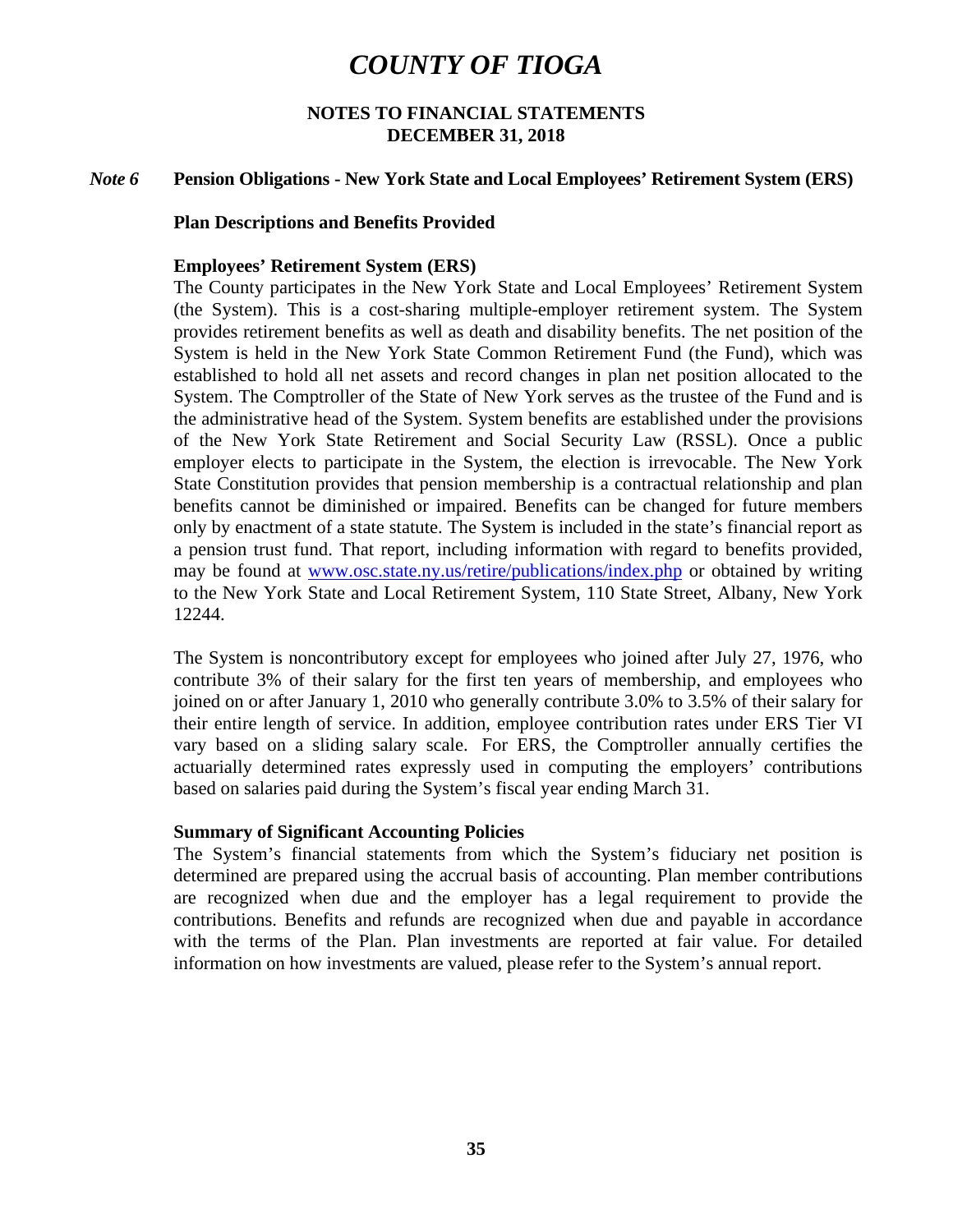## **NOTES TO FINANCIAL STATEMENTS DECEMBER 31, 2018**

## *Note 6* **Pension Obligations - New York State and Local Employees' Retirement System (ERS) - Continued**

#### **Contributions**

Contributions for the current year and two preceding Plan years were equal to 100% of the contributions required, and were as follows:

|                     | 2018                   |  | 2017        |  | 2016                  |
|---------------------|------------------------|--|-------------|--|-----------------------|
| County - ERS        | $\frac{\$}{2,670,717}$ |  | \$3,161,458 |  | $\frac{$}{2,528,606}$ |
| <b>TCSWCD - ERS</b> | 118,939                |  | 91,378      |  | 69,896                |

## **Pension Liabilities, Pension Expense, and Deferred Outflows of Resources and Deferred Inflows of Resources Related to Pensions**

At December 31, 2018, the County reported the following liability for its proportionate share of the net pension liability for the System. The net pension liability was measured as of March 31, 2018. The total pension liability used to calculate the net pension liability was determined by an actuarial valuation. The County's proportionate share of the net pension liability was based on a projection of the County's long-term share of contributions to the System relative to the projected contributions of all participating members, actuarially determined. This information was derived from a report provided to the County by the ERS System.

|                                                                        |    | <b>ERS</b>    |
|------------------------------------------------------------------------|----|---------------|
| <b>Actuarial Valuation Date</b>                                        |    | 4/1/2017      |
| Net Pension Liability                                                  | S. | 3,227,444,946 |
| County's Proportionate Share of the Plan's Total Net Pension Liability |    | 2,352,489     |
| County's Share of the Plan's Total Net Pension Liability               |    | 0.0728901%    |
| TCSWCD's Portion of the Plan's Total Net Pension Liability             |    | 109,189       |
| TCSWCD's Share of the Plan's Total Net Pension Liability               |    | 0.0033831%    |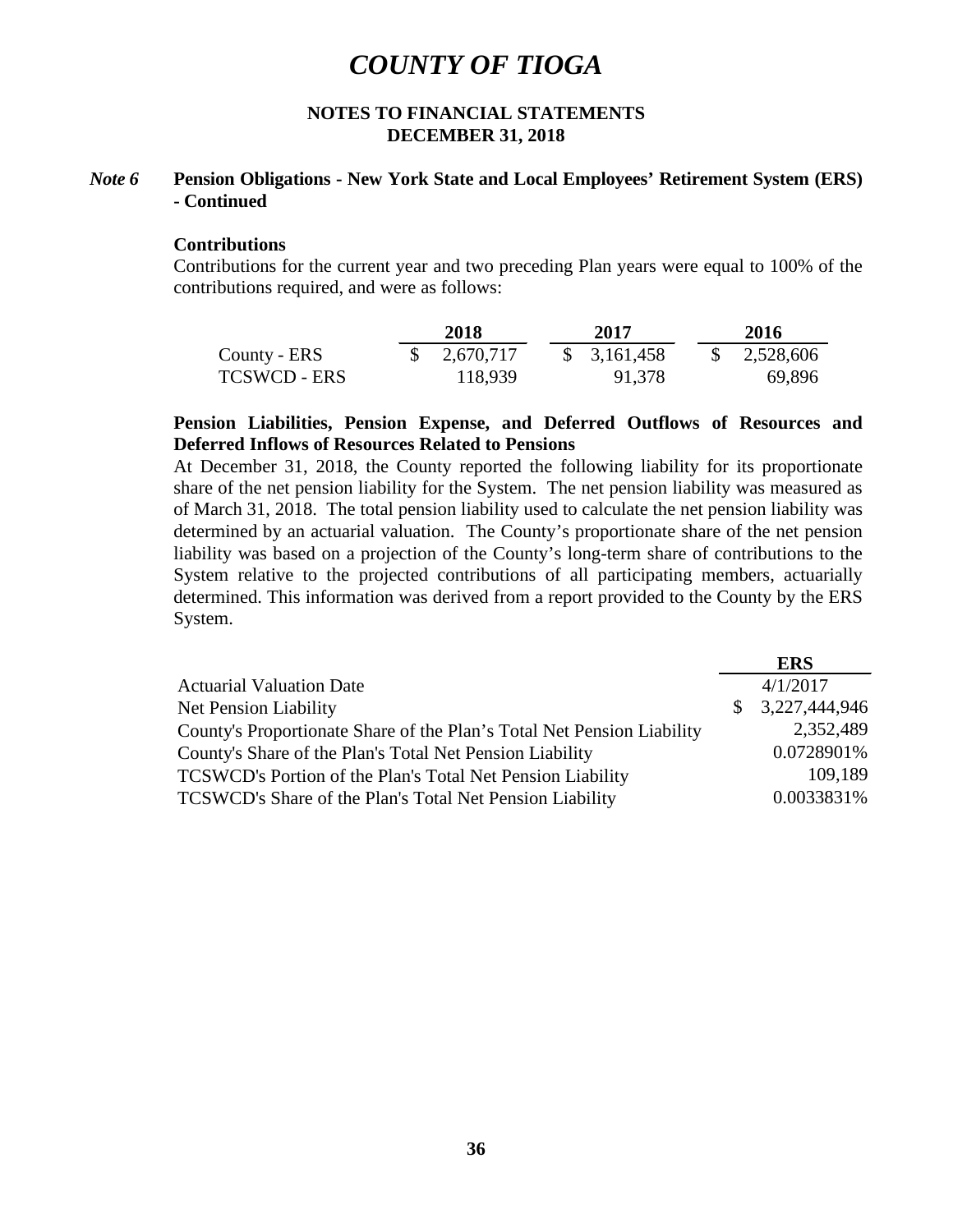## **NOTES TO FINANCIAL STATEMENTS DECEMBER 31, 2018**

## *Note 6* **Pension Obligations - New York State and Local Employees' Retirement System (ERS) - Continued**

For the year ended December 31, 2018, the County recognized pension expense of \$2,569,079 for ERS in the financial statements. At December 31, 2018 the County's reported deferred outflows of resources and deferred inflows of resources related to the pensions from the following sources:

|                                                    | <b>County - ERS</b> |               | <b>TCSWCD - ERS</b> |            |
|----------------------------------------------------|---------------------|---------------|---------------------|------------|
| <b>Deferred Outflows of Resources</b>              |                     |               |                     |            |
| Differences Between Expected and                   |                     |               |                     |            |
| <b>Actual Experience</b>                           | \$                  | 839,057       | \$                  | 38,944     |
| <b>Changes of Assumptions</b>                      |                     | 1,559,895     |                     | 72,401     |
| Net Differences Between Projected and              |                     |               |                     |            |
| <b>Actual Earnings on Pension Plan Investments</b> |                     | 3,416,804     |                     | 158,588    |
| Changes in Proportion and Differences              |                     |               |                     |            |
| Between the County's Contributions                 |                     |               |                     |            |
| and Proportionate Share of Contributions           |                     | 465,148       |                     | 50,281     |
| County's Contributions Subsequent to               |                     |               |                     |            |
| the Measurement Date                               |                     | 2,003,038     |                     |            |
| <b>Total</b>                                       |                     |               |                     |            |
|                                                    | \$                  | 8,283,942     | \$                  | 320,214    |
| <b>Deferred Inflows of Resources</b>               |                     |               |                     |            |
| Differences Between Expected and                   |                     |               |                     |            |
| <b>Actual Experience</b>                           | \$                  | (693, 365)    | \$                  | (32, 182)  |
| Net Differences Between Projected and              |                     |               |                     |            |
| <b>Actual Earnings on Pension Plan Investments</b> |                     | (6,744,429)   |                     | (313,037)  |
| Changes in Proportion and Differences              |                     |               |                     |            |
| Between the County's Contributions                 |                     |               |                     |            |
| and Proportionate Share of Contributions           |                     | (716,993)     |                     | (70, 866)  |
|                                                    |                     |               |                     |            |
| <b>Total</b>                                       |                     | (8, 154, 787) |                     | (416, 085) |

County contributions subsequent to the measurement date, reported as deferred outflows of resources, will be recognized as a reduction of the net pension liability in the year ended December 31, 2019. Other amounts reported as deferred outflows of resources and deferred inflows of resources related to pensions will be recognized in pension expense as follows:

| <b>Year Ended</b> | <b>County - ERS</b> | <b>TCSWCD - ERS</b> |
|-------------------|---------------------|---------------------|
| 2019              | \$<br>228,637       | \$<br>7,991         |
| 2020              | 256,102             | 13,979              |
| 2021              | (1,683,349)         | (81, 542)           |
| 2022              | (675, 273)          | (36,299)            |
| 2023              |                     |                     |
| Thereafter        |                     |                     |

**37**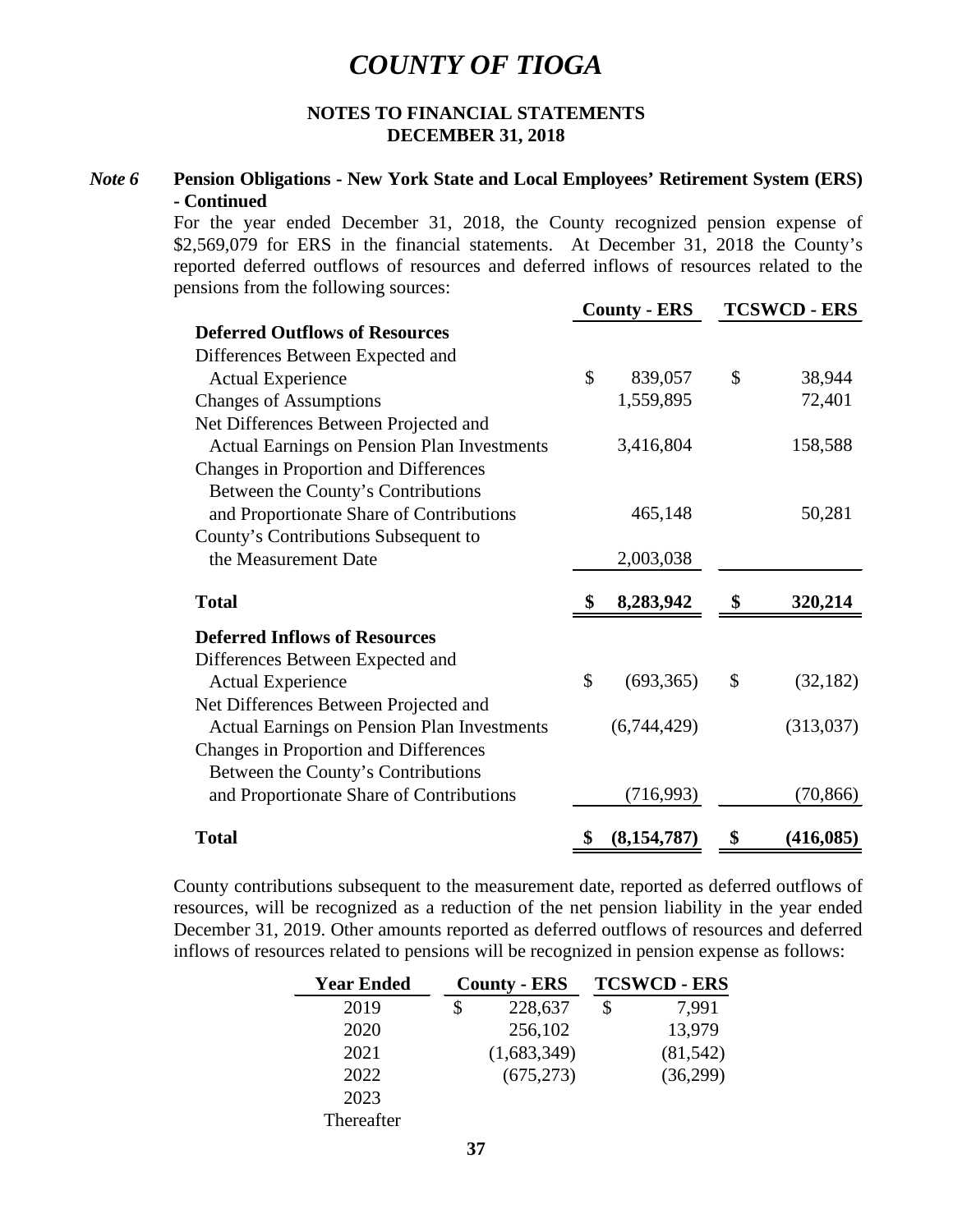## **NOTES TO FINANCIAL STATEMENTS DECEMBER 31, 2018**

## *Note 6* **Pension Obligations - New York State and Local Employees' Retirement System (ERS) - Continued**

#### **Actuarial Assumptions**

The total pension liability as of the measurement date was determined by using an actuarial valuation as noted in the table below, with update procedures used to roll forward the total pension liability to the measurement date.

Significant actuarial assumptions used in the valuations were as follows:

|                                  | <b>ERS</b>     |
|----------------------------------|----------------|
| <b>Measurement Date</b>          | March 31, 2018 |
| <b>Actuarial Valuation Date</b>  | April 1, 2017  |
| <b>Investment Rate of Return</b> | 7.0%           |
| <b>Salary Increases</b>          | 3.8%           |
| Cost of Living Adjustments       | 1.3%           |
| <b>Inflation Rate</b>            | 2.5%           |

Annuitant mortality rates are based on April 1, 2010 - March 31, 2015 System's experience with adjustments for mortality improvements based on Society of Actuaries' Scaple MP-2014.

The actuarial assumptions used in the April 1, 2017 valuation are based on the results of an actuarial experience study for the period April 1, 2010 - March 31, 2015.

The long term rate of return on pension plan investments was determined using a building block method in which best estimate ranges of expected future real rates of return (expected returns net of investment expense and inflation) are developed for each major asset class.

These ranges are combined to produce the long term expected rate of return by weighting the expected future real rates of return by each target asset allocation percentage and by adding expected inflation.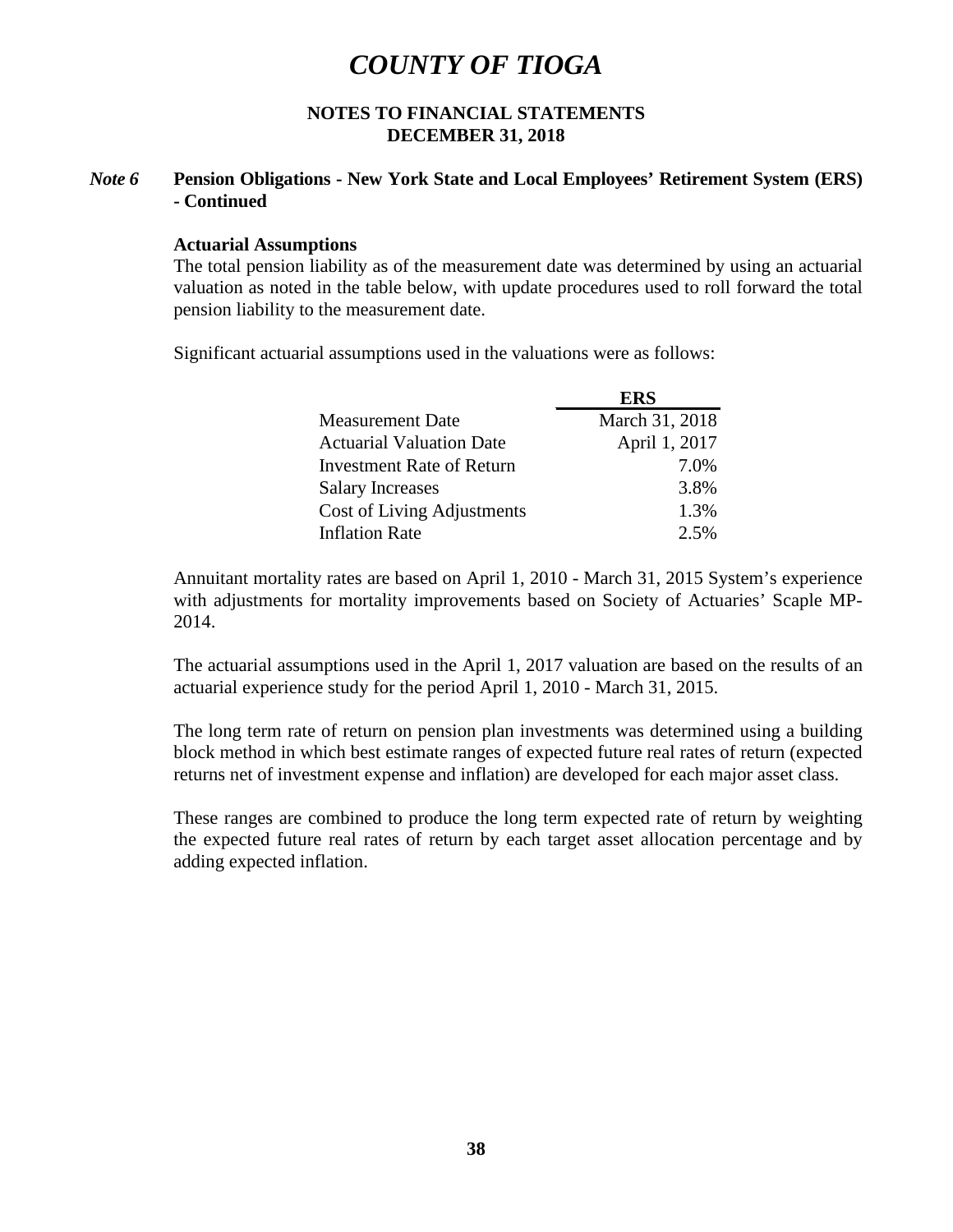### **NOTES TO FINANCIAL STATEMENTS DECEMBER 31, 2018**

## *Note 6* **Pension Obligations - New York State and Local Employees' Retirement System (ERS) - Continued**

### **Actuarial Assumptions - Continued**

Best estimates of the arithmetic real rates of return for each major asset class included in the target asset allocation are summarized below:

**ERS**

|                                        | LKƏ            |
|----------------------------------------|----------------|
| <b>Measurement Date</b>                | March 31, 2018 |
| <b>Asset Type</b>                      |                |
| <b>Domestic Equities</b>               | 4.6%           |
| <b>International Equities</b>          | 6.4%           |
| <b>Real Estate</b>                     | 5.6%           |
| Private Equity/Alternative Investments | 7.5%           |
| <b>Absolute Return Strategies</b>      | 3.8%           |
| Opportunistic Portfolio                | 5.7%           |
| <b>Real Assets</b>                     | 5.3%           |
| Cash                                   | (0.3)%         |
| <b>Inflation-indexed Bonds</b>         | 1.3%           |
| Mortgages and Bonds                    | 1.3%           |

#### **Discount Rate**

The discount rate used to calculate the total pension liability was 7.0%. The projection of cash flows used to determine the discount rate assumes contributions from plan members will be made at the current contribution rates and that contributions from employers will be made at statutorily required rates, actuarially. Based on the assumptions, the System's fiduciary net position was projected to be available to make all projected future benefit payments of current plan members. Therefore the long term expected rate of return on pension plan investments was applied to all periods of projected benefit payments to determine the total pension liability.

## **Sensitivity of the Proportionate Share of the Net Pension Liability to the Discount Rate Assumption**

The following presents the County's proportionate share of the net pension liability calculated using the discount rate of 7.0%, as well as what the County's proportionate share of the net pension liability would be if it were calculated using a discount rate that is 1 percentage point lower or higher than the current rate:

|                                                                                                     |                          | <b>Current</b>                 |                          |
|-----------------------------------------------------------------------------------------------------|--------------------------|--------------------------------|--------------------------|
| <b>ERS</b>                                                                                          | 1% Decrease<br>$(6.0\%)$ | <b>Assumption</b><br>$(7.0\%)$ | 1% Increase<br>$(8.0\%)$ |
| County's Proportionate Share of the<br>Net Pension Liability<br>TCSWCD's Proportionate Share of the | \$17,799,568             | 2,352,489                      | \$(10,715,122)           |
| Net Pension Liability                                                                               | 826,152                  | 109,189                        | (497, 334)               |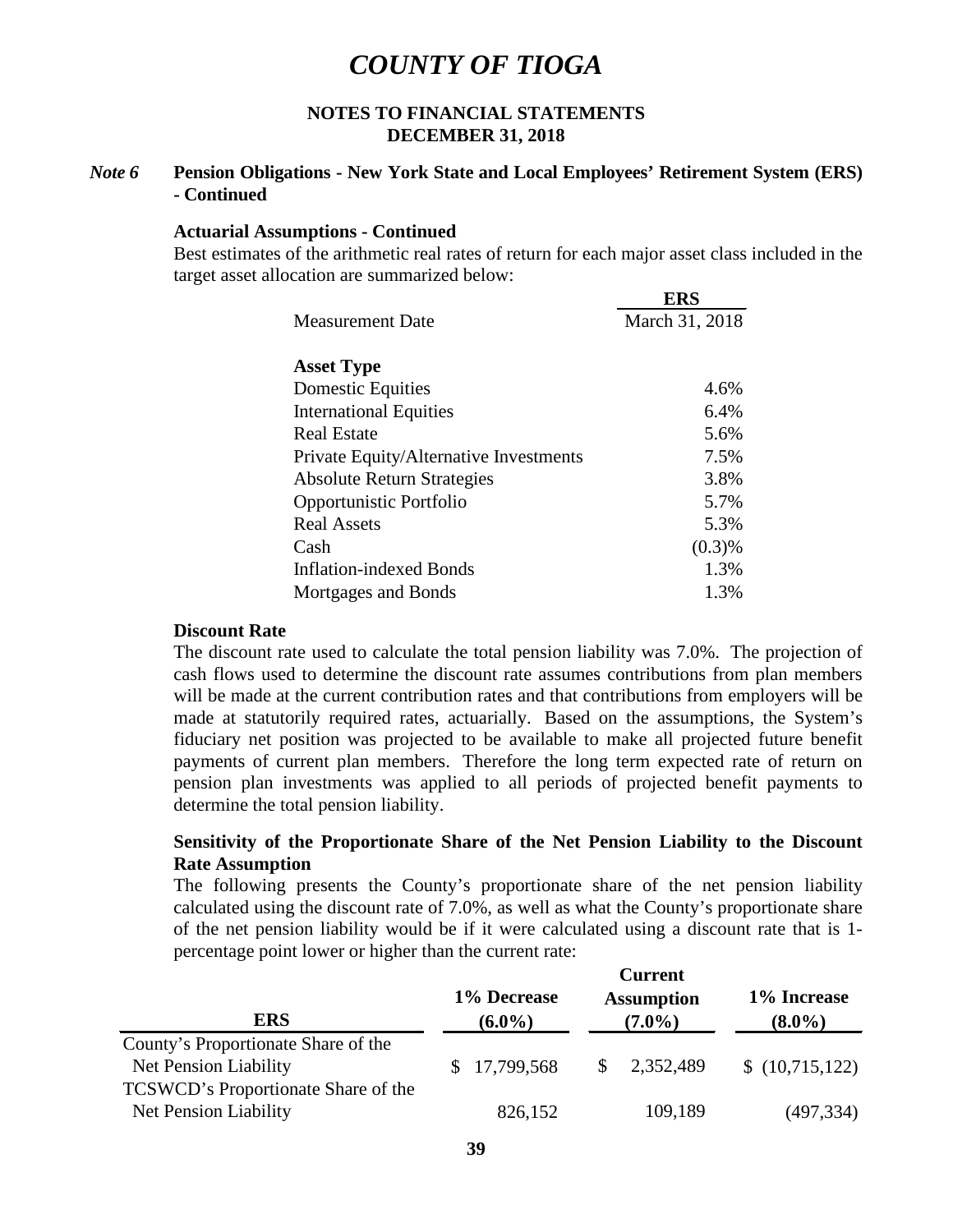## **NOTES TO FINANCIAL STATEMENTS DECEMBER 31, 2018**

## *Note 6* **Pension Obligations - New York State and Local Employees' Retirement System (ERS) - Continued**

#### **Pension Plan Fiduciary Net Position**

The components of the current-year net pension liability of the employers as of the respective valuation dates were as follows:

|                                           |    | <b>Dollars in Thousands</b> |
|-------------------------------------------|----|-----------------------------|
|                                           |    | ERS                         |
| Measurement Date                          |    | March 31, 2018              |
| <b>Employers' Total Pension Liability</b> | \$ | 183,400,590                 |
| <b>Plan Net Position</b>                  |    | (180, 173, 145)             |
| <b>Employers' Net Pension Liability</b>   | œ  | 3,227,445                   |
| Ratio of Plan Net Position to the         |    |                             |
| <b>Employers' Total Pension Liability</b> |    | 98.2%                       |

#### **Payables to the Pension Plan**

For ERS, employer contributions are paid annually based on the System's fiscal year which ends on March 31<sup>st</sup>. Accrued retirement contributions as of December 31, 2018 represent the projected employer contribution for the period of April 1, 2018 through December 31, 2018 based on estimated ERS wages multiplied by the employer's contribution rate, by tier. Accrued retirement contributions as of December 31, 2018 amounted to \$-0-.

#### **Effect on Net Position**

Changes in the net pension liability and deferred outflows and deferred inflows of resources for the year ended December 31, 2018 resulted in the following effect on net position:

|                                            |    | <b>Beginning</b><br><b>Balance</b> |              | <b>Change</b> | <b>Ending</b><br><b>Balance</b> |               |
|--------------------------------------------|----|------------------------------------|--------------|---------------|---------------------------------|---------------|
| County - ERS:                              |    |                                    |              |               |                                 |               |
| Net Pension Liability                      | \$ | (6,628,490)                        | $\mathbb{S}$ | 4,276,001     | \$                              | (2,352,489)   |
| Deferred Outflows of Resources             |    | 6,295,711                          |              | 1,988,231     |                                 | 8,283,942     |
| Deferred Inflows of Resources              |    | (2,114,878)                        |              | (6,039,909)   |                                 | (8, 154, 787) |
| <b>County Total Effect on Net Position</b> |    | (2,447,657)                        | \$           | 224,323       |                                 | (2,223,334)   |
| <b>TCSWCD - ERS:</b>                       |    |                                    |              |               |                                 |               |
| <b>Net Pension Liability</b>               | \$ | (241, 947)                         | \$           | 132,758       | \$                              | (109, 189)    |
| Deferred Outflows of Resources             |    | 225,754                            |              | 94,460        |                                 | 320,214       |
| Deferred Inflows of Resources              |    | (95,090)                           |              | (320, 995)    |                                 | (416,085)     |
| <b>TCSWCD Total Effect on Net Position</b> |    | (111, 283)                         |              | (93,777)      |                                 | (205,060)     |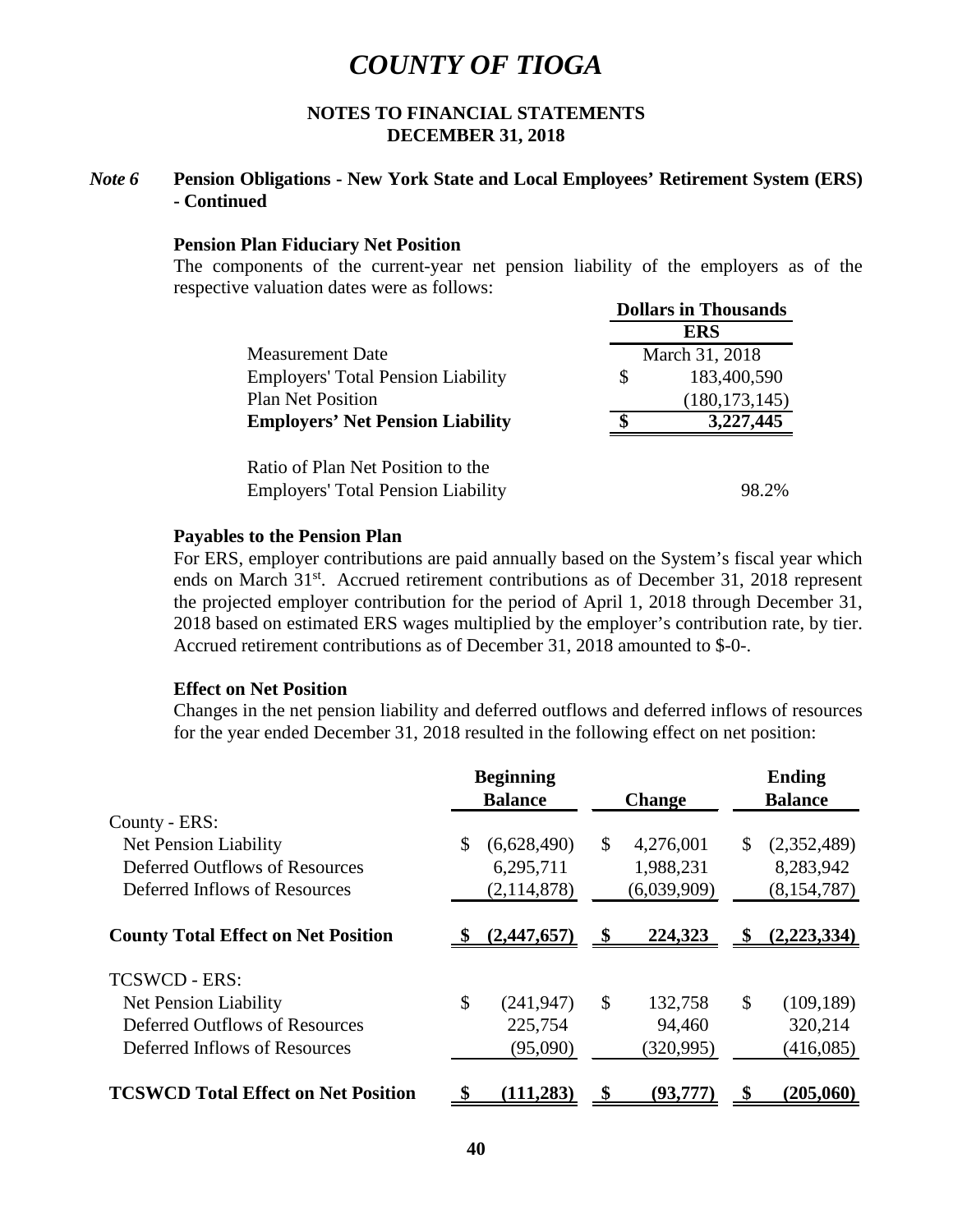## **NOTES TO FINANCIAL STATEMENTS DECEMBER 31, 2018**

## *Note 7* **Other Postemployment Benefits**

During the year ended December 31, 2018 the County implemented GASB Statement No. 75, "Accounting and Financial Reporting for Postemployment Benefits Other than Pensions," effective for the year ended December 31, 2018. This statement replaces the requirements of Statement No. 45, "Accounting and Financial reporting by Employers for Postemployment Benefits Other than Pensions," as amended, and No. 57, "OPEB Measurements by Agent Employers and Agent Multi-Employer Plans, for OPEB."

## **General Information About the OPEB Plan**

Plan Description - Tioga County provides medical and prescription drug benefits for retirees, spouses, and their covered dependents while contributing a portion of the expenses. Such postemployment benefits are an included value in the exchange of salaries and benefits for employee services rendered. An employee's total compensation package includes not only the salaries and benefits received during active service, but all compensation and benefits received for their services during postemployment. Nevertheless, both types of benefits constitute compensation for employee services.

Benefits Provided - Health care benefits and survivors benefits are provided through an insurance company whose premiums are based on the benefits paid during the year. The County offers the benefit, with related premiums funded partially by participating retirees. Each retiree also pays a portion of any premium covering his or her spouse.

Employees Covered by Benefit Terms - At December 31, 2018, the following employees were covered by the benefit terms:

| Total                                | 581 |
|--------------------------------------|-----|
| <b>Active Employees</b>              | 356 |
| <b>Terminated Vested Employees</b>   |     |
| <b>Retired and Surviving Spouses</b> | 225 |

## **Total OPEB Liability**

The County's total OPEB liability of \$101,621,657 was measured as of January 1, 2018 and was determined by an actuarial valuation as of January 1, 2018.

#### **Actuarial Assumptions and Other Inputs**

The total OPEB liability in the January 1, 2018 actuarial valuation was determined using the following actuarial assumptions and other inputs, applied to all periods included in the measurement, unless otherwise specified:

• The long-term bond rate is based on the Bond Buyer Weekly 20-Bond GO Index as of the measurement date (or the nearest business day thereto).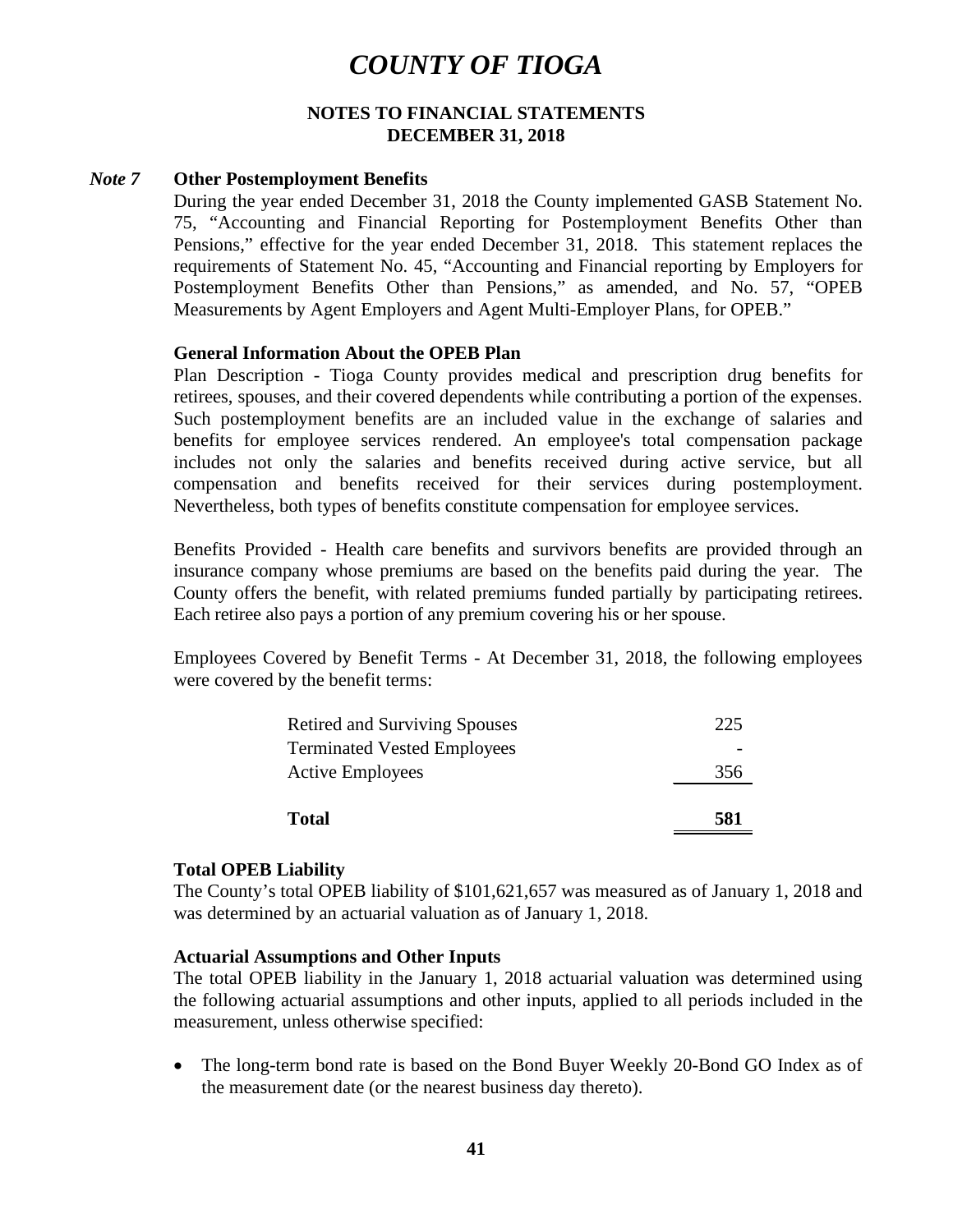## **NOTES TO FINANCIAL STATEMENTS DECEMBER 31, 2018**

## *Note 7* **Other Postemployment Benefits - Continued**

## **Actuarial Assumptions and Other Inputs - Continued**

- The salary scale reflects the rate at which payroll amounts are expected to increase over time for purposes of attributing liabilities under the Entry Age Normal, Level Percent of Pay actuarial cost method.
- Mortality rates were based on the RPH-2014 Mortality Table for employees, sex distinct, with generational mortality adjusted to 2006 using scale MP-2014, and projected forward with scale MP-2017.
- Termination and retirement rates are based on the experience under the New York State and Local Retirement System as prepared by the Department of Civil Service's actuarial consultant in the report titled, "Development of Recommended Actuarial Assumptions for New York State."
- Healthcare Cost Trend Rates were based on the baseline projection of the SOA Long-Run Medical Cost Trend Model (v2018-c). These rates were adjusted for inflation, projected GDP growth, extra trend , and health share of GDP resistance point.
- The actuarial assumptions used in the January 1, 2018 valuation were consistent with the requirements of GASB Statement No. 75 and Actuarial Standards of Practice (ASOPs).
- Changes of assumptions and other inputs reflect a change in the discount rate from 3.78% percent in 2017 to 3.44% in 2018.

| <b>Municipal Bond Index Rate</b>           | 3.44%   |
|--------------------------------------------|---------|
| <b>Single Discount Rate</b>                | 3.44%   |
| Initial Healthcare Cost Trend Rate         | 7.50%   |
| <b>Ultimate Healthcare Cost Trend Rate</b> | 4.03%   |
| <b>Salary Scale</b>                        | 3.50%   |
| Rate of Inflation                          | 2.20%   |
| <b>Election Percentage</b>                 | 100.00% |
| <b>Marital Assumption</b>                  | 70.00%  |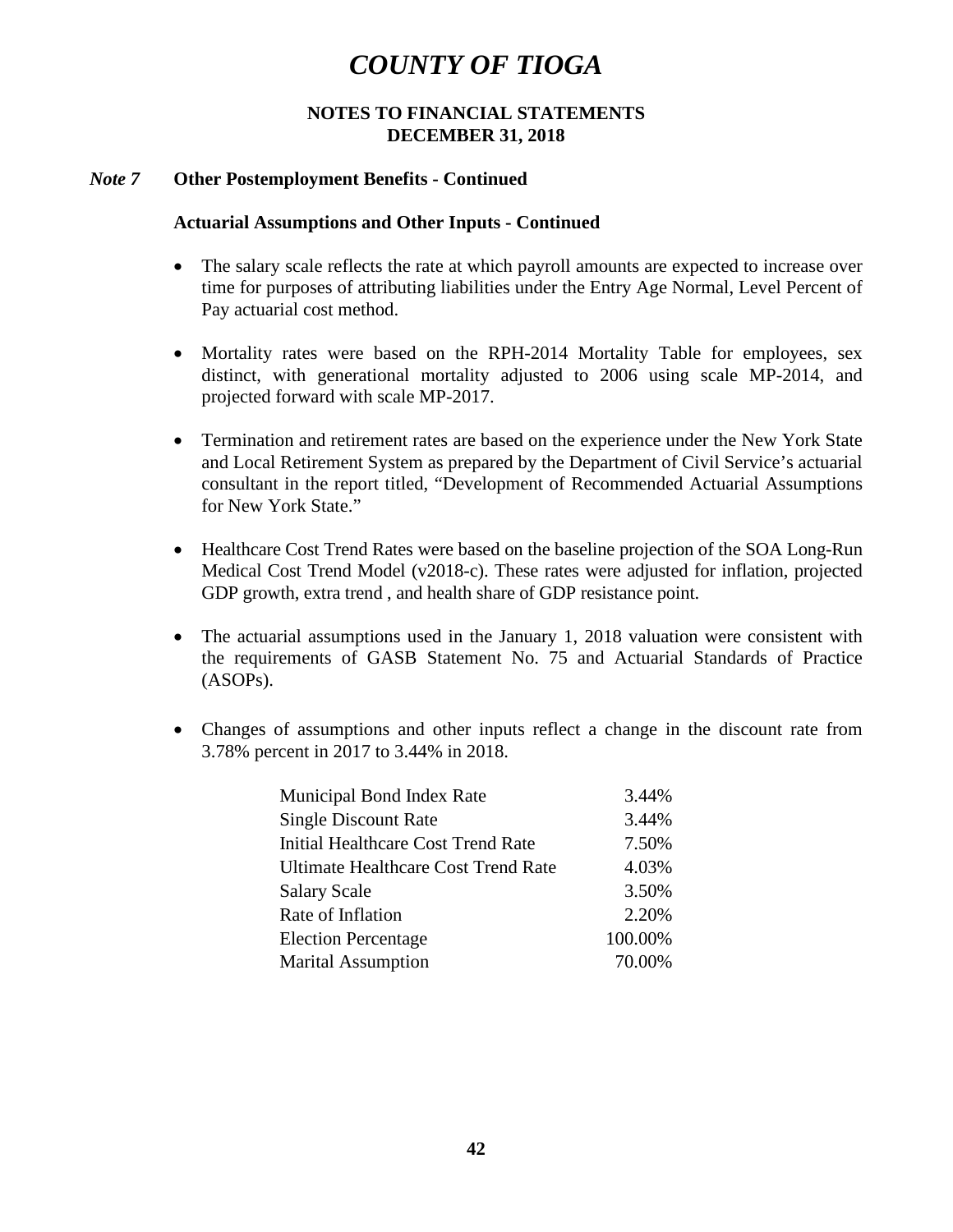### **NOTES TO FINANCIAL STATEMENTS DECEMBER 31, 2018**

## *Note 7* **Other Postemployment Benefits - Continued**

#### **Changes in the Total OPEB Liability**

|                                                    | <b>Total OPEB</b> |
|----------------------------------------------------|-------------------|
|                                                    | Liability         |
| <b>Balance at December 31, 2017</b>                | \$<br>92,253,959  |
| <b>Changes for the Year</b>                        |                   |
| <b>Service Cost</b>                                | 3,245,186         |
| Interest Cost                                      | 3,558,782         |
| <b>Changes of Benefit Terms</b>                    |                   |
| Differences Between Expected and Actual Experience |                   |
| Changes in Assumptions or Other Inputs             | 5,266,671         |
| <b>Benefit Payments</b>                            | (2,702,941)       |
|                                                    | 9,367,698         |
| <b>Balance at December 31, 2018</b>                | \$<br>101,621,657 |

Sensitivity of the total OPEB liability to changes in the discount rate - The following presents the total OPEB liability of the County, as well as what the County's total OPEB liability would be if it were calculated using a discount rate that is 1 - percentage-point lower (2.44%) or 1-percentage-point higher (4.44%) than the current discount rate:

|                             | 1% Decrease   | <b>Discount Rate</b> | 1% Increase |
|-----------------------------|---------------|----------------------|-------------|
|                             | $(2.44\%)$    | $(3.44\%)$           | $(4.44\%)$  |
| <b>Total OPEB Liability</b> | \$119,695,256 | \$101,621,657        | 87,192,560  |

Sensitivity of the Total OPEB Liability to Changes in the Healthcare Cost Trend Rate - The following presents the total OPEB liability of the County, as well as what the County's total OPEB liability would be if it were calculated using a healthcare cost trend rate that is 1 percentage point lower or 1 percentage point higher than the current healthcare cost trend rate:

|                             | 1% Decrease<br>$(6.50\% \text{ to } 3.03\%)$ |  | <b>Discount Rate</b><br>$(7.50\% \text{ to } 4.03\%)$ |  | 1% Increase<br>$(8.50\% \text{ to } 5.03\%)$ |  |
|-----------------------------|----------------------------------------------|--|-------------------------------------------------------|--|----------------------------------------------|--|
| <b>Total OPEB Liability</b> | 84,647,430                                   |  | 101,621,657                                           |  | 123,677,886                                  |  |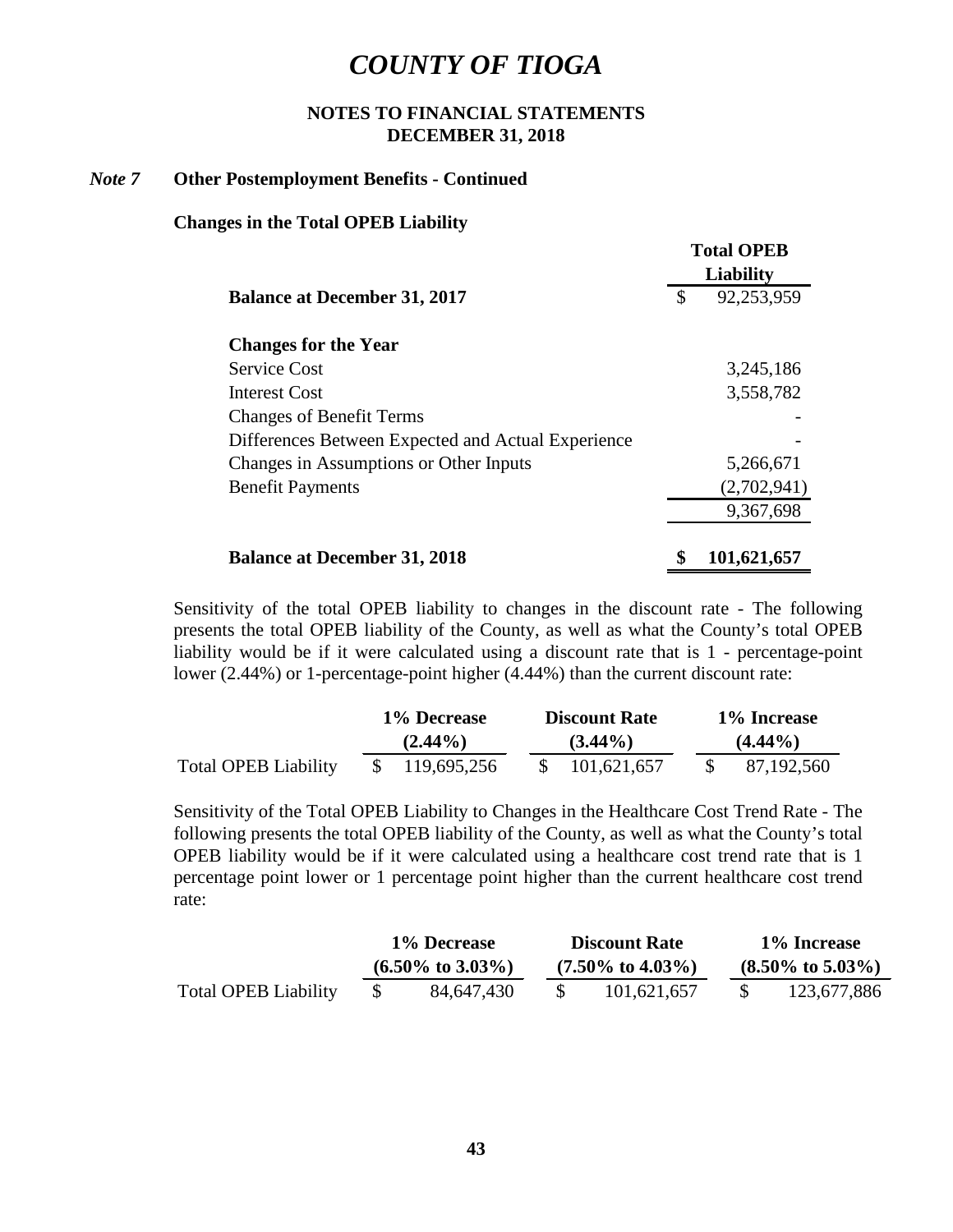## **NOTES TO FINANCIAL STATEMENTS DECEMBER 31, 2018**

### *Note 7* **Other Postemployment Benefits - Continued**

**OPEB Expense and Deferred Outflows of Resources and Deferred Inflows of Resources Related to OPEB**

For the year ended December 31, 2018, the County recognized OPEB expense of \$7,592,392.

At December 31, 2018, the County reported deferred outflows of resources and deferred inflows of resources related to OPEB from the following sources:

|                                                     | <b>Deferred</b><br><b>Outflows of</b> |                  |
|-----------------------------------------------------|---------------------------------------|------------------|
|                                                     |                                       | <b>Resources</b> |
| Changes in Assumptions or Other Inputs              | \$.                                   | 4,478,247        |
| <b>Contributions Subsequent to Measurement Date</b> |                                       | 2,799,306        |
| Total                                               |                                       | 7,277,553        |

Amounts reported as deferred outflows of resources and deferred inflows of resources related to OPEB will be recognized in OPEB expense as follows:

| <b>Fiscal Year Ending December 31,</b> | Amount  |           |
|----------------------------------------|---------|-----------|
| 2019                                   | S       | 788,424   |
| 2020                                   | 788,424 |           |
| 2021                                   |         |           |
| 2022                                   |         | 788,424   |
| 2023 and Thereafter                    |         | 1,324,551 |

#### **Current Year Activity**

The following is a summary of current year activity:

|                                | <b>Beginning</b> |             |               | Ending         |
|--------------------------------|------------------|-------------|---------------|----------------|
| <b>Governmental Activities</b> | <b>Balance</b>   |             | <b>Change</b> | <b>Balance</b> |
| <b>OPEB</b> Liability          | 92,253,959       |             | 9,367,698     | \$101,621,657  |
| Deferred Outflows of Resources |                  | (2,702,941) | (4,574,612)   | (7,277,553)    |
| <b>Total</b>                   | 89,551,018       |             | 4,793,086     | 94,344,104     |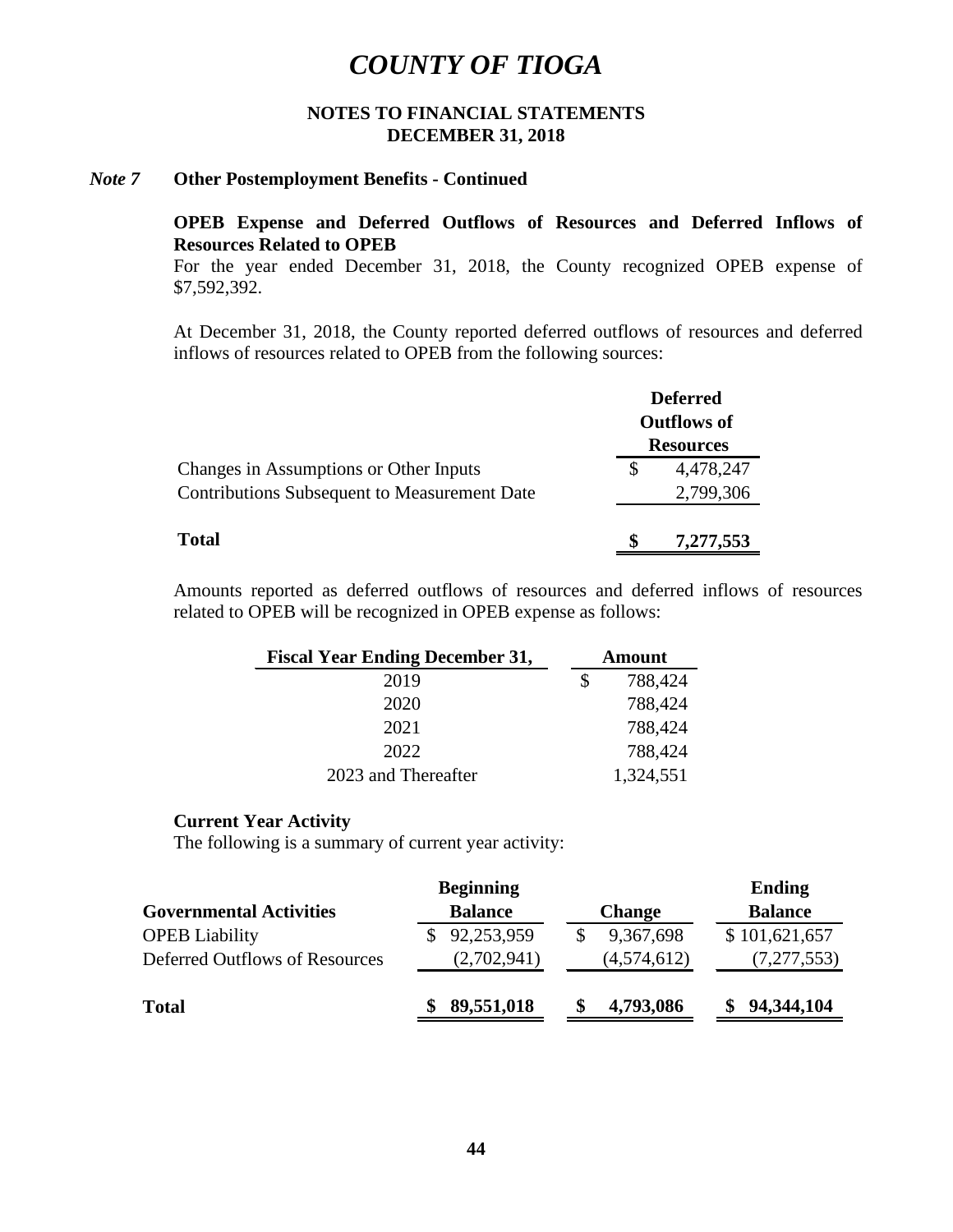## **NOTES TO FINANCIAL STATEMENTS DECEMBER 31, 2018**

## *Note 8* **Short-term Debt**

The County may issue revenue anticipation notes (RANs) and tax anticipation notes (TANs), in anticipation of the receipt of revenues. These notes are recorded as a liability of the fund that will actually receive the proceeds from the issuance of the notes. The RANs and TANs represent a liability that will be extinguished by the use of expendable, available resources of the fund. During the year ended December 31, 2018 the County did not issue or redeem any short-term RANs or TANs.

The County may issue bond anticipation notes (BANs), in anticipation of proceeds from the subsequent sale of bonds. These notes are recorded as current liabilities of the funds that will actually receive the proceeds from the issuance of bonds. State law requires that BANs issued for capital purposes be converted to long-term financing within five years after the original issue date. Such notes may be classified as long-term when (1) the intention is to refinance the debt on a long-term basis and (2) the intention can be substantiated through a post balance sheet issuance of long**-**term debt or by an acceptable financing agreement. During the year ended December 31, 2018 the County did not issue or redeem any short-term BANs.

## *Note 9* **Long-term Debt**

## **Constitutional Debt Limit**

At December 31, 2018, the total outstanding indebtedness of the County aggregated to \$28,936,714. Of this amount, \$12,280,000 is subject to the statutory debt limit, and represents approximately 6.8% of the County's debt limit.

## **Serial Bonds**

Public improvement serial bonds, refunded in 2001, were utilized to finance the construction of a new public safety facility. The Tobacco Settlement Pass-Through bonds were utilized to finance the purchase of the County's future right, title and, interest in the Tobacco Settlement Revenues.

In 2005, TTASC advance refunded its 2000 series debt and secured additional Tobacco Settlement Revenues by issuing \$15 million in bonds. The proceeds financed the construction of bridge repairs within the County.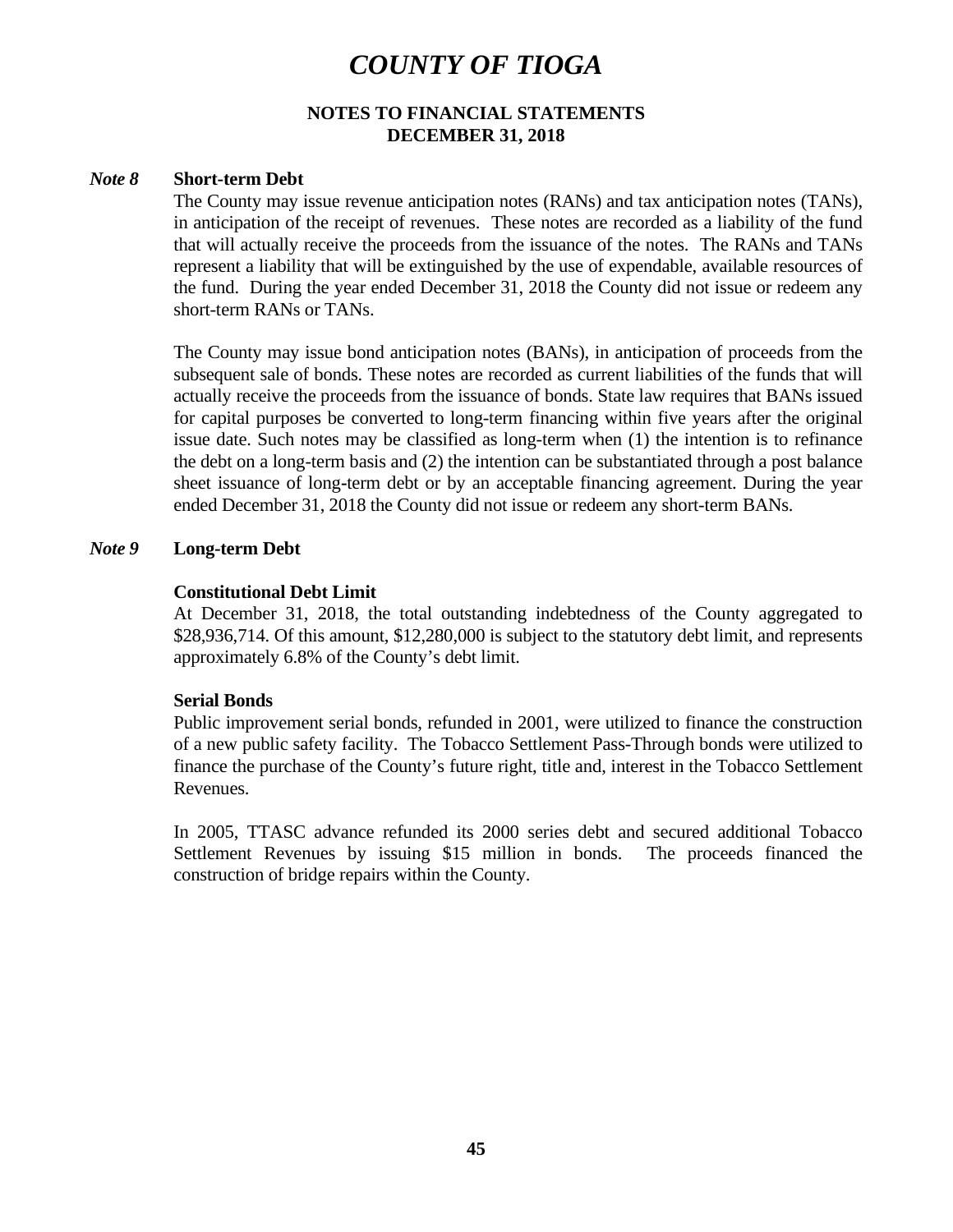## **NOTES TO FINANCIAL STATEMENTS DECEMBER 31, 2018**

### *Note 9* **Long-term Debt - Continued**

#### **Changes in Indebtedness**

The following is a summary of changes in indebtedness for the period ended December 31, 2018:

|                                | <b>Balance</b><br>12/31/2017 | <b>Additions</b> | <b>Deletions</b> | <b>Balance</b><br>12/31/2018 | Amount Due<br><b>Within One</b><br>Year |
|--------------------------------|------------------------------|------------------|------------------|------------------------------|-----------------------------------------|
| <b>Indebtedness</b>            |                              |                  |                  |                              |                                         |
| Serial Bonds                   | \$26,922,915                 | -S               | \$(1,580,000)    | 25,342,915<br>\$.            | \$2,270,000                             |
| Add: Accreted Interest Payable | 3,184,765                    | 409,034          |                  | 3,593,799                    |                                         |
| Carrying Value of Bonds        | 30,107,680                   | 409,034          | (1,580,000)      | 28,936,714                   | 2,270,000                               |
| <b>Total</b>                   | \$30,107,680                 | 409,034<br>SS.   | \$ (1,580,000)   | 28,936,714                   | \$2,270,000                             |

The following is a summary of serial bond indebtedness as of December 31, 2018:

|                                        | <b>Date</b>   |    | Original   | <b>Interest</b> | <b>Maturity</b> | <b>Balance</b>   |
|----------------------------------------|---------------|----|------------|-----------------|-----------------|------------------|
| <b>Description</b>                     | <b>Issued</b> |    | Amount     | Rate            | Date            | Outstanding      |
| <b>Serial Bonds</b>                    |               |    |            |                 |                 |                  |
| Issued by TTASC:                       |               |    |            |                 |                 |                  |
| Series 2005                            | 08/2005       | S. | 21,713,420 | $4.25 - 5.00\%$ | 12/2041         | 13,062,915<br>S. |
| Add Current Year Additions to Accreted |               |    |            |                 |                 |                  |
| Interest on Capital Appreciation Bonds |               |    |            |                 |                 | 3,593,799        |
| Carrying Value of TTASC bonds          |               |    |            |                 |                 | 16,656,714       |
| Issued by the County:                  |               |    |            |                 |                 |                  |
| Public Improvement - 2010              | 11/2010       |    | 9,000,000  | 3.36-9.07%      | 03/2030         | 6,495,000        |
| Public Improvement - 2013              | 08/2013       |    | 9,995,000  | 1.50-2.75%      | 08/2023         | 5,785,000        |
|                                        |               |    |            |                 |                 |                  |

## **Total \$ 28,936,714**

**Amount Due**

The TTASC Series 2005 bonds are comprised of tax-exempt turbo bonds in the amount of \$10,730,000 and \$2,332,915 of tax exempt turbo capital appreciation bonds. As of December 31, 2018, total accreted interest of \$3,593,799 has been accrued on the capital appreciation bonds, for a total carrying value of \$16,656,714.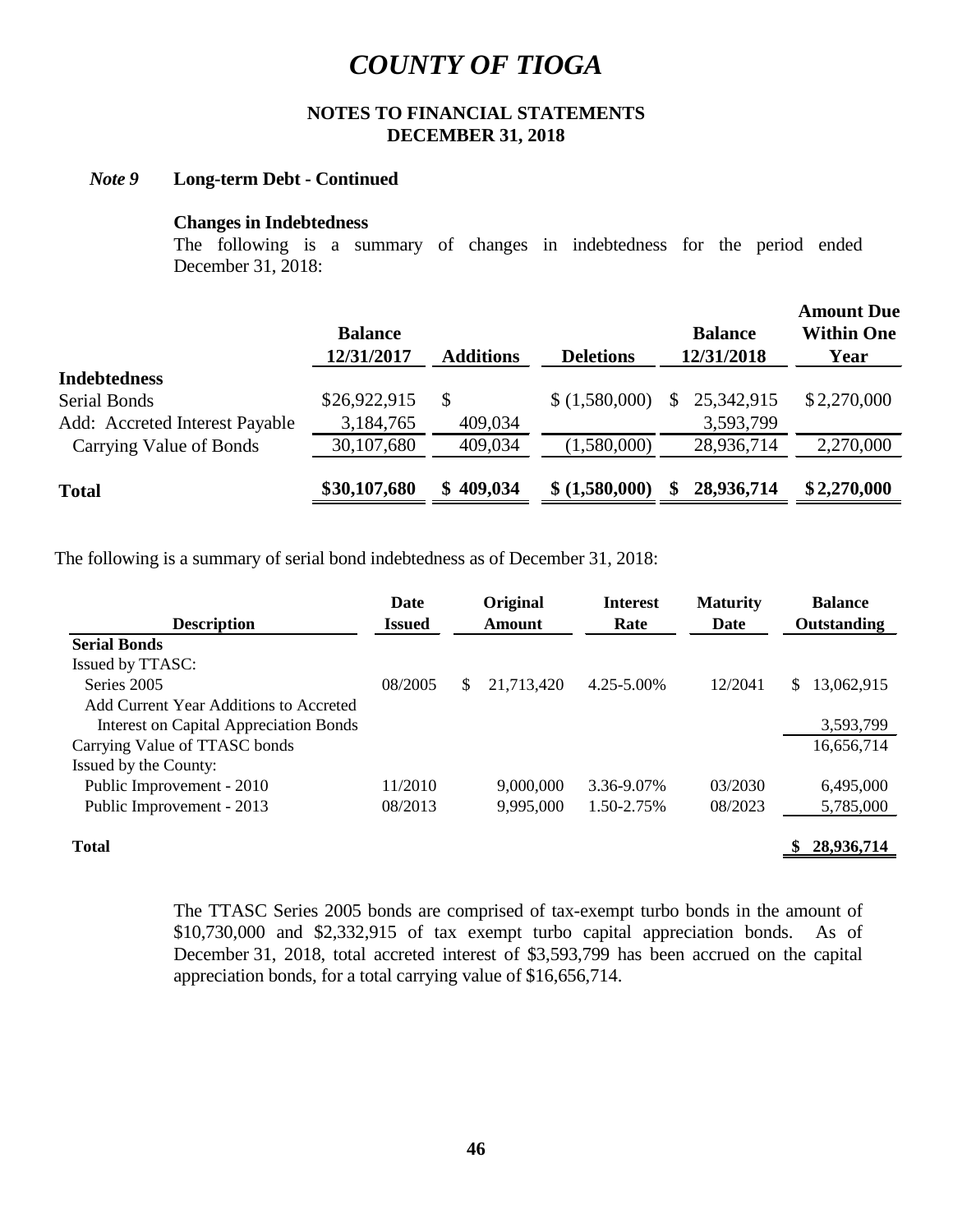## **NOTES TO FINANCIAL STATEMENTS DECEMBER 31, 2018**

#### *Note 9* **Long-term Debt - Continued**

Annual requirements to amortize the debt on outstanding bonds as of December 31, 2018 are as follows:

| are as romo no.<br><b>Governmental Funds</b> |                  |                            |                                   |                  |                    |                 |                 |  |
|----------------------------------------------|------------------|----------------------------|-----------------------------------|------------------|--------------------|-----------------|-----------------|--|
|                                              |                  | <b>County Serial Bonds</b> |                                   |                  | <b>TTASC Bonds</b> |                 |                 |  |
| Year                                         | <b>Principal</b> | <b>Interest</b>            | <b>Interest</b><br><b>Subsidy</b> | <b>Total</b>     | <b>Principal</b>   | <b>Interest</b> | <b>Total</b>    |  |
| 2019                                         | 1.535,000<br>\$  | \$<br>566.684              | (158,029)<br>\$.                  | 1,943,655<br>S.  | \$<br>730,000      | \$<br>372,000   | 1,102,000<br>S. |  |
| 2020                                         | 1.570.000        | 520.101                    | (149.495)                         | 1.940.606        | 780,000            | 334.250         | 1,114,250       |  |
| 2021                                         | 1,615,000        | 469,817                    | (140,300)                         | 1.944.517        | 835,000            | 293,875         | 1,128,875       |  |
| 2022                                         | 1,655,000        | 414,416                    | (130,005)                         | 1,939,411        | 885,000            | 250.875         | 1,135,875       |  |
| 2023                                         | 1.710.000        | 352,565                    | (118.683)                         | 1.943.882        | 940,000            | 205,250         | 1,145,250       |  |
| 2024-2028                                    | 2,855,000        | 1,036,676                  | (397,492)                         | 3,494,184        | 7,262,613          | 2,301,145       | 9,563,758       |  |
| 2029-2033                                    | 1,340,000        | 100.446                    | (43,700)                          | 1,396,746        | 897,853            | 5,132,069       | 6,029,922       |  |
| 2034-2038                                    |                  |                            |                                   |                  | 613,632            | 5,785,791       | 6,399,423       |  |
| 2039-2041                                    |                  |                            |                                   |                  | 118,817            | 1,468,323       | 1,587,140       |  |
| <b>Totals</b>                                | 12,280,000       | \$3,460,705                | \$(1,137,704)                     | 14,603,001<br>S. | \$13,062,915       | \$16,143,578    | \$29,206,493    |  |

Interest expense on bonds for the year ending December 31, 2018 is as follows:

|                                           | County     | <b>TTASC</b> | <b>Total</b> |
|-------------------------------------------|------------|--------------|--------------|
| <b>Interest Paid</b>                      | 618,356    | 535,295      | 1,153,651    |
| Less Interest Accrued in Prior Year       | (182, 192) |              | (182, 192)   |
| Add Interest Accrued in Current Year      | 168,277    |              | 168,277      |
| <b>Less Prior Year Accreted Interest</b>  |            | (3,184,765)  | (3,184,765)  |
| <b>Add Current Year Accreted Interest</b> |            | 3,593,799    | 3,593,799    |
| <b>Total</b>                              | 604,441    | 944,329      | 1,548,770    |

**Discretely Presented Component Unit - Tioga County Industrial Development Agency** The Tioga County Industrial Development Agency has various outstanding loans payable to the County and USDA. Interest rates range from 1% to 3% with maturities between 2019 and 2039. Repayment of these loans is estimated as follows:

| Year       | <b>Principal</b> |
|------------|------------------|
| 2019       | \$<br>38,892     |
| 2020       | 39,280           |
| 2021       | 39,673           |
| 2022       | 40,069           |
| 2023       | 40,469           |
| Thereafter | 440,132          |
| Total      | 638,515          |

Interest expense was \$6,770 for the year ended December 31, 2018.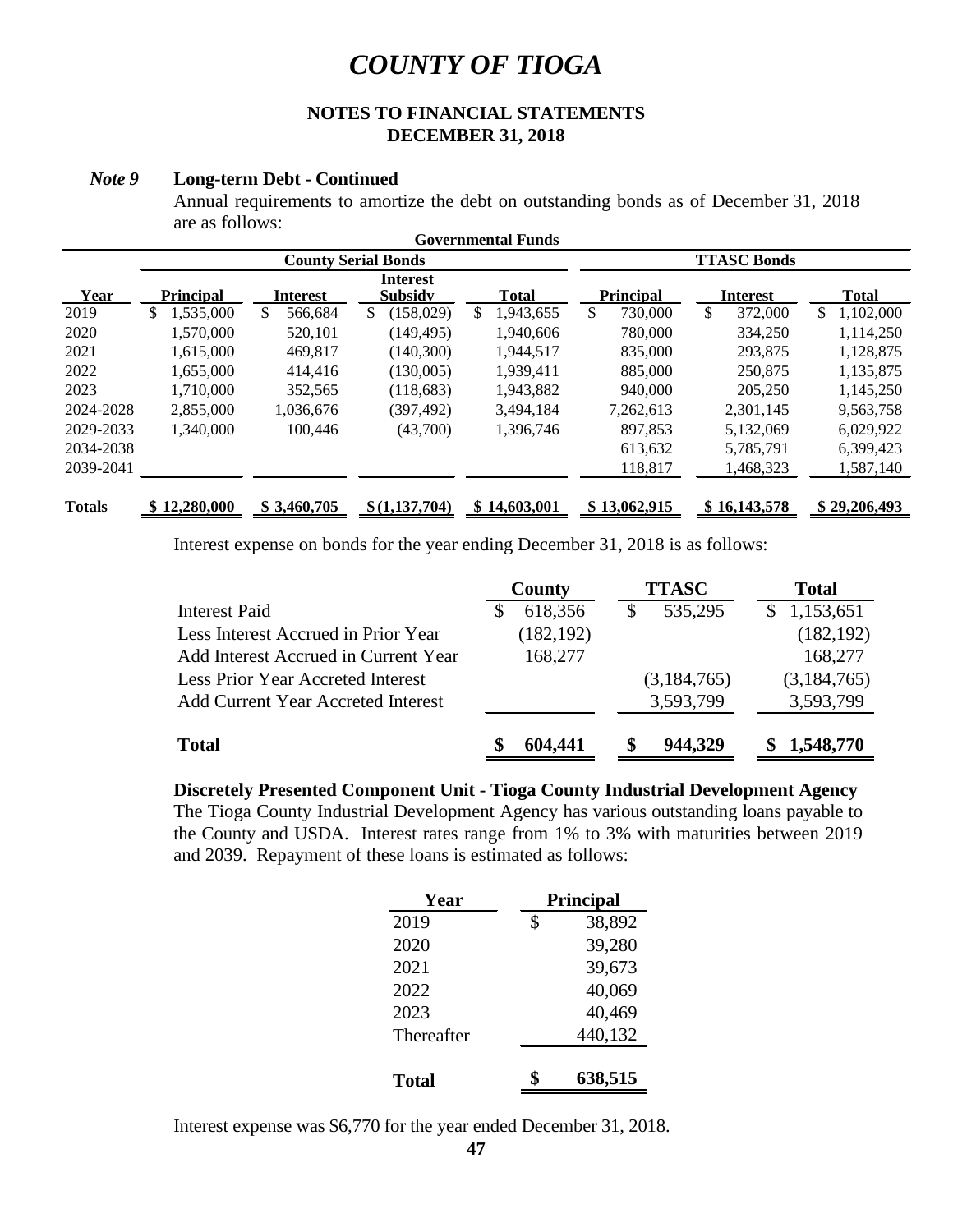## **NOTES TO FINANCIAL STATEMENTS DECEMBER 31, 2018**

### *Note 10* **Other Long-term Obligations**

In addition to the above long-term debt, the County had the following non-current liabilities:

- Compensated Absences: Represents the value of earned and unused portion of the liability for compensated absences and is liquidated in various funds.
- Self-Insurance Liabilities: As further explained in Note 13, the County is self-insured. Liabilities are established for workers' compensation and general claims in accordance with GASB Statement No. 10, "Accounting and Financial Reporting for Risk Financing and Related Insurance Issues." This liability is liquidated in the Internal Service Fund.

The following is a summary of changes other long-term obligations for the period ended December 31, 2018:

**Amount Due**

|                                                                                                 | <b>Balance</b><br>12/31/2017 | <b>Additions</b> | <b>Deletions</b> |   | <b>Balance</b><br>12/31/2018 | <b>Amount Due</b><br><b>Within One</b><br>Year |
|-------------------------------------------------------------------------------------------------|------------------------------|------------------|------------------|---|------------------------------|------------------------------------------------|
| <b>Other Long-Term Liabilities</b><br><b>Compensated Absences</b><br>Self-insurance Liabilities | 985.365<br>5,750,000         | \$224,040        | \$               | S | 1,209,405<br>5,750,000       | \$1,209,405<br>840,000                         |
| <b>Total</b>                                                                                    | 6,735,365                    | \$224.040        | \$               | æ | 6,959,405                    | 2,049,405                                      |

Additions and deletions to compensated absences, and self-insurance liabilities are shown net, as it is impractical to determine these amounts separately.

## *Note 11* **Interfund Receivables/Payables and Transfers**

During the course of normal operations, the County has numerous transactions between funds including expenditures and transfers of resources primarily to provide services.

The Governmental Funds financial statements generally reflect such transactions as transfers whereas the Proprietary Funds record such transactions as non-operating revenues or expenses. There were no interfund receivables/payables at December 31, 2018. Interfund transfers at December 31, 2018 were as follows:

|                              | <b>Transfers In</b> | <b>Transfers Out</b> |
|------------------------------|---------------------|----------------------|
| General Fund                 | 8,873               | 3,890,560            |
| Capital Fund                 | 650,000             | 8,873                |
| Non-Major Funds              | 2,867,801           |                      |
| <b>Internal Service Fund</b> | 372,759             |                      |
| <b>Totals</b>                | 3,899,433           | 3,899,433            |

All transfers were planned and budgeted as part of normal activities. General Fund transfers out were used to distribute property tax revenues.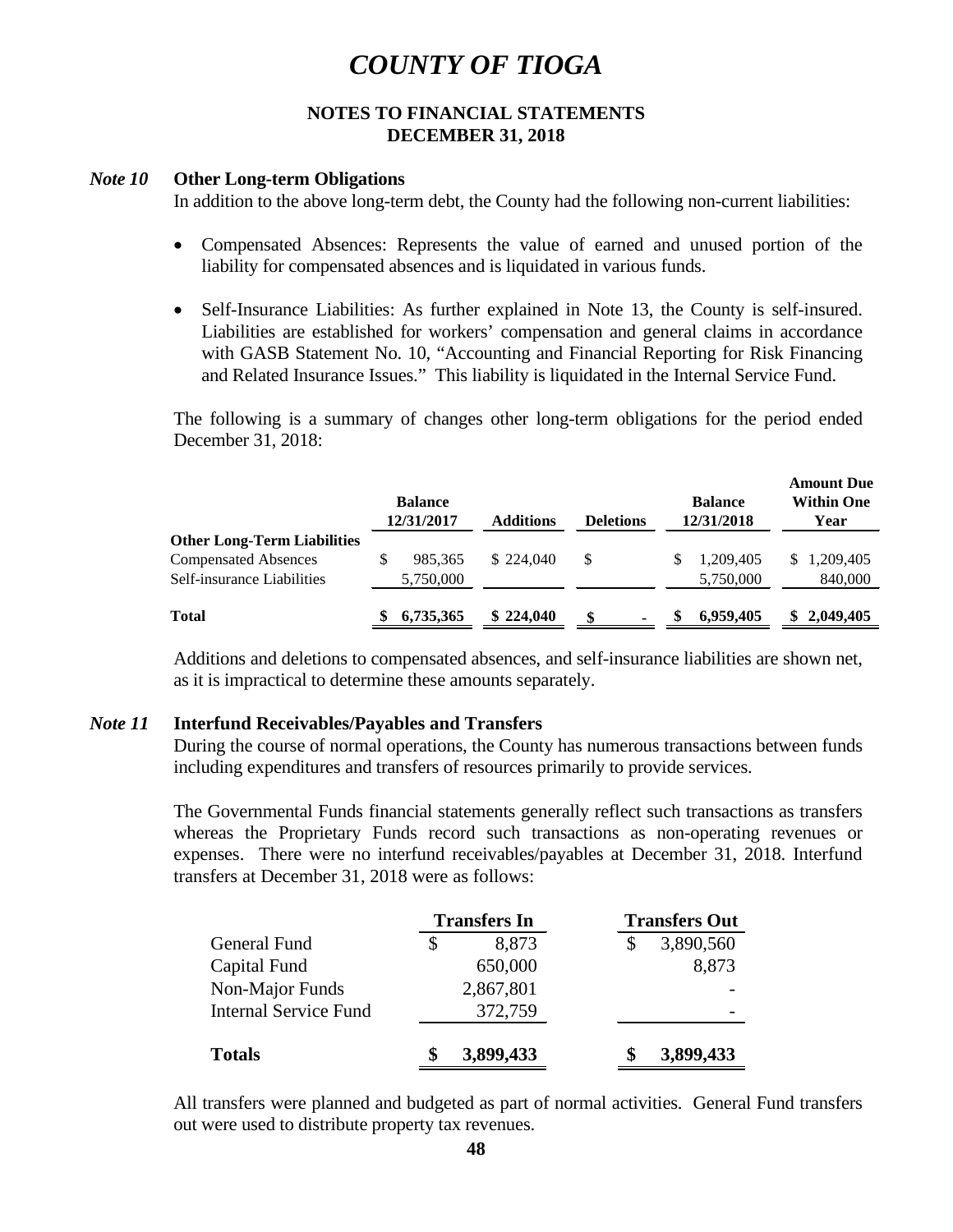## **NOTES TO FINANCIAL STATEMENTS DECEMBER 31, 2018**

## *Note 12* **Fund Balances**

## **Restricted Fund Balances**

- State statutes require the County to reserve excess revenues over expenditures under the STOP DWI Program for use in the program in the following fiscal year. Excess STOP DWI funds restricted in the General Fund at December 31, 2018 totaled \$86,817.
- The County Legislature requires the County to designate revenues from the forfeiture of criminal proceeds for the purpose of crime prevention. Unexpended criminal prevention revenue restricted in the General Fund at December 31, 2018 was \$7,097.
- The County Legislature permits collection of fees for hotel/motel usage. Unexpended hotel/motel usage revenue restricted in the General Fund at December 31, 2018 was \$108,001.
- The County Legislature permits collection of fees from illegal handicapped parking. Unexpended handicapped parking revenue restricted in the General Fund at December 31, 2018 was \$911.
- The County transferred interest earned on unspent bond proceeds into a reserve for the payments of debt service on the bonds. The balance in the reserve in the General Fund at December 31, 2018 was \$203,754.
- The County created various reserves in the Capital Fund. They consist of the following balances:

| <b>Total</b>                          | 2,240,217 |
|---------------------------------------|-----------|
| <b>Financial Management System</b>    | 158,701   |
| Public Land, Structure, and Equipment | 1,916,329 |
| <b>Hardware Reserve</b>               | 21,760    |
| <b>Software Reserve</b>               | 143,427   |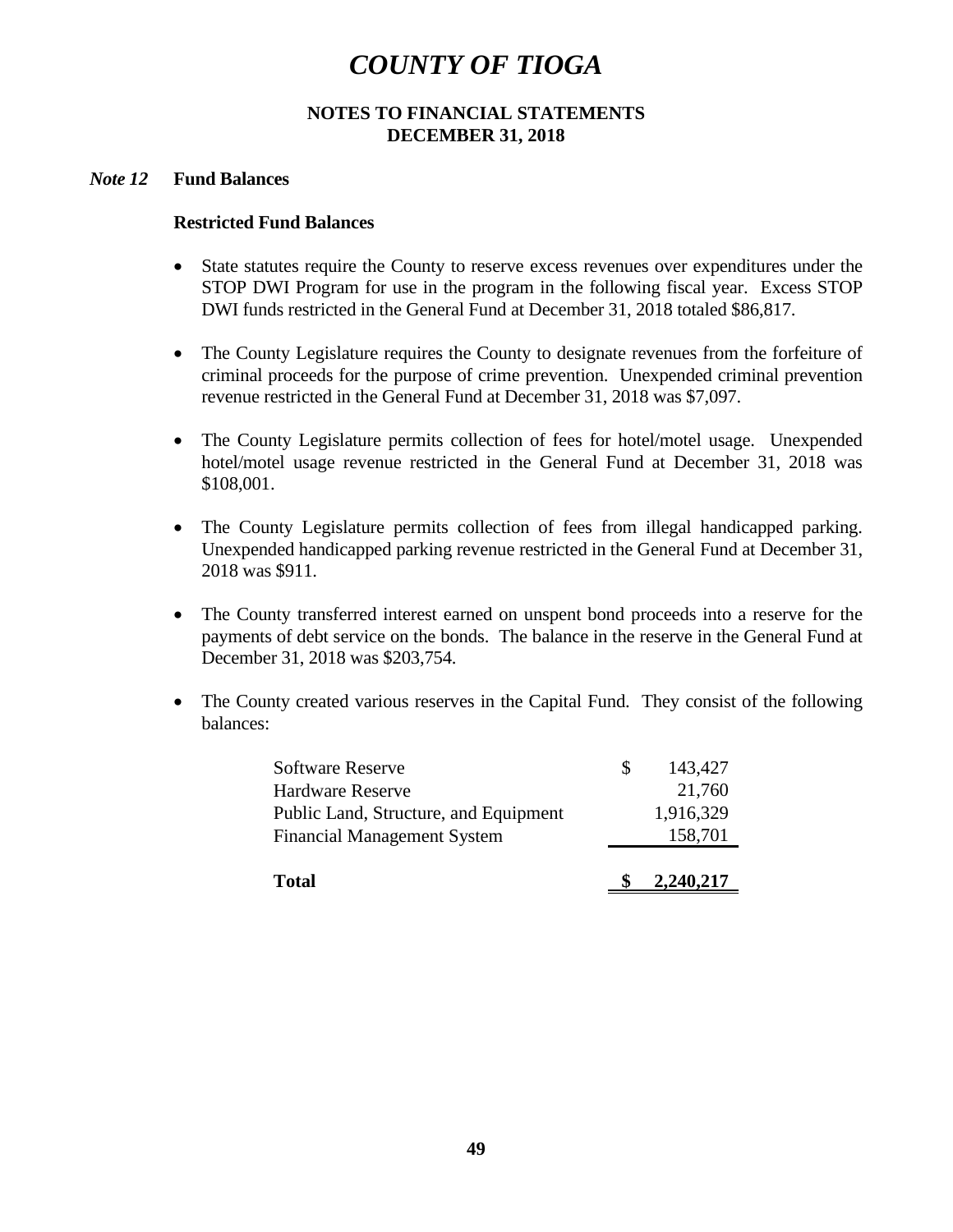## **NOTES TO FINANCIAL STATEMENTS DECEMBER 31, 2018**

## *Note 12* **Fund Balances - Continued**

#### **Fund Balance Detail**

At December 31, 2018, fund balance in the governmental funds was comprised of the following:

|                                                                                                                                                                                                                                                                                                                                                                                                                         | <b>General Fund</b>                                                                                          | <b>Capital Fund</b>                                                   |                            | Non-Major<br><b>Funds</b>                         |
|-------------------------------------------------------------------------------------------------------------------------------------------------------------------------------------------------------------------------------------------------------------------------------------------------------------------------------------------------------------------------------------------------------------------------|--------------------------------------------------------------------------------------------------------------|-----------------------------------------------------------------------|----------------------------|---------------------------------------------------|
| Nonspendable<br><b>Prepaid Expenses</b>                                                                                                                                                                                                                                                                                                                                                                                 | \$<br>761,569                                                                                                | \$                                                                    | \$                         | 2,301                                             |
| <b>Total Nonspendable Fund Balance</b>                                                                                                                                                                                                                                                                                                                                                                                  | \$<br>761,569                                                                                                | $\boldsymbol{\mathsf{S}}$                                             | \$                         | 2,301                                             |
| <b>Restricted</b><br>Miscellaneous Reserves (See Previous Page)<br><b>Unspent Debt Proceeds</b><br>Home and Community Services<br><b>TTASC Liquidity Reserve</b>                                                                                                                                                                                                                                                        | \$<br>406,580                                                                                                | 2,240,217<br>\$<br>692,018                                            | \$                         | 939,349<br>776,056                                |
| <b>Total Restricted Fund Balance</b>                                                                                                                                                                                                                                                                                                                                                                                    | \$<br>406,580                                                                                                | 2,932,235<br>\$                                                       | \$                         | 1,715,405                                         |
| <b>Assigned</b><br>Appropriated for Next Year's Budget<br>Encumbered for:<br><b>General Support</b><br>Education<br><b>Public Safety</b><br>Public Health<br>Transportation<br>Economic Assistance and Opportunity<br><b>Culture and Recreation</b><br>Home and Community Services<br>Assigned for:<br><b>Public Safety</b><br>Transportation<br>Home and Community Services<br>Debt Payment<br><b>Capital Projects</b> | \$<br>2,989,832<br>85,615<br>325,230<br>163,159<br>128,597<br>84,716<br>164,176<br>14,665<br>2,500<br>16,300 | 1,938,026<br>\$<br>71,600<br>40,328<br>72,739<br>156,722<br>4,675,012 | \$                         | 52,127<br>102,013<br>674,739<br>104,072<br>83,089 |
| <b>Total Assigned Fund Balance</b>                                                                                                                                                                                                                                                                                                                                                                                      | \$<br>3,974,790                                                                                              | \$6,954,427                                                           | \$                         | 1,016,040                                         |
| <b>Total Unassigned Fund Balance</b>                                                                                                                                                                                                                                                                                                                                                                                    | 18,604,606                                                                                                   | $\boldsymbol{\mathsf{\$}}$                                            | $\boldsymbol{\mathsf{\$}}$ |                                                   |
| <b>Total Fund Balances</b>                                                                                                                                                                                                                                                                                                                                                                                              | \$23,747,545                                                                                                 | \$<br>9,886,662                                                       | \$                         | 2,733,746                                         |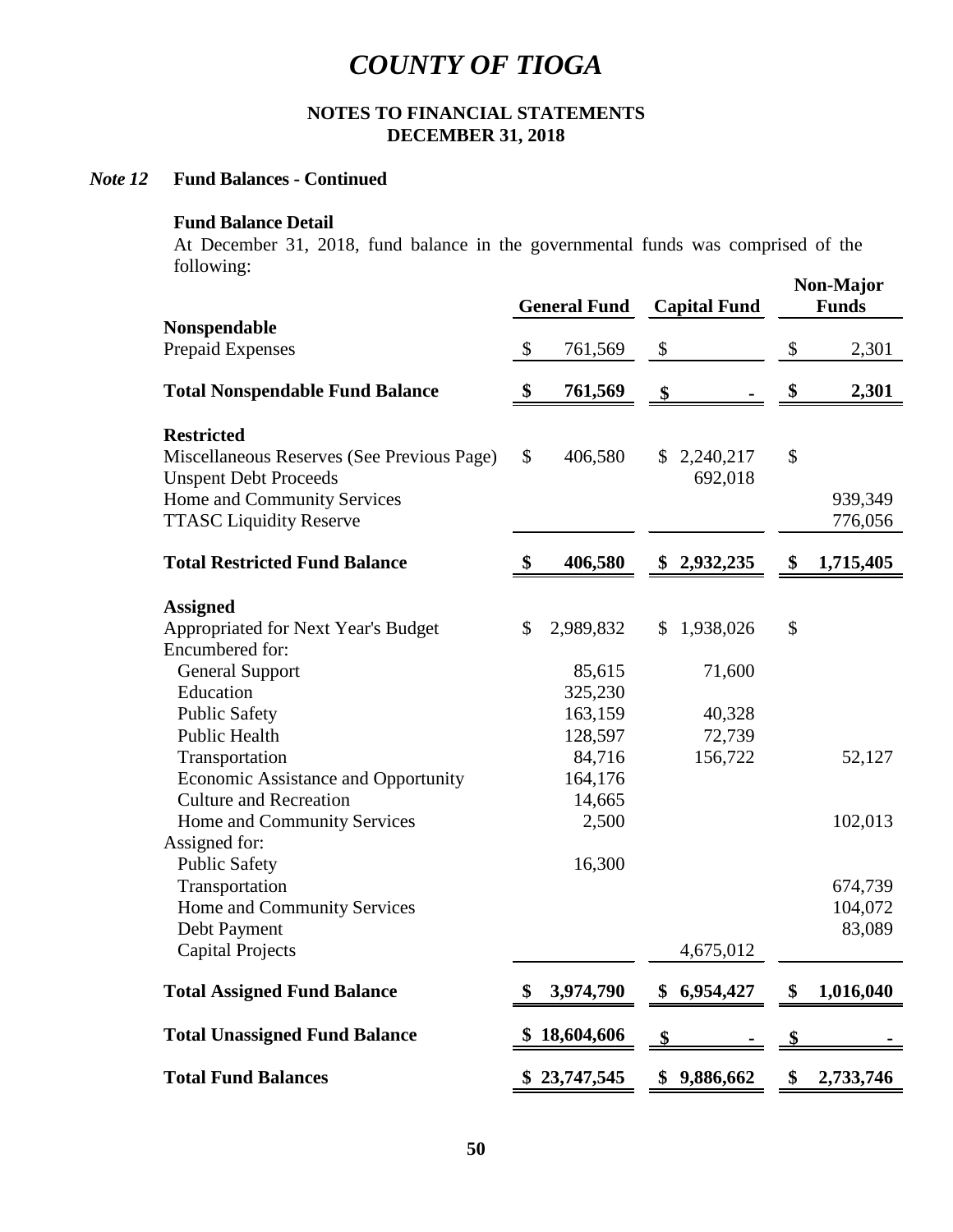## **NOTES TO FINANCIAL STATEMENTS DECEMBER 31, 2018**

## *Note 12* **Fund Balances - Continued**

## **Reconciliation between Restricted Fund Balance and Restricted Net Position**

Restricted fund balances and restricted net assets differ because unspent debt proceeds are reported as restricted fund balance in the fund financial statements and as a portion of net investment in capital assets in the Statement of Net Position.

| Restricted Fund Balance in the Fund Financial Statements | \$5,054,220 |
|----------------------------------------------------------|-------------|
| <b>Less Unspent Debt Proceeds</b>                        | (692,018)   |
|                                                          |             |

## **Restricted Net Position in the Government-wide Financial Statements \$ 4,362,202**

## *Note 13* **Risk Management**

The County is exposed to various risks of loss related to torts; theft of, damage to, and destruction of assets; errors and omissions; injuries to employees and third parties; and natural disasters. The County utilizes three risk management funds (internal service funds) to account for and finance the County's insured and uninsured risks of loss.

The Liability Insurance Fund provides self-insurance coverage up to \$25,000 for propertyrelated claims and up to \$50,000 for third-party liabilities. All County departments participate in the program with payments from participants based upon the participant's relative budget. The County purchases commercial insurance for claims in excess of the self-insurance coverage. Settled claims have not exceeded this commercial coverage in any of the past three fiscal years. The County utilizes a third party administrator to process claims and estimate liabilities under this coverage.

The Self-Insurance Fund provides self-insurance coverage for all workers' compensation claims for employees of each participating municipality. The County and certain municipalities within the County participate in the program and make payments to the selfinsurance fund based on three factors: total property tax assessed value, total payroll, and prior years' claims for each participant. The County is completely self-insured with regard to workers' compensation claims and is the administrator for this fund. Net deficit of this fund was \$(1,667,075) at December 31, 2018, as the County has not fully funded incurred but not reported claims.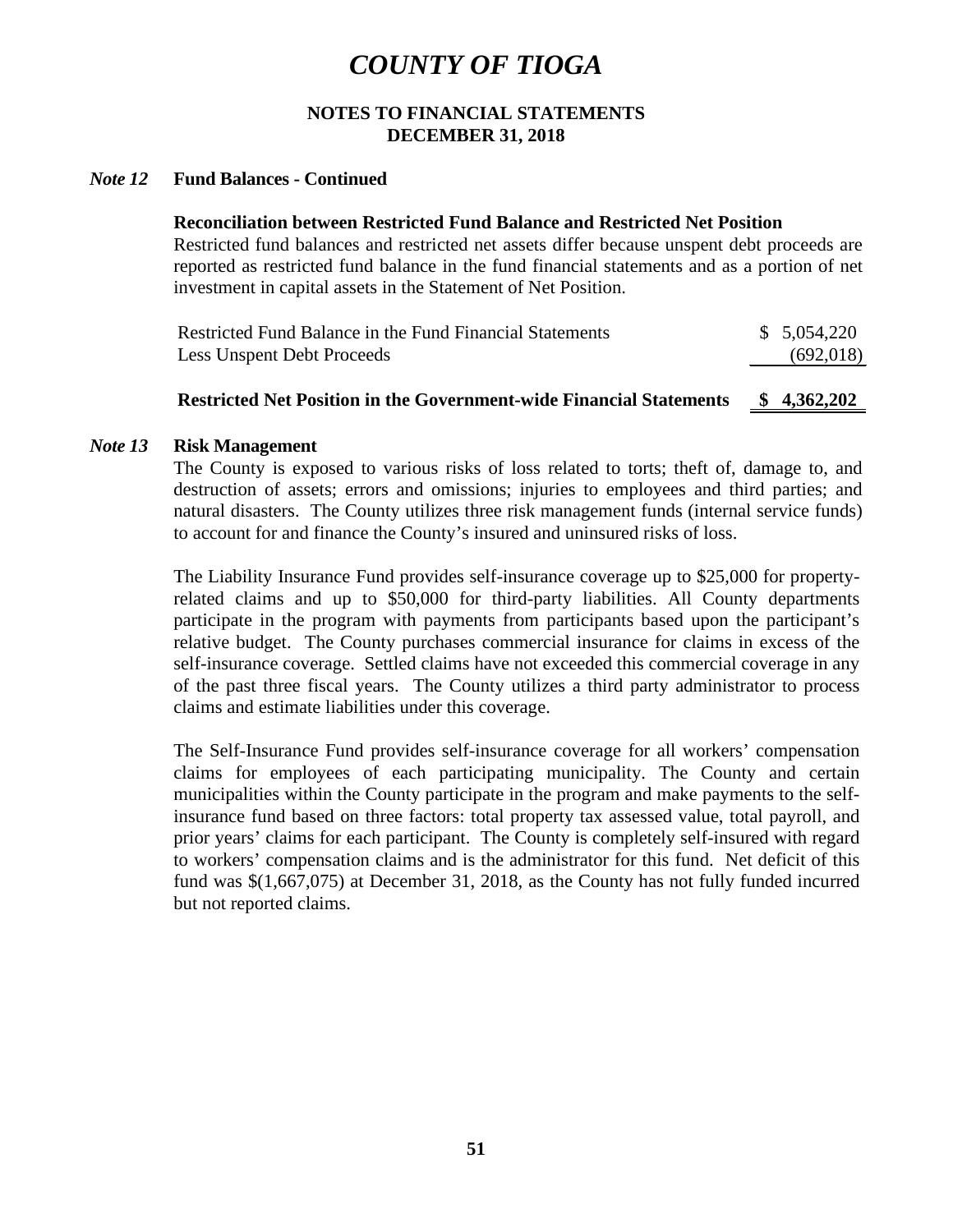## **NOTES TO FINANCIAL STATEMENTS DECEMBER 31, 2018**

#### *Note 13* **Risk Management - Continued**

The estimated accrued claims of \$5,750,000 reported in the Internal Service Fund at December 31, 2018 are based upon the requirements of GASB Statement No. 10, "Accounting and Financial Reporting for Risk Financing and Related Issues," which requires a liability for claims be reported if information prior to the issuance of the financial statements indicates it is probable a liability has been incurred at the date of the basic financial statements and the amount of the loss can be reasonably estimated. All liabilities are recorded at their estimated fair values as of December 31, 2018 including discounted long-life workers' compensation awards within the Workers' Compensation Fund. Changes in the fund's liabilities for the year ended December 31, 2018 were:

|                              | <b>Beginning</b> |             | <b>Changes</b> in |                          | <b>Claim</b>    |                          | End     |             |  |
|------------------------------|------------------|-------------|-------------------|--------------------------|-----------------|--------------------------|---------|-------------|--|
|                              | of Year          |             | <b>Estimates</b>  |                          | <b>Payments</b> |                          | of Year |             |  |
| Workers' Compensation - 2018 |                  | \$5,750,000 |                   | $\overline{\phantom{a}}$ |                 | $\overline{\phantom{a}}$ |         | 5,750,000   |  |
| Workers' Compensation - 2017 |                  | \$5,750,000 |                   | $\sim$ $-$               |                 | $\overline{\phantom{a}}$ |         | \$5,750,000 |  |
|                              |                  |             |                   |                          |                 |                          |         |             |  |

#### *Note 14* **Transactions with Discretely Presented Component Units**

#### **Tioga County Soil and Water Conservation District**

The County provides support to the District through annual appropriations. In 2018, the County provided \$309,234 to the District. In addition, the District office is on land owned by the County. A lease agreement has been put into place outlining the term and how the land may be used. The District is obligated to pay any and all expenses relative to the property as rent. Tioga County has the right to request a security deposit, but has not made that request. The current lease is for ten years ending December 31, 2027, with the option to renew for four additional ten year periods.

#### *Note 15* **Summary of Significant Commitments and Contingencies**

#### **State and Federally Assisted Programs**

The County receives many different state and federal grants to be used for specific purposes. These grants are generally conditioned on compliance with certain statutory, regulatory, and/or contractual requirements. The County makes every effort to comply with all applicable requirements. However, because these grants are audited from time to time, it is possible that the County will be required, upon audit, to repay portions of the grant monies received and recorded as revenue in a prior year. County officials do not anticipate material grant-in-aid disallowances, and no provision, therefore, is reflected in the basic financial statements.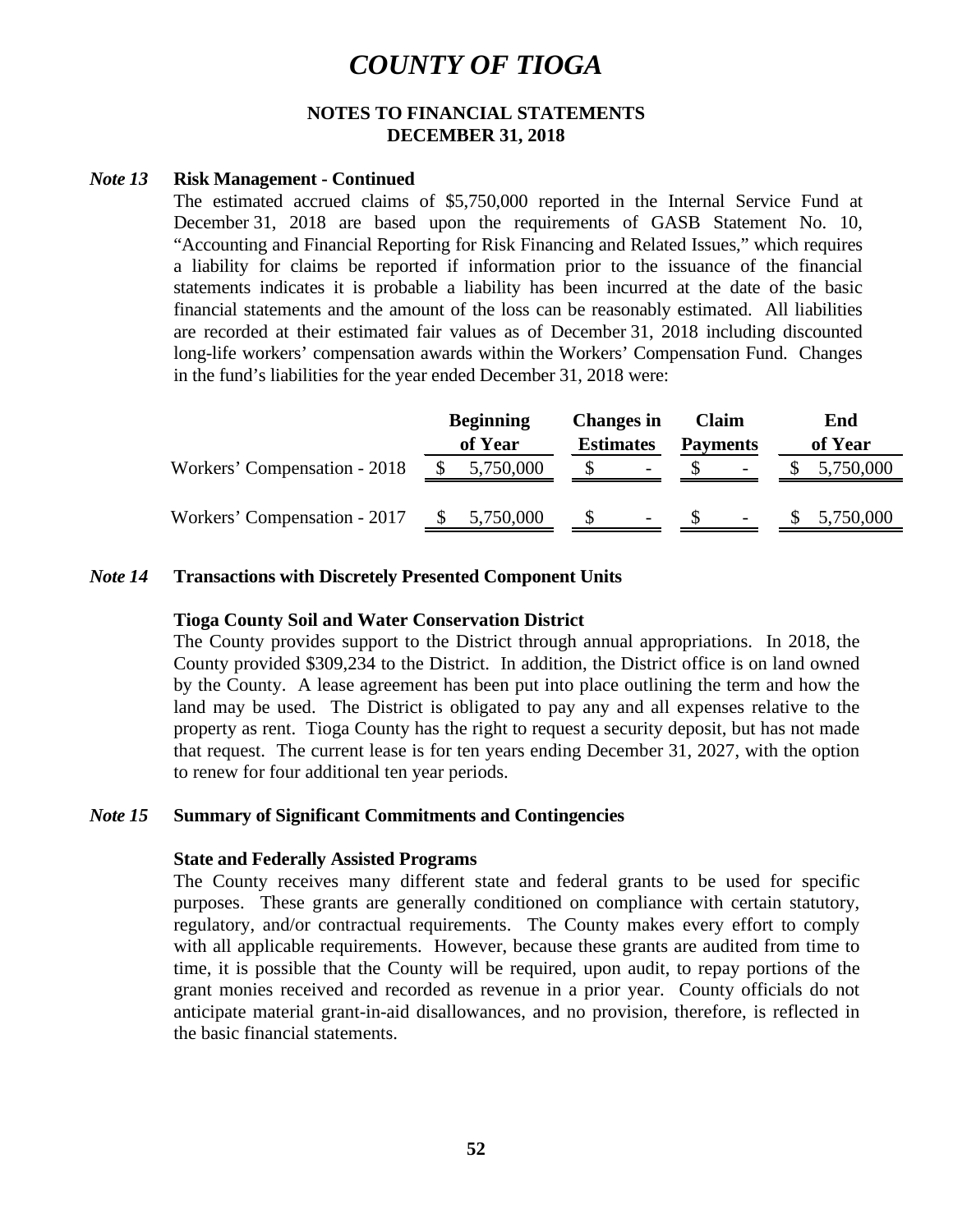## **NOTES TO FINANCIAL STATEMENTS DECEMBER 31, 2018**

## *Note 15* **Summary of Significant Commitments and Contingencies - Continued**

## **Other Litigation**

The County and/or its agencies are named in several minor lawsuits arising in the ordinary course of the County's operations. These claims and lawsuits, in the opinion of management, are either adequately covered by insurance or will not result in a material impact on the financial position of the County and therefore, are not reflected in the accompanying financial statements. In the past three years, no settlements exceeded insurance coverage.

#### *Note 16* **Stewardship**

At December 31, 2018, the Internal Service Fund had a deficit unrestricted net position of \$(1,667,075). This deficit results from the actuarially determined claim liability for incurred but not reported claims. This deficit will be eliminated as claims are reported.

At December 31, 2018, the Government-wide Statement of Net Position had an unrestricted deficit net position of \$(81,892,134). This is the result of the requirement to record other postemployment benefits liability with no requirement or mechanism to fund this liability. The deficit is not expected to be eliminated during the normal course of operations.

#### *Note 17* **Restatement**

The County's December 31, 2017 net position has been restated as follows:

|                                                              | Governmental<br><b>Activities</b> |                |  |  |
|--------------------------------------------------------------|-----------------------------------|----------------|--|--|
| <b>Net Position Beginning of Year</b>                        |                                   | 7,885,177      |  |  |
| <b>GASB Statement No. 75 Implementation</b>                  |                                   |                |  |  |
| Change in Beginning OPEB Plan Liability                      |                                   | (29, 298, 681) |  |  |
| Change in Beginning Deferred Outlows OPEB                    |                                   | 2,702,941      |  |  |
| <b>Net Position (Deficit) Beginning of Year, as Restated</b> |                                   | (18,710,563)   |  |  |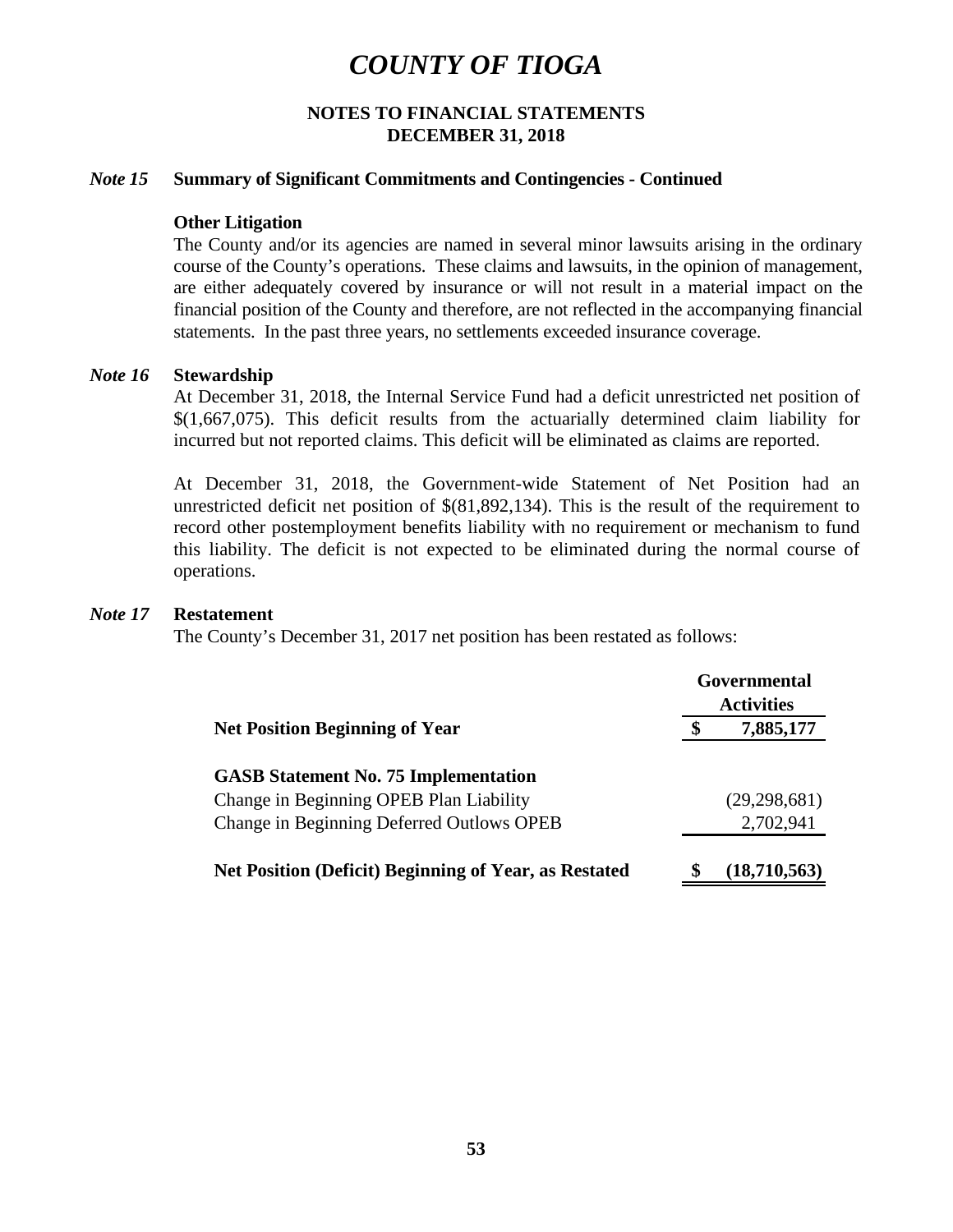## **NOTES TO FINANCIAL STATEMENTS DECEMBER 31, 2018**

## *Note 18* **Tax Abatements**

For the year ended December 31, 2018, the County was subject to tax abatements negotiated by the Tioga County Industrial Development Agency (TCIDA), a discretely presented component unit.

Under TCIDA, companies from outside the County can apply for sales tax exemptions under eligible spending related to relocating to the County. Companies accepted into the program document the sales tax paid on eligible spending and receive a rebate up to a maximum of 100%. Through this program, companies promise to expand or maintain facilities or employment in the County, to establish new business in the County, or to relocate an existing business to the County. Economic development agreements entered into by TCIDA can include the abatement of county, local, and school district taxes. In this case, negotiated abatements have resulted in reductions of property taxes, which TCIDA administers as a temporary reduction in the assessed value of the property involved. The abatement agreements stipulate a percentage reduction of property taxes, which can be as much as 100%.

Information relevant to disclosure of the program for the year ended December 31, 2018 is as follows:

|                              | <b>Amount of Taxes</b> |
|------------------------------|------------------------|
| <b>Tax Abatement Program</b> | <b>Abated</b>          |
| Economic Development         | 526,960                |
| <b>Total</b>                 | 526,960                |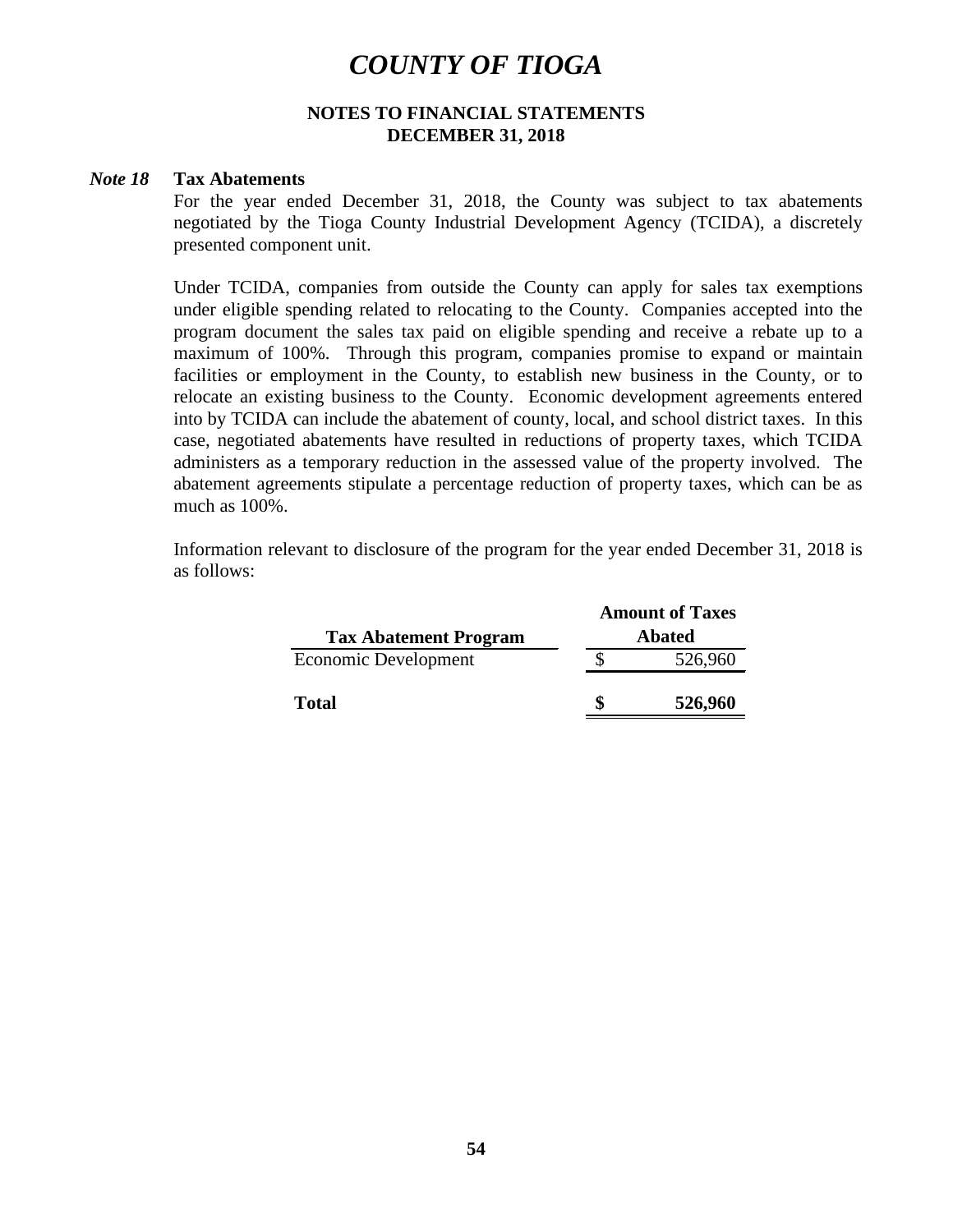#### **BUDGETARY COMPARISON SCHEDULE (NON-GAAP) GENERAL FUND FOR THE YEAR ENDED DECEMBER 31, 2018**

|                                                                         | Original<br><b>Budget</b> | Final<br><b>Budget</b> | <b>Actual</b>    | <b>Encumbrances</b> | <b>Variance</b><br><b>Favorable-</b><br>(Unfavorable) |
|-------------------------------------------------------------------------|---------------------------|------------------------|------------------|---------------------|-------------------------------------------------------|
| <b>REVENUES</b>                                                         |                           |                        |                  |                     |                                                       |
| <b>Real Property Taxes</b>                                              | 22,440,136                | 22,440,136             | 22,574,837<br>\$ | \$                  | \$<br>134,701                                         |
| Real Property Tax Items                                                 | 2,638,743                 | 2,638,743              | 2,616,684        |                     | (22,059)                                              |
| Nonproperty Tax Items                                                   | 19,639,000                | 20,120,243             | 23,755,956       |                     | 3,635,713                                             |
| Departmental Income                                                     | 5,818,798                 | 5,832,945              | 5,301,098        |                     | (531, 847)                                            |
| <b>Intergovernmental Charges</b>                                        | 251,000                   | 265,193                | 141,364          |                     | (123, 829)                                            |
| Use of Money and Property                                               | 69,000                    | 69,000                 | 226,050          |                     | 157,050                                               |
| Licenses and Permits                                                    | 45,000                    | 45,000                 | 38,220           |                     | (6,780)                                               |
| <b>Fines and Forfeitures</b>                                            | 139,377                   | 139,377                | 113,812          |                     | (25, 565)                                             |
| Sale of Property and Compensation for Loss                              | 25,000                    | 25,000                 | 25,000           |                     |                                                       |
| Miscellaneous Local Sources                                             | 125,005                   | 130,924                | 291,574          |                     | 160,650                                               |
| <b>State Sources</b>                                                    | 9,288,452                 | 10,508,763             | 10,025,685       |                     | (483,078)                                             |
| <b>Federal Sources</b>                                                  | 6,927,025                 | 8,092,429              | 6,658,254        |                     | (1,434,175)                                           |
| <b>Total Revenues</b>                                                   | 67,406,536                | 70,307,753             | 71,768,534       |                     | 1,460,781                                             |
| <b>EXPENDITURES</b>                                                     |                           |                        |                  |                     |                                                       |
| General Governmental Support                                            | 11,824,368                | 12,197,282             | 11,742,245       | 85,615              | 369,422                                               |
| Education                                                               | 5,249,455                 | 5,642,985              | 5,311,304        | 325,230             | 6,451                                                 |
| <b>Public Safety</b>                                                    | 8,417,488                 | 9,372,338              | 8,989,556        | 163,159             | 219,623                                               |
| <b>Public Health</b>                                                    | 5,571,020                 | 5,807,556              | 5,197,218        | 128,597             | 481,741                                               |
| Transportation                                                          |                           | 860,881                | 268,374          | 84,716              | 507,791                                               |
| Economic Assistance and Opportunity                                     | 19,966,569                | 20,231,163             | 19,569,591       | 164,176             | 497,396                                               |
| <b>Culture and Recreation</b>                                           | 370,389                   | 408,208                | 379,094          | 14,665              | 14,449                                                |
| Home and Community Services                                             | 758,247                   | 771,201                | 767,917          | 2,500               | 784                                                   |
| <b>Employee Benefits</b>                                                | 12,669,998                | 12,751,165             | 12,395,335       |                     | 355,830                                               |
| Debt Service (Principal and Interest)                                   | 2,113,503                 | 2,113,503              | 2,113,356        |                     | 147                                                   |
| <b>Total Expenditures</b>                                               | 66,941,037                | 70,156,282             | 66,733,990       | 968,658             | 2,453,634                                             |
| Excess of Revenues (Expenditures)                                       | 465,499                   | 151,471                | 5,034,544        | (968, 658)          | 3,914,415                                             |
| OTHER FINANCING SOURCES (USES)                                          |                           |                        |                  |                     |                                                       |
| <b>Interfund Transfers In</b>                                           |                           |                        | 8,873            |                     | 8,873                                                 |
| Interfund Transfers (Out)                                               | (2,783,120)               | (3,902,879)            | (3,890,560)      |                     | 12,319                                                |
| <b>Total Other Financing Sources (Uses)</b>                             | (2,783,120)               | (3,902,879)            | (3,881,687)      |                     | 21,192                                                |
| Excess of Revenues (Expenditures)<br>and Other Financing Sources (Uses) | (2,317,621)               | (3,751,408)            | 1,152,857        | (968, 658)<br>S     | 3,935,607                                             |
| <b>Appropriated Fund Balance</b>                                        | 2,317,621                 | 3,751,408              |                  |                     |                                                       |
| Net Decrease                                                            |                           | \$                     | 1,152,857        |                     |                                                       |
| Fund Balance, Beginning                                                 |                           |                        | 22,594,688       |                     |                                                       |
| <b>Fund Balance, Ending</b>                                             |                           |                        | 23,747,545       |                     |                                                       |

*See Notes to Required Supplementary Information*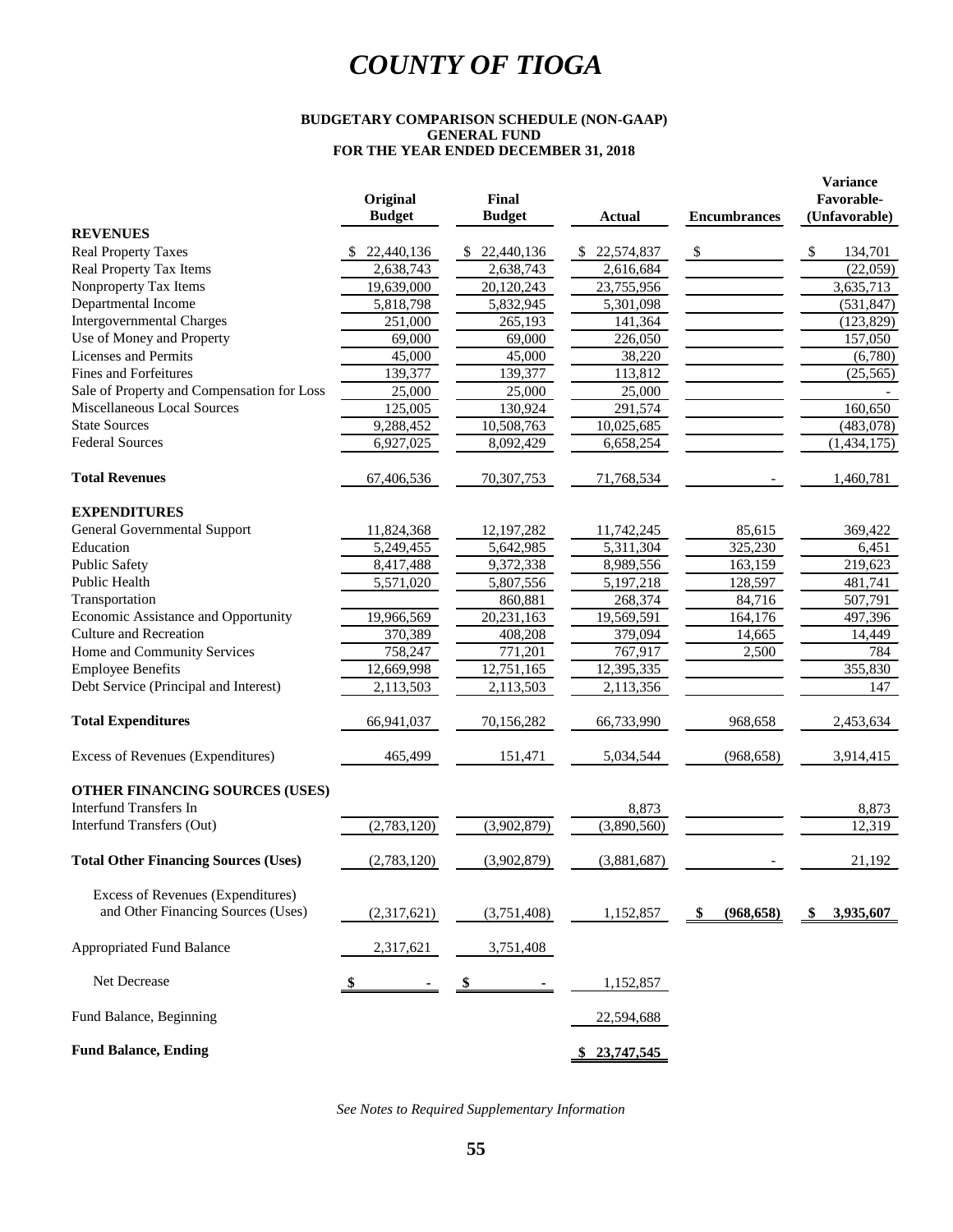## **SCHEDULE OF CHANGES IN THE COUNTY'S TOTAL OPEB LIABILITY AND RELATED RATIOS**

## **Last 10 Fiscal Years**

|                                                                | 2018             |      | 2017       |        | 2016 |        |
|----------------------------------------------------------------|------------------|------|------------|--------|------|--------|
| <b>Total OPEB Liability</b>                                    |                  |      |            |        |      |        |
| <b>Service Cost</b>                                            | \$<br>3,245,186  |      | \$         | ∗      | \$   | $\ast$ |
| <b>Interest Cost</b>                                           | 3,558,782        |      |            | $\ast$ |      | $\ast$ |
| <b>Changes of Benefit Terms</b>                                |                  |      |            | $\ast$ |      | ∗      |
| Differences Between Expected and Actual Experience             |                  |      |            | $\ast$ |      | $\ast$ |
| Changes in Assumptions or Other Inputs Benefit Payments        | 5,266,671        |      |            | ∗      |      | $\ast$ |
| <b>Benefit Payments</b>                                        | (2,702,941)      |      |            | $\ast$ |      | $\ast$ |
|                                                                | 9,367,698        |      |            | ∗      |      | $\ast$ |
| <b>Total OPEB Liabilty - Beginning</b>                         | 92,253,959       |      |            | $\ast$ |      | $\ast$ |
| <b>Total OPEB Liabilty - Ending</b>                            | \$101,621,657    | \$.  | 92,253,959 |        |      | $\ast$ |
| <b>Covered Employee Payroll</b>                                | 17,520,047<br>\$ | \$   |            | ∗      | \$   | ∗      |
| <b>Total OPEB Liability as a Percentage of Covered Payroll</b> |                  | 580% |            | $\ast$ |      | ∗      |

\*Information is unavailable and will be present as it becomes available.

*See Notes to Required Supplementary Information*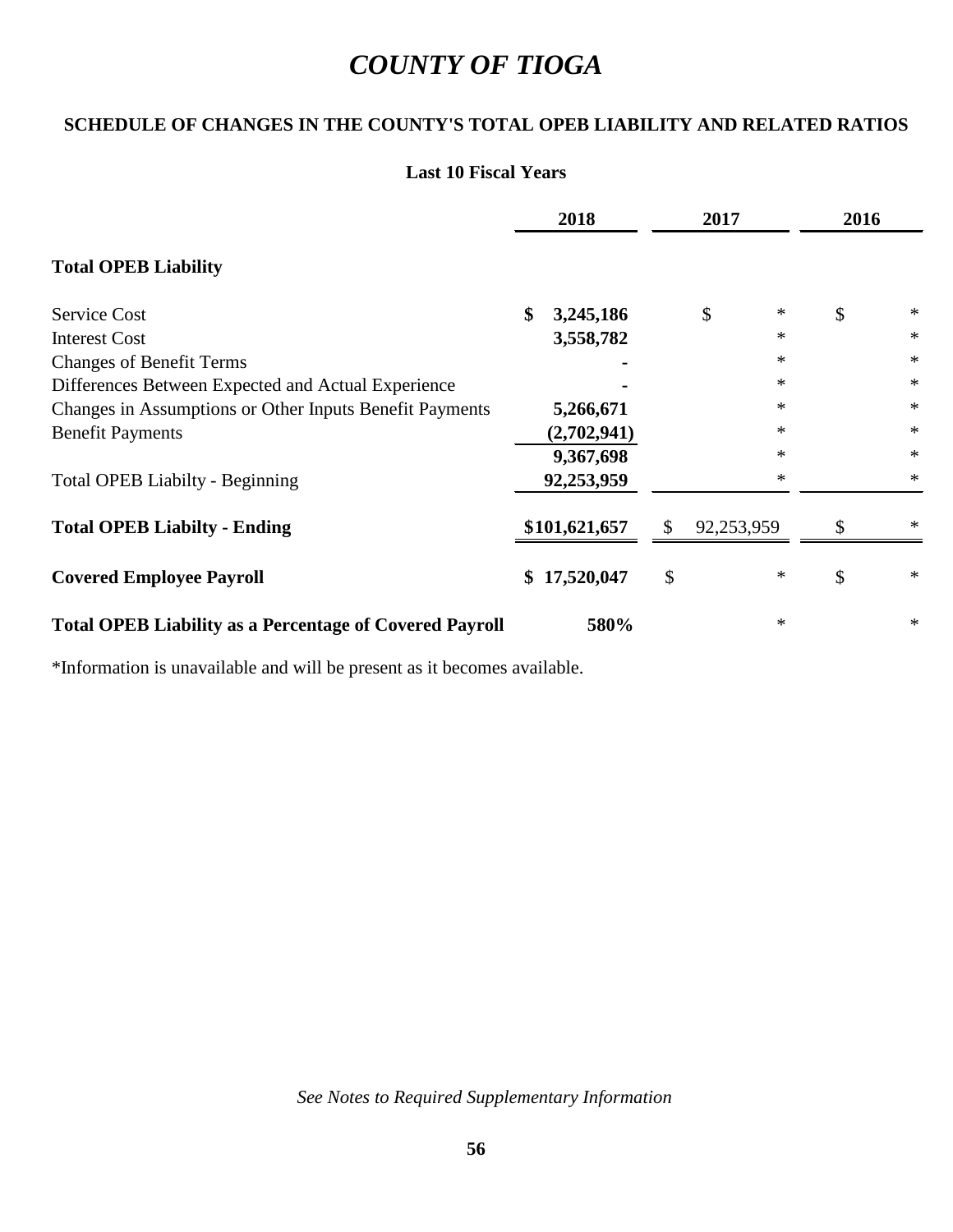| 2015          |        | 2014              |        | 2013              |        | 2012                       |        | 2011                      |        | 2010                       |        | 2009          |        |
|---------------|--------|-------------------|--------|-------------------|--------|----------------------------|--------|---------------------------|--------|----------------------------|--------|---------------|--------|
|               |        |                   |        |                   |        |                            |        |                           |        |                            |        |               |        |
| $\$\,$        | $\ast$ | $\$$              | $\ast$ | $\$$              | $\ast$ | $\boldsymbol{\mathsf{\$}}$ | $\ast$ | $\boldsymbol{\mathsf{S}}$ | $\ast$ | $\boldsymbol{\mathsf{\$}}$ | $\ast$ | \$            | $\ast$ |
|               | $\ast$ |                   | $\ast$ |                   | $\ast$ |                            | $\ast$ |                           | $\ast$ |                            | $\ast$ |               | $\ast$ |
|               | $\ast$ |                   | $\ast$ |                   | $\ast$ |                            | $\ast$ |                           | $\ast$ |                            | $\ast$ |               | $\ast$ |
|               | $\ast$ |                   | $\ast$ |                   | $\ast$ |                            | $\ast$ |                           | $\ast$ |                            | $\ast$ |               | $\ast$ |
|               | $\ast$ |                   | $\ast$ |                   | $\ast$ |                            | $\ast$ |                           | $\ast$ |                            | $\ast$ |               | $\ast$ |
|               | $\ast$ |                   | $\ast$ |                   | $\ast$ |                            | $\ast$ |                           | $\ast$ |                            | $\ast$ |               | $\ast$ |
|               | $\ast$ |                   | $\ast$ |                   | $\ast$ |                            | $\ast$ |                           | $\ast$ |                            | $\ast$ |               | $\ast$ |
|               | $\ast$ |                   | $\ast$ |                   | $\ast$ |                            | $\ast$ |                           | $\ast$ |                            | $\ast$ |               | $\ast$ |
| $\mathcal{S}$ | $\ast$ | \$                | $\ast$ | $\mathcal{S}$     | $\ast$ | $\mathcal{S}$              | $\ast$ | $\mathbf{\hat{S}}$        | $\ast$ | $\mathbb{S}$               | $\ast$ | $\mathcal{S}$ | $\ast$ |
| $\$\,$        | $\ast$ | $\boldsymbol{\$}$ | $\ast$ | $\boldsymbol{\$}$ | $\ast$ | $\boldsymbol{\mathsf{\$}}$ | $\ast$ | \$                        | $\ast$ | \$                         | $\ast$ | \$            | $\ast$ |
|               | $\ast$ |                   | $\ast$ |                   | $\ast$ |                            | $\ast$ |                           | $\ast$ |                            | $\ast$ |               | $\ast$ |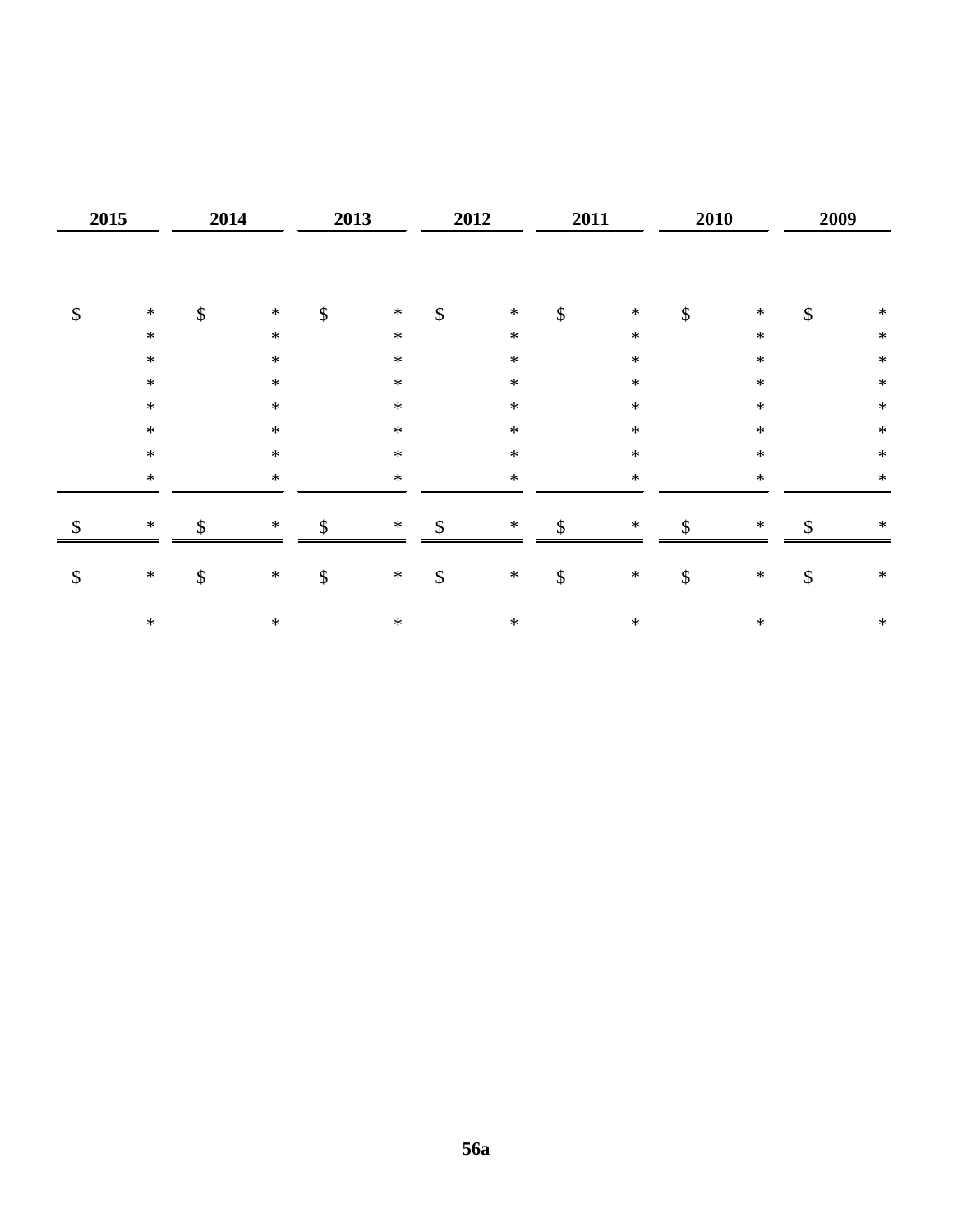### **SCHEDULE OF COUNTY'S CONTRIBUTIONS NYSLRS PENSION PLAN FOR THE LAST 10 FISCAL YEARS**

|                                                                                           | 2018            |              | 2017        |              | 2016        |
|-------------------------------------------------------------------------------------------|-----------------|--------------|-------------|--------------|-------------|
| County<br><b>Contractually Required Contribution</b>                                      | \$<br>2,670,717 |              | \$3,161,458 |              | \$2,528,606 |
| Contributions in Relation to the Contractually Required Contribution                      | (2,670,717)     |              | (3,161,458) |              | (2,528,606) |
| <b>Contribution Deficiency (Excess)</b>                                                   |                 |              |             |              |             |
| <b>County's Covered Payroll</b>                                                           | 17,019,702      |              | 16,317,085  |              | 15,510,547  |
| Contributions as a Percentage of Covered Payroll                                          | 15.69%          |              | 19.38%      |              | 16.30%      |
| <b>Soil and Water Conservation District</b><br><b>Contractually Required Contribution</b> | \$<br>118,939   | $\mathbb{S}$ | 91,378      | $\mathbb{S}$ | 69,896      |
| Contributions in Relation to the Contractually Required Contribution                      | (118,939)       |              | (91, 378)   |              | (69, 896)   |
| <b>Contribution Deficiency (Excess)</b>                                                   |                 |              |             |              |             |
| District's Covered Payroll                                                                | 759,000         |              | 680,000     |              | 502,000     |
| Contributions as a Percentage of Covered Payroll                                          | 15.67%          |              | 13.44%      |              | 13.92%      |

*\* Information Currently Unavailable will be Presented as it is Made Available in Future Years*

*See Notes to Required Supplementary Information*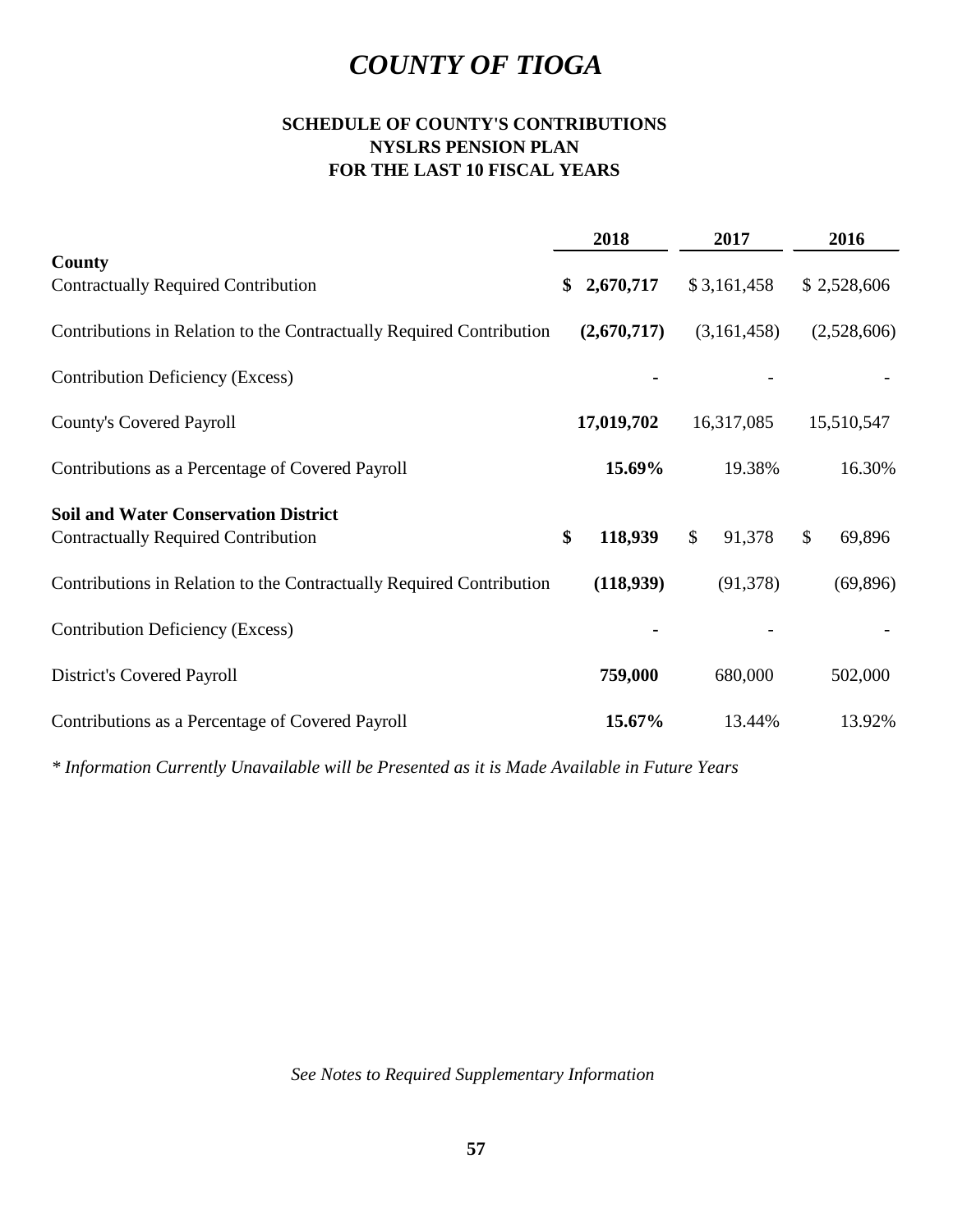| 2015         |              | 2014        | 2013                      |             | 2012        |        | 2011        |             | 2010 |        | 2009 |        |
|--------------|--------------|-------------|---------------------------|-------------|-------------|--------|-------------|-------------|------|--------|------|--------|
| \$2,962,866  |              | \$3,421,461 | \$3,082,607               |             | \$2,711,827 |        | \$1,997,539 |             | $\$$ | $\ast$ | \$   | $\ast$ |
| (2,962,866)  |              | (3,421,461) |                           | (3,082,607) | (2,711,827) |        |             | (1,997,539) |      | $\ast$ |      | $\ast$ |
|              |              |             |                           |             |             |        |             |             |      | $\ast$ |      | $\ast$ |
| 16,105,106   |              | 16,981,046  | 17,191,830                |             | 17,136,696  |        |             | 17,060,889  |      | $\ast$ |      | $\ast$ |
| 18.40%       |              | 20.15%      |                           | 17.93%      |             | 15.82% |             | 11.71%      |      | $\ast$ |      | $\ast$ |
| \$<br>76,553 | $\mathbb{S}$ | 30,261      | $\boldsymbol{\mathsf{S}}$ | $\ast$      | \$          | $\ast$ | \$          | $\ast$      | \$   | $\ast$ | \$   | $\ast$ |
|              |              |             |                           |             |             |        |             |             |      |        |      |        |
| (76, 553)    |              | (30,261)    |                           | $\ast$      |             | $\ast$ |             | $\ast$      |      | $\ast$ |      | $\ast$ |
|              |              |             |                           | $\ast$      |             | $\ast$ |             | $\ast$      |      | $\ast$ |      | $\ast$ |
| 391,000      |              | $\ast$      |                           | $\ast$      |             | $\ast$ |             | $\ast$      |      | $\ast$ |      | $\ast$ |
| 19.58%       |              | $\ast$      |                           | $\ast$      |             | $\ast$ |             | $\ast$      |      | $\ast$ |      | $\ast$ |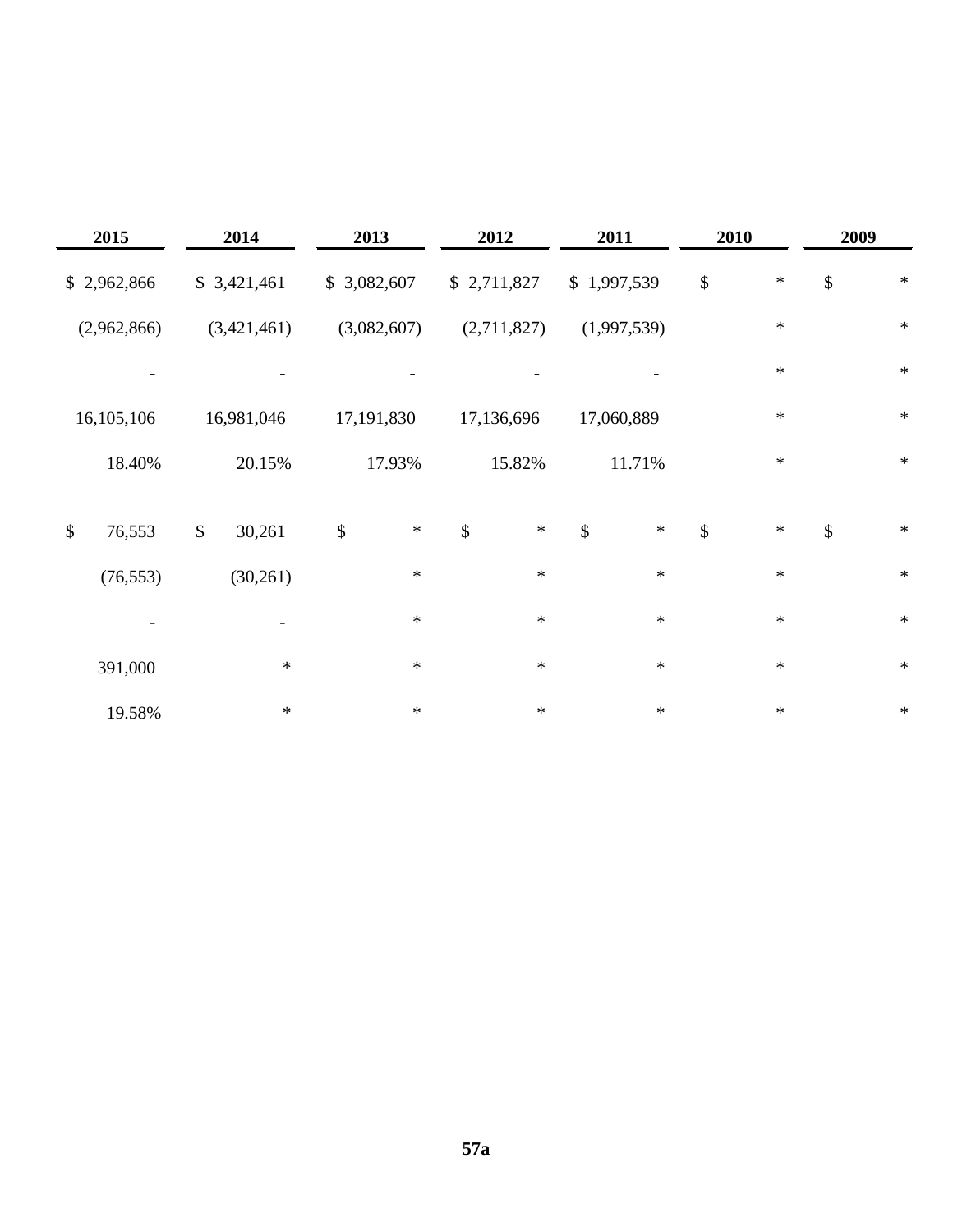#### **FOR THE YEARS ENDED DECEMBER 31, NYSLRS PENSION PLAN SHARE OF THE NET PENSION LIABILITY SCHEDULE OF THE COUNTY'S PROPORTIONATE**

|                                                                                            | 2018            | 2017        | 2016         | 2015        |
|--------------------------------------------------------------------------------------------|-----------------|-------------|--------------|-------------|
| County<br>Proportion of the Net Pension Liability                                          | 0.0728901%      | 0.0705442%  | 0.0736024%   | 0.0763016%  |
| Proportionate Share of the Net Pension Liability                                           | \$<br>2,352,489 | \$6,628,490 | \$11,813,394 | \$2,577,656 |
| Covered Payroll During the Measurement Period                                              | 17,017,384      | 16,083,652  | 15,319,512   | 16,366,971  |
| Proportionate Share of the Net Pension Liability<br>as a Percentage of its Covered Payroll | 13.82%          | 41.21%      | 77.11%       | 15.75%      |
| Plan Fiduciary Net Position as a<br>Percentage of the Total Pension Liability              | 98.2%           | 94.7%       | 90.7%        | 97.9%       |
| <b>Soil and Water Conservation District</b><br>Proportion of the Net Pension Liability     | 0.0033831%      | 0.0025749%  | 0.0021080%   | 0.0017993%  |
| Proportionate Share of the Net Pension Liability                                           | 109,189         | 241,947     | 338,335      | 60,786      |
| Covered Payroll During the Measurement Period                                              | 759,000         | 680,000     | 502,000      | 391,000     |
| Proportionate Share of the Net Pension Liability<br>as a Percentage of its Covered Payroll | 14.39%          | 35.58%      | 67.40%       | 15.55%      |
| Plan Fiduciary Net Position as a<br>Percentage of the Total Pension Liability              | 98.2%           | 94.7%       | 90.7%        | 97.9%       |

*See Notes to Required Supplementary Information*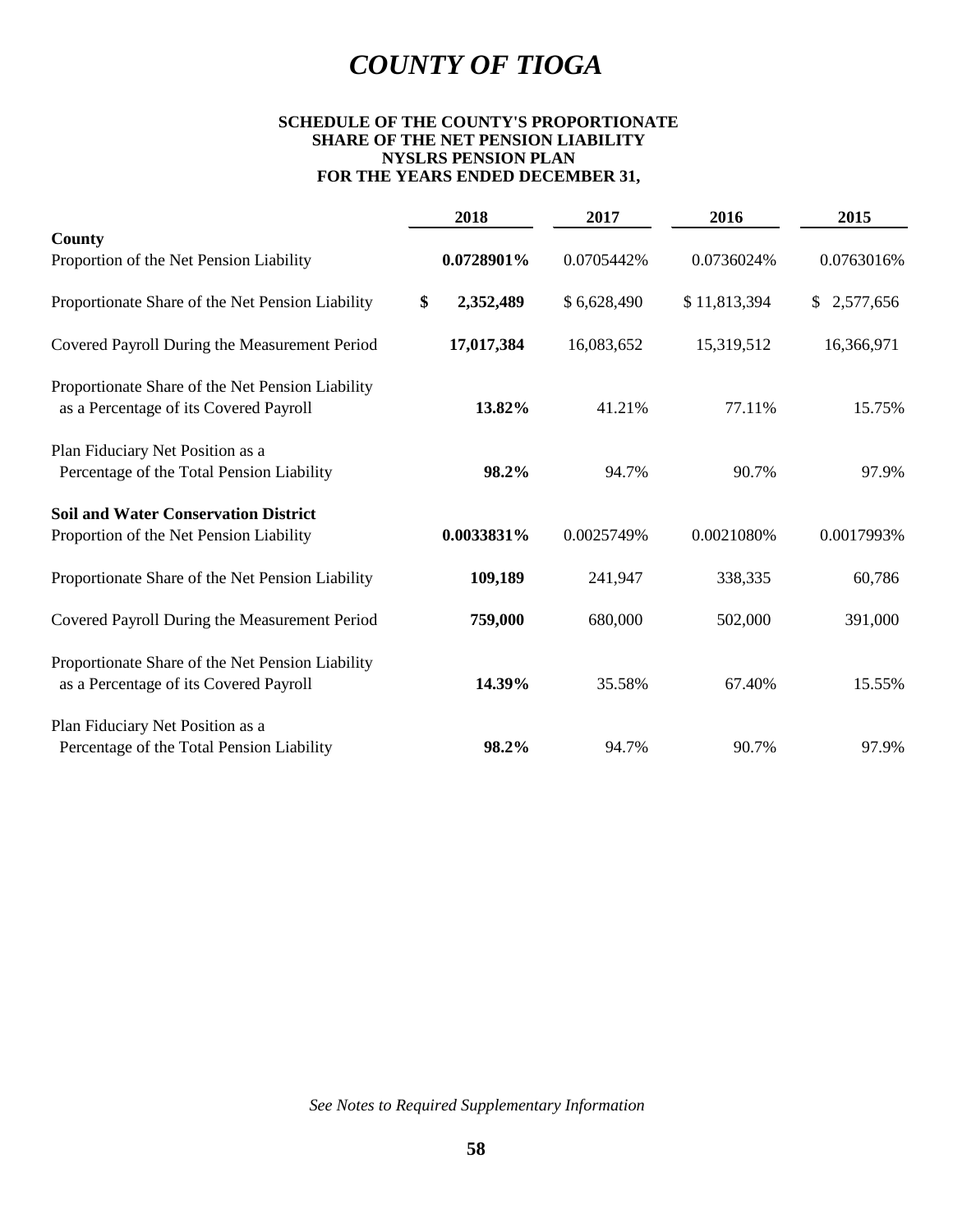#### **NOTES TO REQUIRED SUPPLEMENTARY INFORMATION DECEMBER 31, 2018**

#### *Note 1* **Budget Policies**

Budget policies are as follows:

- No later than November 15, the budget officer submits a tentative budget to the County Legislature for the fiscal year commencing the following January 1. The tentative budget includes proposed expenditures and the proposed means of financing for the General and Special Revenue Funds.
- After public hearings are conducted to obtain taxpayer comments, no later than December 20, the governing board adopts the budget.
- All budget modifications must be approved by the County Legislature. During 2018, the budget was modified for unanticipated grants and revenues, use of reserve funds and carryover encumbrances.
- Appropriations are adopted at the functional level by department.
- Budgetary controls are established for the Capital Projects Fund through resolutions authorizing individual projects, which remain in effect for the life of the project.
- An annual legal budget is not adopted for the TTASC, which is a debt service fund. Budgetary controls for the TTASC and Special Grant Fun are established in accordance with the applicable debt service schedules and grant agreements.
- Appropriations lapse at year end.

#### **Encumbrances**

Encumbrances are recorded to reserve a portion of fund balance for outstanding commitments to be financed from current appropriations. Encumbrance accounting, under which contracts and other commitments for the expenditure of monies are recorded for budgetary control purposes to reserve that portion of the applicable appropriations, is employed in the General and Special Revenue Funds. Encumbrances are reported as assignments of fund balances, as they do not constitute expenditures or liabilities. Expenditures for such commitments are recorded in the period in which the liability is incurred.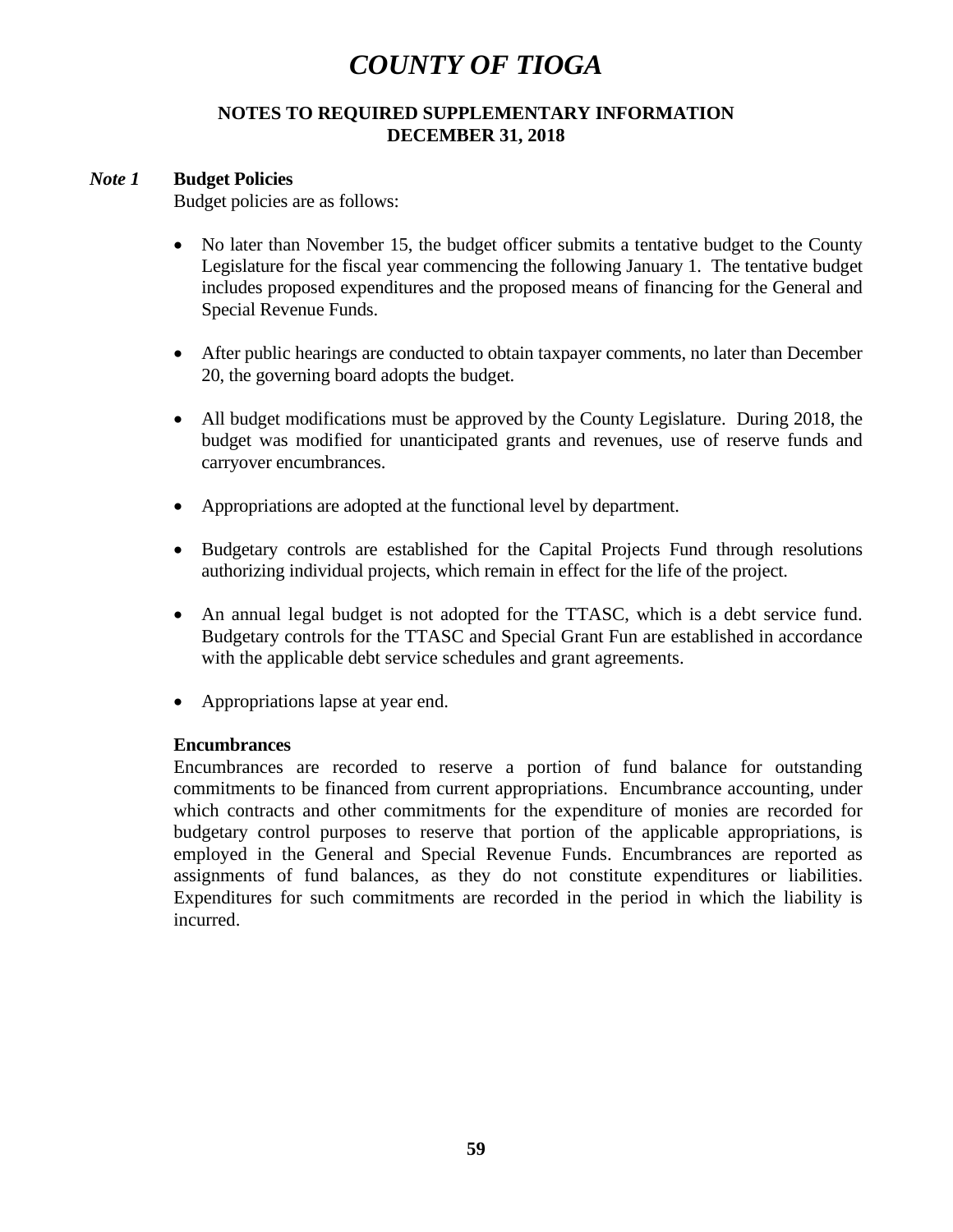#### **NOTES TO REQUIRED SUPPLEMENTARY INFORMATION DECEMBER 31, 2018**

#### *Note 1* **Budgetary Policies - Continued**

#### **Budget Basis of Accounting**

Budgets are adopted annually on a basis consistent with accounting principles generally accepted in the United States of America for the General, County Road, and Road Machinery Funds. Appropriations authorized for the current year are increased by the amount of encumbrances carried forward from the prior year. Encumbrances are not considered disbursements in the financial plan or expenditures in GAAP based financial statements. Encumbrances reserve a portion of the applicable appropriation for purchase orders, contracts, and other commitments not expended at year end, thereby ensuring that appropriations are not exceeded. The accompanying Budgetary Comparison Schedule for the budgeted major Governmental Fund, the General Fund, presents comparisons of the legally adopted budget with actual data.

#### *Note 2* **Reconciliation of the Budget Basis to GAAP**

No adjustment is necessary to convert the General Fund excess of revenues and other sources over expenditures and other uses on the GAAP basis to the budget basis. Encumbrances are presented in a separate column and are not included in the actual results at December 31, 2018.

*Note 3* **Schedule of Changes in the County's Total OPEB Liability and Related Ratios** Changes of assumptions and other inputs reflect the effect of changes in the discount rate each period. The following are the discount rates in each period.

2018 - 3.44% 2017 - 3.78%

*Note 4* **Schedule of County's Proportionate Share of the Net Pension Liability** The Schedule of the County's Proportionate Share of the Net Pension Liability, presented as required supplementary information, presents four years of information. This schedule will present ten years of information as it becomes available from the pension plan.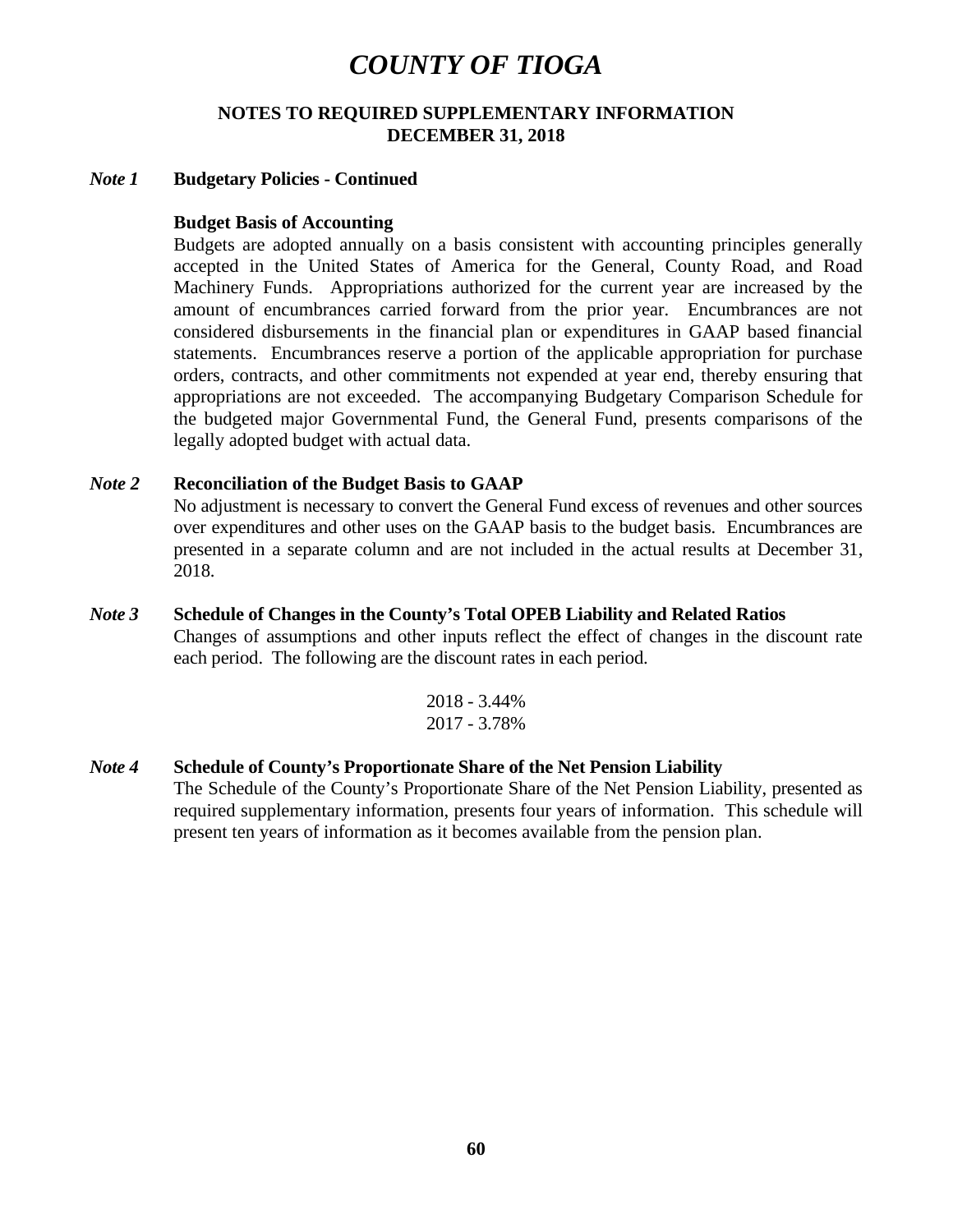#### **NOTES TO REQUIRED SUPPLEMENTARY INFORMATION DECEMBER 31, 2018**

*Note 5* **Schedules of County Contributions - NYSLRS Pension Plan and Schedule of the County's Proportionate Share of the Net Pension Liability** 

#### **NYSLRS**

#### **Changes in Benefit Terms**

There were no significant legislative changes in benefits for the April 1, 2017 actuarial valuation.

#### **Changes of Assumptions**

There were changes in the economic (investment rate of return, inflation, COLA, and salary scales) and demographic (pensioner mortality and active member decrements) assumptions used in the April 1, 2017 actuarial valuation.

#### **Methods and Assumptions Used in Calculations of Actuarially Determined Contributions**

The April 1, 2017 actuarial valuation determines the employer rates for contributions payable in fiscal year 2018. The following actuarial methods and assumptions were used:

| <b>Actuarial Cost Method</b>     | The System is funded using the Aggregate Cost<br>Method. All unfunded actuarial liabilities are<br>evenly amortized (as a percentage of projected<br>pay) over the remaining worker lifetimes of the<br>valuation cohort. |  |  |  |  |  |
|----------------------------------|---------------------------------------------------------------------------------------------------------------------------------------------------------------------------------------------------------------------------|--|--|--|--|--|
| <b>Asset Valuation Period</b>    | 5 year level smoothing of the difference<br>between the actual gain and the expected gain<br>using the assumed investment rate of return.                                                                                 |  |  |  |  |  |
| Inflation                        | 2.5%                                                                                                                                                                                                                      |  |  |  |  |  |
| <b>Salary Scale</b>              | 3.8% in ERS, indexed by service.                                                                                                                                                                                          |  |  |  |  |  |
| <b>Investment Rate of Return</b> | 7.0% compounded annually, net of investment<br>expenses, including inflation.                                                                                                                                             |  |  |  |  |  |
| Cost of Living Adjustments       | 1.3% annually.                                                                                                                                                                                                            |  |  |  |  |  |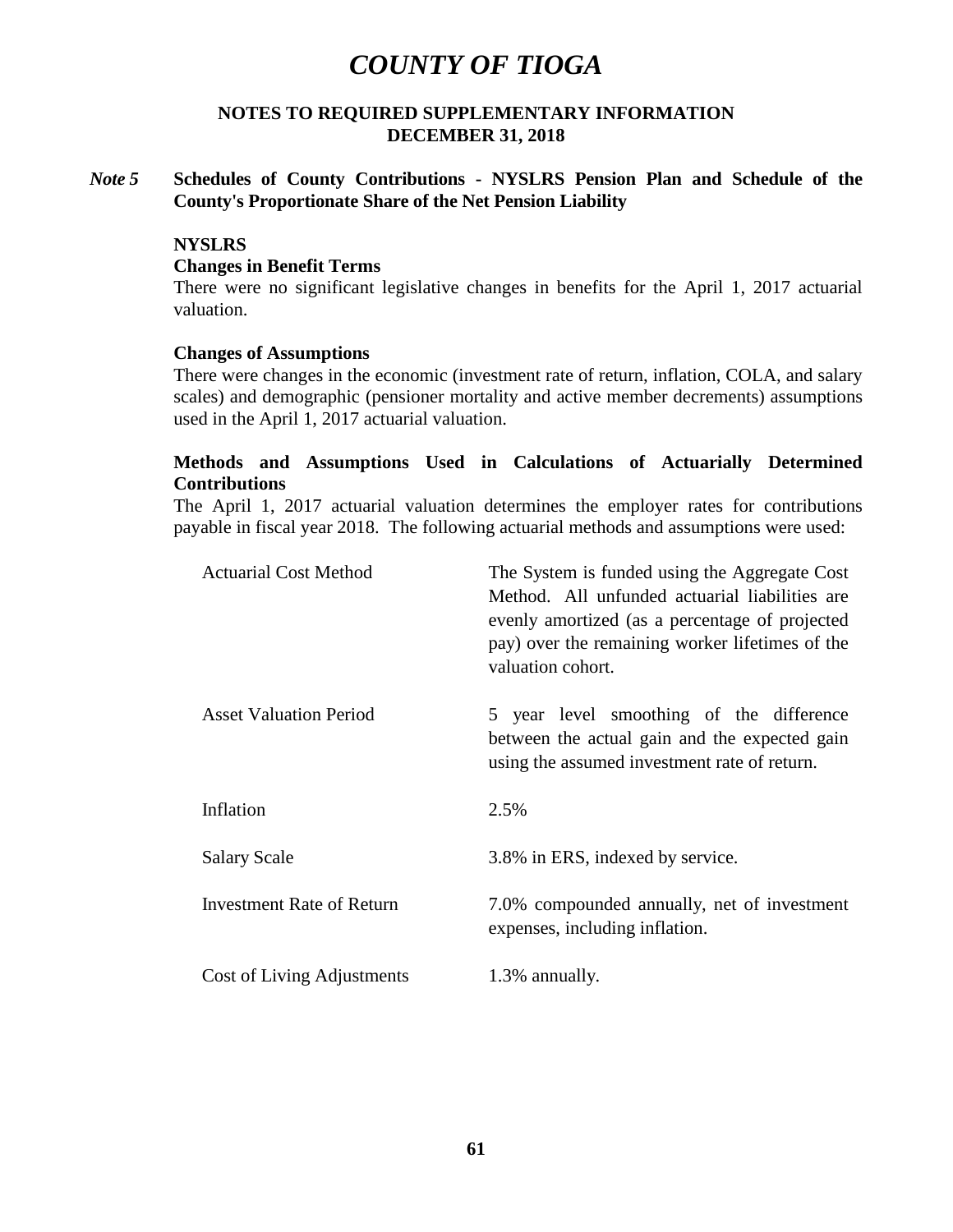### **COMBINING BALANCE SHEET NON-MAJOR GOVERNMENTAL FUNDS DECEMBER 31, 2018**

|                                                                  | <b>Special Revenue Funds</b> |                                        |    |                                             |                           |                                             |    |                                                |
|------------------------------------------------------------------|------------------------------|----------------------------------------|----|---------------------------------------------|---------------------------|---------------------------------------------|----|------------------------------------------------|
|                                                                  |                              | <b>Special</b><br>Grant<br><b>Fund</b> |    | <b>Refuse and</b><br>Garbage<br><b>Fund</b> |                           | <b>County</b><br><b>Road</b><br><b>Fund</b> |    | <b>Road</b><br><b>Machinery</b><br><b>Fund</b> |
| <b>ASSETS</b>                                                    |                              |                                        |    |                                             |                           |                                             |    |                                                |
| Cash and Cash Equivalents - Unrestricted                         | $\boldsymbol{\mathsf{S}}$    |                                        |    | 181,479                                     | \$                        | 268,369                                     | \$ | 485,945                                        |
| Cash and Cash Equivalents - Restricted<br>Other Receivables, Net |                              | 921,124                                |    |                                             |                           |                                             |    | 3,932                                          |
| Due from State and Federal Governments                           |                              | 22,446                                 |    | 28,150                                      |                           |                                             |    |                                                |
| Prepaid Expenses                                                 |                              |                                        |    |                                             |                           |                                             |    |                                                |
| <b>Total Assets</b>                                              |                              | 943,570                                | \$ | 209,629                                     | \$                        | 268,369                                     | \$ | 489,877                                        |
| <b>LIABILITIES</b>                                               |                              |                                        |    |                                             |                           |                                             |    |                                                |
| <b>Accounts Payable</b>                                          | $\boldsymbol{\mathsf{S}}$    | 988                                    | \$ | 2,304                                       | $\boldsymbol{\mathsf{S}}$ |                                             | \$ | 9,166                                          |
| <b>Accrued Liabilities</b>                                       |                              | 3,233                                  |    | 1,240                                       |                           | 18,192                                      |    | 4,022                                          |
| <b>Total Liabilities</b>                                         |                              | 4,221                                  |    | 3,544                                       |                           | 18,192                                      |    | 13,188                                         |
| <b>DEFERRED INFLOWS OF RESOURCES</b>                             |                              |                                        |    |                                             |                           |                                             |    |                                                |
| Unavailable Revenue                                              |                              |                                        |    |                                             |                           |                                             |    |                                                |
| <b>FUND BALANCES</b>                                             |                              |                                        |    |                                             |                           |                                             |    |                                                |
| Nonspendable                                                     |                              |                                        |    |                                             |                           |                                             |    |                                                |
| Restricted                                                       |                              | 939,349                                |    |                                             |                           |                                             |    |                                                |
| Assigned                                                         |                              |                                        |    | 206,085                                     |                           | 250,177                                     |    | 476,689                                        |
| <b>Total Fund Balances</b>                                       |                              | 939,349                                |    | 206,085                                     |                           | 250,177                                     |    | 476,689                                        |
| <b>Total Liabilities, Deferred Inflows</b>                       |                              |                                        |    |                                             |                           |                                             |    |                                                |
| of Resources, and Fund Balances                                  |                              | 943,570                                |    | 209,629                                     | \$                        | 268,369                                     | \$ | 489,877                                        |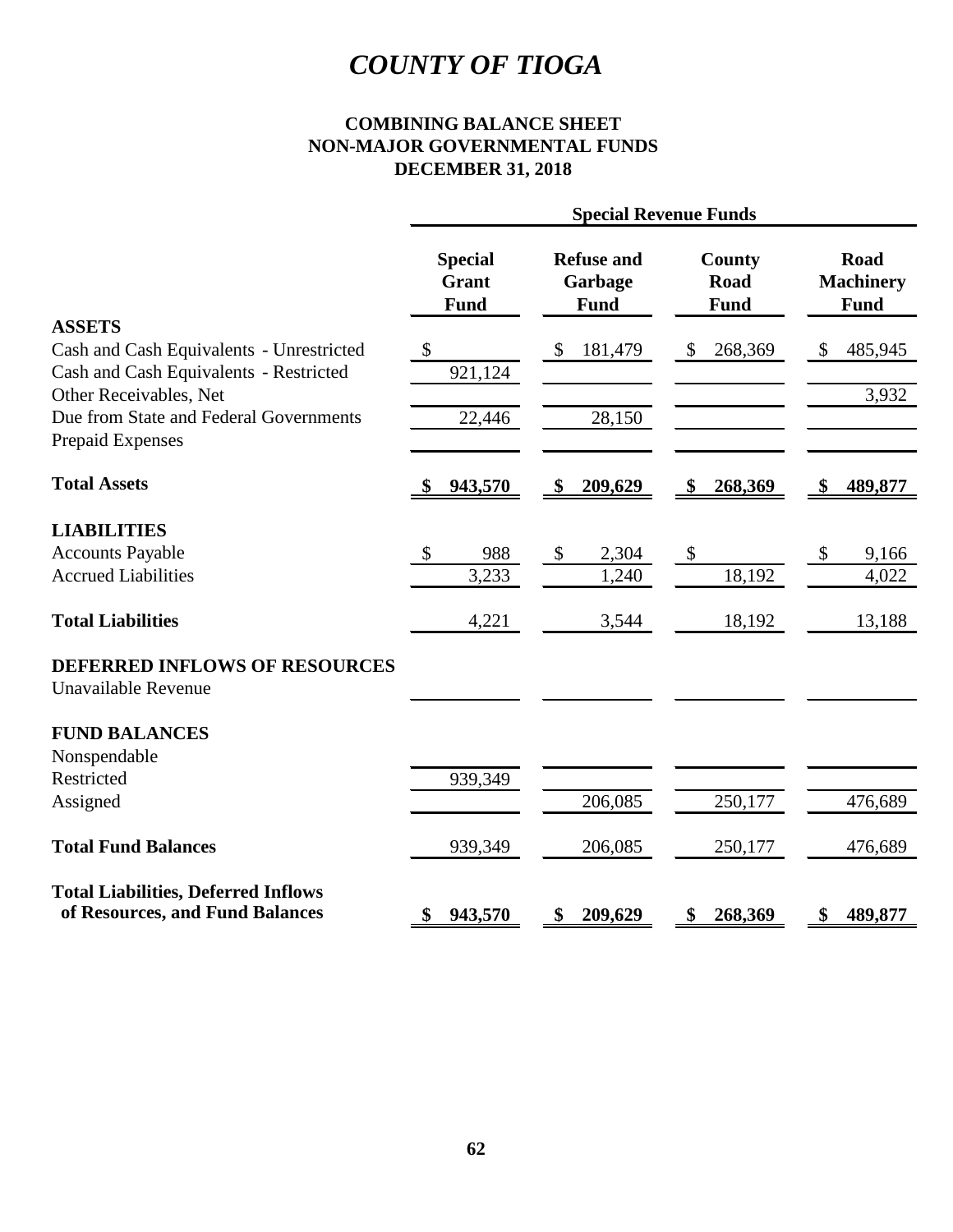|                                   | <b>Total</b>            |
|-----------------------------------|-------------------------|
| <b>Debt Service</b>               | Non-Major               |
| <b>Fund</b>                       | Governmental            |
| (TTASC)                           | <b>Funds</b>            |
|                                   |                         |
| \$<br>83,089                      | \$<br>1,018,882         |
| 776,056                           | 1,697,180               |
| 616,041                           | 619,973                 |
|                                   | 50,596                  |
| 2,301                             | 2,301                   |
|                                   |                         |
| $\frac{1}{2}$<br><u>1,477,487</u> | \$<br><u>3,388,932</u>  |
|                                   |                         |
| \$                                | $\mathcal{S}$<br>12,458 |
|                                   | 26,687                  |
|                                   |                         |
|                                   | 39,145                  |
|                                   |                         |
| 616,041                           | 616,041                 |
|                                   |                         |
| 2,301                             | 2,301                   |
| 776,056                           | 1,715,405               |
| 83,089                            | 1,016,040               |
| 861,446                           | 2,733,746               |
|                                   |                         |
| \$<br>1,477,487                   | \$<br><u>3,388,932</u>  |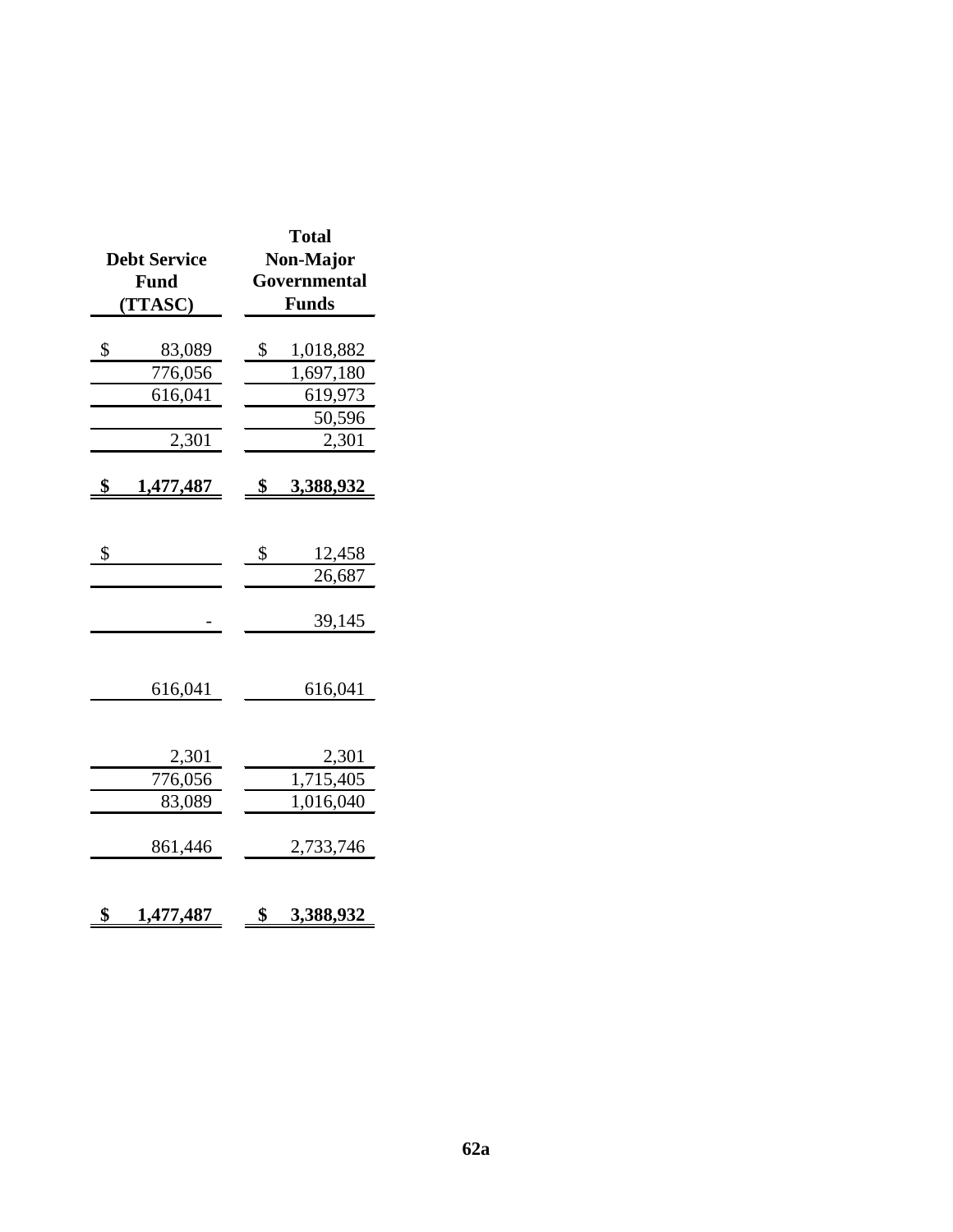#### **COMBINING STATEMENT OF REVENUES, EXPENDITURES, NON-MAJOR GOVERNMENTAL FUNDS FOR THE YEAR ENDED DECEMBER 31, 2018 AND CHANGES IN FUND BALANCES**

|                                                                         | <b>Special Revenue Funds</b>           |                                             |                               |                                         |  |  |  |  |
|-------------------------------------------------------------------------|----------------------------------------|---------------------------------------------|-------------------------------|-----------------------------------------|--|--|--|--|
|                                                                         | <b>Special</b><br>Grant<br><b>Fund</b> | <b>Refuse and</b><br>Garbage<br><b>Fund</b> | County<br>Road<br><b>Fund</b> | Road<br><b>Machinery</b><br><b>Fund</b> |  |  |  |  |
| <b>REVENUES</b>                                                         |                                        |                                             |                               |                                         |  |  |  |  |
| <b>Real Property Taxes</b>                                              | \$                                     | \$1,209,205                                 | \$                            | \$                                      |  |  |  |  |
| <b>Real Property Tax Items</b>                                          |                                        | 79,736                                      |                               |                                         |  |  |  |  |
| Departmental Income                                                     |                                        | 23,114                                      |                               |                                         |  |  |  |  |
| Use of Money and Property                                               | 2,015                                  | 84                                          | 664                           | 733                                     |  |  |  |  |
| Sale of Property and Compensation for Loss                              |                                        |                                             | 9,756                         | 18,278                                  |  |  |  |  |
| <b>Miscellaneous Local Sources</b>                                      |                                        |                                             |                               |                                         |  |  |  |  |
| <b>State Sources</b>                                                    | 356,250                                | 31,909                                      | 80,000                        |                                         |  |  |  |  |
| <b>Federal Sources</b>                                                  | 272,661                                |                                             | 193,160                       |                                         |  |  |  |  |
| <b>Total Revenues</b>                                                   | 630,926                                | 1,344,048                                   | 283,580                       | 19,011                                  |  |  |  |  |
| <b>EXPENDITURES</b>                                                     |                                        |                                             |                               |                                         |  |  |  |  |
| <b>General Governmental Support</b>                                     |                                        |                                             |                               |                                         |  |  |  |  |
| Transportation                                                          |                                        |                                             | 1,674,235                     | 521,982                                 |  |  |  |  |
| Economic Assistance and Opportunity                                     | 184,288                                |                                             |                               |                                         |  |  |  |  |
| Home and Community Services                                             | 356,250                                | 1,354,699                                   |                               |                                         |  |  |  |  |
| <b>Employee Benefits</b>                                                | 85,685                                 | 21,043                                      | 477,556                       | 81,546                                  |  |  |  |  |
| Debt Service (Principal and Interest)                                   |                                        |                                             |                               |                                         |  |  |  |  |
| <b>Total Expenditures</b>                                               | 626,223                                | 1,375,742                                   | 2,151,791                     | 603,528                                 |  |  |  |  |
| Excess of Revenues (Expenditures)                                       | 4,703                                  | (31,694)                                    | (1,868,211)                   | (584, 517)                              |  |  |  |  |
| <b>OTHER FINANCING SOURCES (USES)</b><br><b>Interfund Transfers In</b>  |                                        | 100,000                                     | 2,107,001                     | 660,800                                 |  |  |  |  |
| <b>Total Other Financing Sources (Uses)</b>                             |                                        | 100,000                                     | 2,107,001                     | 660,800                                 |  |  |  |  |
| Excess of Revenues (Expenditures)<br>and Other Financing Sources (Uses) | 4,703                                  | 68,306                                      | 238,790                       | 76,283                                  |  |  |  |  |
| Fund Balances, Beginning                                                | 934,646                                | 137,779                                     | 11,387                        | 400,406                                 |  |  |  |  |
| <b>Fund Balances, Ending</b>                                            | <u>\$939,349</u>                       | 206,085                                     | 250,177<br>S,                 | \$476,689                               |  |  |  |  |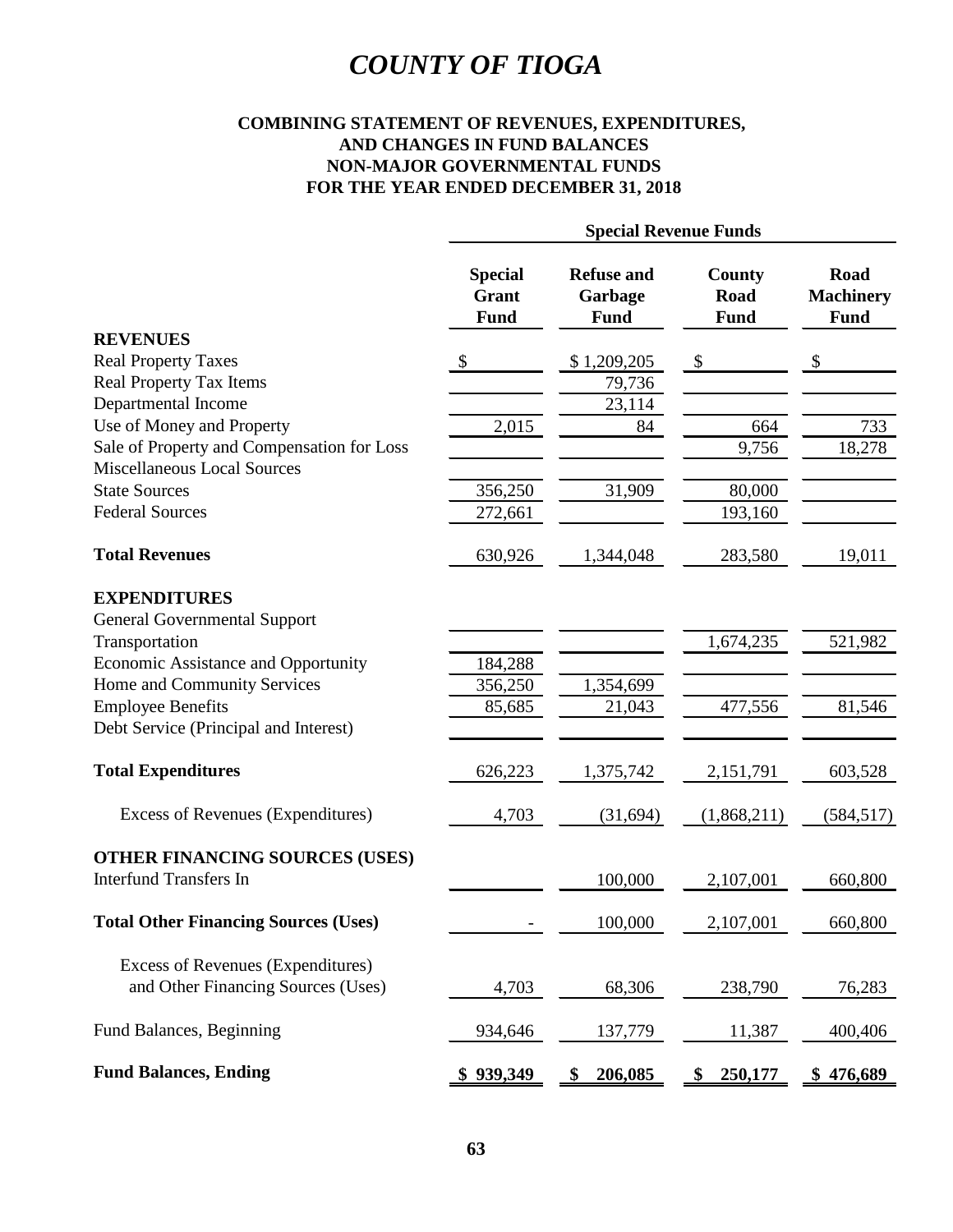|                     | <b>Total</b>                           |
|---------------------|----------------------------------------|
| <b>Debt Service</b> | <b>Non-Major</b>                       |
| <b>Fund</b>         | Governmental                           |
| (TTASC)             | <b>Funds</b>                           |
|                     |                                        |
| \$                  | $\boldsymbol{\mathsf{S}}$<br>1,209,205 |
|                     | 79,736                                 |
|                     | 23,114                                 |
| 17,481              | 20,977                                 |
|                     | 28,034                                 |
| 664,325             | 664,325                                |
|                     | 468,159                                |
|                     | 465,821                                |
|                     |                                        |
| 681,806             | 2,959,371                              |
|                     |                                        |
|                     |                                        |
| 46,101              | 46,101                                 |
|                     | 2,196,217                              |
|                     | 184,288                                |
|                     | $\overline{1,}710,949$                 |
|                     | 665,830                                |
| 620,295             | 620,295                                |
|                     |                                        |
| 666,396             | 5,423,680                              |
|                     |                                        |
| 15,410              | (2,464,309)                            |
|                     |                                        |
|                     |                                        |
|                     | 2,867,801                              |
|                     |                                        |
|                     |                                        |
|                     | 2,867,801                              |
|                     |                                        |
| 15,410              | 403,492                                |
|                     |                                        |
|                     |                                        |
| 846,036             | 2,330,254                              |
| \$<br>861,446       | $\frac{$2,733,746}{}$                  |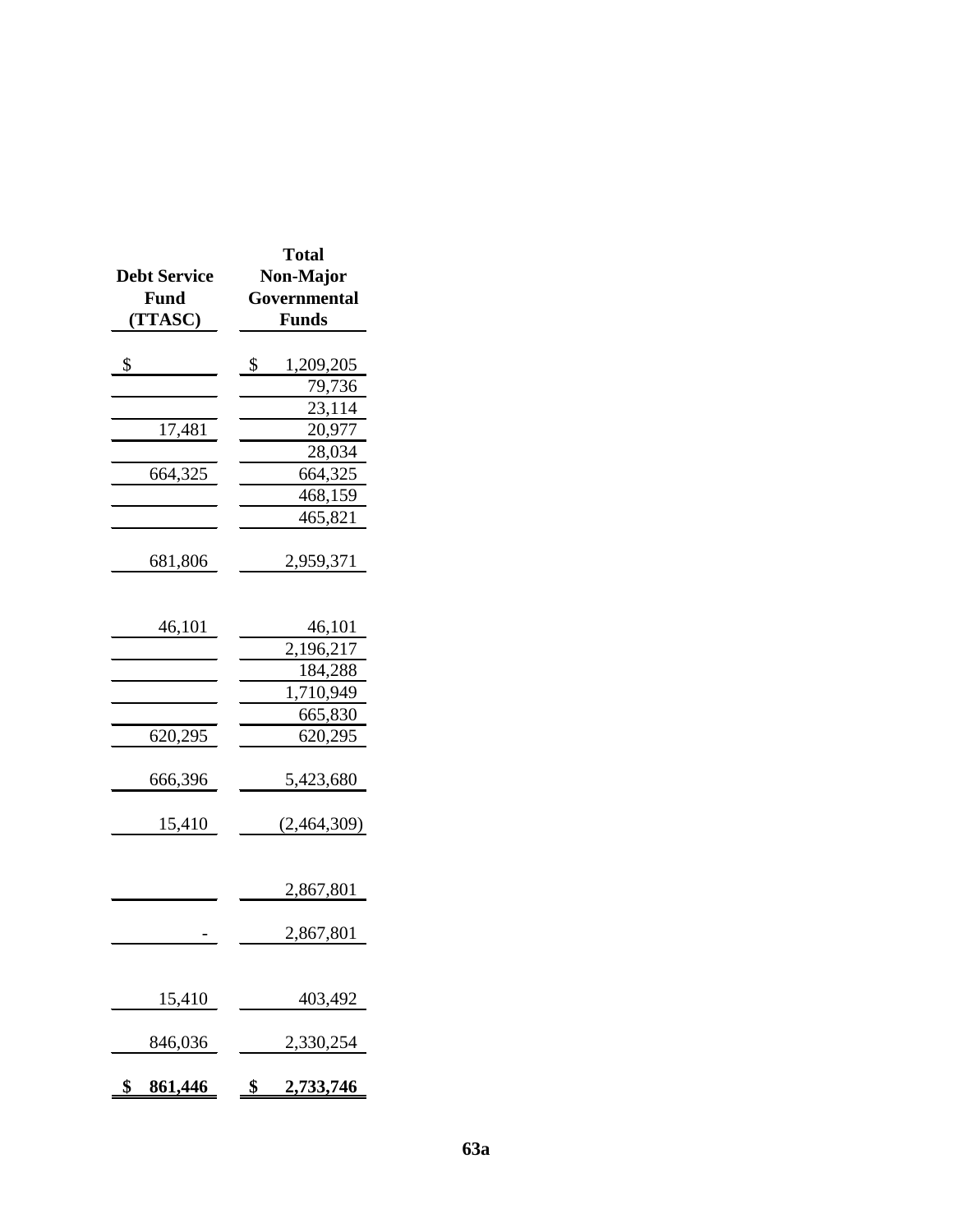

#### **INDEPENDENT AUDITORS' REPORT ON INTERNAL CONTROL OVER FINANCIAL REPORTING AND ON COMPLIANCE AND OTHER MATTERS BASED ON AN AUDIT OF FINANCIAL STATEMENTS PERFORMED IN ACCORDANCE WITH** *GOVERNMENT AUDITING STANDARDS*

The Chairman and Members of the County Legislature County of Tioga Owego, New York

We have audited, in accordance with the auditing standards generally accepted in the United States of America and the standards applicable to financial audits contained in *Government Auditing Standards*, issued by the Comptroller General of the United States the financial statements of the governmental activities, each major fund, and the aggregate remaining fund information of the County of Tioga (the County) as of and for the year ended December 31, 2018 and the related notes to the financial statements, which together with the aggregate discretely presented component units, collectively comprise the County's basic financial statements, and have issued our report thereon dated September 5, 2019. Our report includes a reference to other auditors who audited the financial statements of the Tioga County Soil and Water Conservation District and the Tioga County Industrial Development Agency, as described in our report on the County of Tioga's financial statements. This report does not include the results of the other auditors' testing of internal control over financial reporting or compliance and other matters that are reported on separately by those auditors.

#### **Internal Control over Financial Reporting**

In planning and performing our audit of the financial statements, we considered the County's internal control over financial reporting (internal control) to determine the audit procedures that are appropriate in the circumstances for the purpose of expressing our opinions on the financial statements, but not for the purpose of expressing an opinion on the effectiveness of the County's internal control. Accordingly, we do not express an opinion on the effectiveness of the County's internal control.

A *deficiency in internal control* exists when the design or operation of a control does not allow management or employees, in the normal course of performing their assigned functions, to prevent, or detect and correct, misstatements on a timely basis. A *material weakness* is a deficiency, or a combination of deficiencies, in internal control, such that there is a reasonable possibility that a material misstatement of the entity's financial statements will not be prevented or detected and corrected on a timely basis. A *significant deficiency* is a deficiency, or a combination of deficiencies, in internal control that is less severe than a material weakness, yet important enough to merit attention by those charged with governance.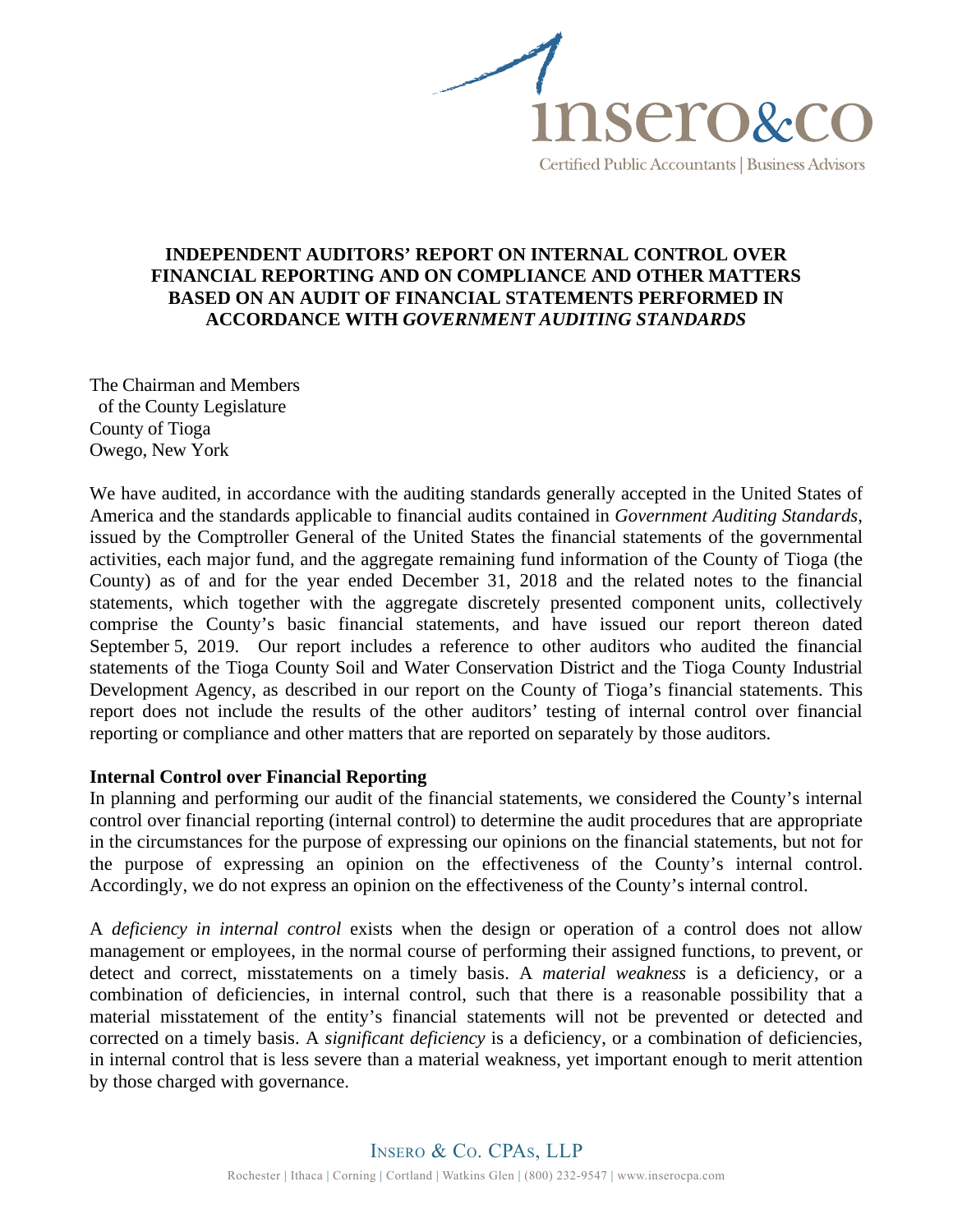Our consideration of internal control was for the limited purpose described in the first paragraph of this section and was not designed to identify all deficiencies in internal control that might be material weaknesses or, significant deficiencies. Given these limitations, during our audit we did not identify any deficiencies in internal control that we consider to be material weaknesses. However, material weaknesses may exist that have not been identified.

#### **Compliance and Other Matters**

As part of obtaining reasonable assurance about whether the County's financial statements are free from material misstatement, we performed tests of its compliance with certain provisions of laws, regulations, contracts, and grant agreements, noncompliance with which could have a direct and material effect on the determination of financial statement amounts. However, providing an opinion on compliance with those provisions was not an objective of our audit, and accordingly, we do not express such an opinion. The results of our tests disclosed no instances of noncompliance or other matters that are required to be reported under *Government Auditing Standards*.

#### **Purpose of this Report**

The purpose of this report is solely to describe the scope of our testing of internal control and compliance and the results of that testing, and not to provide an opinion on the effectiveness of the entity's internal control or on compliance. This report is an integral part of an audit performed in accordance with *Government Auditing Standards* in considering the entity's internal control and compliance. Accordingly, this communication is not suitable for any other purpose.

Respectfully Submitted,

nsero r Co. CPA, LLP

Insero & Co. CPAs, LLP Certified Public Accountants

Ithaca, New York September 5, 2019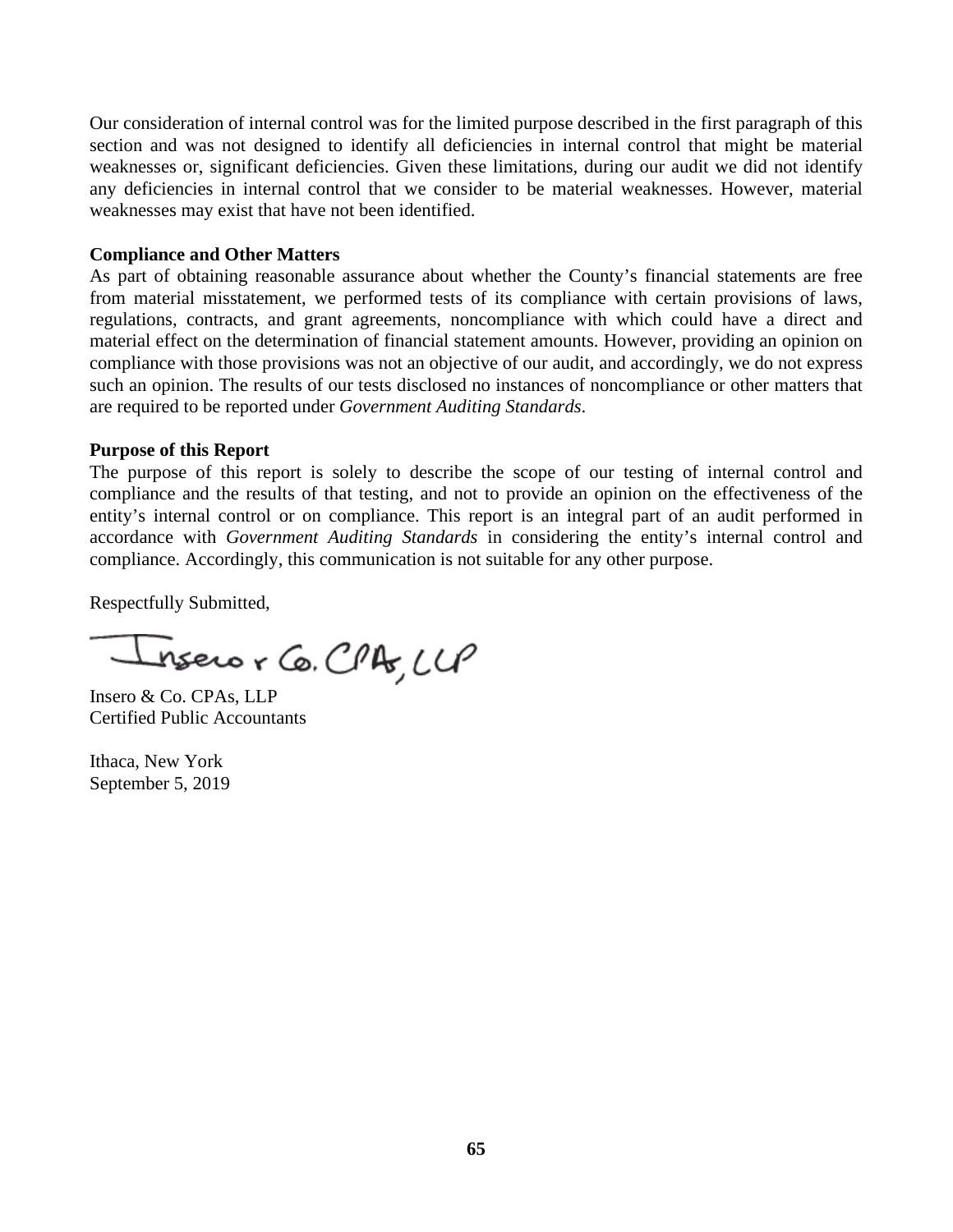

#### **INDEPENDENT AUDITORS' REPORT ON COMPLIANCE FOR EACH MAJOR PROGRAM AND ON INTERNAL CONTROL OVER COMPLIANCE REQUIRED BY UNIFORM GUIDANCE**

The Chairman and Members of the County Legislature County of Tioga Owego, New York

#### **Report on Compliance for Each Major Federal Program**

We have audited the County of Tioga's (the County) compliance with the types of compliance requirements described in the *OMB Compliance Supplement* that could have a direct and material effect on each of the County's major federal programs for the year ended December 31, 2018. The County's major federal programs are identified in the summary of auditors' results section of the accompanying Schedule of Findings and Questioned Costs.

#### *Management's Responsibility*

Management is responsible for compliance with federal statutes, regulations, and the terms and conditions of its federal awards applicable to its federal programs.

#### *Auditors' Responsibility*

Our responsibility is to express an opinion on compliance for each of the County's major federal programs based on our audit of the types of compliance requirements referred to above. We conducted our audit of compliance in accordance with auditing standards generally accepted in the United States of America; the standards applicable to financial audits contained in *Government Auditing Standards*, issued by the Comptroller General of the United States; and the audit requirements of Title 2, U.S. *Code of Federal Regulations* Part 200, *Uniform Administrative Requirements, Cost Principles, and Audit Requirements for Federal Awards* (Uniform Guidance). Those standards and Uniform Guidance require that we plan and perform the audit to obtain reasonable assurance about whether noncompliance with the types of compliance requirements referred to above that could have a direct and material effect on a major federal program occurred. An audit includes examining, on a test basis, evidence about the County's compliance with those requirements and performing such other procedures as we considered necessary in the circumstances.

We believe that our audit provides a reasonable basis for our opinion on compliance for each major federal program. However, our audit does not provide a legal determination of the County's compliance.

#### *Opinion on Each Major Federal Program*

In our opinion, the County complied, in all material respects, with the types of compliance requirements referred to above that could have a direct and material effect on each of its major federal programs for the year ended December 31, 2018.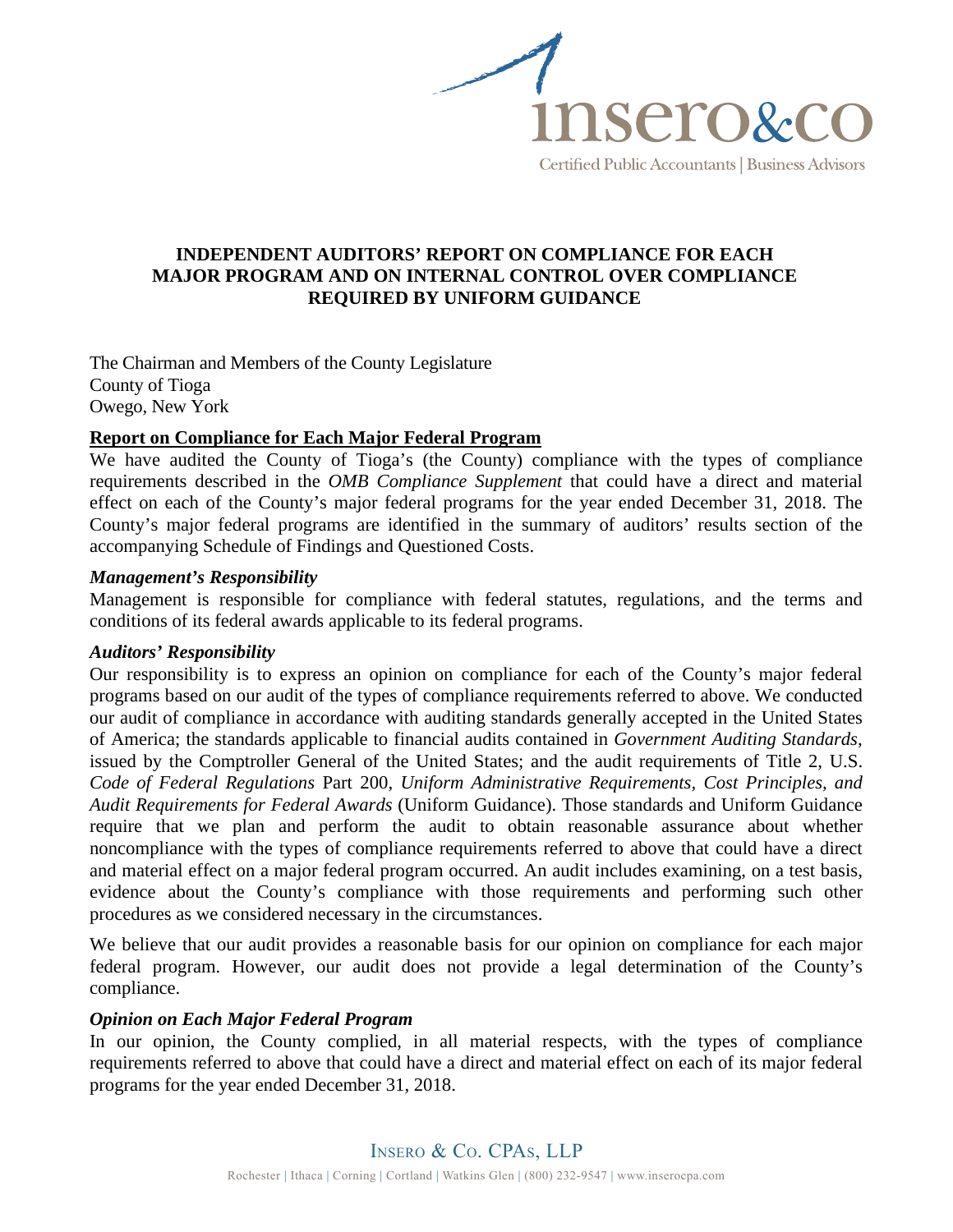#### **Report on Internal Control Over Compliance**

Management of the County is responsible for establishing and maintaining effective internal control over compliance with the types of compliance requirements referred to above. In planning and performing our audit of compliance, we considered the County's internal control over compliance with the types of requirements that could have a direct and material effect on each major federal program to determine the auditing procedures that are appropriate in the circumstances for the purpose of expressing an opinion on compliance for each major federal program and to test and report on internal control over compliance in accordance with Uniform Guidance, but not for the purpose of expressing an opinion on the effectiveness of internal control over compliance. Accordingly, we do not express an opinion on the effectiveness of the County's internal control over compliance.

A *deficiency in internal control over compliance* exists when the design or operation of a control over compliance does not allow management or employees, in the normal course of performing their assigned functions, to prevent, or detect and correct, noncompliance with a type of compliance requirement of a federal program on a timely basis. A *material weakness in internal control over compliance* is a deficiency, or combination of deficiencies, in internal control over compliance, such that there is a reasonable possibility that material noncompliance with a type of compliance requirement of a federal program will not be prevented, or detected and corrected, on a timely basis. A *significant deficiency in internal control over compliance* is a deficiency, or a combination of deficiencies, in internal control over compliance with a type of compliance requirement of a federal program that is less severe than a material weakness in internal control over compliance, yet important enough to merit attention by those charged with governance.

Our consideration of internal control over compliance was for the limited purpose described in the first paragraph of this section and was not designed to identify all deficiencies in internal control over compliance that might be material weaknesses or significant deficiencies. We did not identify any deficiencies in internal control over compliance that we consider to be material weaknesses. However, material weaknesses may exist that have not been identified.

The purpose of this report on internal control over compliance is solely to describe the scope of our testing of internal control over compliance and the results of that testing based on the requirements of Uniform Guidance. Accordingly, this report is not suitable for any other purpose.

Respectfully Submitted,

nsero r Co. CPA, LLP

Insero & Co. CPAs, LLP Certified Public Accountants

Ithaca, New York September 5, 2019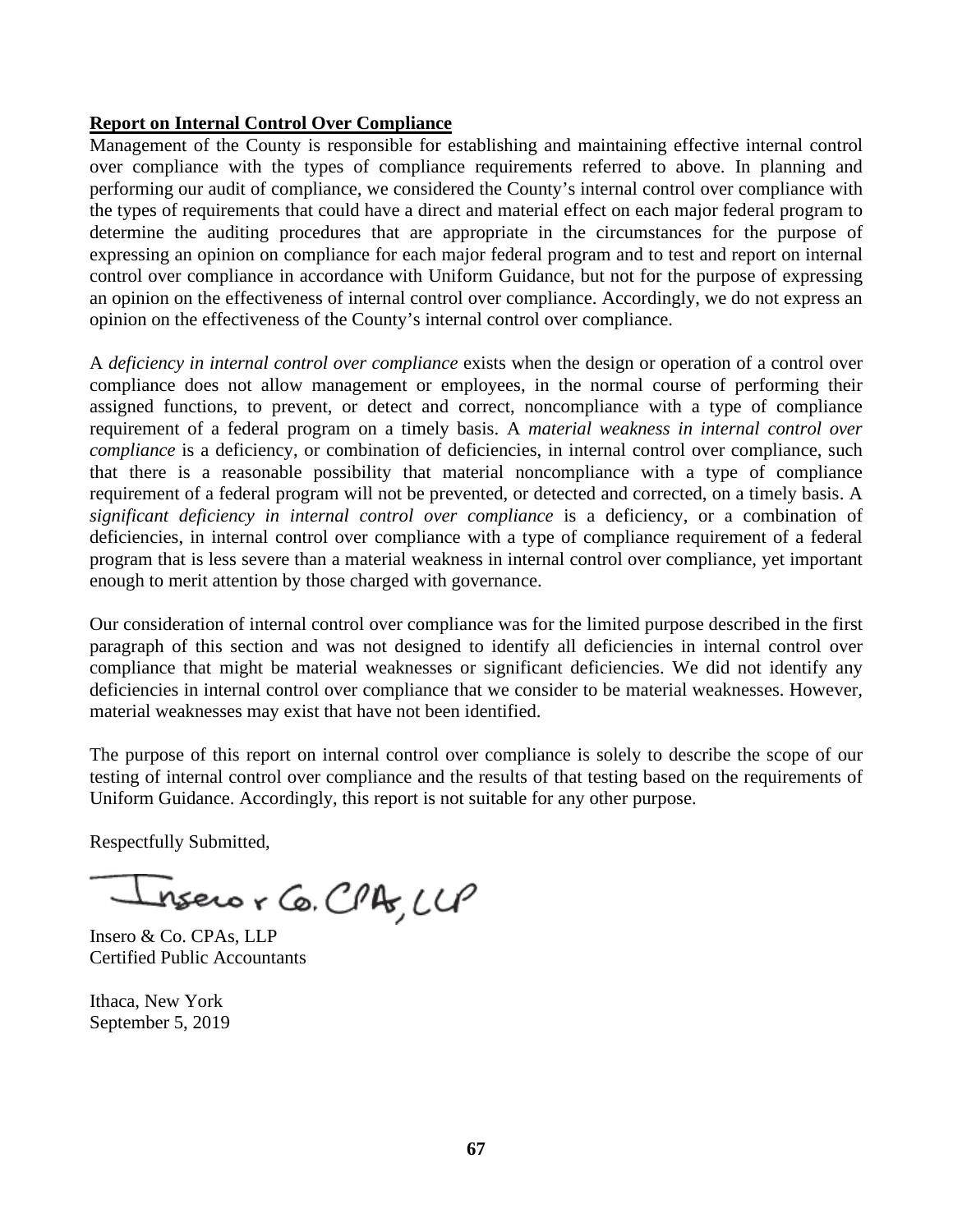#### **SCHEDULE OF EXPENDITURES OF FEDERAL AWARDS FOR THE YEAR ENDED DECEMBER 31, 2018**

| <b>Federal Grantor/Pass-Through Grantor/Program Title</b>                                                                                                                                                                                                                                                                                                                             | Federal<br>Catalog #       | Pass-Through<br>Grantor # | <b>Passed</b><br><b>Through to</b> | Subrecipients Expenditures            |
|---------------------------------------------------------------------------------------------------------------------------------------------------------------------------------------------------------------------------------------------------------------------------------------------------------------------------------------------------------------------------------------|----------------------------|---------------------------|------------------------------------|---------------------------------------|
| <b>U.S. Department of Agriculture</b><br>Passed Through NYS Office of Temporary and Disability Assistance:<br><b>SNAP Cluster:</b><br>State Administrative Grants for the Supplemental<br><b>Nutrition Assistance Program</b><br><b>Total SNAP Cluster</b>                                                                                                                            | 10.561                     | (1)                       | - SS                               | 678,522<br>\$<br>678,522              |
| <b>Total U.S. Department of Agriculture</b>                                                                                                                                                                                                                                                                                                                                           |                            |                           |                                    | 678,522                               |
| <b>U.S. Department of Housing and Urban Development</b><br>Passed Through NYS Governor's Office for Small Cities:<br><b>Community Development Block Grant/State's Program</b>                                                                                                                                                                                                         | 14.228                     | (1)                       |                                    | 180,072                               |
| <b>Total U.S. Department of Housing and Urban Development</b>                                                                                                                                                                                                                                                                                                                         |                            |                           |                                    | 180.072                               |
| <b>U.S. Department of Labor</b><br>Passed Through NYS Department of Labor:<br>Workforce Innovation and Opportunity Act Cluster:<br>Workforce Innovation and Opportunity Act - Adult Program<br>Workforce Innovation and Opportunity Act - Youth Activities<br>Workforce Innovation and Opportunity Act - Dislocated Workers<br>Total Workforce Innovation and Opportunity Act Cluster | 17.258<br>17.259<br>17.278 | (1)<br>(1)<br>(1)         |                                    | 97,781<br>79,555<br>90,307<br>267,643 |
| <b>Total U.S. Department of Labor</b>                                                                                                                                                                                                                                                                                                                                                 |                            |                           |                                    | 267,643                               |
| <b>U.S. Department of Transportation</b><br>Passed Through NYS Department of Transportation:<br>Federal Transit Cluster:                                                                                                                                                                                                                                                              |                            |                           |                                    |                                       |
| Federal Transit Capital Investment Grants<br><b>Total Federal Transit Cluster</b><br>Highway Planning and Construction Cluster:                                                                                                                                                                                                                                                       | 20.500                     | (1)                       |                                    | 238.776<br>238,776                    |
| Highway Planning and Construction<br>Highway Planning and Construction<br>Total Highway Planning and Construction Cluster                                                                                                                                                                                                                                                             | 20.205<br>20.205           | D035491<br>D035471        |                                    | 193.160<br>23,743<br>216,903          |
| Hazardous Materials Emergency Preparedness Grant                                                                                                                                                                                                                                                                                                                                      | 20.703                     | (1)                       |                                    | 6,845                                 |
| <b>Total U.S. Department of Transportation</b>                                                                                                                                                                                                                                                                                                                                        |                            |                           |                                    | 462,524                               |
| <b>U.S. Department of Education</b><br>Passed Through NYS Department of Health:<br>Special Education - Grants for Infants and Toddlers                                                                                                                                                                                                                                                | 84.181(A)                  | (1)                       |                                    | 27,750                                |
| <b>Total U.S. Department of Education</b>                                                                                                                                                                                                                                                                                                                                             |                            |                           |                                    | 27,750                                |
| Subtotal Expenditures of Federal Awards                                                                                                                                                                                                                                                                                                                                               |                            |                           |                                    | 1,616,511                             |

*See Notes to Schedule of Expenditures of Federal Awards*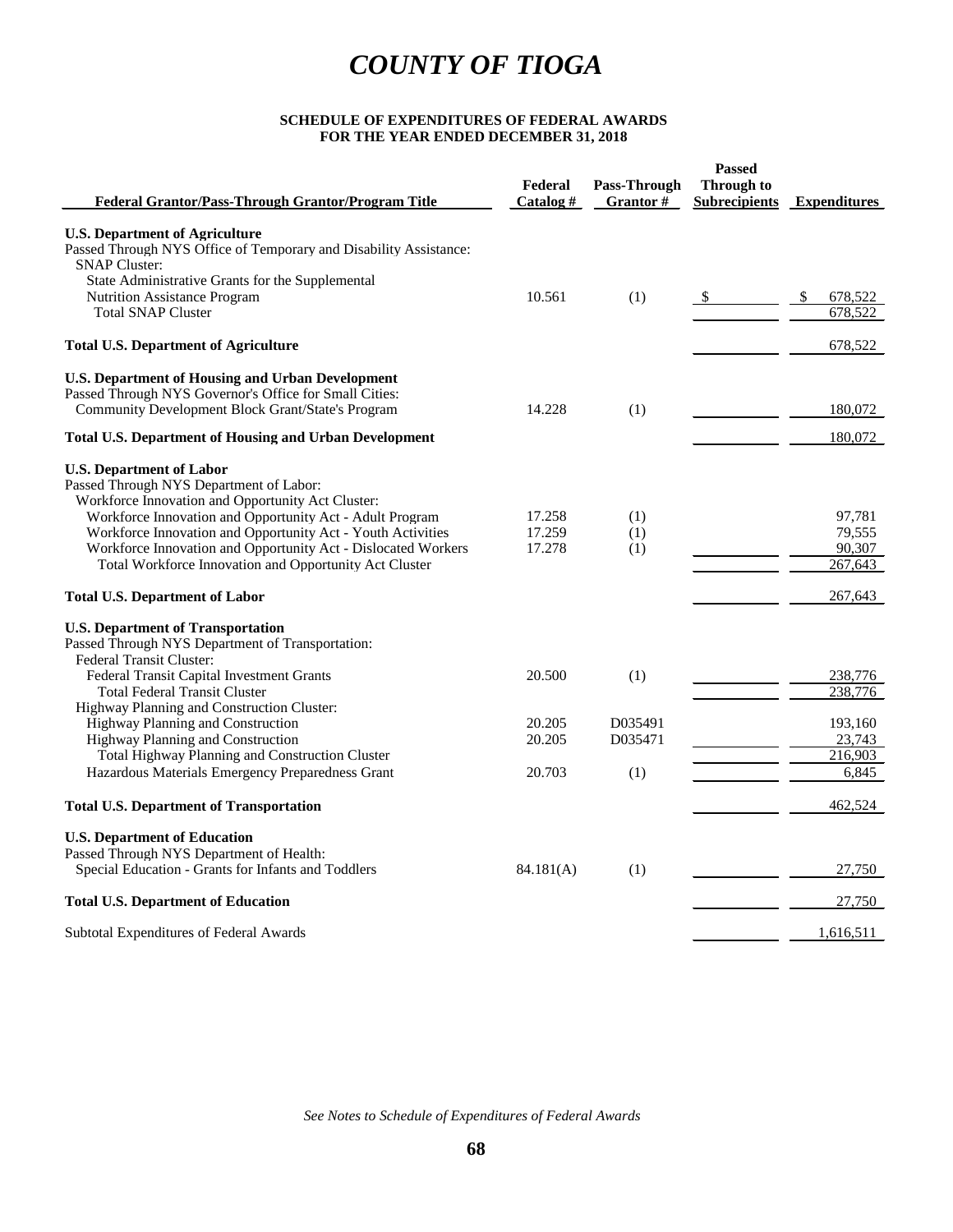#### **FOR THE YEAR ENDED DECEMBER 31, 2018 SCHEDULE OF EXPENDITURES OF FEDERAL AWARDS**

|                                                                                                                          |           |              | <b>Passed</b>        |                        |  |
|--------------------------------------------------------------------------------------------------------------------------|-----------|--------------|----------------------|------------------------|--|
|                                                                                                                          | Federal   | Pass-Through | Through to           |                        |  |
| <b>Federal Grantor/Pass-Through Grantor/Program Title</b>                                                                | Catalog # | Grantor#     | <b>Subrecipients</b> | <b>Expenditures</b>    |  |
| Subtotal Expenditures of Federal Awards Carried Forward                                                                  |           |              | $\mathbb{S}$         | \$.<br>1,616,511       |  |
| U.S. Department of Health and Human Services                                                                             |           |              |                      |                        |  |
| Passed Through Health Research, Inc.:                                                                                    |           |              |                      |                        |  |
| Public Health Preparedness and Response to Bioterrorism                                                                  | 93.074    | 1623-10      |                      | 54,128                 |  |
| Passed Through NYS Office of Temporary and Disability Assistance:                                                        |           |              |                      |                        |  |
| <b>TANF</b> Cluster:                                                                                                     |           |              |                      |                        |  |
| Temporary Assistance for Needy Families (TANF)                                                                           | 93.558    | (1)          |                      | 3.582.254              |  |
| <b>Total TANF Cluster</b><br><b>Child Support Enforcement</b>                                                            | 93.563    |              |                      | 3,582,254<br>320,061   |  |
|                                                                                                                          |           | (1)          |                      |                        |  |
| Low-income Home Energy Assistance                                                                                        | 93.568    | (1)          |                      | 3,115,121              |  |
| Passed Through NYS Office of Children and Family Services:                                                               |           |              |                      |                        |  |
| Child Care and Development Fund Cluster:                                                                                 |           |              |                      |                        |  |
| Child Care and Development Block Grant<br>Total Child Care and Development Fund Cluster                                  | 93.575    | (1)          |                      | 1,129,613<br>1,129,613 |  |
| Title IV-E Foster Care Program                                                                                           | 93.658    |              |                      | 472,778                |  |
| Social Services Block Grant                                                                                              | 93.667    | (1)<br>(1)   |                      | 190,208                |  |
| Chafee Foster Care Independence Program                                                                                  | 93.674    | (1)          |                      | 8,083                  |  |
| <b>Adoption Assistance</b>                                                                                               | 93.659    | (1)          |                      | 236,589                |  |
| <b>Medicaid Cluster:</b>                                                                                                 |           |              |                      |                        |  |
| <b>Medical Assistance Program</b>                                                                                        | 93.778    | (1)          |                      | 393,694                |  |
| <b>Total Medicaid Cluster</b>                                                                                            |           |              |                      | 393,694                |  |
|                                                                                                                          |           |              |                      |                        |  |
| Passed Through NYS Division of Alcohol and Substance Abuse:                                                              |           |              |                      |                        |  |
| Block Grant for the Prevention and Treatment of Substance Abuse                                                          | 93.959    | (1)          |                      | 142,095                |  |
| Passed Through the NYS Department of Health:                                                                             |           |              |                      |                        |  |
| Maternal and Child Health Services Block Grant to the States                                                             | 93.994    | (1)          |                      | 26,331                 |  |
| <b>Immunization Cooperative Agreements</b>                                                                               | 93.268    | (1)          |                      | 33,311                 |  |
| <b>Total U.S. Department of Health and Human Services</b>                                                                |           |              |                      | 9.704.266              |  |
| <b>U.S. Department of Homeland Security</b>                                                                              |           |              |                      |                        |  |
| Passed Through State Division of Homeland Security and Emergency                                                         |           |              |                      |                        |  |
| Services:                                                                                                                | 97.036    |              |                      | 222,208                |  |
| Disaster Grants - Public Assistance (Presidentially Declared Disasters)<br><b>Emergency Management Performance Grant</b> | 97.042    | (1)          |                      | 44,627                 |  |
| Pre-Disaster Mitigation                                                                                                  | 97.047    | (1)<br>(1)   |                      | 59,026                 |  |
| Homeland Security Grant Program                                                                                          | 97.067    | (1)          |                      | 55,883                 |  |
|                                                                                                                          |           |              |                      |                        |  |
| <b>Total U.S. Department of Homeland Security</b>                                                                        |           |              |                      | 381,744                |  |
| <b>Total Expenditures of Federal Awards</b>                                                                              |           |              |                      | \$11,702,521           |  |

(1) Denotes - Unable to Obtain from Pass-Through Entity

*See Notes to Schedule of Expenditures of Federal Awards*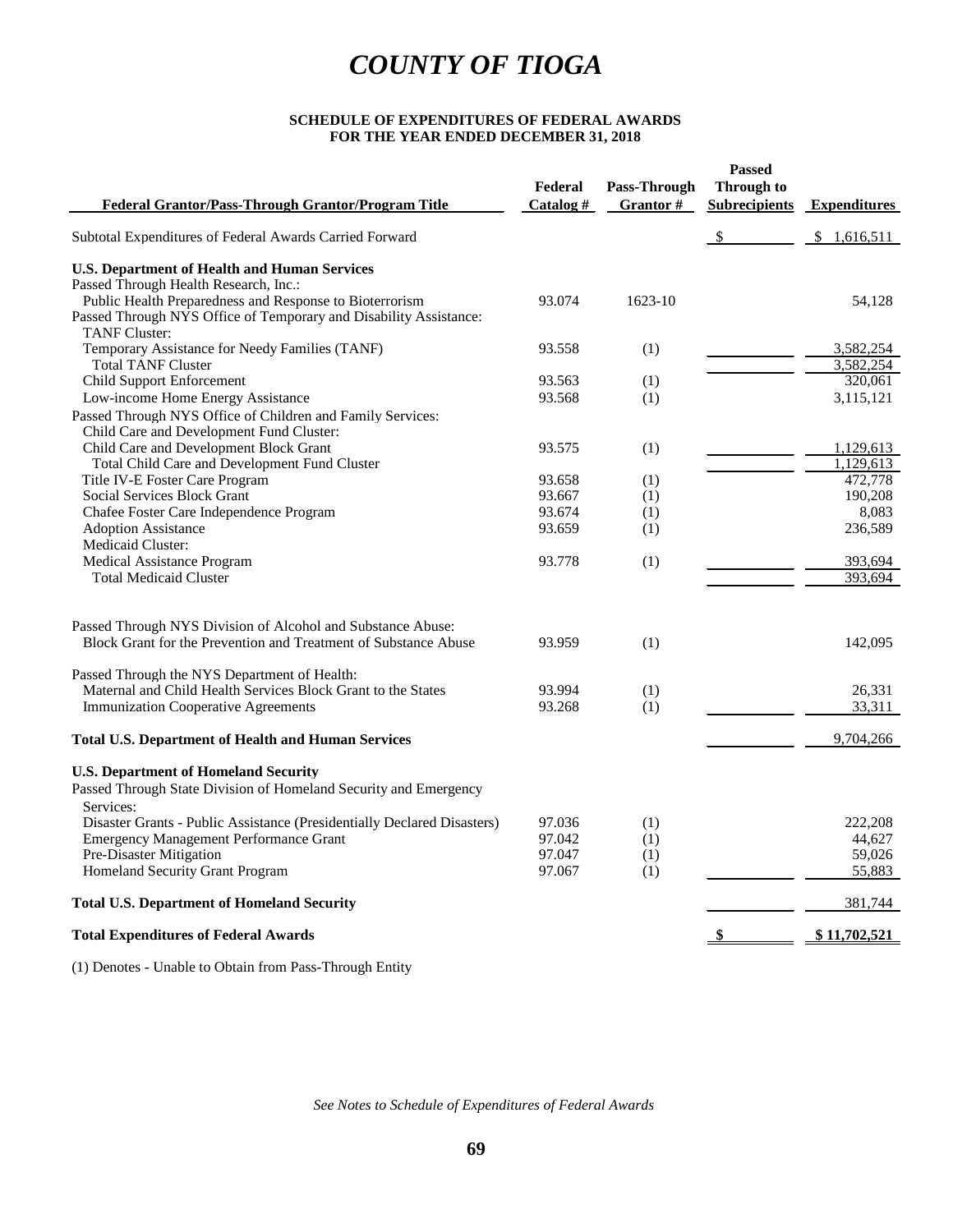#### **NOTES TO SCHEDULE OF EXPENDITURES OF FEDERAL AWARDS DECEMBER 31, 2018**

#### *Note 1* **Basis of Presentation**

The accompanying Schedule of Expenditures of Federal Awards presents the activity of all Federal awards programs administered by the County, except for such programs, if any, administered by the Tioga Tobacco Asset Securitization Corporation, Tioga Industrial Development Agency, and the Tioga County Soil and Water Conservation District. The schedule is presented on the basis of accounting for federal programs consistent with the underlying regulations pertaining to each program. The information in this schedule is presented in accordance with the requirements of Uniform Guidance*.* Therefore, some amounts presented in this schedule may differ from amounts presented in, or used in the preparation of, the basic financial statements.

#### *Note 2* **Basis of Accounting**

The amounts reported as federal expenditures generally were obtained from the appropriate federal financial reports for the applicable program and periods. The amounts reported in the federal financial reports are prepared from records maintained for each program. These records are periodically reconciled to the general ledger which is the source of the basic financial statements.

#### *Note 3* **Indirect Costs**

Indirect costs are included in the reported expenditures to the extent they are included in the federal financial reports used as the source for the data presented. The County has not elected to use the 10% de minimis cost rate.

#### *Note 4* **Matching Costs**

Matching costs, i.e., the County's share of certain program costs, are not included in the reported expenditures.

#### *Note 5* **Pass-Through Programs**

When the County receives funds from a government entity other than the federal government (pass-through), the funds are accumulated based upon the Catalog of Federal Domestic Assistance (CFDA) number advised by the pass-through grantor.

#### *Note 6* **Low-Income Home Energy Assistance**

Differences between the amounts reflected in the Schedule of Expenditures of Federal Awards and the Department of Social Services' federal financial reports (RF-2 claims) are due to payments distributed by the State of New York directly to recipients totaling \$2,998,289.